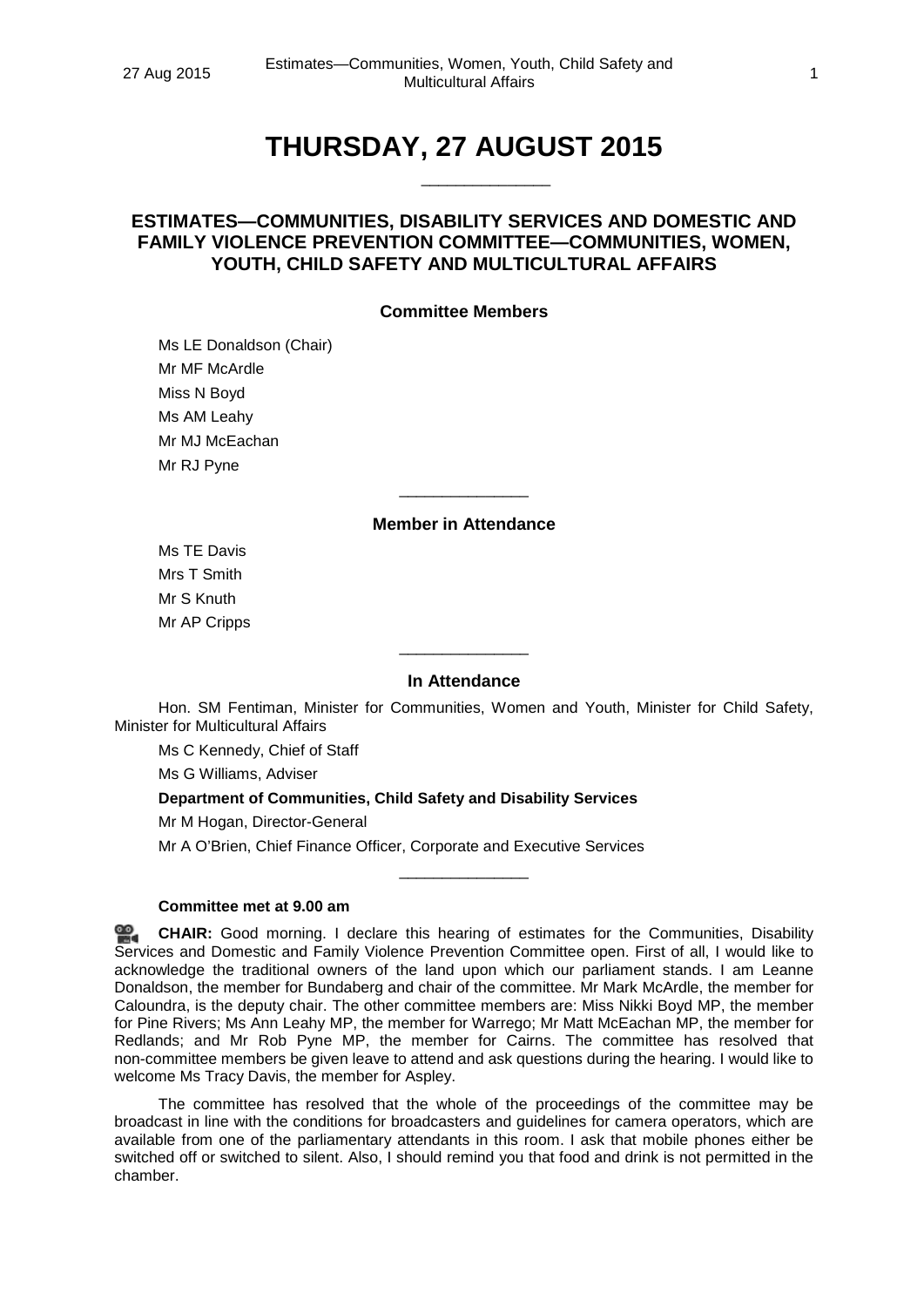The committee will spend the day examining the proposed expenditure in the Appropriation Bill 2015 for the portfolios of the Minister for Communities, Women and Youth, Minister for Child Safety and Minister for Multicultural Affairs from 9 am until 1 pm and the Minister for Disability Services, Minister for Seniors and Minister Assisting the Premier on North Queensland from 2 pm until 5.30 pm. The committee will suspend proceedings for the following breaks: morning tea from 11 to 11.30; lunch from 1 until 2 pm; and afternoon tea from 3.45 to 4.15 pm.

The committee will now examine the proposed expenditure contained in the Appropriation Bill 2015 for the areas of responsibility administered by the Minister for Communities, Women and Youth, Minister for Child Safety and Minister for Multicultural Affairs. I remind those present today that these proceedings are similar to parliament and are subject to the standing rules and orders of the parliament. I remind members of the public that, under the standing orders, the public may be admitted to or excluded from the hearing at the discretion of the committee. It is important that questions and answers remain relevant and succinct. The same rules that apply for questions in parliament apply here. I refer to standing orders 112 and 115 and, therefore, questions should be brief and relate to one issue and should not contain lengthy or subjective preambles or argument or opinion.

I intend to guide proceedings today so that the relevant issues can be explored without imposing artificial time limits and to ensure that there is adequate opportunity to address questions from government and non-government members of the committee. Where necessary, I will remind ministers, directors-general, CEOs and their advisers that their answer to a question should be finalised so that other issues can be examined.

On behalf of the committee, I welcome the minister, the director-general, officials and members of the public to the hearing. For the benefit of Hansard, I ask officials to identify themselves the first time they answer a question referred to them by the minister or the director-general.

I now declare the proposed expenditure for the areas of responsibility administered by the Minister for Communities, Women and Youth, Minister for Child Safety and Minister for Multicultural Affairs open for examination. The question before the committee is—

That the proposed expenditure be agreed to.

Minister, would you care to make a brief opening statement? The committee has resolved that you may make an opening statement of up to five minutes.

**Ms FENTIMAN:** Yes, thank you, Madam Chair. Can I start today by also acknowledging that we meet on the lands of the traditional owners, the Turrbal and Jagera people, and pay my respect to elders, past, present and emerging. Can I acknowledge you, Madam Chair, and, of course, all the committee members. Can I also acknowledge the parliamentary staff supporting the committee today, my director-general and staff from the department.

I am very pleased today to be able to discuss in detail my vision and priority for my portfolio areas. I feel very privileged to have policy areas that so closely align with my own personal values: supporting vulnerable people, helping out families, creating opportunities for women and young people and, importantly, leading the development of a plan to tackle domestic and family violence. Our government has a commitment to rebuild and engage with the community sector, which does such crucial work helping families and vulnerable Queenslanders.

The rebuilding is necessary after three years of pain caused by the LNP's callous cuts. The LNP's fiscal repair continued to be felt right across 2014-15 and included cuts to Child Safety totalling \$73 million and cuts to Community Services totalling \$63 million. More than 225 full-time equivalent roles were lost in Child Safety and 140 in Communities under what was badged fiscal repair. The former government displayed absolute disdain for the community sector and nowhere is this more evident than in the gagging clauses that were introduced to stop community groups from playing an advocacy role. We have removed those gag clauses because we are not afraid of what the sector has to say and we want to hear it.

The 2015-16 budget provides funding for 341 community organisations big and small right across Queensland. Preventing domestic and family violence is a huge priority for me and for the Palaszczuk government. Since becoming Minister for Communities and Minister for Women, I have met many incredible people working in the field of domestic and family violence prevention—people like Di Mangan, the CEO of DVConnect. Di proudly tells me that they will work tirelessly to get a woman to safety no matter where she lives across Queensland. We have given them an extra \$1.5 million over two years to help them with this vital work.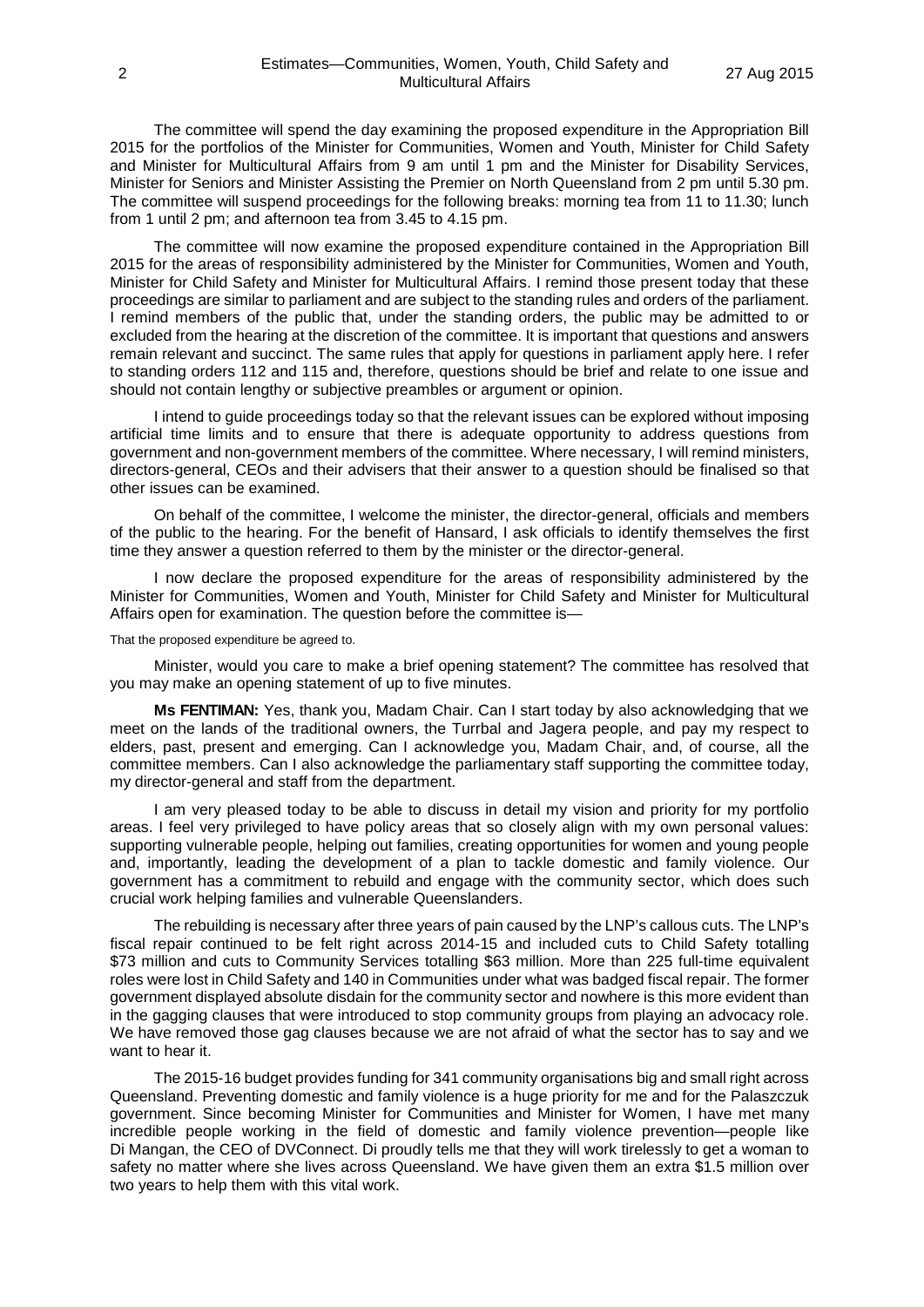I am so pleased that the Palaszczuk government will invest more than \$66 million this financial year on a broad range of measures to reduce domestic and family violence in Queensland. I am proud to be the Minister for Women in the Palaszczuk government. The former government chose not to have a minister for women which, to me, reflects the value they place on this area.

For the last three years, Queensland was the only jurisdiction in the country without a plan to tackle domestic and family violence. In delivering our response to the landmark *Not now*, *not ever* report, we have righted that wrong. Planning is in full swing for the delivery of our two new 72-hour crisis shelters in Brisbane and Townsville. Through the Office for Women we are working to support Queensland women to achieve their best and promote equality and opportunity across the state. We are delivering a women's strategy—something noticeably absent during the previous government. This strategy will be released in Queensland's first Women's Week in March 2016.

Of course, at the heart of what we do is helping support families. We made an election commitment to continue the implementation of the Queensland Child Protection Commission of Inquiry recommendations. Child safety deserves to be bipartisan. It requires a sustained effort that must outlive any political term and rise above any political wrangle. That is our commitment to the children and families of Queensland. We are building on our commitment to early intervention and helping families get the help they need to thrive with the introduction of a universal system of parenting support. We are investing \$6.6 million over two years to make the world renowned PPP parenting program available to all Queensland parents. Parents have been asking for this. On the Family and Child Commission Talking Families Facebook page, access to parenting support programs was one of the most frequent issues raised. When we announced that PPP would be available at a launch in Bulimba, many of the parents said how excited they were to learn of a free source of practical advice about parenting.

We are also supporting our hardworking neighbourhood centres. That is why we are investing \$12.2 million over four years for upgrades and replacements for our much loved neighbourhood and multipurpose centres. This is in addition to the \$14 million in support for 121 neighbourhood centres across the state. I know firsthand from my work at the Beenleigh Neighbourhood Centre what an invaluable community service our neighbourhood centres provide.

As Minister for Multicultural Affairs, I want to make sure that we genuinely engage with Queensland's multicultural communities. I have enjoyed attending a large number of these events since becoming minister—from Chinese new year to Buddha Birth Day, the India Day Fair, the Ingham Italian Festival and the Toowoomba Languages and Cultures Festival just to name a few. In this budget, for the first time, we have made funding recurrent for the \$1 million which supports multicultural celebrations right across Queensland. Of course, our government is committed to a multicultural recognition bill and charter. We are investing \$770,000 a year to rebuild Multicultural Affairs Queensland to strengthen its capacity to expand on the highly regarded work that it does at a community level and right across government. Thank you, Madam Chair.

**CHAIR:** Thank you, Minister. I call the member for Aspley.

**Ms DAVIS:** Thank you, Madam Chair. Minister, good morning.

**Ms FENTIMAN:** Good morning.

**Ms DAVIS:** I refer to page 5 of Budget Paper No. 4 and the minister's response to question on notice No. 2, specifically with regard to the \$7.542 million that will be returned to government to be reprioritised. Minister, in your response to the question on notice you note three areas of savings and I would like to explore that. The first savings area refers to employee expenses due to ongoing productivity and efficiency improvements. Can the minister provide the expected savings in WorkCover costs?

**Ms FENTIMAN:** I thank the member for the question. As outlined in the question on notice, I am pleased to say that in the reprioritisation there has been no impact on front-line services. Unlike the fiscal repair from the LNP—

**Ms DAVIS:** Thank you. Excuse me, Madam Chair, my question was pretty simple. It was: can you just provide the expected savings with regard to WorkCover costs? That is all I would like to know, thank you.

**Ms FENTIMAN:** I thank the member and I am getting to that. As I have said, I am very proud that our reprioritisation does not impact on front-line services. In relation to the WorkCover budget savings, the department's WorkCover premium continues to be managed downwards. Funding available to pay for the premium has remained at 2015 levels.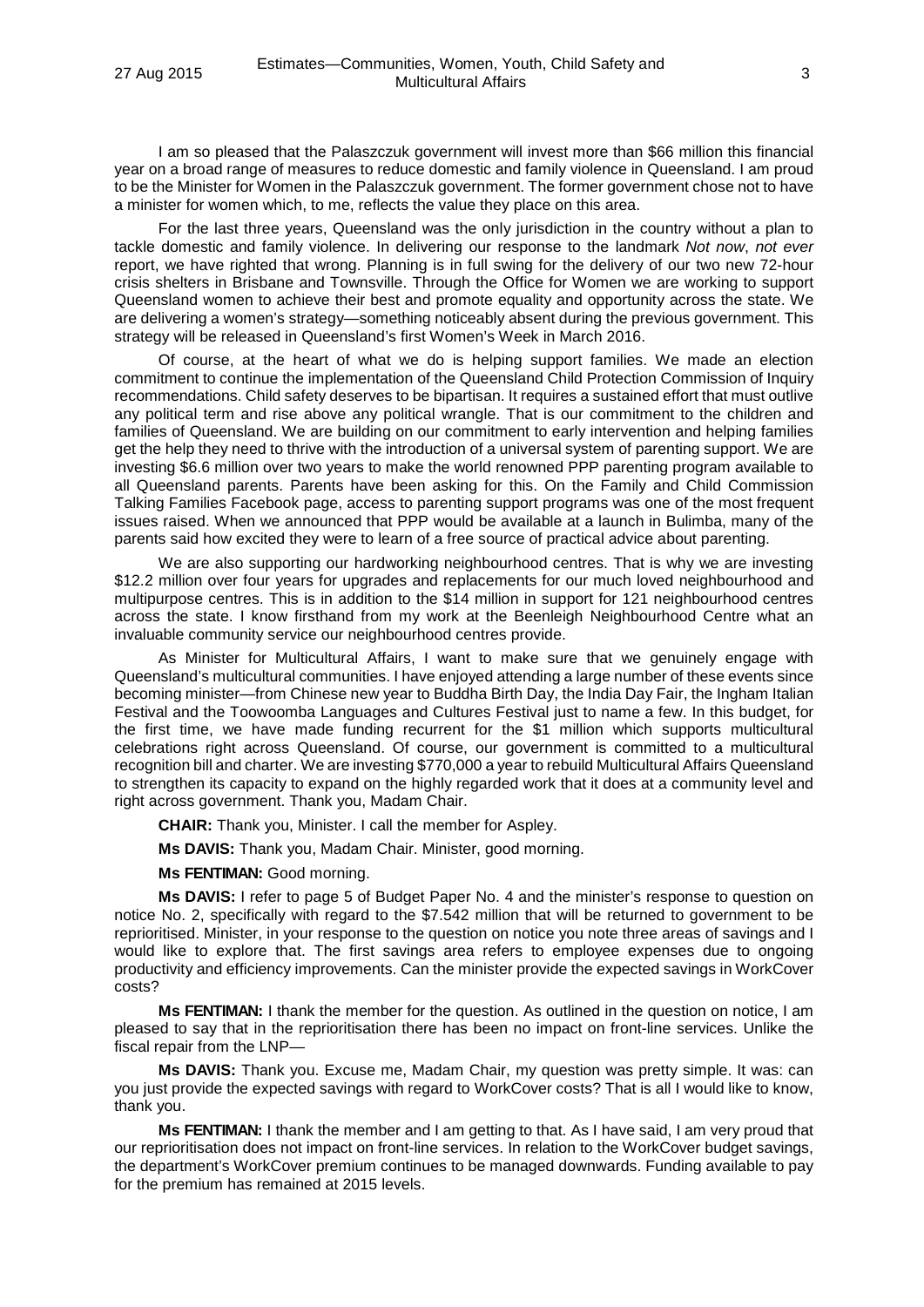**Ms DAVIS:** Thank you, Minister. Can you provide the savings expected with respect to fringe benefits tax?

**Ms FENTIMAN:** I thank the member for the question. In relation to fringe benefits tax budget savings, the department has maintained an FBT budget to meet expected costs based on the 2014 FBT liability. Since this time, improvements in a number of areas, including logbook administration and reductions in the fleet size for SES vehicles, has resulted in FBT cost savings being below budget.

**Ms DAVIS:** Thank you, Minister. Just to clarify, you are saying reduced numbers of vehicles. So that is reduced fringe benefits tax?

**Ms FENTIMAN:** There has been a reduction in the fleet size for SES vehicles.

**Ms DAVIS:** Right. None of those front-line workers?

**Ms FENTIMAN:** Let me be very clear: there has been no impact on front-line services due to the reprioritisation target of this department.

**Ms DAVIS:** Thank you, Minister. Can you provide some detail around the savings in costs associated with employee housing, for example? Is it for property assets?

**Ms FENTIMAN:** Yes, thank you. The funding for the employee housing budget was allocated on 113 houses at an estimated rental of \$2,288 per month. Rental costs are set against market rent which, in some locations, has reduced due to the mining downturn. The estimated costs for this financial year are \$2.8 million against an available budget of \$3.8 million.

**Ms DAVIS:** Thank you, Minister. The second area is around reducing expenditure relating to contractors, consultants, travel and advertising. You have mentioned that no front-line services will be impacted, but given that the department of child safety does engage contractors to fill front-line child safety positions, can you absolutely confirm and ensure that no child in Queensland will be put at risk as a result of these measures?

**Ms FENTIMAN:** Yes, absolutely.

**Ms DAVIS:** Minister, I also note in your response to the question on notice and in your opening remarks about the LNP's fiscal repair task—and we all know the fiscal repair task was undertaken because of the dreadful financial mess that we found ourselves in when we came into government your absolute despair about what those measures meant in terms of the budget. Given you were so incensed by that process, could you confirm that through your CBRC budget submission you asked for all of that money back?

**Ms FENTIMAN:** I thank the member for the question. It is probably useful for me to outline just how severe these cuts were from the LNP's fiscal repair. In my own department we had 1,105 full-time public servants sacked.

**Ms DAVIS:** Excuse me, Madam Chair. It was a pretty simple question.

**CHAIR:** Excuse me, member for Aspley. The minister can answer the question in any way she sees fit. Can you please allow her to finish answering the question.

**Ms FENTIMAN:** Some 362 community organisations had their funding reduced. Some \$60 million in grants were cut across the department. Staff across the Office for Women and the Office for Youth were cut by over two-thirds. Multicultural Affairs Queensland had a number of their staff cut. More than 225 Child Safety staff and 140 Communities staff were lost. This budget, the 2015-16 budget, rebuilds the Office for Women and the Office for Youth. It rebuilds Multicultural Affairs Queensland. We are now reinvesting in strategies to combat domestic and family violence. We are filling gaps left by the previous government to introduce universal parenting support. This budget absolutely goes some way to repairing the LNP's fiscal repair, but I have to say that it was so significant that we are doing what we can to rebuild the community sector. We took our election commitments to the people of Queensland. We stand by each and every one of them. This is a responsible government, having more than offset the cost of our election commitments through a range of measures. Unlike the LNP's fiscal repair, as I have said a number of times already this morning, our reprioritisation target had no impact on front-line services.

**Ms DAVIS:** Thank you, Minister. In your response you failed to answer the question, which was quite simple: through the CBRC budget submission process did you request all of the money back?

**Ms FENTIMAN:** As the member is aware, I am not at liberty to discuss cabinet-in-confidence discussions, but you can see in the budget papers—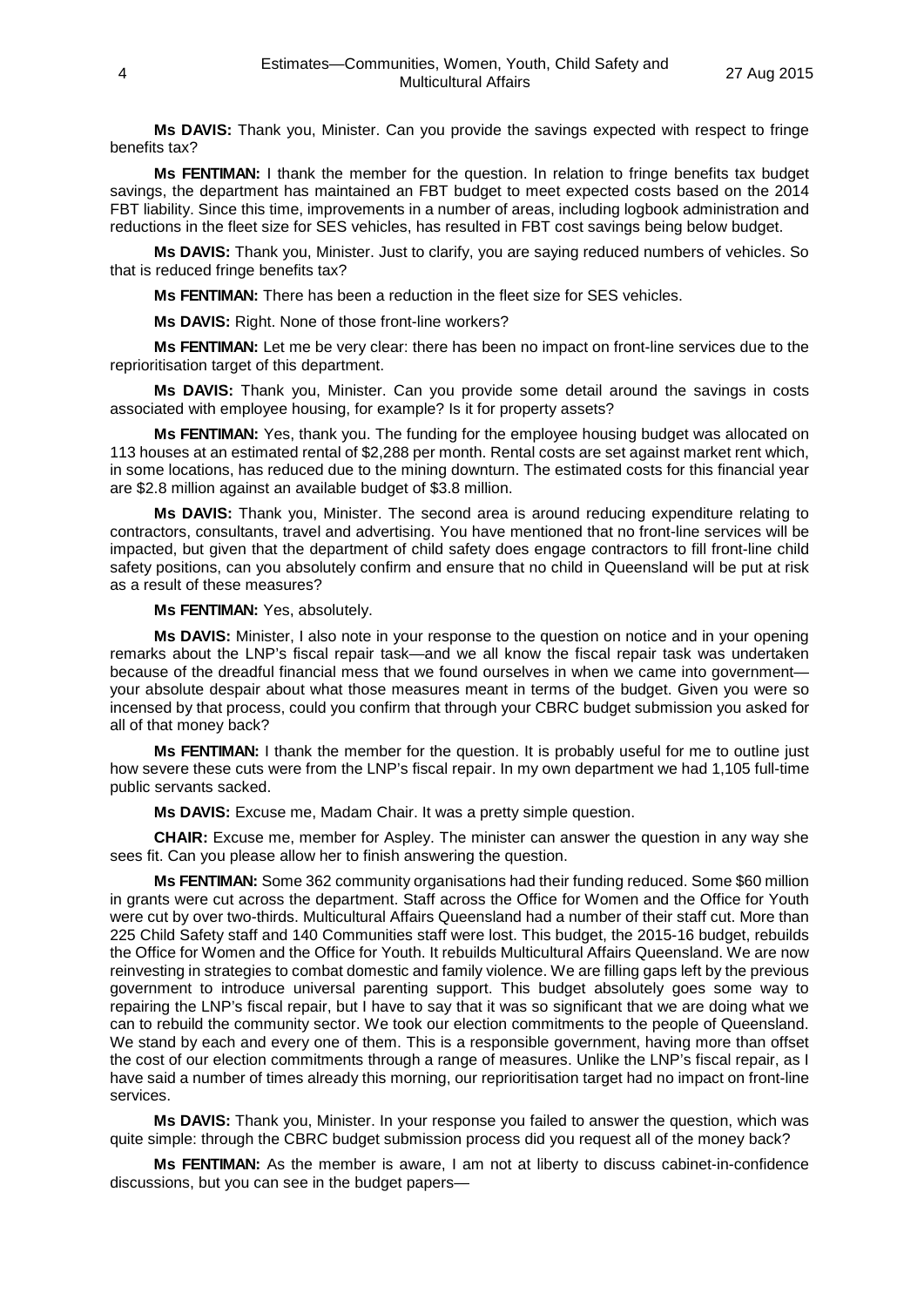**Ms DAVIS:** I will move to the next question. Thank you, Minister. The other thing I noted in your response was that through the fiscal repair task that had to be undertaken departments and services were cut to the bone. They were your words, not mine. If that is the case, Minister, why, then, are you handing back a further \$7.5 million? Minister, what is below the bone for your budget if you can slice an extra \$7.5 million from the budget?

**Ms FENTIMAN:** We met our reprioritisation target without impact on front-line services, and we are delivering \$770,000 in additional money each year to rebuild Multicultural Affairs Queensland and \$6.6 million over two years for universal parenting support. We are developing a strategy to tackle domestic and family violence. We are spending \$8 million to establish 72-hour crisis shelters. We are meeting our reprioritisation target using savings found without impact on front-line services and we are announcing great initiatives to support vulnerable Queenslanders.

**Ms DAVIS:** Minister, you noted that you are handing back \$260,000 in unallocated community services funding. Could you explain why this could not be reprioritised within your department so that front-line community services could be delivered, rather than handing it back to Treasury?

**Ms FENTIMAN:** We have reprioritised dollars to be put towards rebuilding the Office for Women and supporting the domestic and family violence strategy.

**Ms DAVIS:** That is where the \$260,000 is going to?

**Ms FENTIMAN:** No, we are reprioritising in a number of areas. So, we have reprioritised some unallocated funding for the reprioritisation target but we are also reprioritising a number of funds to support our domestic and family violence strategy and rebuilding the Office for Women.

**Ms DAVIS:** \$260,000 in your budget is not that great an amount of money. I simply ask: why would vou hand back \$260,000? Given your preamble and your great concern about funding not going to community services under the LNP government, why would you not reprioritise to within your own department?

**Ms FENTIMAN:** As I have said, we are a responsible government. We took our election commitments to the people of Queensland. All our election commitments are offset by savings. Every department has a reprioritisation target. We have met ours without any impact to front-line services, but we have also reprioritised other funds within the department to support key areas for this government in our election commitments around domestic and family violence and multicultural legislation.

**Ms DAVIS:** I put it to you that the reason you are able to say that is that all of the hard work was done over the last three years. What is disappointing is that, having made pronouncements about your great disappointment that services were not receiving the same amount of money, you did not ask for the money back.

**Miss BOYD:** Point of order. Madam Chair, I ask you for your guidance in this matter around the question that has just been posed to the minister. It was actually opinion that was put forward and I ask for your ruling.

**Ms FENTIMAN:** Madam Chair, I am actually happy to answer this question. There has been an increase of \$9.6 million in community services. The fiscal repair from the LNP was still being felt in the last financial year in community services: cuts totalling \$63 million. We had a responsible reprioritisation target which did not impact front-line services. We have increased the community services budget by \$9.3 million. We are doing all of this despite still feeling the impacts of the LNP's fiscal repair, which last financial year was \$63 million in community services.

**CHAIR:** Thank you, Minister. I think the minister has answered the question, but I would like to remind members that they cannot seek an expression of opinion or legal opinion.

**Ms DAVIS:** Thank you, Madam Chair. I refer to the SDS staffing table on page 16 which talks about staff in the SES stream in the department of child safety, and I thank the minister for providing that breakdown. Minister, do you consider SES positions front-line?

**Ms FENTIMAN:** They are not considered front-line positions.

**Ms DAVIS:** How many of the SES positions on that list have been employed since 1 February this year?

**Ms FENTIMAN:** I am just going to refer to the director-general to provide that answer.

**Mr Hogan:** I am very happy to get to the answer to the member's question, but perhaps I can provide an outline of the SES structure of the department. As at 1 July the department had 37 substantive SES officers and four SES or equivalent officers on section 122 contracts. As at 30 June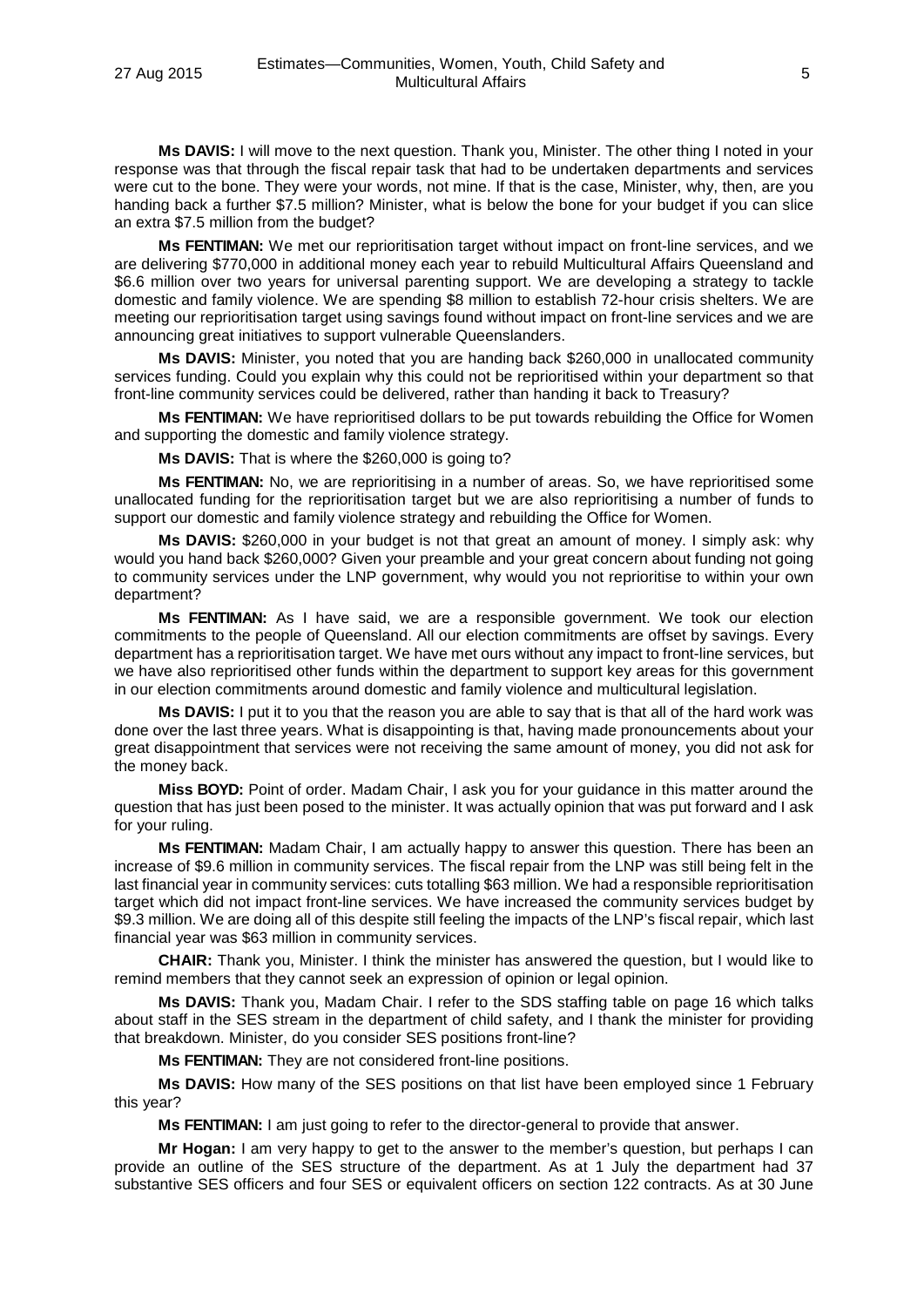2014 there were 35 such officers and three SES or equivalent officers on section 122 contracts. The department's increased SES profile of two over that period is a result of the inclusion of Multicultural Affairs Queensland due to the machinery-of-government changes which involved one SES position moving from the former department of Aboriginal and Torres Strait Islander and multicultural affairs to my department and one additional SES position being created this year to lead our new Strategy, Engagement and Innovation Division, which brought together a number of existing functions within the department. There was also, I note, a reduction of one corporate SES position in that period and the creation of two additional section 122 roles. One of those was in 2014, the role of executive director, Whole of Government NDIS, and the other was this year an SES2 role in relation to executive director, Legislative Reforms. As you will see, there has been a net increase of two. That is actually a lower SES profile that we had two years ago and then three years ago, but there have been two additional positions created this year.

**Ms DAVIS:** Thank you, Director-General. We might now move to question on notice No. 14, which is also in respect to the staffing table on page 16 of the SDS. Minister, are you concerned that your department has 289 vacancies?

**Ms FENTIMAN:** No. I am happy to refer to the director-general for some more information about those vacancies.

**Mr Hogan:** Thank you, Minister.

**Ms DAVIS:** No, I am happy with the answer, thank you. Can the minister advise, with 289 vacancies, what capabilities are not being met, given that you have less resources? Given that—

**Ms FENTIMAN:** I am happy to refer to the director-general to explain the number of vacancies.

**Ms DAVIS:** If I could complete the question, Minister.

**Mr Hogan:** Thank you. I am happy to explain.

**Ms DAVIS:** If I can complete my question.

**CHAIR:** One moment. The member for Aspley had not finished asking the question.

**Ms DAVIS:** I will repeat the question for the benefit of the committee. Can the minister advise what capabilities are not being met given that you have less resources because you are handing back \$7.5 million and you have 289 vacancies?

**Ms FENTIMAN:** Firstly, I thank the member for the question. We do not have less resources. As I have said, there has been an increased budget across both Child and Family Services and Community Services. In relation to the vacancies, we have provided an answer to the question on notice and I would like to refer to the director-general now to explain why there are those vacancies.

**Mr Hogan:** Thank you, Minister, and I thank the member for the question. As the staffing table on page 16 of the SDS statement indicates, we had a funded staffing budget in 2014-15 that provided us with 5,937 funded FTE positions. As at the last pay period for 2014 we actually had a funded establishment of 5,934 positions, so we were four short of our funded establishment. I do note that the department's funded establishment makes provision for the regular vacancies that any organisation will have as staff come and go. In addition to our funded establishment we actually have a headcount of some 6,429 staff. That is because many of our staff, particularly many staff with parenting responsibilities, work part time. So we have a headcount of 6,429. We have an approved FTE establishment to allow for the movement of staff of 6,120 and the vacancy rate, and the vacancy number that the member has referred to is calculated off that approved FTE. They are the number of approved positions. We made a decision a number of years ago for a funded FTE count, which is what is in the SDS. The vacancy rate is on top of that. If we did not do that then we would have had to lose another 200 positions.

**Ms FENTIMAN:** If I can just add, as outlined in the answer to the question on notice, the vacancy numbers are a snapshot at a point in time and currently represent a proportion of the total positions, at 4.6 per cent.

**Ms DAVIS:** I refer to page 8 of the SDS, which outlines the domestic and family violence reforms that will respond to the recommendations of the *Not now, not ever* report. As the committee is aware, the LNP in government took the lead in addressing this dreadful scourge that pervades our community by establishing the task force that was headed by Dame Quentin Bryce. A point of clarification, Minister: will you be the lead minister and your department the lead agency with the responsibility of oversighting the delivery of the government's response?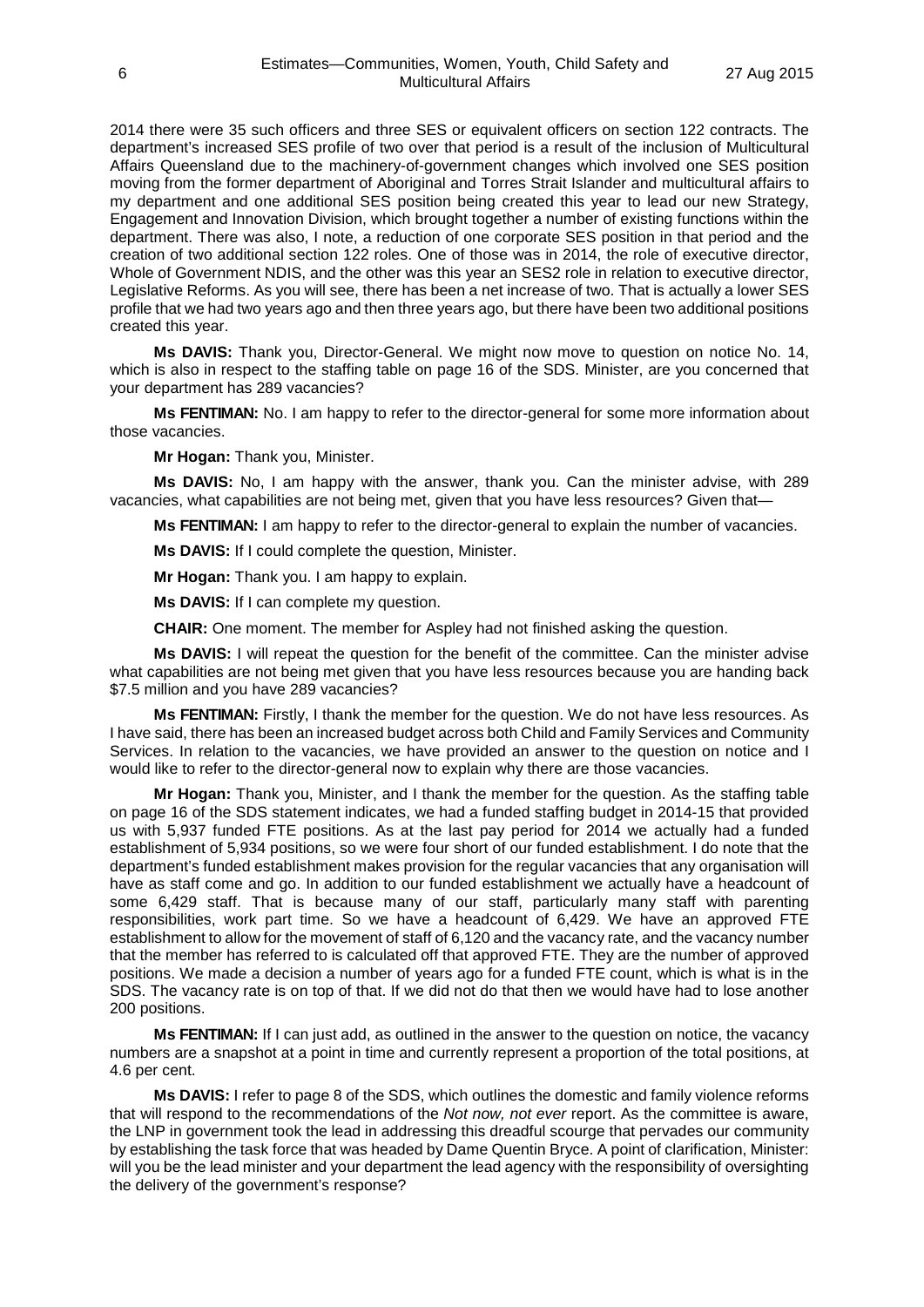**Ms FENTIMAN:** I am supporting the Premier. The Premier is the lead minister and I am supporting the Premier and also working with the Attorney-General and the Minister for Police, as well as the Minister for Education and the Minister for Health. This is a whole-of-government response. One of the great things that we have seen in the government's response to the *Not now, not ever* task force report is that we immediately set up an interdepartmental committee. Every DG met regularly and ministers were also involved in putting together a very comprehensive response to the task force report—all 140 recommendations were accepted. We have been working across government to put forward our response and, importantly, release a draft strategy. For the first time, we have righted a wrong in that Queensland did not have a strategy to tackle domestic and family violence. I am very proud to be the Minister for Communities and Women supporting the Premier as we work through these recommendations.

**Ms DAVIS:** I agree with you: it is very important that you have a whole-of-government approach. Does the minister have confidence in the police minister to competently lead any reform in her portfolio area, given the significant role that police play in incidents of domestic and family violence?

**Miss BOYD:** Point of order. Madam Chair, the member is asking the minister for an opinion.

**CHAIR:** Member for Aspley, again, you cannot seek an expression of opinion. Could you please rephrase your question?

**Ms DAVIS:** Chair, thank you for your guidance. This does go to the very core of successfully delivering on the recommendations with a hapless minister going from crisis to crisis leading an agency that is a significant stakeholder. However, I assume that in not answering that question the minister does not have any confidence in the Minister for Police.

**Ms FENTIMAN:** Madam Chair, I am happy to answer this question. Two women die every week at the hands of their partner or former partner. I am just appalled that we are at day 8 of estimates and, while the government investment in my portfolios is well over \$1 billion supporting some of the most vulnerable Queenslanders, all we have from the opposition, once again, is questions about Jo-Ann Miller. As I have said, I work closely with all of my cabinet colleagues, particularly on this issue, which I personally am extremely passionate about and I know is a top priority for the Palaszczuk government. I have confidence in all my cabinet colleagues.

**Ms DAVIS:** I refer to page 27 of Budget Paper No. 4, Budget Measures. I note there is \$31.3 million in funding over four years to address some of the recommendations of the report. With respect to the \$26.1 million of internal reallocation, can the minister advise whether this is existing funding in the DV program area or whether it has come from another program area?

**Ms FENTIMAN:** I am happy to answer that question. It is \$31 million over four years that has been committed by the Palaszczuk government as an initial response to some of the high-priority recommendations in the *Not now, not ever* task force report. Some \$5.2 million of that across government is new funding; \$26 million is reprioritised funding. That includes \$12.2 million to be invested over four years by my department. To make available that \$12.2 million, I have committed \$2.4 million in new growth funding, \$8 million from unallocated capital and reprioritised \$1.8 million in existing community services funding. There is no higher priority for my portfolio than tackling domestic and family violence. In 2015-16, this department will spend a total of \$39.3 million tackling domestic and family violence in Queensland. That is implementation of the high-priority recommendations in the task force report and also other activity that is funding support services for victims of domestic and family violence. It is \$66 million in this financial year across government.

**Ms DAVIS:** So just over \$5 million in new money?

**Ms FENTIMAN:** Across government, obviously, millions of dollars reprioritised and that is just to tackle the first high-priority recommendations. As you will have seen from our response, there will obviously be further submissions and further budget announcements as we work our way through the recommendations. Importantly, one of those recommendations is for the government to commence an audit of existing domestic and family violence services in Queensland so that we can invest where the money needs to go. That audit is already underway. We have engaged KPMG. The results of that audit will be delivered by the end of the year. We want to make sure that we invest where the gaps in services are. That will inform our investment moving forward. But this is an initial investment for the high-priority recommendations and, of course, millions of dollars reprioritised across government departments. This is a top priority. We have also committed \$3 million towards the national campaign to reduce domestic and family violence that has arisen out of COAG.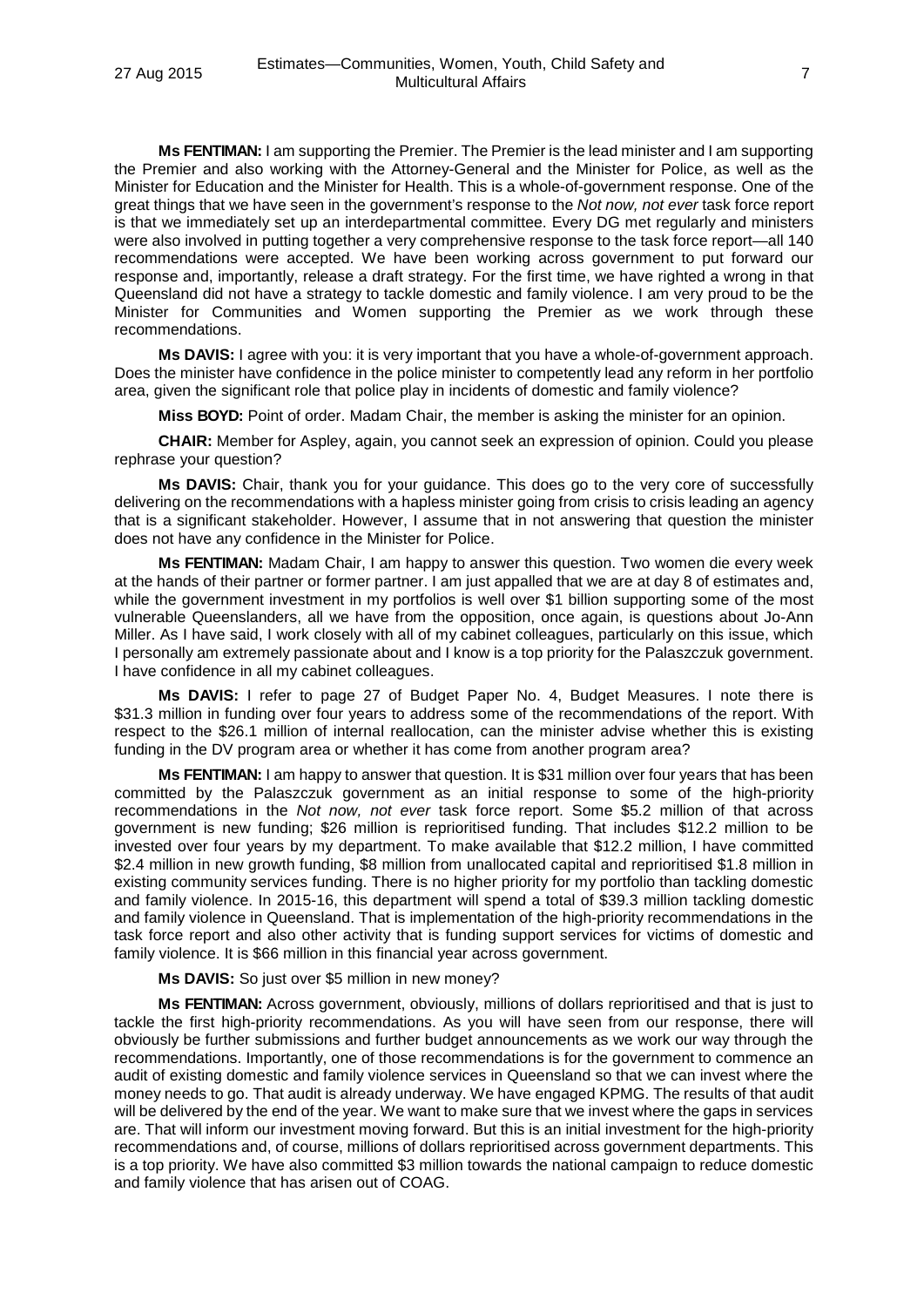**CHAIR:** Member for Aspley, you have one last question.

**Ms DAVIS:** Just over \$5 million in new funding, the rest reprioritised and you mentioned that there was money reprioritised for community services, but I missed the amount. Was it \$1 million?

**Ms FENTIMAN:** Some \$1.8 million has been reprioritised. Again I remind the member for Aspley that there is \$66 million in this financial year to tackle domestic and family violence. There is no higher priority for me or this government than to tackle domestic and family violence. That includes money reprioritised towards rebuilding the Office for Women and the domestic and family violence unit to support, for the first time, a strategy to tackle domestic and family violence.

**CHAIR:** Minister, as per page 8 of the SDS, you are establishing a multicultural council and introducing multicultural recognition legislation. What will be the effect of these initiatives?

**Ms FENTIMAN:** I thank the member for the question. Since coming into office, I have acted on the Palaszczuk government's election commitment to promote Queensland as a united, harmonious and inclusive community through the introduction of legislation that recognises and promotes multiculturalism in our state. Queensland, currently, is one of only a few jurisdictions that does not have a legislative statement from its parliament recognising our multicultural heritage and committing support for our culturally and linguistically diverse communities. New South Wales, Victoria and South Australia all have multicultural recognition legislation. Those other jurisdictions recognise that a multicultural society provides many opportunities for a diversified workforce, business ventures and access to tourism and export markets.

Despite these benefits and opportunities, strong evidence shows newly arrived migrants are often disadvantaged in participating in our economy, so the proposed multicultural recognition bill will introduce a multicultural Queensland charter and establish a multicultural Queensland advisory council. The proposed charter will set out principles to promote harmony and inclusiveness in Queensland. The multicultural Queensland advisory council will advise and make recommendations to the Minister for Multicultural Affairs in developing and implementing government policies concerning multiculturalism. Multicultural recognition legislation will provide a strong instrument to strengthen multicultural policy, program development and implementation across government that will support people from culturally and linguistically diverse backgrounds to live in communities that are inclusive and have equitable access to services. I want to see strong accountabilities in this bill, including reporting on outcomes of the multicultural policy, as well as implementation of the action plan across government, requiring chief executives to inform their staff about the charter and the new policy and build capacity to translate the charter into practice, providing for the advisory council to undertake consultations with culturally and linguistically diverse communities, followed up by a public communique after each meeting to stakeholders and, of course, strengthening data collection across relevant agencies to improve the evidence base to better target our programs and services.

The bill will not just be principles based. It will also commit all future Queensland governments to give due respect to our multicultural society through a whole-of-government multicultural policy and action plan. It will also complement existing anti-discrimination legislation such as the Queensland Anti-Discrimination Act and the Australian Racial Discrimination Act. By statutorily entrenching multicultural recognition, our government is not only ensuring the protection of culturally and linguistically diverse communities but also symbolically recognising their contribution to Queensland's public life. The law is an expression of the general will of the community and, as a multicultural success story, Queensland law should reflect multiculturalism at its core. We are providing new recurrent funding of \$770,000 per annum to support the implementation of the proposed bill. That will include secretariat support to the council, whole-of-government policy and action plan coordination and monitoring, working with our government agencies to improve service delivery for our multicultural communities, stakeholder engagement and project management of new initiatives.

**CHAIR:** I call the member for Cairns.

**Mr PYNE:** Can the minister please advise why the funding for Community Action for a Multicultural Society, known as the CAMS program, has been reinstated? How will the program contribute to social cohesion, as stated in the departmental overview on page 2 of the SDS?

**Ms FENTIMAN:** I thank the member for the question. I know how strongly he supports our multicultural communities in the Far North. I am really pleased to be able to talk about the CAMS program because it is such a successful program. Our government will always ensure that it is responsive to the diversity of the people of Queensland. We want Queensland to be a place where everyone can thrive and where there is a strong sense of belonging for people from all cultural backgrounds.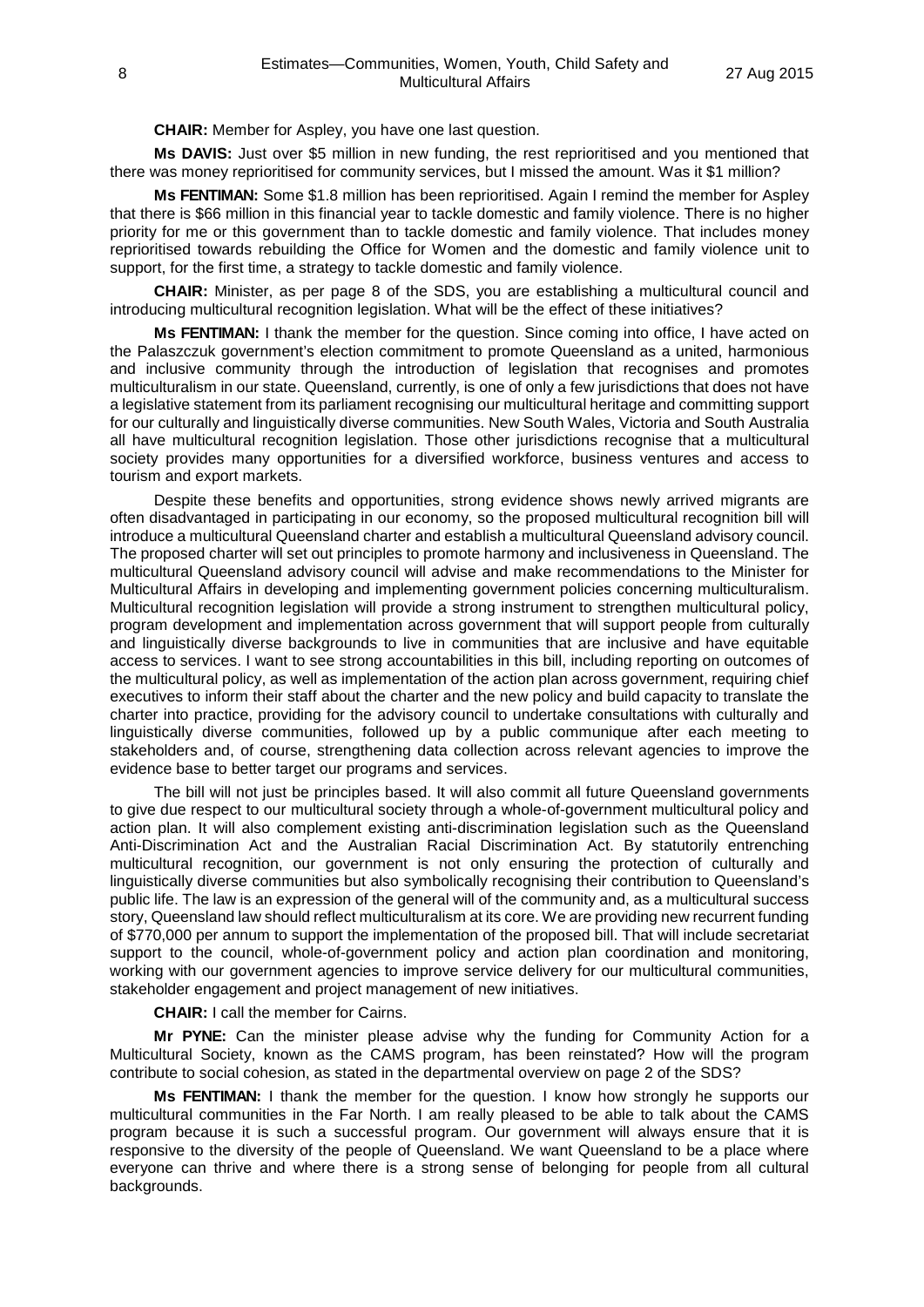The previous LNP government really did slash Multicultural Affairs Queensland, its policies and its programs. I am determined to turn that around. That is why, after feedback from stakeholders and leaders in our multicultural communities, I made the decision to continue to expand the Community Action for a Multicultural Society program, the CAMS program, with a total funding commitment of \$6.3 million over three years. The CAMS program funds on-the-ground dedicated workers in communities to promote harmony, diversity and inclusion across Queensland. After speaking to community leaders and experts from our CALD communities, I could see that the CAMS program was held in such high regard by the sector. That included a number of letters and concerns from members within the Australian South Sea Islander community stressing their concerns about the previous government's decision to cease this important program.

The CAMS program really is valued for the way that it builds connected communities. It removes barriers to participation for locals and makes a positive difference to so many people's lives. Importantly, I am very proud that CAMS will now have even greater coverage. For the first time, Rockhampton and Mount Isa will have dedicated CAMS workers. There will also be a new statewide CAMS position to focus on the challenges faced by Muslim women, who confront particular challenges in their communities as so often they are the visible face of their faith. As we know, women are also critical links to their communities and play a crucial role in the wellbeing of families and social connectedness.

Recently I was in Toowoomba for the annual Languages and Cultures Festival and I had the opportunity to meet with one of the region's celebrated CAMS workers, Mr David Barton. After the arson attack on the Toowoomba mosque earlier this year, David was on the ground immediately liaising between police, representatives of the mosque, the local Muslim community and the wider Toowoomba community. He was of great assistance to Minister Miller when she visited the site of the attack because of his local knowledge of the issues facing the Muslim community, as well as the positive relationships with people living in the area. The highly sensitive case of the Toowoomba mosque attack demonstrates to me why we need to invest in multiculturalism, not cut funding to Multicultural Affairs Queensland. That is why I decided to extend the CAMS program and continue it.

An open, competitive tender was issued in June to engage organisations to deliver outcomes in social connectedness through the three new CAMS positions, and I have asked my department to work closely with funded organisations to ensure investment is appropriately targeted to contemporary needs and remains outcomes focused. Continuation and expansion of the CAMS initiative puts into practice our government's commitment to promoting and strengthening multiculturalism and community harmony.

**Mr PYNE:** Minister, can you provide more information about the \$1 million allocated to the wonderful multicultural events mentioned on page 11 of the SDS such as the vibrant, exciting Tropical Wave Festival that is happening in just a few weeks in Cairns?

**Ms FENTIMAN:** Our government understands the economic and social benefits derived from having strong and active multicultural communities across Queensland including in Far North Queensland. Close to 900,000 Queenslanders were born overseas—that is more than 20 per cent of our state's population—and we have all benefitted from that diversity in so many ways. That is why this government is committed to celebrating our diversity through our multicultural communities' wonderful festivals and events, from large events that attract thousands of participants to smaller events created by new and emerging communities, that build cross-cultural understanding and harmony.

More than a million people are expected to participate in the more than 100 events and projects across Queensland this year alone. That is why, for the first time, our government has guaranteed recurrent funding for these events that promote the state's harmony and diversity. Community organisations and local councils across Queensland are now able to apply for a share of \$1 million from the Celebrating Multicultural Queensland Grants Program to stage events and projects from 2016 that celebrate and promote multiculturalism and community cohesion. This means that popular yearly cultural events such as Chinese New Year celebrations, India Day and the Italian Festival will be guaranteed access to apply for funding. Multicultural groups and organisations will now be able to plan their budgets. This stable source of grants funding is also great news for Queensland's new and emerging multicultural groups to plan future events and projects that will promote diversity and cultural understanding.

Over the past few months I have participated in a number of community celebrations and met with many community leaders working hard to benefit our multicultural communities. These events have not only showcased the variety and vibrancy within our multicultural society but also provided me with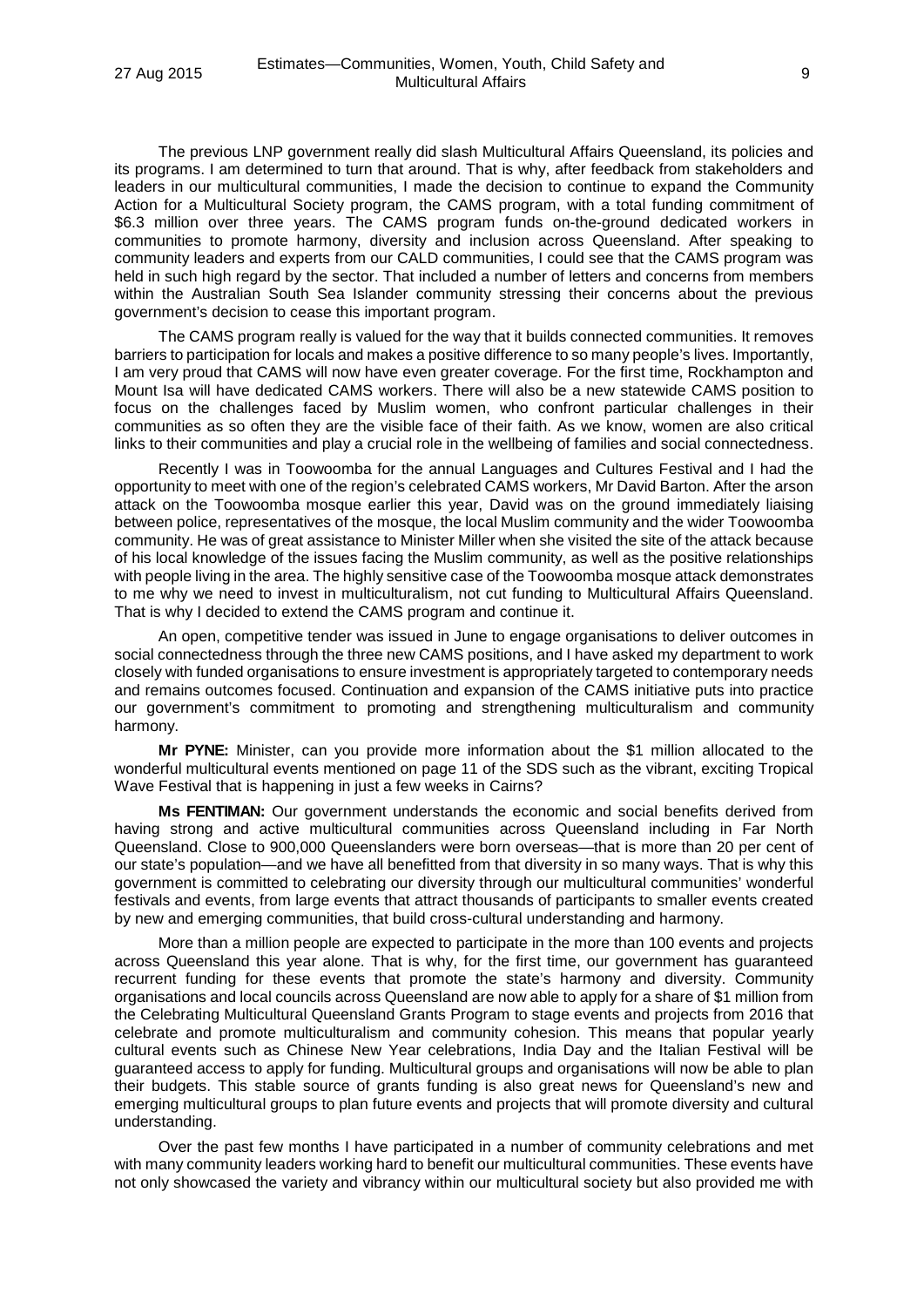the opportunity to hear directly from communities about what matters to them. We have guaranteed this funding because we recognise that these multicultural events and projects are crucial in bringing together Queenslanders from all backgrounds to strengthen social cohesion. We want to work together with our multicultural communities to celebrate our rich cultural diversity and to strengthen multicultural identity. I am excited by the opportunity to focus on the government's commitment to strengthening our inclusive and harmonious society and to emphasise that multicultural Queensland is about all Queenslanders.

**Mr PYNE:** Thank you very much for that comprehensive and informative answer. In light of the growing Indonesian presence in towns like Cairns, where that community is growing significantly, can you elaborate further and advise on the engagement specifically with Muslim communities, given that they are the subject of particular negative attention from some members of the community?

**Ms FENTIMAN:** I have a strong commitment to support Queensland's Muslim communities, as I do for all our key stakeholders, and I am strongly focused on promoting community cohesion so that everyone feels safe and welcome in Queensland. Not long after I was appointed the Minister for Multicultural Affairs I had the pleasure of having lunch with a group of 30 Muslim women leaders, who showed me just what a wonderful, caring community they are and also shared with me their concerns and issues including some of the challenges they face in their everyday lives.

Earlier this year I was honoured to be invited to participate in a World Cafe gathering on the Gold Coast organised by the Anti-Discrimination Commission. Women from local Muslim communities get together with women from other faith based organisations and churches to share food and talk about the issues facing their community.

At the beginning of July I met with a diverse range of respected Muslim community leaders to hear their concerns and ideas for dealing with such things as supporting young people to remain in school or making sure people are not discriminated against because of their appearance. I have asked my department to ensure that actions are followed up as a result of these meetings, and I will be hosting further meetings in the near future.

During the holy month of Ramadan, which was held across June and July this year, members of the Queensland Muslim community kindly opened their doors and their homes and welcomed me to share a dinner or iftar with them. I also was honoured to co-host a bipartisan iftar dinner here at Parliament House for the Muslim community, attended by both Tarnya Smith and Glen Elmes.

I have enjoyed visits to mosques including the Toowoomba and Logan mosques and, just as importantly, I have not been afraid to show my support by using social media to highlight these visits. When the arson attack occurred at the Toowoomba mosque, I immediately contacted a key representative of the mosque to offer my support. I have also offered public support through social media to denounce right-wing extremism, including Reclaim Australia. It is one thing to offer private support; it is very different to offer public support. I know that the community including non-Muslims have welcomed leadership on these matters.

I was delighted to announce in April that we will continue the funding for the CAMS program we spoke about earlier and that one of these new positions will be a statewide position to work with Muslim women.

**Mr PYNE:** We know that there are particular concerns for women from culturally and linguistically diverse backgrounds and their experience of domestic and family violence. What work is being done in that area?

**Ms FENTIMAN:** As the Minister for Multicultural Affairs and as Minister for Women, I understand that women from culturally and linguistically diverse backgrounds can sometimes face particular challenges when facing domestic violence. Challenges facing women from our CALD communities often include a lack of support networks, socioeconomic disadvantage, language barriers, community pressure and other cultural sensitivities.

The need for the whole community to work together to combat domestic and family violence was one of the central themes in Dame Quentin Bryce's *Not now, not ever* landmark report. Last Tuesday, of course, the Palaszczuk government accepted all 140 of those recommendations. The report also made recommendations about leadership and driving cultural change to help prevent domestic and family violence and support victims of abuse. This is why I brought together community leaders from our CALD community, to discuss ways we can work together to combat domestic and family violence.

The roundtable session, held at the Beenleigh Neighbourhood Centre on 6 July, was an opportunity for community leaders to harness their ideas for local solutions to help tackle unique issues facing women in Queensland's CALD communities. One of the main issues that came up at that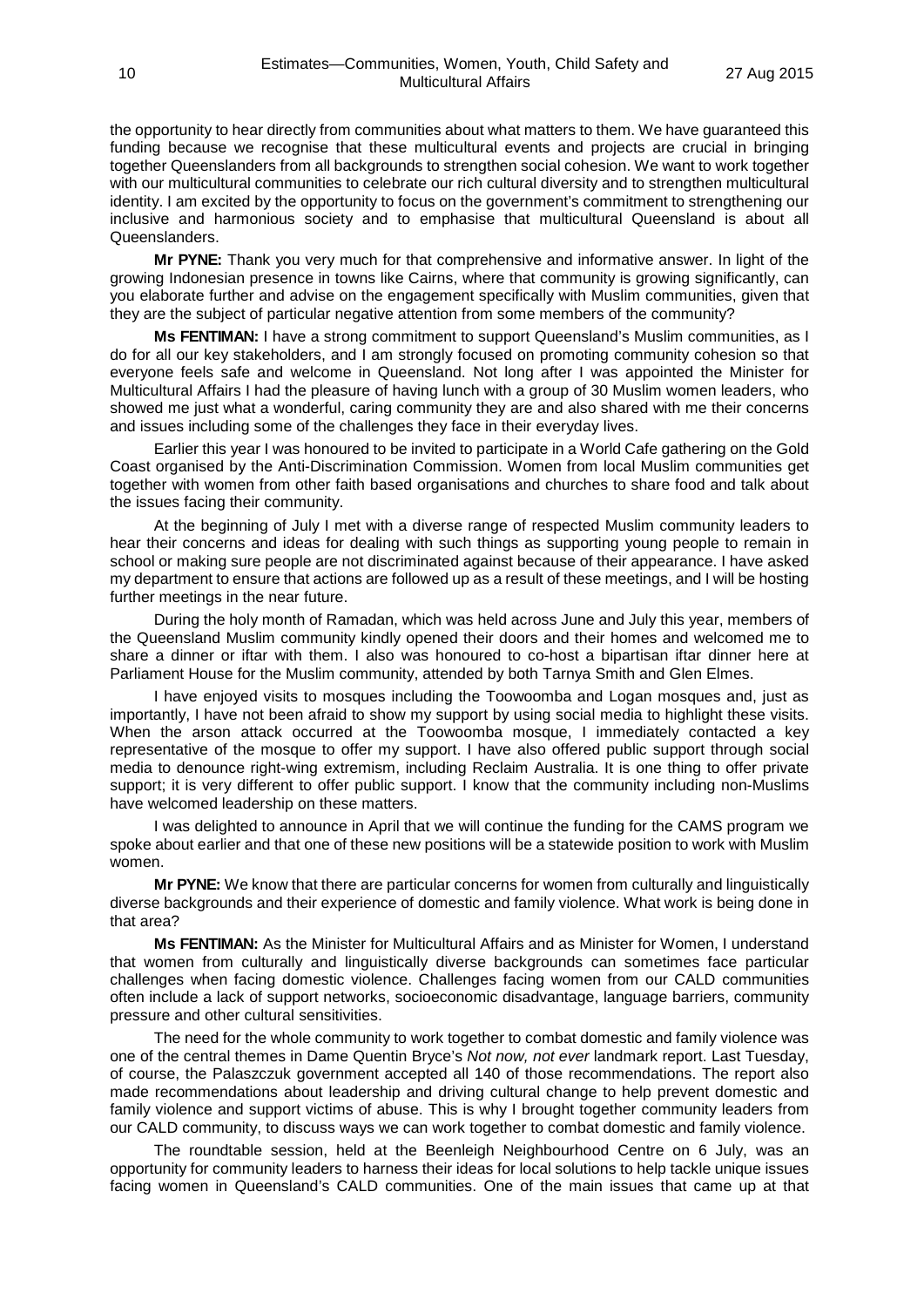roundtable discussion was the cultural sensitivities and language barriers facing our CALD women when trying to access domestic and family violence services. Participants also discussed the need for flexible programs which allow working with the family within the home and cultural change programs to empower women and also educate men.

In March of this year, as per the Bryce report's recommendation 84, I announced that our government will be building two new 72-hour crisis shelters, one in Brisbane and one in Townsville. I will ensure these new shelters are 100 per cent culturally appropriate so that they are accessible to all women and children fleeing violence.

Since coming into office I have reaffirmed support for the Queensland Language Services Policy and the need for Queensland government services to engage qualified interpreters for customers with difficulty communicating in English. This will include better bilingual and multilingual staff to assist our CALD women when accessing domestic violence services.

Earlier this month in Sydney I also discussed the unique challenges facing our CALD women with my fellow state ministers, experts and community leaders at the national CALD round table on tackling domestic and family violence. At that meeting we heard some incredibly compelling stories from women who had experienced violence. One of those stories really has stuck with me. I refer particularly to Our Watch ambassador Khadija Gbla, who is a proud Australian woman of African heritage who is working to abolish female genital mutilation in Australia. Khadija bravely described the violence she endured over many years and her survival to be the successful, happy woman that she is today, mother to a six-month-old baby. I had never before heard so clearly articulated the internal struggle faced by women from diverse cultural backgrounds. She said that her traditions and culture were telling her one thing but her new world was telling her another, and that constant debate meant she could not focus on what to do next or how to get out, but eventually she did get out. The comment that sticks with me the most was, 'I did not escape the bombs and bullets to die at the hands of this man.'

So many women from CALD backgrounds have escaped various forms of violence and trauma in home countries that stays with them and compounds the effects of violence they may experience here in Australia. That is why, as we continue with our community consultation and collaboration to develop the Queensland government's strategy to tackle domestic and family violence, we will work with representatives of our CALD communities to ensure these specific, additional needs are addressed.

**Ms DAVIS:** We will still chat about domestic and family violence reforms, because I think we both are in solid agreement that it is a terrible problem facing our community. We must do whatever we can to support victims, primarily women and children, and there are some particular issues the minister has outlined around the CALD community. Minister, some work was done with the Sikh, Muslim and Hindu communities with regard to spreading the message to the men in their communities about domestic and family violence. Posters were made which were culturally sensitive but confronting enough that the community is taking some notice, but it is very hard to change cultural behaviour over a short period of time. What conversations have you had with the Muslim community about providing resources to educate members of their communities about domestic and family violence and about how it should never be tolerated?

**Ms FENTIMAN:** It is important to make the point that violence against women and domestic and family violence cross all cultures and occur in every socioeconomic group and in every geographic location. Of course, as I just outlined, there are some unique challenges faced by some of our CALD communities. That is why I was very pleased to convene a round table in July with CALD community leaders in Brisbane, to talk about some of those unique challenges. That will certainly be part of our strategy to tackle domestic and family violence.

Another initiative that I am so pleased was announced when we handed down the government's response to the *Not now, not ever* task force report is that Australia will finally implement its obligations under the national plan to eliminate violence against women and their children, an action plan to tackle violence against women in all its forms in Queensland. Again, there will be significant community consultation in developing that action plan which will involve our culturally and linguistically diverse communities. The issue of domestic and family violence was also discussed with our Muslim leaders at the meeting to which I referred earlier. That was one of the agenda items. We will continue to have that discussion. We continue to consult with communities, particularly our CALD communities, as we further develop our strategy to tackle domestic and family violence and implement an action plan.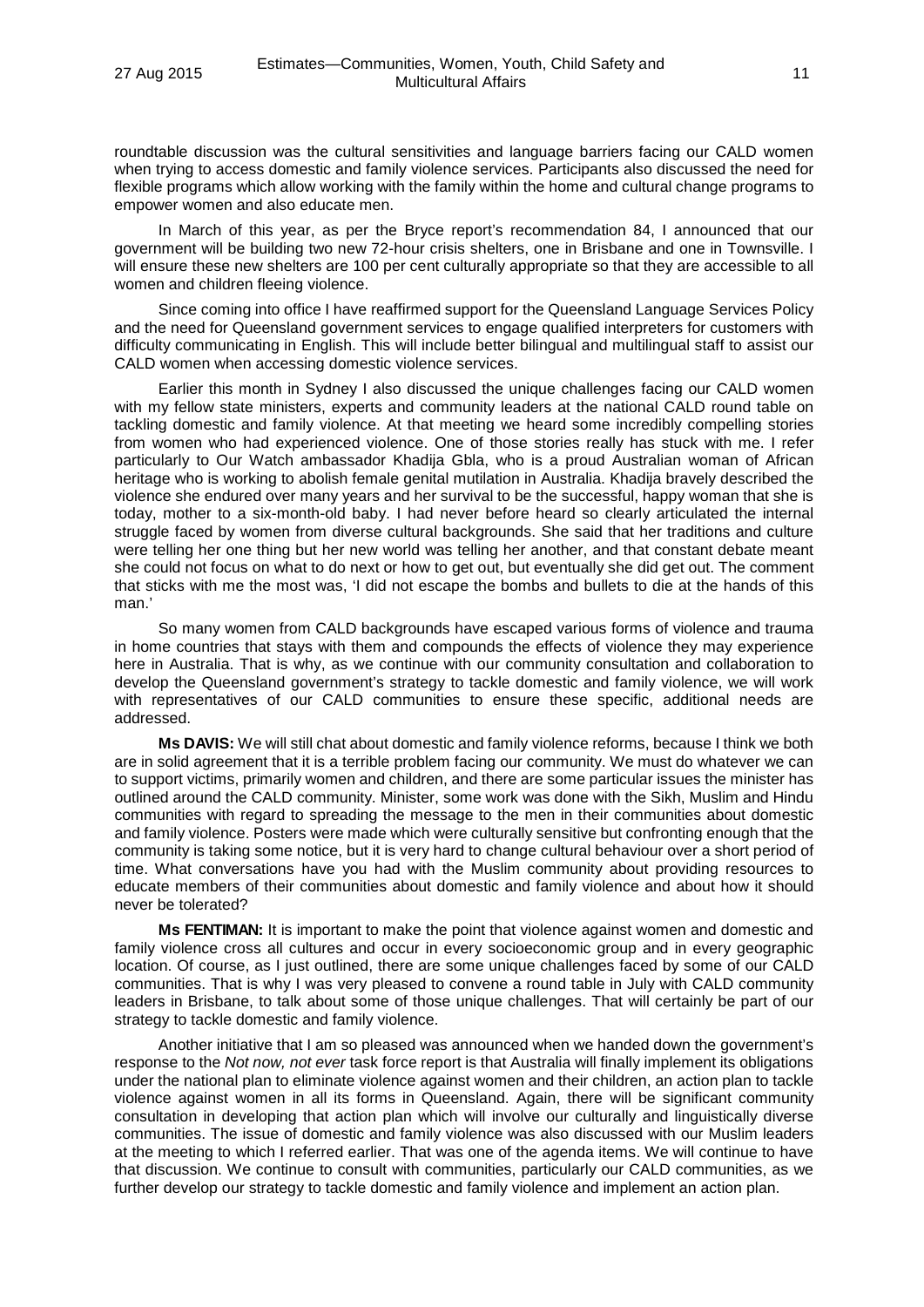The posters to which the member for Aspley referred were funded under the Domestic and Family Violence Prevention Grants Program, and we are continuing to address this in communications with the sector. We are continuing those programs, and that will certainly be part of our strategy to tackle domestic and family violence here in Queensland.

**Ms DAVIS:** I am very pleased, Minister, that you are continuing along those lines. There was a lot of work done when I was minister with those communities to start to make a difference in providing information. I know that the representatives from those communities are very keen to continue. I understand that they were nominated for an award.

**Ms FENTIMAN:** Yes, and I would like to congratulate Yasmin Khan on her award.

**Ms DAVIS:** I am very proud to have been the minister and to have been part of that. Minister, I refer to page 28 of Budget Paper No. 4 and the response to the 140 recommendations. Can the minister advise what preliminary financial modelling might have been done to start to deliver on the government's response to the recommendations? I think the minister would agree that, whilst \$31 million is a start—it is a shame that it is only an extra \$5 million—it certainly will not be adequate to deliver on all of the recommendations. I ask this in the context of when the former LNP government was undertaking the child protection reforms there was work done between the department and Treasury to indicate what sort of figure such significant reform would cost.

**Ms FENTIMAN:** Absolutely. I thank the member for the question. As I said earlier, the \$31.3 million is an initial investment really just to tackle those high-priority recommendations—the specialist DV court trial, the two 72-hour crisis shelters and a range of other high-priority responses. The figure for combating domestic and family violence in Queensland for this year though is \$66 million. Our investment going forward as we implement the recommendations will be based on the outcomes of the audit.

One of the recommendations in the *Not now, not ever* task force report was for government to undertake an extensive audit of what services are already being provided so that our investment going forward can be based on evidence about where the highest need is. So that audit, which, as I said, is being undertaken by KPMG, will be released at the end of this year and that will then inform further budget submissions going forward. We want to get this right and we want to make sure that our investment is based on evidence about what is needed.

**Ms DAVIS:** How much is that audit costing?

**Ms FENTIMAN:** We will have to get back to you. We will take that on notice and get you the figure.

**Ms DAVIS:** If you could have that by lunchtime, that would be great. Minister, within the Carmody reforms there was an allocation of around \$50 million specifically around the child protection reforms. Can the minister confirm that that \$50 million will not be reprioritised to fund the recommendations of the *Not now, not ever* report, because that was very specifically for matters of families that had an interaction with the child protection system?

**Ms FENTIMAN:** I thank the member for the question. It was \$49 million that was allocated over five years to provide new and enhanced domestic and family violence support services as part of the government's response to the Child Protection Commission of Inquiry. There is obviously, and as was highlighted by the commissioner, a large overlap between domestic and family violence and child protection. There is \$7.1 million being delivered in this financial year. That includes \$4.32 million from the rollout of stage 1 services, approximately \$0.8 million that was reprioritised within the domestic and family violence funding area, and \$1.818 million in new investment to be advertised shortly for new and enhanced specialist services for domestic and family violence in Far North and Central Queensland. I was with the member for Pine Rivers this week to open the new Pine Rivers Domestic and Family Violence Service. They do fantastic work. The Caboolture Regional Domestic Violence Service will be running that service. So now for the first time victims of domestic and family violence will have a place to go and meet with counsellors face to face. I am so pleased that we are rolling out those important services.

**Ms DAVIS:** Minister, is the terminology 'reprioritisation' the Palaszczuk government code for cuts?

**Ms FENTIMAN:** No. It is reprioritisation.

**Ms DAVIS:** Minister, you have mentioned a number of reprioritisations away from community services. You have reprioritised money in domestic and family violence. It is a little unbelievable that the reprioritisation from one service to another does not mean that there will be cuts to particular program areas. To clarify that, if I move funding from neighbourhood centres or services delivered out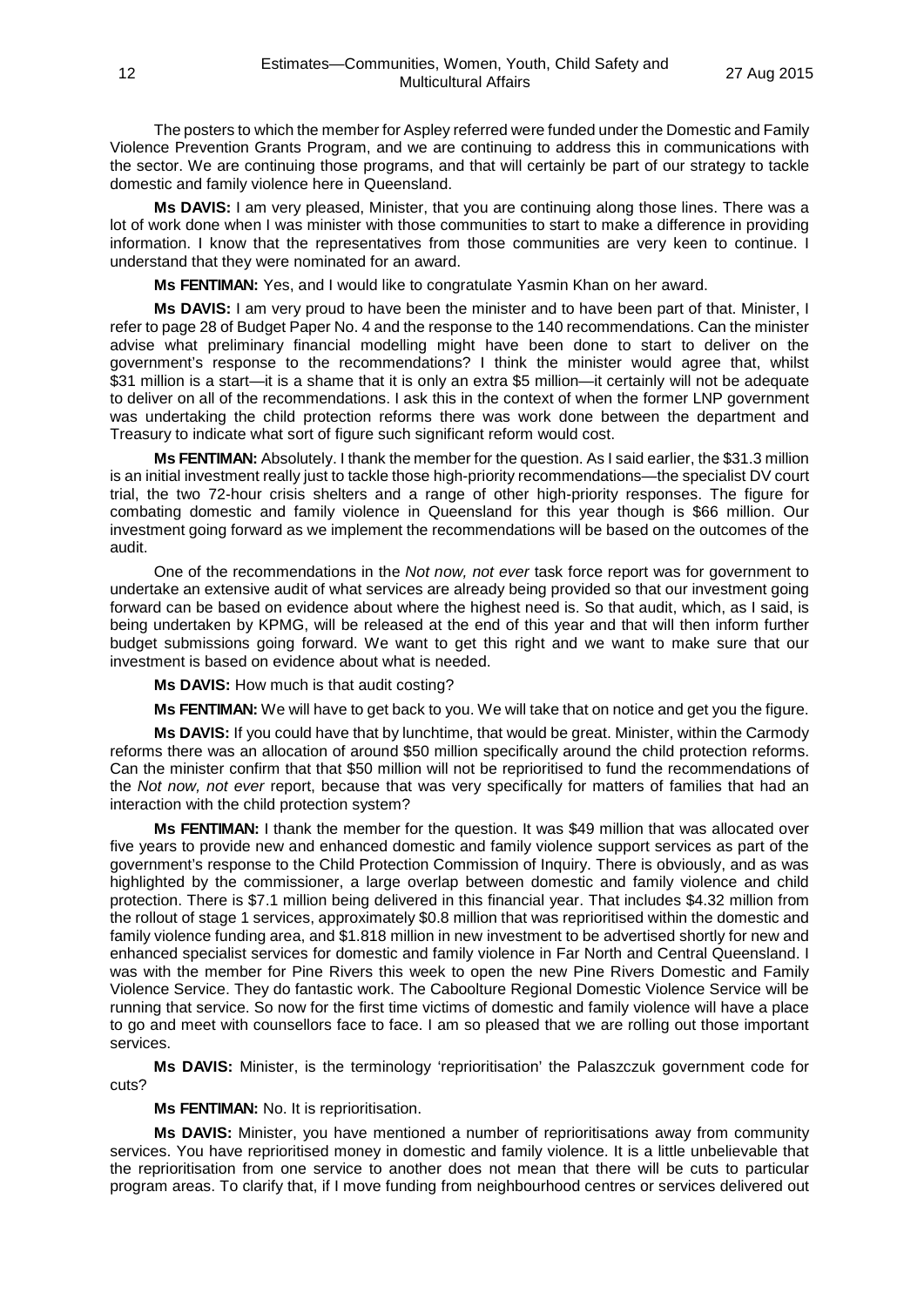of a neighbourhood centre and I reprioritise that to domestic and family violence, that neighbourhood centre is no longer delivering a service. So I put it to you, Minister, again, that reprioritisation is simply a cutesy way of saying cuts?

# **CHAIR:** Before—

**Ms FENTIMAN:** That is okay. I am happy to answer this, Madam Chair. I know this may be difficult for the member for Aspley. We have met our reprioritisation target without any impact on front-line services. That means that there has been no money taken from programs. It was unallocated money as well as the savings that we took you through in your first few questions, savings that have been made in a number of areas including reducing costs associated with consultants. This is in stark contrast to the previous government where the fiscal repair task directly reduced funds provided to the NGO sector for the outsourcing of services, not to mention 1,105 full-time staff. So reprioritisation does not mean cuts. It means that we found savings that do not impact on front-line services to meet other election commitments, commitments that we proudly took to the election that members of the Queensland community voted for. Our reprioritisation does not impact front-line services.

**CHAIR:** Before you ask your next question, I would like to remind members that under standing order 115(b) questions are not to contain arguments, inferences, imputations or hypothetical matters. Can you ask your next question, member for Aspley?

**Ms DAVIS:** Minister, I refer to the performance statement, specifically the service area description, which appears on page 4 of the SDS where it talks about implementing the majority of the initiatives arising from the recommendations of the 2013 Queensland Child Protection Commission of Inquiry. I am genuinely pleased that the minister has indicated that the reforms will proceed, as outlined under the LNP government. Minister, in addition to the \$406 million that was allocated for the reforms and you have outlined today some of those areas that are being rolled out at present that were funded by the LNP in that \$406 million—there was a contingency fund of around \$20 million that was sitting in Treasury for the express purpose of addressing emerging issues in delivering reform, because child protection is such a risk averse area or a risk laden area. Can the minister advise if this contingency fund has been accessed?

**CHAIR:** Before you answer, Minister, I would like to introduce Mr Shane Knuth MP, member for Dalrymple, who has sought leave to ask questions and attend the committee this morning.

**Ms FENTIMAN:** I believe that is a question for the Treasurer. It is not contained in the budget for this department.

**Ms DAVIS:** Minister, we have just discussed how passionate you are about delivering services to families and vulnerable people, and that will include children, and you just talked about all the great work that is being undertaken in order to deliver on the recommendations of the Carmody inquiry. It is a simple question. I am just asking whether that has been accessed—either it has or it has not. Just a simple answer is required.

**Ms FENTIMAN:** And it is a question to be put to the Treasurer.

**Ms DAVIS:** So I will take that as it has. Thank you, Minister.

**Ms FENTIMAN:** I am sorry, Madam Chair. That was not my answer.

**Ms DAVIS:** You know the answer to the question, I assume, because it would be your department that would need to—

**CHAIR:** One moment, member for Aspley. The minister may answer a question in any way she sees proper. Please allow the minister to answer.

**Ms DAVIS:** Thank you for your guidance, Madam Chair. I think it goes to the point that child protection is a very risk laden area. There was a significant investment by the LNP of \$406 million for which this government continues to roll out reforms, and, as I said, I am very pleased that that is happening. But there was an amount of money that was specifically put aside in case any emergent issues became apparent, issues like what may happen as a result of a—

**CHAIR:** Order, member for Aspley.

**Ms DAVIS:** I will end my point—

**CHAIR:** Excuse me, member for Aspley. I would just like to remind you that the minister has answered the question. Under standing order 112, you are now making a speech rather than asking a question. Can you please move on to your question?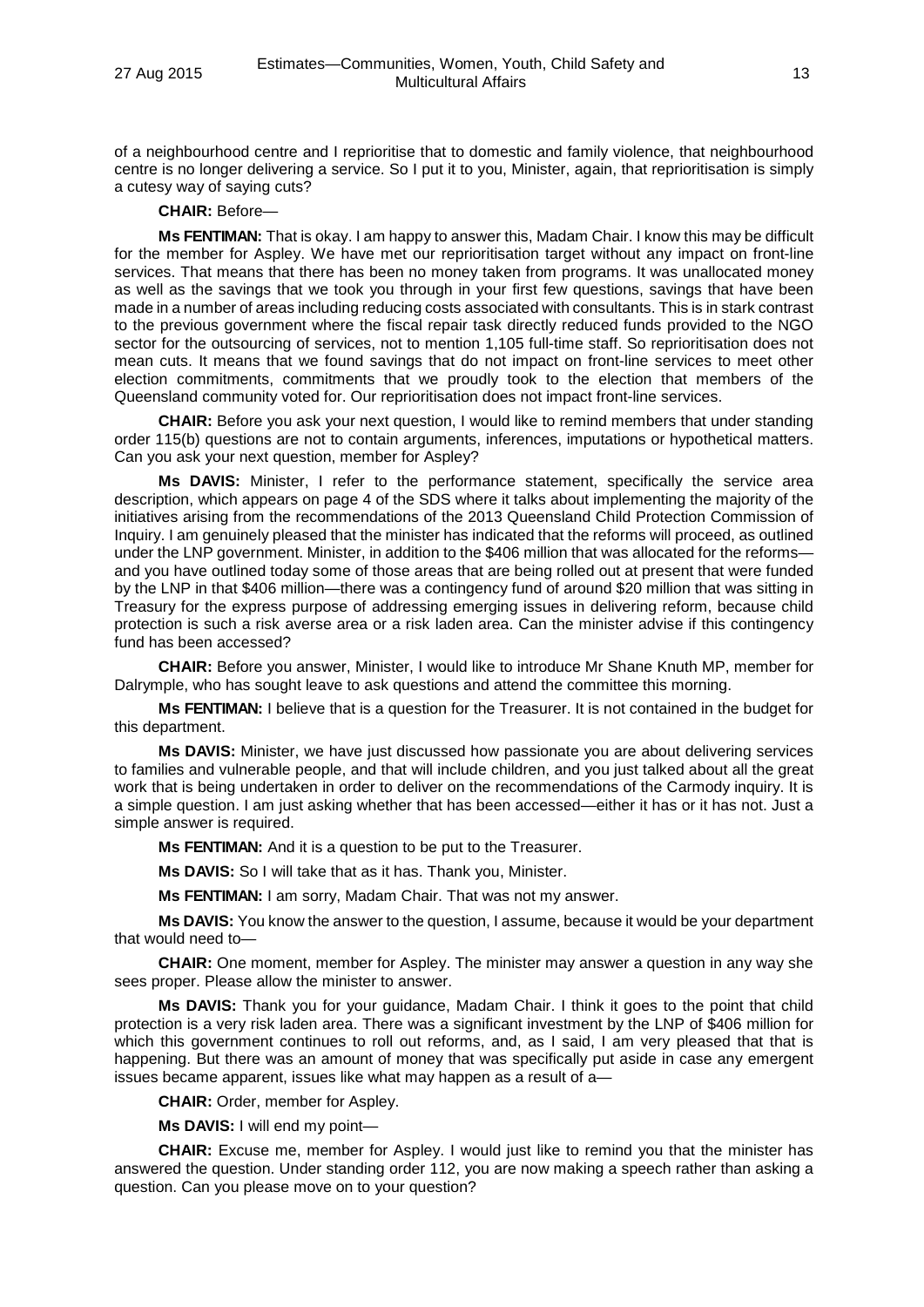**Ms DAVIS:** Thank you for your guidance, Madam Chair. We might address that a little later. I might move on to page 3 of the SDS which is about the child protection reforms given that we were just talking about that. Minister, during the estimates hearing of Premier and Cabinet on 18 August, the acting interim commissioner for the Queensland Family and Child Commission was asked for an update on the 121 recommendations that were contained in the inquiry report. The acting commissioner said that he did not have that information. In fact, no-one appeared to be able to step up with an answer when this question was asked. There were a bevy of people from Premier's there, just as there are a bevy of people here today. As the minister who really has the lead on this in delivering the reforms, you must have been very concerned that no-one from Premier's could even give a basic overview of where we were at with regard to those 121 recommendations. I ask the minister: how many briefings has the minister received from the Premier or the Premier's staff on the child protection reforms and the progress that has been made by the reform leaders group?

**Ms FENTIMAN:** I thank the member for the question. I, along with my staff, meet regularly with the Premier and her staff to discuss these issues. I am really pleased to be able to talk about the implementation of the Child Protection Commission of Inquiry reforms. As the member has quite rightly pointed out, the Premier's department oversees the implementation of the reforms, and there is a Child Protection Reform Leaders Group which manages that. I can tell the member for Aspley that the reform leaders group is responsible for the implementation of all 121 of the recommendations. Eighty-two of those recommendations sit with my department, and I can advise her that 73 of those recommendations are underway.

**Ms DAVIS:** That is very good news. I am very pleased to hear that. Minister, that sounds like things are on schedule, which is a great relief given past efforts of Labor governments when systems simply failed because the finger was taken off the pulse.

**Miss BOYD:** Chair, I ask for your guidance on relevance.

**CHAIR:** Member for Aspley, can you explain to the committee how your question is relevant to the consideration of the budget estimates?

**Ms DAVIS:** I was speaking, Madam Chair, to page 3 of the SDS which was around the child protection reforms. That is the relevance. Minister, I refer to the service standards on page 4 of the SDS and the overrepresentation of Aboriginal and Torres Strait Islander children and young people in the child protection system. We know that there is a major concern with the overrepresentation of Aboriginal and Torres Strait Islander children and young people in the child protection system. I note the minister's commitment again to the reform of the system.

I would like to ask some questions around the Indigenous cadetship program, for which there was a budget line item in the \$406 million reform package. That was recommendation 10.5: \$2.4 million over five years. Other than this program being listed on your website, what is the government doing to actively promote this program?

**Ms FENTIMAN:** This program is an important program. It supports Aboriginal and Torres Strait Islander people attain qualifications to become child safety officers. The department implemented the scholarships and cadetships program. To date, 12 people are participating in the program—11 scholarships and one cadetship. We continue to work with all stakeholders in child protection to promote this important program.

I am extremely passionate about reducing the overrepresentation of Aboriginal and Torres Strait Islander children in care. It is a longstanding and complex issue. We are determined to do better. It is not okay that Aboriginal and Torres Strait Islander children are five times more likely to be the subject of a notification, six times more likely to be substantiated for harm and eight times more likely to be in out-of-home care. A key priority for this government is to listen and work with Aboriginal and Torres Strait Islander people and communities to co-design and implement community driven services. There are many child and family reform initiatives underway that will directly or indirectly help in reducing Aboriginal and Torres Strait Islander overrepresentation. This includes the community based intake and extra Intensive Family Support Services, the new practice framework and the specific Indigenous projects underway, of which the scholarships and cadetships program is one.

**CHAIR:** Before we move to the next question, I would like to advise the minister that, although you agreed to take a question on notice by midday today, the committee has resolved that 12 noon on Monday, 31 August is the deadline for questions on notice.

**Ms FENTIMAN:** Thank you for that, Madam Chair. I can report that the KPMG audit cost is \$242,685 and is sourced from existing funds within DPC.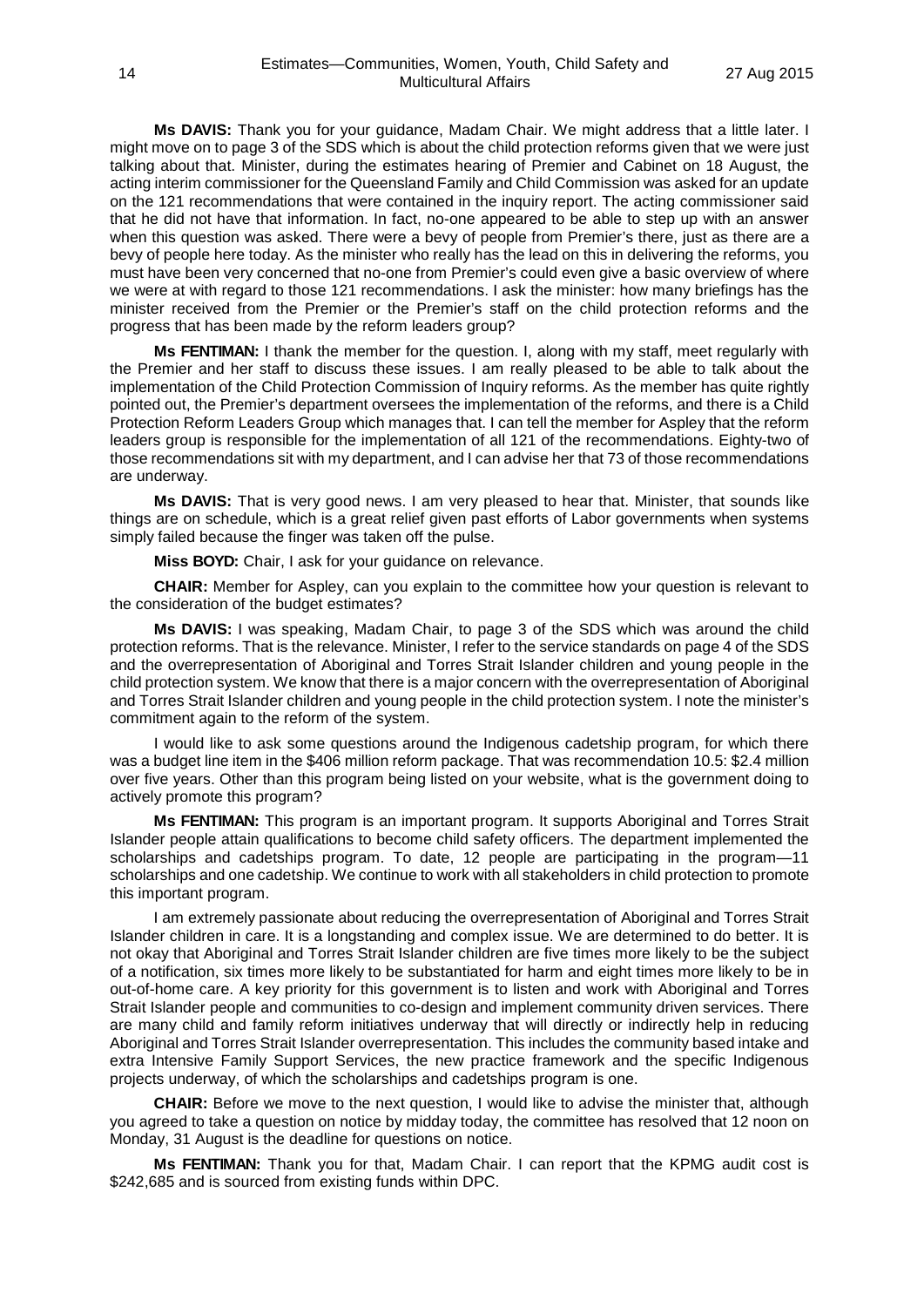**CHAIR:** Thank you, Minister.

**Mr PYNE:** Minister, could you please advise how Multicultural Week and celebrating the various communities that call Queensland home, such as the mighty Papua New Guinean community, contributes to promoting social cohesion, particularly in regional Queensland, as stated in the departmental overview on page 2 of the SDS?

**Ms FENTIMAN:** I thank the member for the question and for his involvement in Queensland Multicultural Week, which officially kicked off last Saturday, 22 August and will be celebrated until 30 August. The aim of the week is to celebrate inclusion and fully recognise Queensland as a multicultural society. It is a time for communities to come together and acknowledge the rich cultures and traditions that make up our great state. The Palaszczuk government's support for Multicultural Week demonstrates our strong commitment and dedication to enhancing a welcoming, inclusive and harmonious Queensland.

We also recognise the importance of promoting multiculturalism across the entire state and recognising the great work that has been done by individuals and organisations to promote harmony and cultural diversity in regional, remote and rural Queensland. I was pleased to officially launch Queensland Multicultural Week at the Australian Italian Festival in Ingham on 1 August. This was the first time that Multicultural Week was launched outside of the Queen Street Mall. It was a great day to celebrate not just Italian culture but all of regional Queensland's rich diverse cultures with the local residents in Ingham. I would like to thank the event organisers and the Ingham community for their generous hospitality.

I also acknowledge members of the PNG community and others in the gallery today. I would like to give my particular thanks to Pino Giandomenico, the president of the Italian Festival and the former mayor of Ingham, who does such a fantastic job preserving and promoting Italian culture and multiculturalism in his community. Grazie!

A big part of Multicultural Week is the multicultural awards. The awards promote the benefits of multiculturalism and celebrate the work and volunteering efforts of individuals and businesses that support an inclusive society. I was so proud to hear that this year the judging panel received more than 123 award nominations, the highest in five years. One in five of those nominations was received from outside South-East Queensland. I was pleased that a number of the winners of this year's awards were recognised for their efforts in promoting multiculturalism in regional Queensland: Daphne Fung, the winner of the Volunteer of the Year award, for example, is the founder and vice-president of the Toowoomba International Multicultural Society who has spent countless hours volunteering to help increase cultural understanding in her local community; and the incredible young people from Welcoming Intercultural Neighbours who run the Gladstone Youth for Cultural Diversity group, coordinate cultural events and innovative activities in Gladstone that promote social inclusion, cultural learning and sharing in their local community.

The Ethno Roadshow initiative is once again celebrating the state's multiculturalism through a cross-cultural music tour that expanded this year. The 11 leading culturally diverse artists who are currently on the road have been performing a series of free concerts and workshops across multiple locations in regional Queensland, from Dalby to Cairns. I acknowledge the program coordinator of the Ethno Roadshow, Jo Pratt from BEMAC, who has done an exceptional job organising all the performances and workshops, which have been thoroughly enjoyed by Queenslanders right across the state.

**CHAIR:** Prior to the next question, I, too, would like to acknowledge the visiting delegation from Papua New Guinea who are in the gallery today. I call the member for Dalrymple.

**Mr KNUTH:** First of all, I would like to acknowledge and thank the government, the department of communities and departmental officers for their response to my constituents following the tragic events at the Serves You Right Cafe in Ravenshoe. On behalf of the KAP, I thank the government and the departmental officers for their response to recent tragedies in the Mount Isa electorate. Minister, I refer to page 10 of the SDS and community recovery, and I ask: can you detail the disaster recovery assistance made available for Ravenshoe following the tragic events at the Serves You Right Cafe in Ravenshoe and the explosion in Mount Isa?

**Ms FENTIMAN:** I thank the member for his outstanding advocacy on behalf of the Ravenshoe community and for working so hard with me, other ministers and members of my department to ensure his community gets the services they need in such a tough time. The gas explosion at the Serves You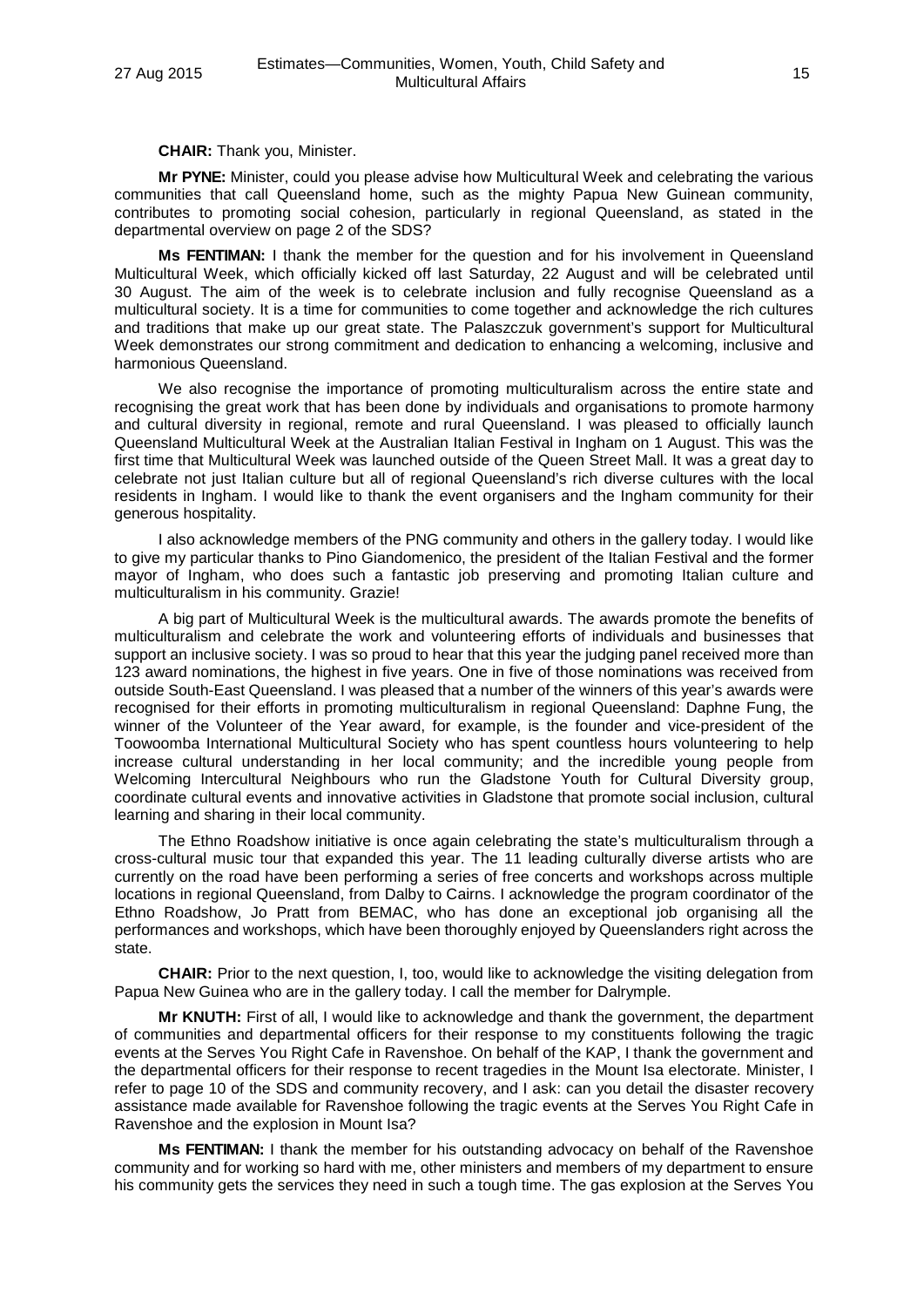Right Cafe on 9 June resulted in two deaths and severe injuries to more than 20 people. My heart goes out to the families and loved ones of Nicole Dempsey and Margaret Clark, who lost their lives in this terrible accident. There are also those who suffered serious harm and have a long road to recovery ahead of them.

It has been a traumatic event for the whole community. Many people in the town are still doing it tough and are struggling to come to terms with what has happened. That is why I was pleased that my department provided additional hours to the Ravenshoe Community Centre and psychological first aid from UnitingCare Community in the immediate aftermath. The community centre is leading community based recovery efforts, supported by the department and local regional community sector partners such as Community Services Tablelands and other agencies including GIVIT, to provide a coordinated response. The department has provided the Ravenshoe Community Centre with \$159,509 for an extra 1½ positions to address individual and community support needs. Again, I thank the member for Dalrymple for his hard work supporting the community. You have certainly been an effective advocate in getting this additional support for the community centre which will provide long-term recovery for so many residents.

The Palaszczuk government also came through with additional funding to the Tablelands Regional Council to employ a community development and engagement officer for 12 months to assist the community with the recovery task ahead. We have also contributed \$20,000 to the Ravenshoe appeal being run by GIVIT. I am pleased to advise the member that the total funds donated to the appeal was \$540,586.95 as at 20 August 2015. An independent Ravenshoe appeal distribution committee was established to distribute the GIVIT appeal funds, and it works in partnership with the Ravenshoe recovery group. The appeal committee includes representatives from the Tablelands Regional Council, GIVIT, Red Cross and my department. To date, \$166,000 plus \$22,000 in value of donated items have been distributed across the community to individuals and families. \$53,000 was distributed to victims and their families within the first month of this disaster.

As the injured are being discharged from hospital, the fund is now addressing longer term needs. For example, \$20,000 has been approved for one family for the installation of medically required air conditioning, water filtration systems and home modifications. There have been no requests for assistance that have been declined by the appeal committee. The department will continue to work with the Ravenshoe Community Centre and the regional council to support the delivery of community led initiatives to help Ravenshoe rebuild and recover.

**Mr KNUTH:** Minister, I refer to page 10 of the SDS and community recovery, and I ask: how is the government ensuring that agencies are working together to deliver specialist services like occupational therapists and physiotherapists to burns victims as part of the community recovery program from the tragic event at the Serves You Right Cafe?

**Ms FENTIMAN:** I am working closely with my colleagues to ensure the Ravenshoe community is getting the support it needs. We responded quickly to make sure that injured people and their families were well supported. Specific questions about ongoing health response I can follow up with my colleague the Minister for Health, but I know from my discussions with him that Health has worked hand in glove with other agencies to provide victim support and will continue to do so. I do know that Queensland Health, under the Patient Travel Subsidy Scheme, supported at least 18 family members to come to Brisbane. Queensland Health social work units provide support to victims and families in respective hospitals.

As I said earlier, as the injured are being discharged from hospital the appeal fund will move to address the longer term needs of the community. I know that the member for Dalrymple will keep us well informed of the needs of the community. As I said before, you have been a fantastic advocate for that community. My regional director, Michael Linnan, visited Ravenshoe yesterday and will follow up with the health and hospital CEO.

**Mr KNUTH:** Minister, I again refer to page 10 of the SDS and community recovery, and I ask: what plans does the department have to deliver much needed long-term services like the community development officer and counsellors as part of the community recovery following the tragic event at the Serves You Right Cafe?

**Ms FENTIMAN:** Sometimes some of the more difficult challenges do arise after the immediate aftermath of an incident such as this, and making sure that we have the support services for the longer term recovery is so vital. As recovery processes are continuing to work with local counsellors, you, the Ravenshoe Community Centre and the regional council, we will ensure longer term recovery services are available. The emotional toll of this incident is extremely high, and we cannot underestimate the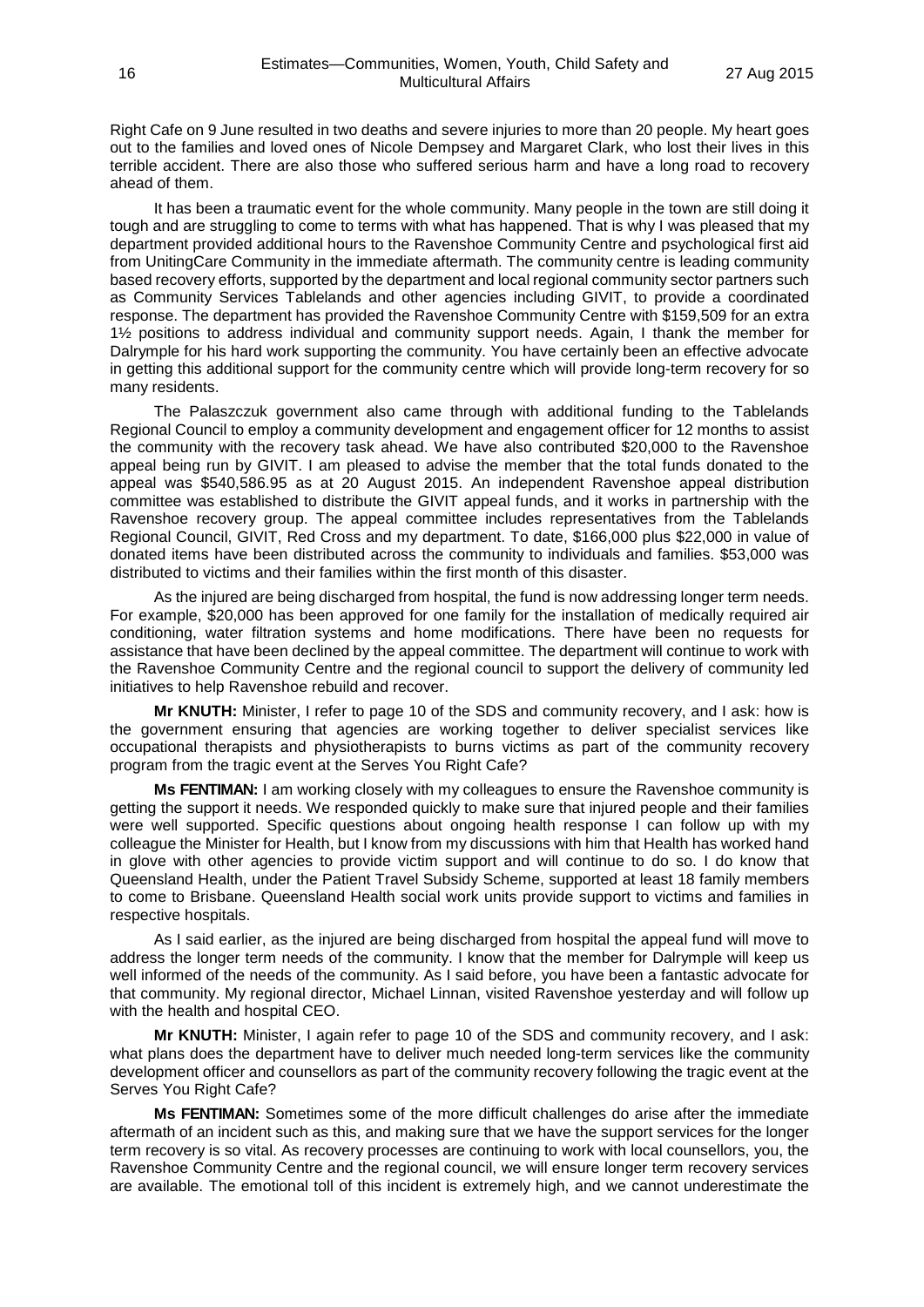longer term impacts that will have. These will not be healed overnight, and we are committed to providing ongoing support. As I said earlier, we have identified funds to support an extra 1½ positions at the Ravenshoe Community Centre to support the community's needs. The Ravenshoe community, as you know, have been very clear that they want to lead their own recovery, and we are here to support them every step of the way. Again, I know that you have been advocating very hard for your community to lead some of these recovery initiatives. Again, I urge you to keep in touch and continue your advocacy on behalf of your community. My door is always open, as you know, as are the doors of my cabinet colleagues.

**Mr KNUTH:** Thanks, Minister. I refer to page 2 of the SDS, creating diverse and inclusive communities, and I ask: there is a significant need with rural and regional communities to engage Indigenous youth with alternative programs that both align with the wishes of local elders and equip youth for their careers within the agriculture and beef industry. Is the minister willing to support small, locally run programs such as the Mona project that will be receiving funding?

**Ms FENTIMAN:** I thank the member for the question. I am unaware of the specific program, but as Minister for Youth I am always looking at ways to better engage our young people and to drive community led initiatives. We are continuing to engage with young people. We have an innovative new program to engage with young people. I had the pleasure of meeting a number of young Indigenous leaders at the Indigenous Youth Parliament program. I am happy to continue to work with you about specific community led initiatives in your own local community.

**Mr KNUTH:** Thanks, Minister.

**CHAIR:** Minister, page 8 of the SDS mentions the government's response to the *Not now, not ever* report. I am really interested to hear about the activities of your department in the implementation of the response.

**Ms FENTIMAN:** I thank the member for the question, and I know she is a strong advocate for victims of domestic and family violence. I was absolutely delighted to stand with the Premier and the Hon. Dame Quentin Bryce last week to announce the government's response to the *Not now, not ever* domestic and family violence report. I was horrified to learn when I became the Minister for Communities and Minister for Women that Queensland has been the only state without a strategy to tackle this scourge on our communities. We now have a unique opportunity to really make a difference and tackle this important issue. We are determined to deliver on this. There is huge momentum behind tackling domestic and family violence, and we are absolutely prepared to tackle this issue.

Over four years, we are investing \$31.3 million to implement the high-priority initiatives. It is a huge undertaking which starts with all of us—every one of us—to start challenging the attitudes and beliefs that underpin the cycle of violence. The government's response includes a range of actions actions in schools, in workplaces, in our neighbourhoods and in our justice systems—and, vitally, more effective coordinated help for victims. As I have said a number of times, we are spending \$66 million this financial year on preventing domestic and family violence and better support for victims, but more needs to be done. We are accepting all of the 140 recommendations. We have brought together representatives from all the key departments to develop a strategy which we are now taking to the people of Queensland. We want to work with communities right across Queensland to make sure that we can deliver local services which fit local needs and that all parts of the community play their role in this together.

The draft strategy sits within my own department, and I am proud to be the lead on this important undertaking. In addition, responsibility for running domestic and family violence shelters across Queensland now sits with my portfolio and this includes the development of the two new crisis shelters. The budget allocates \$8 million over two years in capital funding to set up the shelters, and this is an urgent priority for us. They are in fact the first new shelters built and funded by government in 25 years. These shelters will provide practical support and help for women and their children fleeing violence. It is vital that when women have the courage to speak out against abuse that we have the services they need. Those services work together to provide wraparound care for victims, joining up the service response so there is a seamless level of care provided.

My department will also lead the government's actions to improve service system integration so that people affected by domestic and family violence receive the help and support they need no matter where they live or where they turn to for help. This will involve working closely with other government agencies, including police, courts, probation and parole, housing and health. Non-government service providers will also be key partners.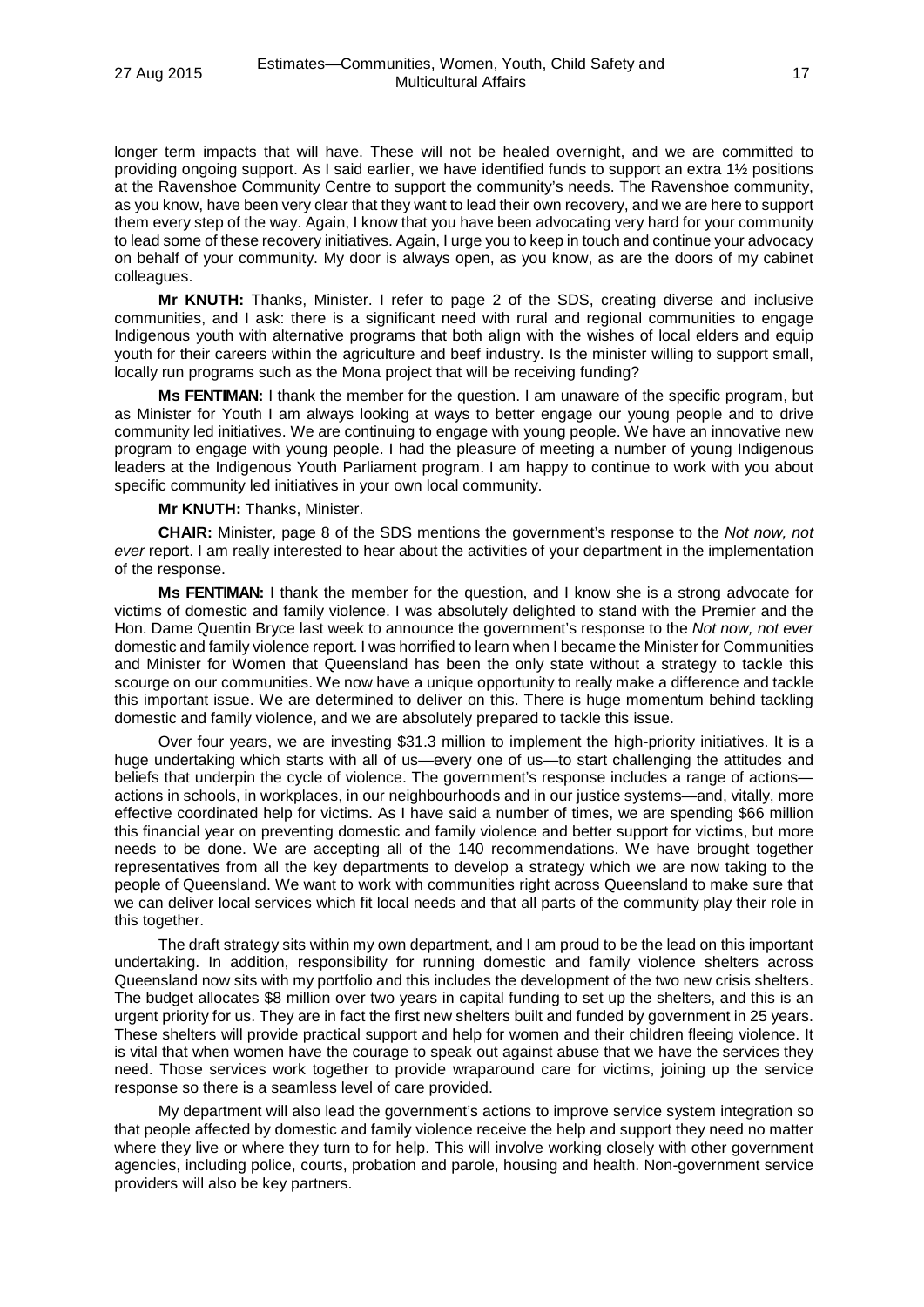At a local level, communities will be asked to provide input to ensure integrated service models suit local strengths. I have had many conversations since being appointed with Amy Compton-Keen, who is the director of the Domestic Violence Prevention Centre on the Gold Coast, about the importance of an integrated response that brings together various government departments and community services to ensure that women are kept safe, that perpetrators are held to account and that no-one falls through the cracks.

An integrated response requires the following: a common risk assessment framework to make sure that specialist and mainstream services can identify those people most at risk, a multiagency response for high-risk cases, and information-sharing guidelines to make sure that government and NGOs can pass on the information they need to prevent harm. Recommendations 9 and 74 of the Bryce report relate to trialling integrated service response models in three settings—an urban centre, a regional centre with an outreach to surrounding rural and remote communities, and a discrete Indigenous community. This will really give our government an opportunity to test and evaluate what works best in different locations to inform integrated response models across the state.

So, as you can see, my department has hit the ground running on the implementation of the government's response to the *Not now, not ever* report. We are deeply committed to addressing domestic and family violence, and we will not stop until we see some of these dreadful statistics turn around.

**CHAIR:** I call the member for Pine Rivers.

**Miss BOYD:** I refer to page 8 of the Service Delivery Statement and note that the Queensland government has announced a commitment to join Our Watch. Can the minister please advise how national engagement with Our Watch benefits Queensland's response to domestic and family violence?

**Ms FENTIMAN:** I thank the member for the question. As a volunteer working in my local community at the Centre Against Sexual Violence and also as a board member of the Logan women's health centre, I saw firsthand in my own community the impact that domestic and family violence has on women and their children, and I also saw the dedication and determination of those grassroots services who work tirelessly to help victims of this insidious problem. No-one should be in any doubt about the commitment and passion that this government has to tackle domestic and family violence. We absolutely are delivering on this.

I was so pleased to meet with Natasha Stott Despoja from Our Watch earlier this year to ensure that Queensland joins this important organisation. It is a foundation which works to prevent violence against women and children. I believe that Queenslanders overall are people who value fairness and respect each other, and this is completely at odds with the fact that our state has a huge problem with violence against women. When we look away or excuse people for violence or behaviour which demeans women, our community grows weaker. It is time we stepped up and challenged the attitudes that underpin violence against women and their children. I want the next generation of young boys and girls to grow up in a state where they are equals and where violence and mistreatment of women is not tolerated. Our Watch, which is chaired by Natasha Stott Despoja, was established in 2013 to drive nationwide change in the culture, behaviours and attitudes that underpin and create violence against women and children. Our Watch takes a preventative approach which they describe as being about challenging the deeply ingrained attitudes, beliefs and distorted values that give rise to men's violence against women and it includes engaging the institutions that reinforce, allow or do not challenge these attitudes to make change.

The need to address and challenge the attitudes that breed domestic violence was one of the central themes in the *Not now, not ever* report. Membership of Our Watch signals Queensland's intention to play a key role in a national movement to eliminate violence against women and their children, and I was so pleased to announce earlier this year that Queensland is finally joining the Our Watch foundation. Membership of Our Watch does signal our intention that we are taking this extremely seriously. Queensland now along with other states will have input into the development by Our Watch of the national framework to prevent violence against women and their children. This builds upon the work that we are already doing to implement this strategy. It is absolutely essential that we recognise the role that everyone plays in combatting domestic and family violence.

Targeting young people to encourage attitudes that support equality and respect is essential if we are able to prevent violence and reverse the alarming statistics of violence against women. Our Watch does this through The Line, which is a social marketing campaign for young people aged between 12 and 20 focused on changing attitudes and behaviours that condone, justify and excuse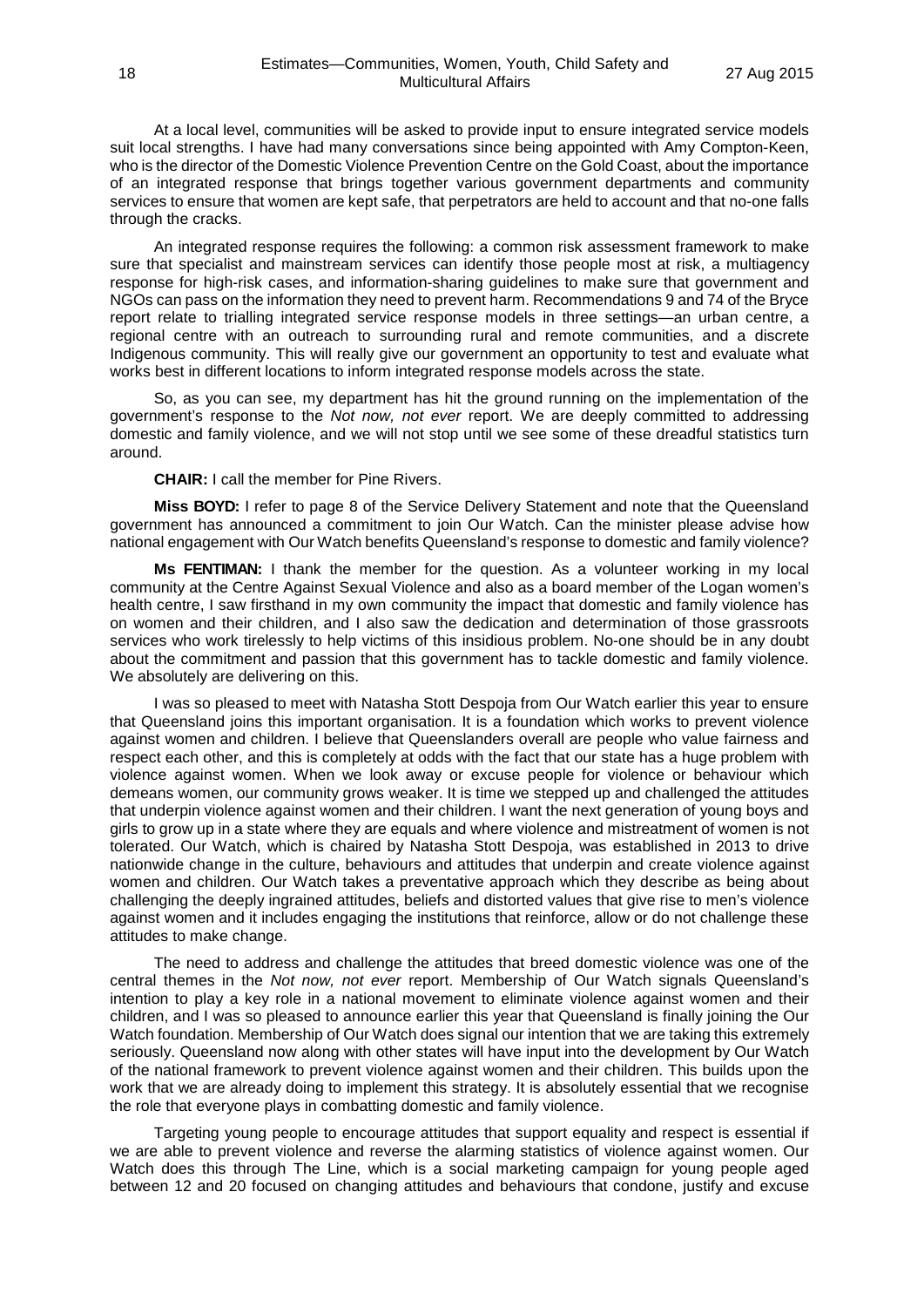violence against women. I am so pleased that within a couple of months of coming to office we acted upon the invitation to join Our Watch, which the former government in 2013 declined. I seek leave to table the previous government's response to the invitation to join Our Watch.

**CHAIR:** Does the committee agree to table that?

**Mr McARDLE:** Yes.

**CHAIR:** Thank you, Minister.

**Miss BOYD:** Page 8 of the SDS mentions work to implement the recommendations from the *Not now, not ever* report. Can you advise if the government is working with business to implement other recommendations in the report, including the development of training packages for workplaces and their employees about domestic and family violence?

**Ms FENTIMAN:** I thank the member for the question. Last week the Premier and I launched the government's response to the report, and we also launched the draft strategy which we are now consulting with the Queensland community on to make sure we have a strategy which is created by Queenslanders for Queenslanders. While I absolutely applaud the former government's decision to commission the Bryce report, I also note that during the three years of the Newman government there was no strategy in place to tackle this important issue, and that is something we are absolutely changing.

The *Not now, not ever* report has a range of recommendations for business and workplaces, recognising the important role that employers can play in supporting people experiencing domestic violence and in raising awareness among all workers about domestic violence. The only way we can prevent domestic and family violence is by the whole community working together.

The Queensland police receive 181 reports of domestic violence every day and we know so many more incidents go unreported. Too many women and children in Queensland are suffering and we need to take action. Two of the recommendations in the *Not now, not ever* report deal directly with the need for a training package to provide more appropriate responses to the issue of domestic violence in the workplace and the role that CEO Challenge can play in this. As an employment lawyer for many years, I firmly believe that workplaces have a responsibility to support their employees with issues in and outside the workplace and that businesses benefit when they do this.

As we all know, what happens outside the workplace impacts on what happens in the workplace. In terms of sheer economics, it is more cost effective to support an employee who has experienced domestic violence than it is to replace that employee if they leave the workplace. An Access Economics study into the cost of domestic violence to the Australian economy calculated that dealing with absenteeism in the workplace costs \$14.2 million a year, whereas the cost of replacing staff was \$36.6 million. That is why my department has worked with CEO Challenge to develop an online workplace training program—Recognise, Respond and Refer—which provides an important resource for employers to raise awareness and support staff experiencing domestic and family violence. I was really pleased to launch this training program at Minter Ellison's domestic violence prevention month breakfast. The collaboration agreement allows the Queensland government to use the product at no further cost, while CEO Challenge as product owners will promote it as resources within the private sector and non-government organisations. The program is being rolled out across all Queensland government departments to promote positive cultural change in the Queensland public sector, with 10 public sector departments already signed up to the CEO Challenge and 16 currently utilising the domestic and family violence online awareness raising program, Recognise, Respond and Refer.

It is clear that supporting staff affected by domestic and family violence makes economic sense, as well as giving emotional support and creating an opportunity to help bring about social change. The government will introduce additional paid leave for victims of domestic and family violence. I am pleased to see that many big corporate employers are also introducing paid leave for staff affected by domestic and family violence.

**Miss BOYD:** I refer to page 8 of the SDS which discusses funding to tackle family and domestic violence. I note that the Domestic and Family Violence Prevention Month occurred earlier this year. Can the minister advise how, in her role as Minister for Women, this month was recognised and how it was beneficial to preventing domestic and family violence in Queensland?

**Ms FENTIMAN:** I thank the member for the question. Domestic violence prevention month is held in May every year. This year there was an even greater focus as the media and community attention on the insidious issue in our state really ramped up. I attended a series of events across the month,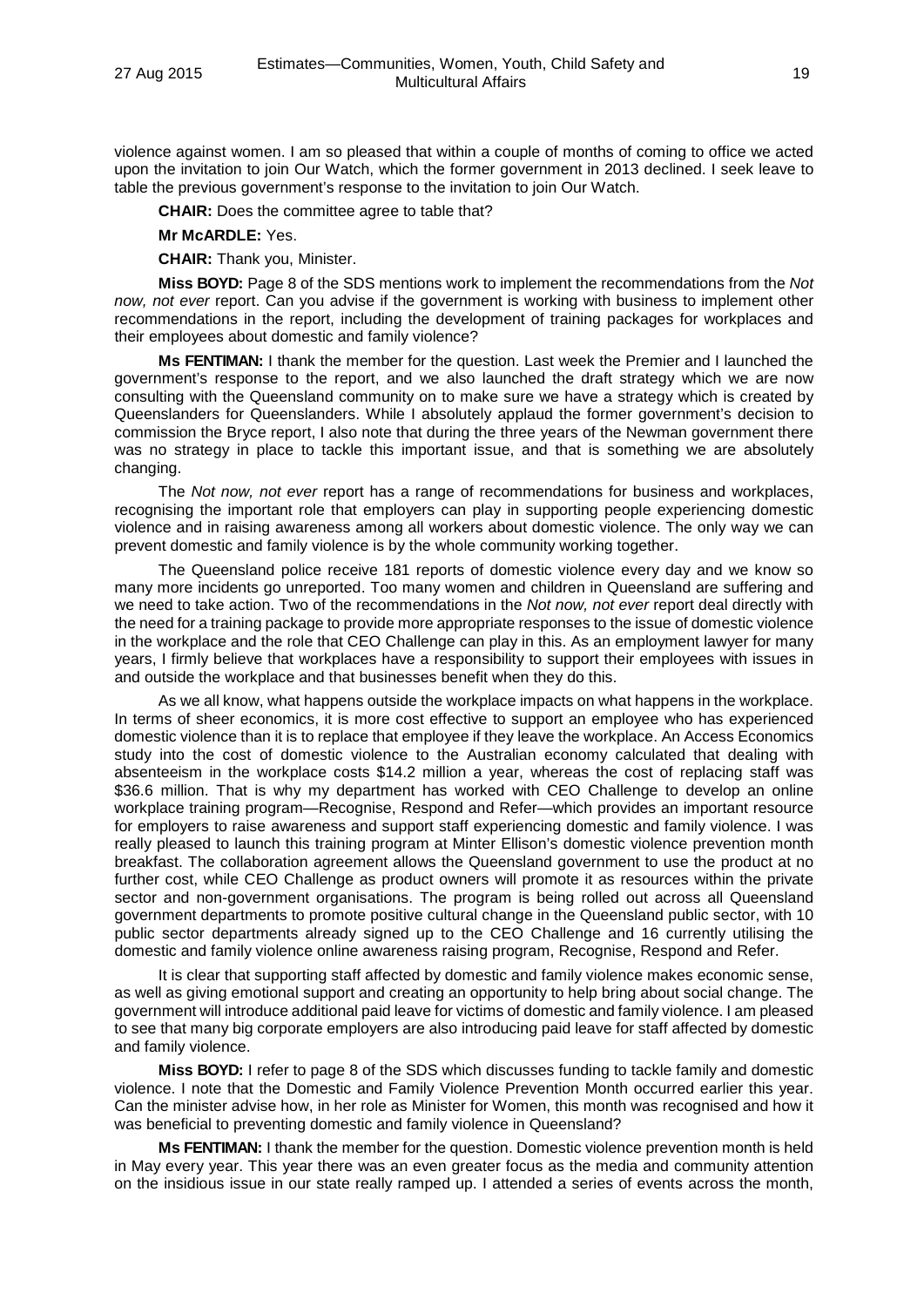including the annual candlelight vigil at South Bank with the Premier, and I was heartened by just how much determination and passion I encountered everywhere I went. At every event, I found people who were keen to act and ensure this issue was recognised and acknowledged and that actions were taken to fight it. The government funded 36 organisations to run activities across the state during May to help bring public attention to the issue of domestic and family violence, and many other events were held as well.

There was a wide variety of opportunities for people to show their support by attending a local event or simply by talking about the issues with others and bringing it out into the open. In Logan I helped our local community organisation, WFS, hand out mini footballs with antiDV messages at a football match. The Domestic and Family Violence Prevention Centre on the Gold Coast curated a violence against women international poster exhibition at Upper Coomera. The exhibition, which I launched, highlighted that violence against women is a global problem of epidemic proportions and that violence crosses every social and economic class, every religion, every race and every ethnicity.

I also launched the government funded Trust Your Instinct campaign, which urges anyone who suspects someone they know is being abused to trust their instinct and call DVConnect before serious harm occurs. This year's campaign focused on raising awareness about the danger of controlling behaviours. Domestic violence takes many ugly forms including verbal abuse, stalking, threats or controlling what a person can do and say. This sort of behaviour can also lead to physical abuse. We worked hard to get the Trust Your Instinct message out in communities across Queensland. Only by bringing this issue out from behind closed doors can we progress the elimination of domestic and family violence.

Our government's response to the *Not now, not ever* report recognises the vital role that awareness raising and education play in helping to break the cycle of violence. In fact, the *Not now, not ever* report specifically recommended that the good work being done during domestic and family violence month continue. I look forward to progressing activities for next year, along with ensuring that we take as many other opportunities as possible to raise this important issue.

**Ms DAVIS:** Minister, I refer you to page 4 of the SDS which outlines the Child Safety data on substantiated harm. There have been some recent concerns in Tasmania where staff have reportedly failed to follow up on around 151 cases of alleged abuse of children. Is the minister confident that all notifications of child abuse and neglect received by the department have been investigated?

**Ms FENTIMAN:** I can confirm that they have been investigated or are being investigated.

**Ms DAVIS:** So there are no backlogs in the department?

**Ms FENTIMAN:** I might refer that question to the director-general.

**Mr Hogan:** Thank you very much, Minister. The member may be referring to the data that we publish in relation to the number of intakes, the number of concern reports, the number of notifications and the number of substantiations. There is in our information system a period after which the initial operational data is reported where data is then checked, cleansed and updated. There is a lag in our data. One of my priorities is to ensure we actually have best quality data entered as quickly as possible so that we can be very clear that we are not missing any child at risk who requires investigation or assessment, particularly where there is substantiation, or action to intervene and protect that child.

**Ms DAVIS:** Thank you, Director-General. I am sorry, I did not catch all of that. Are you saying that you are working on improving, or there are potential issues there?

**Mr Hogan:** There has been a longstanding issue about a lag with the periods for which we collect and report operational data. There is a two-month window provided for checks to be run to make sure that if there is a gap, for example, in relation to whether an investigation has been completed or a substantiation followed up, we go back and make sure that that has been done, firstly, but, secondly, that the data is updated. There is sometimes a lag. One of my priorities—and I have recently met with my senior staff—is to make sure that we continue to impress on our service delivery staff the importance of making sure that that data is contemporary and that we are checking that to ensure every single matter is followed up.

**Ms FENTIMAN:** I might add that there is some good news in this area. The number of intakes has decreased by 11.6 per cent and notifications also continue to decrease, down 4.7 per cent. I am absolutely confident that the department has acted on or is acting on all concern reports. There is some good news about the notifications and the number of intakes both decreasing.

**Ms DAVIS:** Minister, could you advise over what period that data was collected?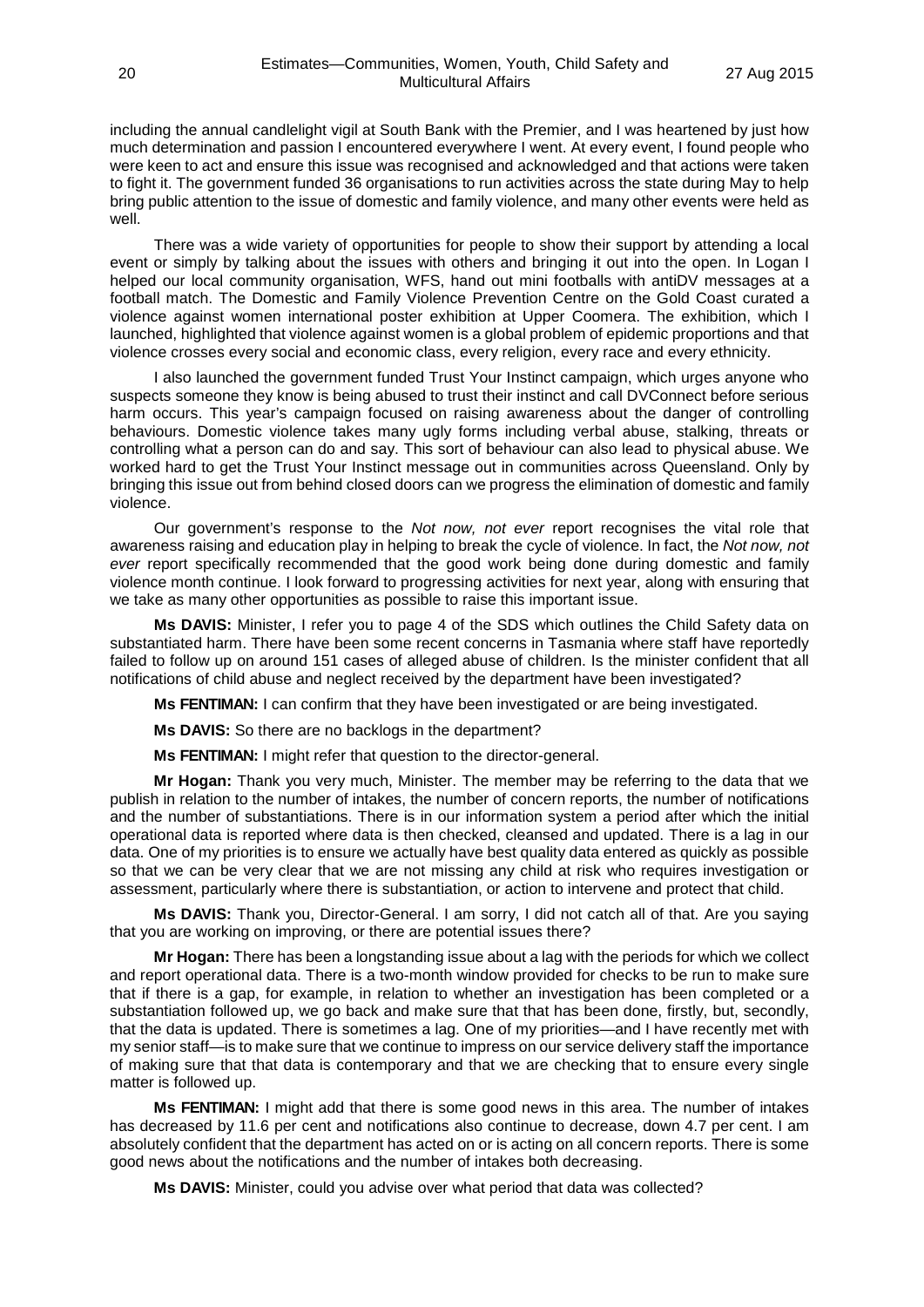**Ms FENTIMAN:** We can get you that. We will take that on notice.

**Ms DAVIS:** Director-General, can you provide some data—and I understand the lag and the issues that you have outlined—on how many notifications are currently under investigation and how many have not yet commenced the investigation process?

**Mr Hogan:** Given you are asking for current data, I will take that on notice.

**Ms FENTIMAN:** Sorry, Madam Chair, in relation to the last question, we have that. The trends that I outlined are at 31 March 2015 compared to 31 March 2014.

**Ms DAVIS:** That is terrific. That sounds like the reform program that we commenced in government is starting to yield some positive results. Minister, on Tuesday in estimates the education minister indicated that there were 27 cases where children were at significant risk of harm but were missed because of an IT issue. Could you advise the committee when you learned that there could be an additional 300 cases where children could be at risk?

**Ms FENTIMAN:** I say at the outset that the safety of children will always be paramount to this government. When the department learned about OneSchool emails not being received by Queensland police, my department immediately began double-checking records and systems for any issues from our end. Up until this point, referrals from school personnel to Child Safety had been occurring in consistent numbers. For the year ending 31 March, more than 18,000 reports from school personnel had been received by Child Safety and much of this was through the OneSchool system.

Since we learned about the IT issue with OneSchool, we have worked with Education through a thorough matching and checking process to look into the reports going back to the commencement of OneSchool in September 2013. The initial check went back to January; that is when we found 27 reports of children not known to us. We have now gone back to September 2013. We have absolutely erred on the side of caution and we have utilised a high-level matching process to identify any referrals that may not have been received over those many, many months.

After rounds of automated and manual checks I can confirm that 272 matters were identified as potential matters not received from September 2013 to 18 January 2015. Our IT staff and child safety officers, from after-hours services and from all our regional intake officers, have put in a huge amount of effort to get all these matters checked. Each of these 272 matters has now been assessed and the appropriate action taken in every case.

**Ms DAVIS:** Thank you, Minister, but my question was: can you advise the committee when you learned there would be an additional 300 cases where children were at risk? What day did you find out?

**Ms FENTIMAN:** Sorry, what date did I find out?

**Ms DAVIS:** What was the date that you became aware that there could possibly be an additional 300 cases where children could be at risk?

**Ms FENTIMAN:** Monday of this week.

**Ms DAVIS:** So beyond what you have just indicated there, will there be some additional resources from the department to continue—

**Ms FENTIMAN:** As I said, all of the 272 that we have matched—and this is a very, very long process. There are manual checks going back to September 2013. Preliminary checks identified 272 matters. They are all being acted upon.

**Ms DAVIS:** Can the minister advise what level of risk these children were at?

**Ms FENTIMAN:** The 272 matters have been acted upon or are being acted upon and all the appropriate action is being taken.

**Ms DAVIS:** Minister, can you advise the committee whether any of these children were at significant risk?

**Ms FENTIMAN:** As the member is aware, Child Safety receives more than 300 reports each and every day about concerns people hold for a child. The known protective needs for any one child can change with every piece of information that a child safety officer receives. These officers provide advice and referral and record and investigate matters where appropriate. The question of safety or risk to children is a day-to-day question that child safety officers are routinely asking for more than 300 children every day. I have to say that these officers do a tremendous job.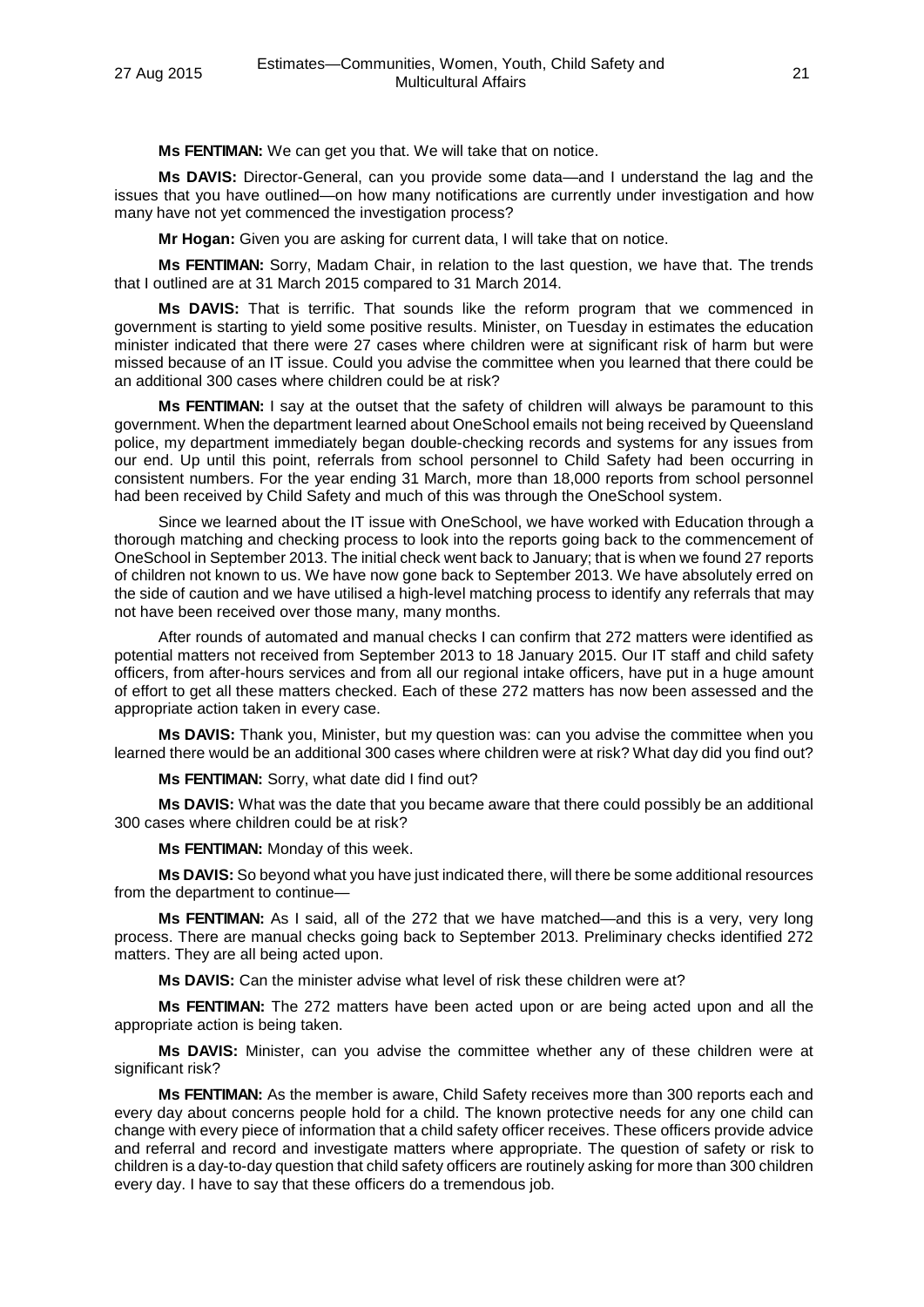# **Ms DAVIS:** They do.

**Ms FENTIMAN:** All of these cases are being actioned. They are being given absolute priority and they have all been acted upon or are being acted upon.

**Ms DAVIS:** Thank you, Minister. I agree with you: Child Safety staff do a magnificent job in often very difficult circumstances. So we agree on two things today. But, Minister, I am not asking for any identifying information about particular children in that 300 cohort. What I am asking is: of those 200-odd to 300 that you spoke about, were any of those children at significant risk of harm?

**Ms FENTIMAN:** Of the cases that were not known to us, none so far have required intervention.

**Ms DAVIS:** Thank you. Minister, I would like to talk a little bit about the parenting program that you have spoken about today here at estimates. It is noted on page 4 of the SDS. I note that it is new funding of \$6.6 million, not reprioritisation. What I do note is that this program is funded for two years and there will be an evaluation of the benefits thereafter. Having met with PPP, I note that they have their own evaluation methodologies. Will your decision as to whether to continue to fund PPP be based on their self-assessment tool, or will you be engaging someone to perform an independent review?

**Ms FENTIMAN:** I am always very pleased to talk about the announcement that PPP will now be available universally to all Queensland parents. It is \$6.6 million over two years to trial this universal access for parenting programs. I do know that PPP previously approached the former government but, unfortunately, no funding was provided for universal parenting support. I am really pleased that we are providing this program, given it was something that was raised by parents themselves under the Talking Families campaign run by the Family and Child Commission. Parents will be able to access this program voluntarily in a range of ways: self-help workshops, online seminars, one-on-one consultations and individually designed programs.

In the evaluation of this important program we will work with PPP providers to establish a robust evaluation of the initiative. That information will then help us understand how the rollout has helped parents and children and the extent to which practitioners are equipped to support families. A range of data will be collected to inform this evaluation, which is being conducted by the University of Queensland. It will be rigorous, it will be independently validated and it will stand up to public scrutiny. We also want to know from parents about how it has helped them. This will all be part of the evaluation.

**Ms DAVIS:** How many parents do you expect or project might access the program?

**Ms FENTIMAN:** We will just get that information for you and take it on notice.

**Ms DAVIS:** You have signed off on some funding—\$6.6 million—and you do not know—

**Ms FENTIMAN:** I have that information. It is estimated that up to 140,000 parents will access the program over two years through various means.

**Ms DAVIS:** Thank you very much.

**CHAIR:** The time has elapsed this morning. Before we adjourn, member for Aspley, the minister answered your first question on notice. I would just like to ask if you are happy with the answer.

#### **Ms DAVIS:** Yes.

**CHAIR:** Thank you. The committee will now adjourn for morning tea. The hearing will resume at 11.30 am with a continuation of the examination of the portfolio of the Minister for Communities, Women and Youth and Minister for Child Safety and Minister for Multicultural Affairs.

### **Proceedings suspended from 11.00 am to 11.30 am**

**[CHAIR:](http://www.parliament.qld.gov.au/docs/find.aspx?id=0Mba20150827_113027)** Welcome back, Minister and officials. The committee will now continue its examination of the portfolio of the Minister for Communities, Women and Youth, Minister for Child Safety and Minister for Multicultural Affairs. I would also like to welcome to the committee Ms Tarnya Smith MP, member for Mount Ommaney.

**Mrs SMITH:** I thank the committee for allowing me to participate in today's proceedings. Minister, I refer to page 1 of the SDS, 'Ministerial and portfolio responsibilities'. You are the Minister for Communities, Women and Youth, Minister for Child Safety and Minister for Multicultural Affairs. There are multiple portfolios which are very important and sometimes quite complex, and I understand you are running a couple of reviews and a task force. As a first-time member and minister, can I ask if you feel that you are across all of the portfolio areas? Do you have your finger on the pulse?

**CHAIR:** Member for Mount Ommaney, you are asking for the minister's opinion. Can you please rephrase the question or are you happy to answer the question, Minister?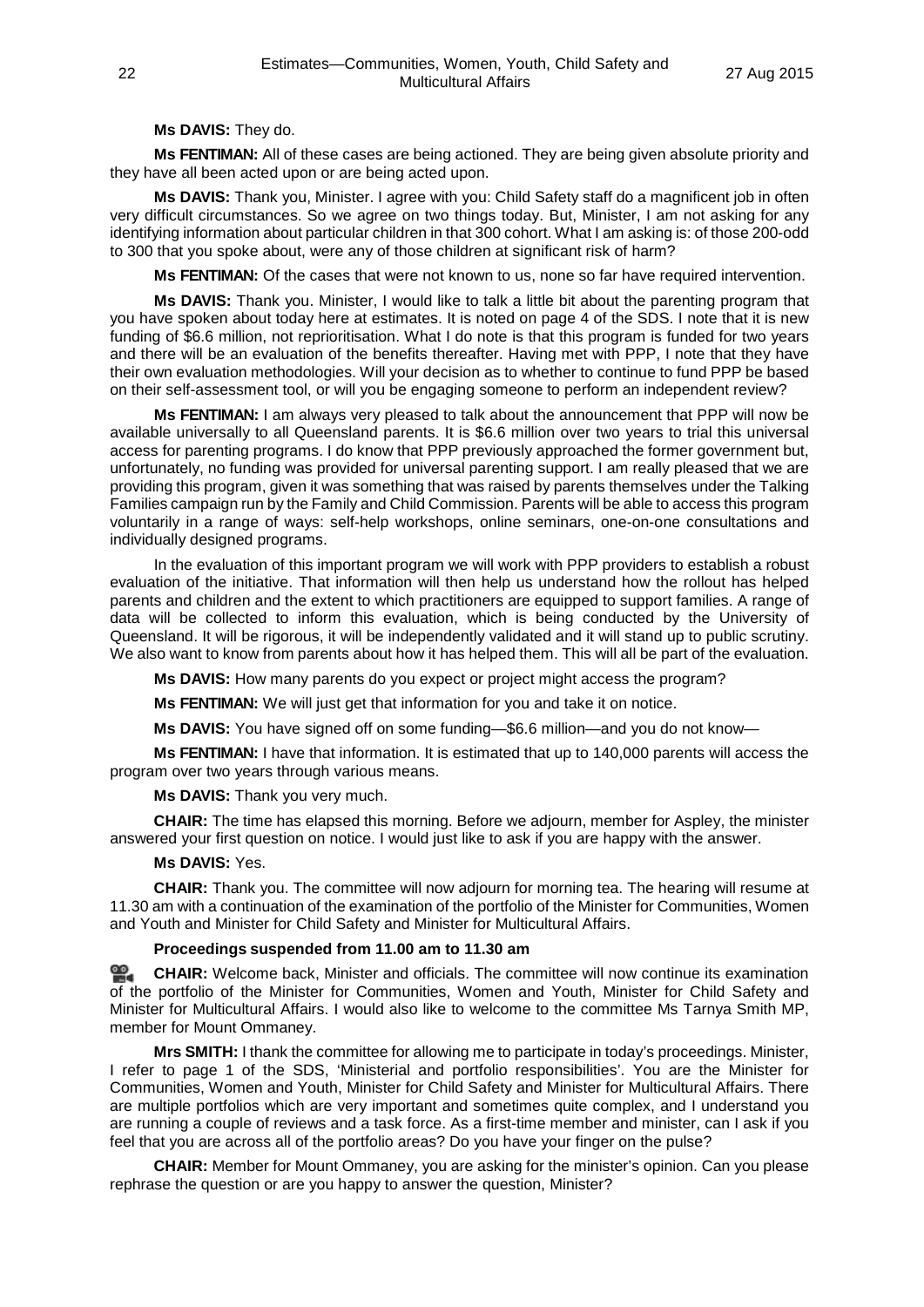**Ms FENTIMAN:** I am happy to answer the question. You do not put your hand up for this job unless you are prepared to work hard. I am absolutely across my portfolios. As I said earlier, I am really privileged to have portfolios which align so closely with my own values about helping families, building cohesion in our multicultural communities and supporting women and children who are fleeing domestic violence.

In my first months in office I have had twice as many meetings with community stakeholders as the former minister for communities and disabilities. I believe I am out there talking to community groups and across the detail of my portfolios. There are also incredible overlaps in my portfolios between domestic violence and child protection, as I am sure the member would understand, and between domestic violence and supporting our CALD communities and of course community groups, who are our partners in delivering services to vulnerable Queenslanders right across my portfolio.

**Mrs SMITH:** In your introduction you said that you would like to make a stamp on your portfolio, yet six months later it appears that the LNP's policy and action plan is still on the department's multiculturalism website. I seek leave to table these documents.

**CHAIR:** Leave is granted.

**Mrs SMITH:** The action plan as well as the cultural diversity policy are both still on the website six months on. What is your commitment to the previous government's policy with regard to the cultural diversity policy and the action plan?

**Ms FENTIMAN:** I thank the member for the question. As was evident in my opening remarks, this government is committed to introducing multicultural recognition legislation. Queensland, which is one of the only jurisdictions that does not have a legislative statement about our commitment to multiculturalism, will now join other states in having that commitment to multicultural communities in our legislation.

The former government's cultural diversity policy and action plan, I have to say, had no legislative base and limited built-in accountability measures. I am working on developing a multicultural development recognition bill which will also include a multicultural action policy and charter. They will embed the principles and work of government. There will be a set of outcomes for government action. There will be a coordinated whole-of-government approach to developing policies and providing services that are culturally appropriate. Importantly, in the draft bill there will be accountability measures for every government agency to promote the charter and report on the action plan.

Since coming into office my department has undertaken an audit of the former government's cultural diversity action plan and I can report to the member that of the 170 actions, 129 are continuing, 26 have been completed and 15 have either ceased or are no longer appropriate. Once the draft bill is introduced into the parliament and once that bill is passed, there will be a new multicultural action policy and charter that has a legislative basis and that holds all government agencies to account to make sure that the services we are providing are culturally appropriate.

**Mrs SMITH:** How much is that going to cost?

**Ms FENTIMAN:** As the member can see in the budget papers, we have allocated \$770,000 a year to rebuild Multicultural Affairs. Multicultural Affairs lost a number of its staff under the former government's fiscal repair. I draw your attention to the question on notice and my answer that was provided to the question on notice about the \$770,000 per annum that is rebuilding Multicultural Affairs to support that legislation.

I would like to point out to the member that we are committed to rebuilding Multicultural Affairs Queensland after significant cuts by the former LNP government, and this really is just the start. As the former minister for multicultural affairs, Glen Elmes, said at the 2012 estimates hearing, there was a reduction of \$1.255 million in grant and program savings in the 2012-13 budget, including—

... \$335,000 in budget savings applied to CAMS, LAMP and the ECCQ programs; \$500,000 in savings in the multicultural partnerships grants; \$100,000 from the reduction in the Queensland Multicultural Festival budget of \$250,000 in 2011-12; \$60,000 from the cessation of the Premier's Multicultural Photographic Awards; \$50,000 from the cessation of the interpreter and translator scholarships; \$125,000 from the cessation of the planned anti-racism strategy given the release of the National Anti-Racism Strategy; and \$85,000 from the reduction in funding to the National Accreditation Authority for Translators and Interpreters ...

As my answer to the question on notice states, this funding is essential in order to rebuild Multicultural Affairs Queensland and to support the introduction of legislation which reaffirms our commitment to multiculturalism and multicultural communities. It will provide a number of positions to form a secretariat to support the new advisory council as well.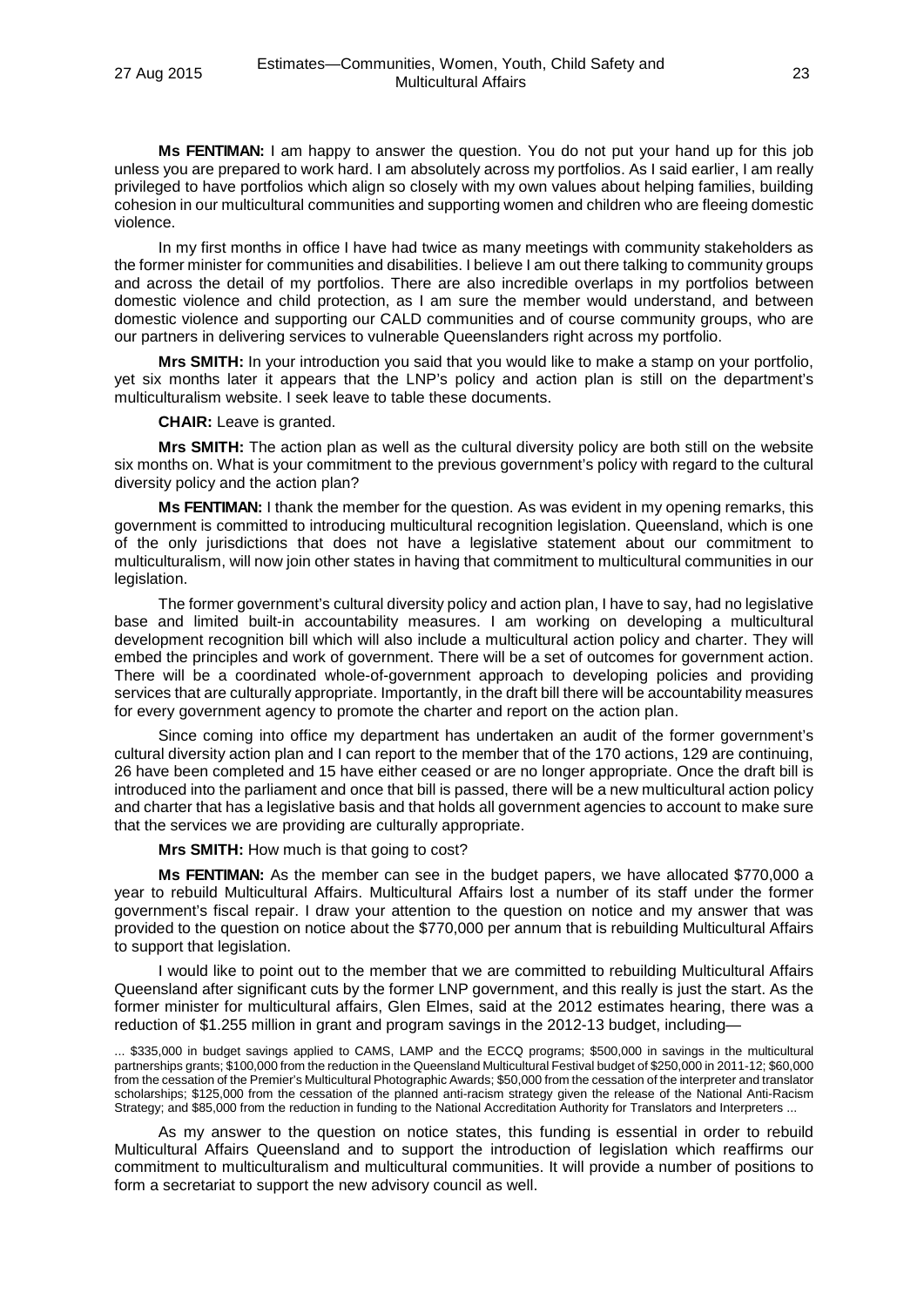**Mrs SMITH:** Minister, you were quoting Glen Elmes in 2012. The extensive amount of work in this comprehensive document, which came out in 2014, talks about how we will measure and ensure that we have those four important areas such as language and participation. More importantly, let us talk about economic participation for the CALD or multicultural community. As I said, it has been six months now and we still have Glen Elmes on there touted as the minister for multicultural affairs and also Rob Cavallucci—I am sure it would distress the current member for Brisbane Central to see his name still on the website. But that is another area and I am sure that, as you are across your portfolios, you may want to look at the website which is six months old—

**CHAIR:** Point of order, member for Mount Ommaney. You are making a speech rather than asking a question. Under standing order 112, can you please get to the point and ask a question or I will rule it out of order.

**Mrs SMITH:** Thank you, Madam Chair. Given the scant detail in the SDS with regard to economic independence and participation for people of a CALD background, can you detail what the cornerstones of your policy will be?

**Ms FENTIMAN:** Absolutely. I thank the member for the question. This government has identified job creation as its core policy objective to lead Queensland to a prosperous and inclusive future. This government recognises the worth of investing in multiculturalism and will ensure that our government is responsive to the needs and issues of the people of Queensland. We take our migrant communities and multicultural communities seriously, and we will invest strategically and wisely in them. We believe that people from all cultural backgrounds have the opportunity to participate in, and contribute to, economic, social and cultural life here in Queensland.

We also recognise the importance of economic participation by newly arrived migrants and refugees as the key to successful settlement. After speaking with a number of representatives of migrant communities across the state as well as migrant and refugee agencies like Access, Migrant Services and MDA, what is clear is that jobs are essential for their community, livelihood and civic engagement. A number of migrants and refugees, particularly people from non-English-speaking backgrounds, encounter difficulties in obtaining employment mostly due to barriers including insufficient language proficiency, limited work experience in Australia and overseas qualifications not recognised by local employers. That is why we are reintroducing the highly successful Skilling Queenslanders for Work initiative.

The Skilling Queenslanders for Work initiative is part of the Palaszczuk government's \$1.6 billion Working Queensland Jobs plan and a key feature of the government's vocational, education and training investment plan. People from culturally and linguistically diverse backgrounds are identified as one of the target client groups for this initiative, and larger benefits with more sustainable outcomes are expected. To sustain employment outcomes and business development support for migrants and refugees, Multicultural Affairs will work with agencies responsible for the Skilling Queenslanders for Work initiative to foster delivery of culturally appropriate support and longer-term employment assistance.

**Mrs SMITH:** Minister, what targets for employment positions do you have in mind?

**Ms FENTIMAN:** As I have said, the government's key policy objective is creating jobs. Part of that program is to create jobs for our culturally and linguistically diverse communities. This was a highly successful program which was scrapped by the former government. This is central to our key election commitment to deliver jobs in Queensland and, as I have said, one of the target groups for this program being rolled out is culturally and linguistically diverse communities.

**Mrs SMITH:** I will give you a hand. Last Tuesday the Treasurer and Minister for Aboriginal and Torres Strait Islander Partnerships outlined the job creation targets set under the previous government and they included CALD and ATSI people in a single target. He separated them out and specifically set a target for ATSI people alone, leaving core job creation strategies in limbo. What is your job creation for the CALD and where can I see the targets in the SDS?

**Ms FENTIMAN:** As I have said, this government is absolutely committed to ensuring that migrants and refugees in our CALD communities gain employment. We are reintroducing the highly successful program Skilling Queenslanders for Work. This also supports our decision to continue and expand the Community Action for a Multicultural Society programs and the CAMS program, which the previous government decided to scrap. These two initiatives will better support our migrant and refugee CALD communities gain employment.

**Mrs SMITH:** If you have not set a target, how can you measure it?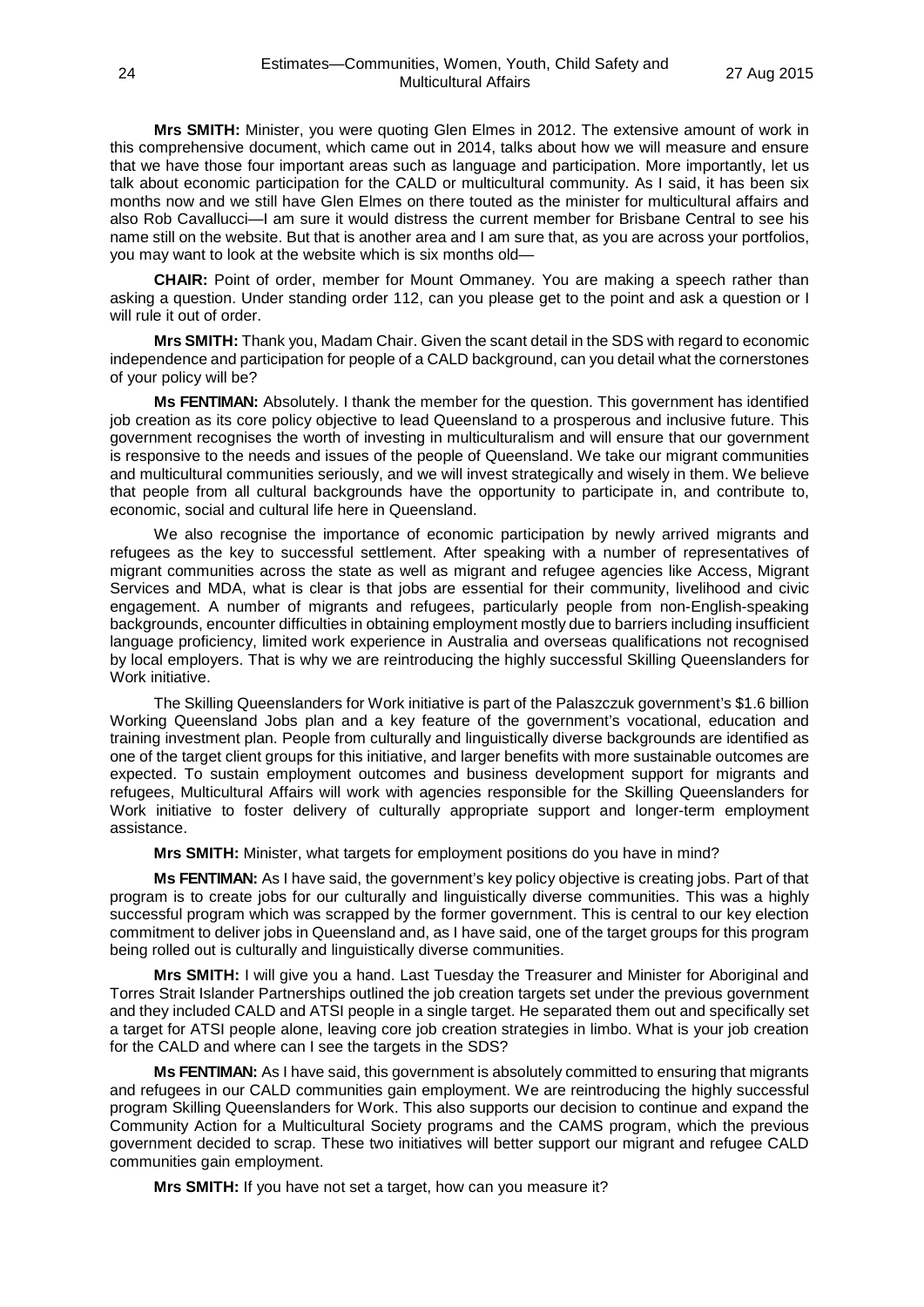**CHAIR:** One moment, member for Mount Ommaney. The minister has answered the question. Please move on to the next question.

**Mrs SMITH:** Minister, if you have not set a target how do you measure it?

**Ms FENTIMAN:** Questions about the target in relation to this program should be directed to the Treasurer.

**Mrs SMITH:** No, the Treasurer separated it as part of the ATSI partnerships under his portfolio. The two were combined. How do we then measure what is going to happen, because you do talk about economic participation being important? I think it is a reasonable question to ask how you measure the target and what the target is.

**CHAIR:** Member for Mount Ommaney, can you please—

**Mr McARDLE:** The member is asking a valid question when you consider that the minister has made certain statements.

**CHAIR:** The member is being argumentative and I would ask her to kindly rephrase her question.

**Mr McARDLE:** The member is simply asking, I think, a back-and-forth question trying to clarify the position.

**CHAIR:** The minister has answered the question, so could you please rephrase or kindly move on to the next question.

**Mrs SMITH:** Thank you, Chair, and again I return to the SDS at page 2 where it talks about advancing strategies for multicultural Queensland and CALD people. I am interested that on the website you are promoting the former LNP government's strategies, which clearly set out economic participation and how we are going to manage the language gaps and barriers and also the education. I am just interested to see how you are going to advance those strategies that are in place currently on your website which you are promoting.

**Ms FENTIMAN:** The former government's policy is still on the website. I have already reported the work that the department has done to report against this policy, but this government has a very different policy approach because we are introducing legislation. Like Victoria, like New South Wales and like South Australia, for the first time in Queensland we will have a commitment to multiculturalism enshrined in legislation. This was a bill that was introduced when Labor was in opposition by the now Premier, and members of the LNP voted against this legislation.

The current policy—the LNP's policy—that is on the website will stay there until we have replaced it with our legislative policy. The accountability mechanisms in this bill include agencies being able to report on outcomes of the multicultural policy—that does not currently happen under your policy—as well as reporting on the implementation of an action plan; requiring chief executives to inform staff of the charter and new policy and build capacity to translate that charter into practice; providing for the council to undertake consultations with culturally and linguistically diverse communities, followed up by public communications with key stakeholders after each meeting; and, importantly, strengthening data collection across relevant agencies to improve the evidence base to better target programs and services. This is something our multicultural communities have been asking for.

In the consultations to date with the interim advisory group, I have to say that the feedback from key leaders in our multicultural communities has been overwhelmingly positive. Yes, your former policy remains on the website until we have introduced our bill which will create a new policy and, importantly, have accountability measures across government. Stakeholders are extremely pleased that we are committed for the first time in Queensland to have a statement enshrined in legislation about just how committed we are to our multicultural communities.

**Mrs SMITH:** Thank you, Minister. You are spending \$775,000 of taxpayers' money and at the end of the day we cannot identify how many jobs that will create. Is that what you are saying? It is some \$775,000 yet we cannot point to where your policy is going to be different from the current policy and we cannot point to how we are going to measure the job targets, Minister?

**Ms FENTIMAN:** I think there are a few parts to that question. We have not developed our new policy yet because we are working with key stakeholders on our interim advisory group before we implement a draft bill that will for the first time recognise in legislation Queensland's commitment to multiculturalism. That will then create a policy and an action plan and a charter. Where the \$770,000 per annum to rebuild Multicultural Affairs Queensland goes is provided in the answer to the question on notice.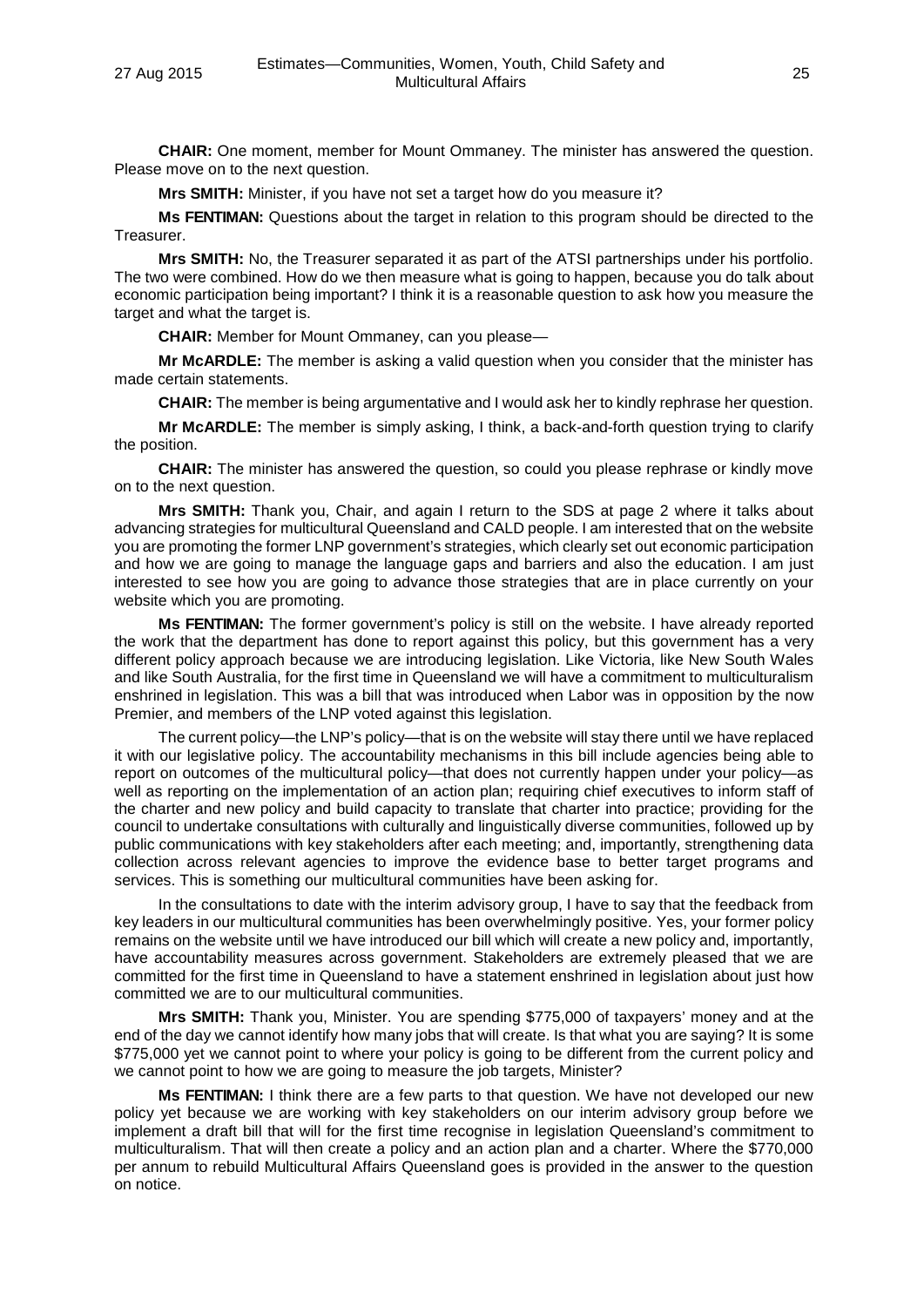**Mrs SMITH:** Thank you, Minister. I refer to the SDS. I heard you earlier talking about the Trust Your Instinct campaign. You launched the Trust Your Instinct campaign on 1 May this year. Given your extensive involvement with women's legal services and domestic violence in your own electorate. I am very interested to know: on 20 March, when you received the same email as I received from a person alleging domestic violence against one of your former members, did you trust your instinct then? I know I trusted mine and I responded. I would be interested to know if you trusted your instinct.

**CHAIR:** Member for Mount Ommaney, I remind you that your question needs to be relevant to the appropriation bills being discussed.

**Mrs SMITH:** And I believe it is when we have already talked about the violence prevention strategy and domestic violence as well as the minister introducing her Trust Your Instinct plan on earlier occasions. It has already been discussed in today's appropriations.

**Ms FENTIMAN:** I am happy to take the question. I have previously answered this question in parliament during question time. I refer the member to *Hansard*.

**Mrs SMITH:** But, Minister, did you trust your instinct and what was your instinct? On one hand I have to ask the question—

**Miss BOYD:** Point of order.

**Mrs SMITH:**—are you leading by example?

**CHAIR:** There is a point of order, member for Mount Ommaney.

**Miss BOYD:** Madam Chair, the minister has answered the question.

**Mr McARDLE:** Madam Chair, on the point of order: the member has the right to seek clarification. The minister has taken the question and therefore has opened the question up for debate. The minister has provided an answer, but the member has the right to seek clarification of that answer at any time. I think the minister acknowledged that fact as well.

**CHAIR:** Thank you, member for Caloundra, but I also remind the committee that the minister may answer a question in whatever way she sees proper. I would remind the minister that it would assist the committee if you could keep your answer relevant to the question. I call the minister to continue.

**Ms FENTIMAN:** I have previously answered this question. This is a matter under police investigation.

**Mrs SMITH:** Oh, okay! All right.

**Ms DAVIS:** Another protection racket.

**Mrs SMITH:** It is another protection racket.

**CHAIR:** Minister, I note from page 4 of your SDS and a list of new measures in Budget Paper No. 4 that a number of existing programs are being expanded and new programs are being rolled out to help families. Minister, how are these programs addressing the root causes of children needing protection?

**Ms FENTIMAN:** As I said in my opening statement, the area of child protection should be above politics and we have had a bipartisan approach to reform in this area. I am pleased to say that a number of the initiatives aimed at early intervention and prevention that are having a positive impact on reports to Child Safety are built on by the previous Labor government's initiatives in the Helping Out Families initiative. As a former Child Safety worker, I know, Madam Chair, that you understand the complexities of child protection and how we need to intervene not only early but also in ways that address the root causes of family dysfunction. Earlier this year I was pleased to join you and the member for Maryborough to announce \$4 million to help vulnerable families across the Wide Bay area. This investment was part of a statewide rollout of Family and Child Connect and, most importantly, boosting local intensive family support services. The positive feedback and commitment that we are heading in the right direction was evident from discussion that we had with Churches of Christ in Queensland and Act for Kids. These local service providers are operating the new Family and Child Connect and intensive family support in the Wide Bay area.

This direction is not just mapped out by the one strategy of Family and Child Connect. We are ensuring in each of these services there are specialist domestic violence support practitioners that will be on hand to help address some of the root causes of children needing protection. We know that problems with relationships, children or money at times can lead to violence. Too many children are in need of protection because of violence in our homes, and that is why we are delivering on the \$49 million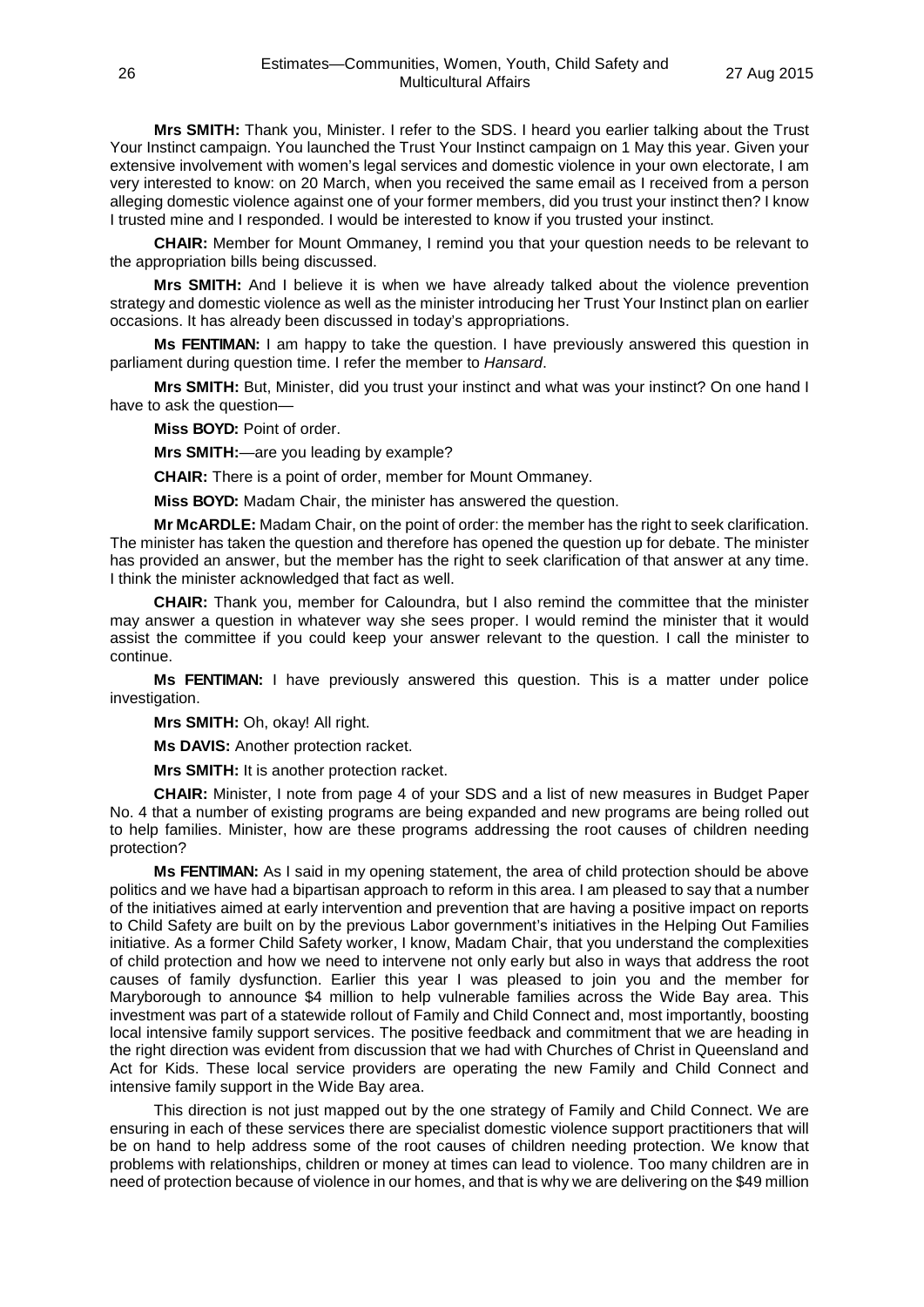over five years for extra domestic violence prevention support services in Queensland. As I said earlier, we have also engaged KPMG to do a comprehensive audit of services to identify gaps and inform a future investment framework. We cannot have families calling for help if we do not have the services there that they need. We also need to look at ways to address domestic violence at its root causes, and giving families the skills to cope with parenting can play a key role in prevention. That is where we really are filling some of the gaps left by the LNP.

This year's budget sees \$6.6 million over two years to trial the delivery of Triple P as a universal parenting support program. Of course, financial stress is another key that we know can lead to family dysfunction. With regard to the LNP's cutbacks on established support and emergency relief funding, which have been compounded by recent cuts by the federal government, I am pleased to say that the Palaszczuk government is stepping in and we have had the commitment to address the short-sightedness by the LNP with a commitment to fund financial literacy and resilience programs from next financial year with a commitment of \$5.5 million per year. I look forward to working with many local members of parliament on both sides to promote these new Triple P and financial literacy programs in their electorates over this term of government.

**Mr PYNE:** Minister, I refer to page 8 of the Service Delivery Statements which mentions \$1.5 million was committed to DVConnect over two years. Can you please advise what services DVConnect provides to the people of Queensland and how its work assists women and children fleeing violence?

**Ms FENTIMAN:** Our government is fiercely determined to tackle domestic and family violence here in Queensland, and we are walking the talk on that pledge. I remember walking in to DVConnect's premises one day—its location is, for obvious reasons, a well-guarded secret—to meet with its energetic and passionate CEO, Di Mangan. There was a board on the wall with flashing numbers and it said '107'. This was the number of callers to that service that day—and it was before lunchtime. Across Queensland 107 women had been both frightened yet brave enough to call about what had been going on in their home. Di said that that was not even a busy day.

DVConnect is the voice at the end of the phone which offers support, understanding, help and hope to women across Queensland in dire situations. The service proudly commits to getting a woman and her children who are fleeing violence out of their situation no matter where they live in Queensland. Having confidential and easily accessible support available 24 hours a day can make all the difference to women experiencing domestic and family violence. In the recent budget we committed an extra \$1.5 million over two years for DVConnect on top of their funding of \$3.16 million for the 2015-16 period for services including additional counsellors for its Womensline telephone support service. This is because the organisation had experienced a surge in demand, with calls up 40 per cent from December last year when compared to the same quarter in the previous year. The CEO of DVConnect welcomed that funding. Di Mangan said—

We sought and received the financial support from the government that we needed to meet this demand. DVConnect is very grateful for such a significant financial boost to allow us to keep the increased staffing level and the ability to meet the increased urgent client needs.

I am sure she also appreciated the \$100,000 the former government gave them in November 2014.

Behind these statistics are vulnerable women, children and families being subjected to abuse. Domestic violence is a scourge on our state and we must all work together to tackle this problem. Increased awareness of domestic violence issues is playing a part in the rising demand for services. Our Trust Your Instinct campaign, launched during Domestic and Family Violence Prevention Month, urged the community to speak up and contact DVConnect if they suspected a friend, colleague or loved one was experiencing abuse at home. It is so vital that when we encourage people to trust their instinct and speak out we have the services there to help them. Additional funding for DVConnect is part of that.

During 2015-16 across government we will invest more than \$66 million on services and initiatives relating to domestic and family violence. Within my own department that is \$28.2 million for this financial year for DV prevention and support services. This funding supports 161 domestic and family violence prevention and support services, counselling and assistance for adults and children, court support, perpetrator intervention programs and a coordination of service delivery responses at a local level to promote service system integration. I am extremely proud of the work that this government is doing to eliminate domestic and family violence from our state and we will continue to deliver on this.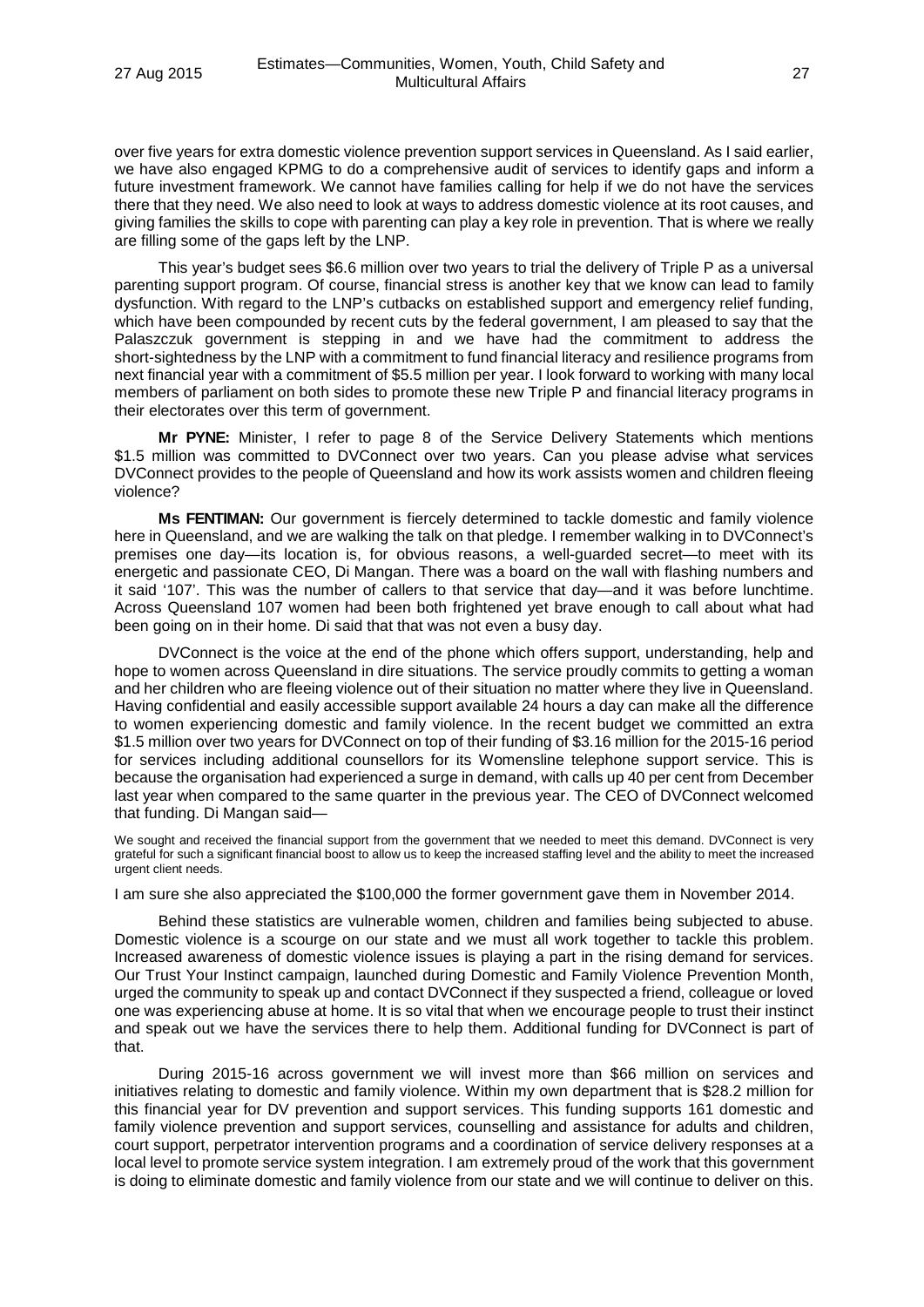**Mr PYNE:** I refer to page 4 of your Service Delivery Statements and note that more than \$125 million is being allocated to support foster and kinship carers in 2015-16. Minister, what other support networks are in place to support children in care?

**Ms FENTIMAN:** I thank the member for the question. While it is the wish of all of us that children and young people can live safely at home we know that that is unfortunately not always possible. I would like to take this opportunity to acknowledge and thank all of our foster and kinship carers across Queensland who provide that safe place and who make a positive difference to so many children and young people.

An invaluable support network for children in care is the Pyjama Foundation. They do incredible work raising awareness and, importantly, funds to support kids in out-of-home care to develop their literacy and numeracy skills. The Pyjama Foundation recruits and trains volunteer pyjama angels and matches them with children in foster and kinship care to deliver their Love of Learning program. The pyjama angels visit a child each week to read to them, play educational games and help school-age children with their homework. They form long-term relationships as consistent, caring adults whom these children can trust. These incredible, inspiring people have volunteered their time to give children and young people love, stability and a chance for a better life. The foundation supports the angels through local libraries, where they can borrow books, games, puzzles and resources to take on their visits to kids.

We know that, unfortunately, due to disrupted lives many kids in care fall behind with their literacy and numeracy. This program helps them catch up in a really supportive way. This is why one of my very early announcements as the Minister for Child Safety was to boost funding to the Pyjama Foundation, bringing their annual funding from the Queensland government to \$320,000 a year. I was very pleased to support National Pyjama Day on Friday, 17 July—a day when more than 15,000 people went to work or school in the comfort of their pyjamas to raise awareness and funds to support children in care. Together with the member for Bulimba, I was proud to wear a Pyjama Day T-shirt in the House of parliament. I continue to encourage all members to support the foundation by making a donation online and to promote the fantastic work that the pyjama angels do.

I was honoured to be able to speak about support for the Pyjama Foundation in parliament, especially following the opposition leader's budget reply speech earlier that week, where he did not mention any community support, let alone support for vulnerable children. The Palaszczuk government absolutely supports vulnerable families and unashamedly invests in community support.

**Mr PYNE:** Minister, I refer to page 3 of your SDS and note the department's approach aims to deliver services that engage collaboratively in building strong partnerships. Minister, can you provide any recent examples of how your department is building those partnerships for carers and young people in the area of child protection?

**Ms FENTIMAN:** I thank the member for the question. A perfect example of how our front-line staff are supporting carers and young people to have their voices heard has been championed by Child Safety officers in our south-west region. *Together as one* is an exhibition of images and stories that have grown out of the experience of children in care, foster carers and kinship carers. The exhibit is currently on display at the grid gallery in Toowoomba throughout August. The exhibit is a collaboration between my department, Mercy Community Services and PhotoVoice Australia. For members who may be unfamiliar with PhotoVoice, it is a process that enables people to document their own lives and to educate others about issues that affect them through photography. For this project, six small-group sessions were held with six children in care who were aged six to 12 years. Similar sessions were conducted with five carers and also two kinship carers. Participants get trained in photography techniques and are invited to take photographs of the following topics: what is good about your life now? What are some of the challenges we face? What would you change? What are your hopes for the future? Participants brought the resulting images back to the group to help them develop stories showing how the images relate to the life of children in care or foster and kinship carers.

The children made statements about missing their mothers and the way in which they remembered their mothers and described how hard it was to leave their mother after a contact visit. These are incredibly powerful and moving statements that remind us that family connections, no matter how traumatic, are lifelong connections that cannot be broken. One child provided a very moving picture and story about not having had contact with her mother for two years. One child found it difficult to go to sleep without her mother. Some also expressed that their hope for the future was to be reunited with their mother.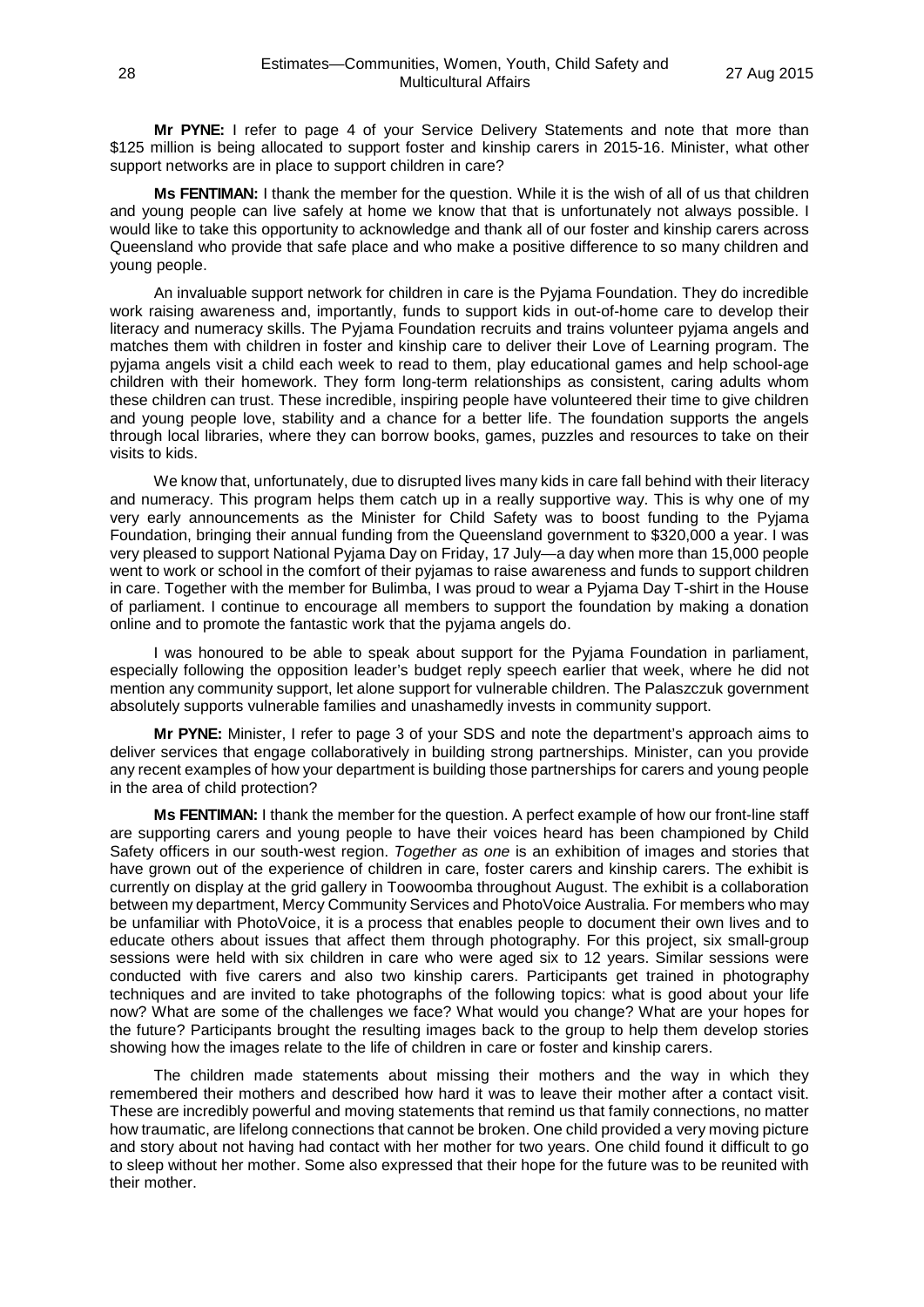I have attended PhotoVoice exhibits at the Gold Coast made by domestic and family violence victims. They are powerful stories and worth viewing. They are educational for viewers as they are empowering for the participants. With the Speaker's support, I hope to be able to display the *Together as one* collection in Parliament House for Child Protection Week for members' viewing during the September sitting. I look forward to viewing these images and works and hope that members of parliament take the time to reflect on their messages.

**Mr PYNE:** I refer to page 4 of the Service Delivery Statements released by the Department of Communities, Child Safety and Disability Services which mentions the Next Step After Care program. Can you tell me what support this program offers children leaving care?

**Ms FENTIMAN:** I thank the member for the question. I know this program is something that the member for Aspley took an active interest in and I am pleased to say again that this is an area that enjoys bipartisan support. I believe that child safety is something that should be above politics. Ultimately, this is an area that we are working in which is vital. Every case that my department deals with represents a childhood. As those children, particularly those in out-of-home care, approach adulthood we must continue to give them the support they need. That is why I am a firm believer in Next Step After Care services.

Our government is providing \$11.8 million over four years so that for the first time support will be offered for young people aged 18 through to 21. Next Step After Care is a collaborative project delivered by Life Without Barriers, UnitingCare Community and the CREATE Foundation. About 500 young people transition from the child protection system in Queensland every year. Next Step After Care services provide young Queenslanders transitioning from care with practical help and tailored support to help them as they go out into the world to build independent lives.

One of the first meetings that I had as minister was with a group of passionate young people from the CREATE Foundation. I was fortunate enough to run into them again at the Next Step After Care launch earlier this year. When I talked with these young consultants, Julia, Tiffany, Cody, Angela and Jake, I was struck by their enthusiasm and their commitment. They have not had an easy time growing up and it speaks volumes for their character that they have chosen to mentor other young people still in care and to work in partnership to develop the Next Step After Care service. Their input has been invaluable.

Leaving care and becoming independent can be an exciting time for young people but, of course, it has its challenges. That is where the program comes in. It provides helpful information on how to find a job, find accommodation and to get access to more educational opportunities. The service consists of a 24-7 statewide information and crisis support telephone service, social media forums, an app to connect with and engage with people and, on top of this, vitally, there are face-to-face services. It is all going very well so far. Since the successful launch in April, approximately 200 young people from across Queensland have accessed these services. The Sortly mobile app, which provides young care leavers with help during their transition to independence, has been downloaded more than 1,600 times since its release.

Next Step After Care is delivered by Life Without Barriers; the South Burnett CTC; Integrated Family and Youth Service, north coast region; and Youth Empowered Towards Independence in Far North Queensland. I would like to take this opportunity to thank each of these organisations for their dedicated work so far. Next Step After Care will certainly go a long way in supporting young people across Queensland as they start a new chapter in their lives.

**Mr PYNE:** Minister, I note on page 3 of your Service Delivery Statements that Child and Family Services is responsible for implementing the majority of initiatives arising from the 2013 Queensland Child Protection Commission of Inquiry. I note that one of those initiatives is considering adoption as a permanency option for children in out-of-home care. Why is permanency important for children in out-of-home care? Is adoption the only option being considered?

**Ms FENTIMAN:** I thank the member for the question. We all know that the links between attachment, permanency and continuity are very important in a child's life. Children need opportunities to develop positive and secure attachments with family and significant people throughout their childhood. We need to ensure that we are providing children with these opportunities in out-of-home care while we are working towards reunification and when reunification may no longer be an option.

Adoption may be a suitable way to achieve this for some people when reunification is not an option, but we must be realistic about its use and we need more options than just adoption alone. We often have other goals in the interests of children that can limit the use of adoptions, such as the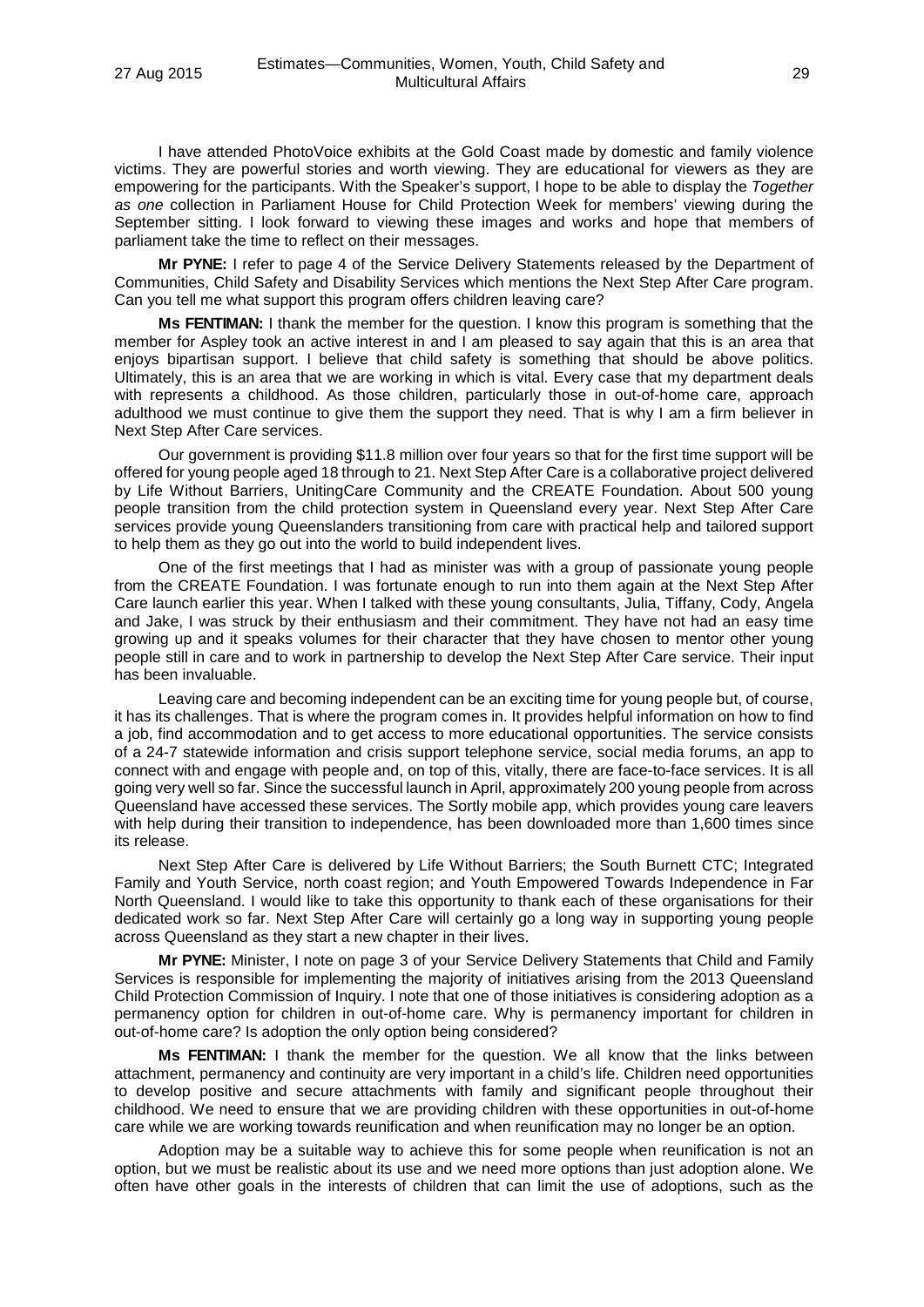preference to place children with family and increased permanency with kin wherever possible. When children have found stable and loving homes within their family an adoption order distorts those pre-existing legal family relationships. For example, if a child was cared for by their maternal grandparent, an adoption order to the grandparent makes the child's mother their legal sister. So family adoption is not supported for these reasons in the wider community.

But the simple fact presents real challenges for the 38 per cent of children in out-of-home care already placed with family. There are also wider family connections to consider. An adoption order legally severs pre-existing family connections to siblings, grandparents, aunts and uncles in favour of the adoptive parent and their relatives. For many children in out-of-home care these connections are important. For Aboriginal and Torres Strait Islander children, the legal separation caused by adoption has implications for their connection to country that extends to their legal participation in native title. These limitations are why many child protection experts have argued that adoption should be an option but should not necessarily be the preferred option.

What is clear, though, is that we need more options than just adoption. Otherwise we will exclude too many children from celebrating permanency. That is why we have expanded consideration of this recommendation to consider all permanency options, including adoption as one option. The recommendation to improve permanency options is being progressed in partnership with key government and non-government stakeholders, including CREATE, PeakCare, Queensland Alliance for Kids, Key Assets, Foster Care Queensland and International Adoptive Families of Queensland. Feedback from these groups has been incredibly positive and I look forward to the outcomes of this consultation and recommendations about a way forward.

The Queensland Child Protection Commission of Inquiry considered the limitations of adoption in its discussion paper in 2013. The commission considered but never reported on developing a new option to overcome this. The commission asked if a new order between long-term guardianship and adoption was needed. This may be one option that we need to reconsider as our reform continues.

**Miss BOYD:** Minister, I refer to page 4 of the Service Delivery Statements and note the funding committed to establishing the new Family and Child Connect and Intensive Family Support services across Queensland. Can the minister advise on the success of Family and Child Connect services so far and how they are benefiting the families and children of Queensland?

**Ms FENTIMAN:** Thank you for the question. Our government is strongly committed to early intervention and giving families the support they need before they reach crisis. The Child Protection Commission of Inquiry has given us a 10-year road map and it is an area which, again, I believe has bipartisan support, which is important.

Family and Child Connect services assist struggling families to access a range of support while the complementary Intensive Family Support services help at-risk families with more critical problems. These two services are at the heart of the government's move towards early intervention. As I said earlier, these kinds of programs really build upon the former Labor government's initiatives such as the Helping Out Families initiative. This is about offering help early to prevent bigger problems developing when children are at risk of harm or ending up in care.

We know that parenting can be stressful and hard but we also know that if we can reach out to parents who are having trouble coping earlier that we can prevent those families reaching crisis point. Services commenced recently in six locations across Queensland, including Browns Plains, Beaudesert, Rockhampton, Gladstone and Emerald, Bundaberg, Maryborough, South Burnett, Caboolture and Ipswich. I had the pleasure of attending events at a range of these services in Browns Plains, Rockhampton and Ipswich.

The Ipswich Family and Child Connect is being run by a community partnership involving the Kummara Association, Mercy Community Services, the Domestic Violence Action Centre and the Ipswich Independent Youth Service. It is the first time that an Indigenous organisation, Kummara, is the lead to run a Family and Child Connect. I was really impressed by the passion and dedication of Kummara's CEO, Gerald Featherstone. Gerald and his team have had fantastic results helping Indigenous families in Ipswich over the last few years and are now expanding their services to support families right across our communities who need help.

The 2015-16 budget has allocated \$8.3 million to continue and expand the Family and Child Connect program, including \$4.5 million for six new Family and Child Connect services in Brisbane, Mackay, Mount Isa-the gulf, Cairns and its surrounds, Cape York and the Torres Strait. A further \$3.8 million has been committed for new intensive support services in the same areas. By 2016 Queensland will have 19 Family and Child Connect services, with funding of \$39.8 million over three years, which will help 35,000 families each year.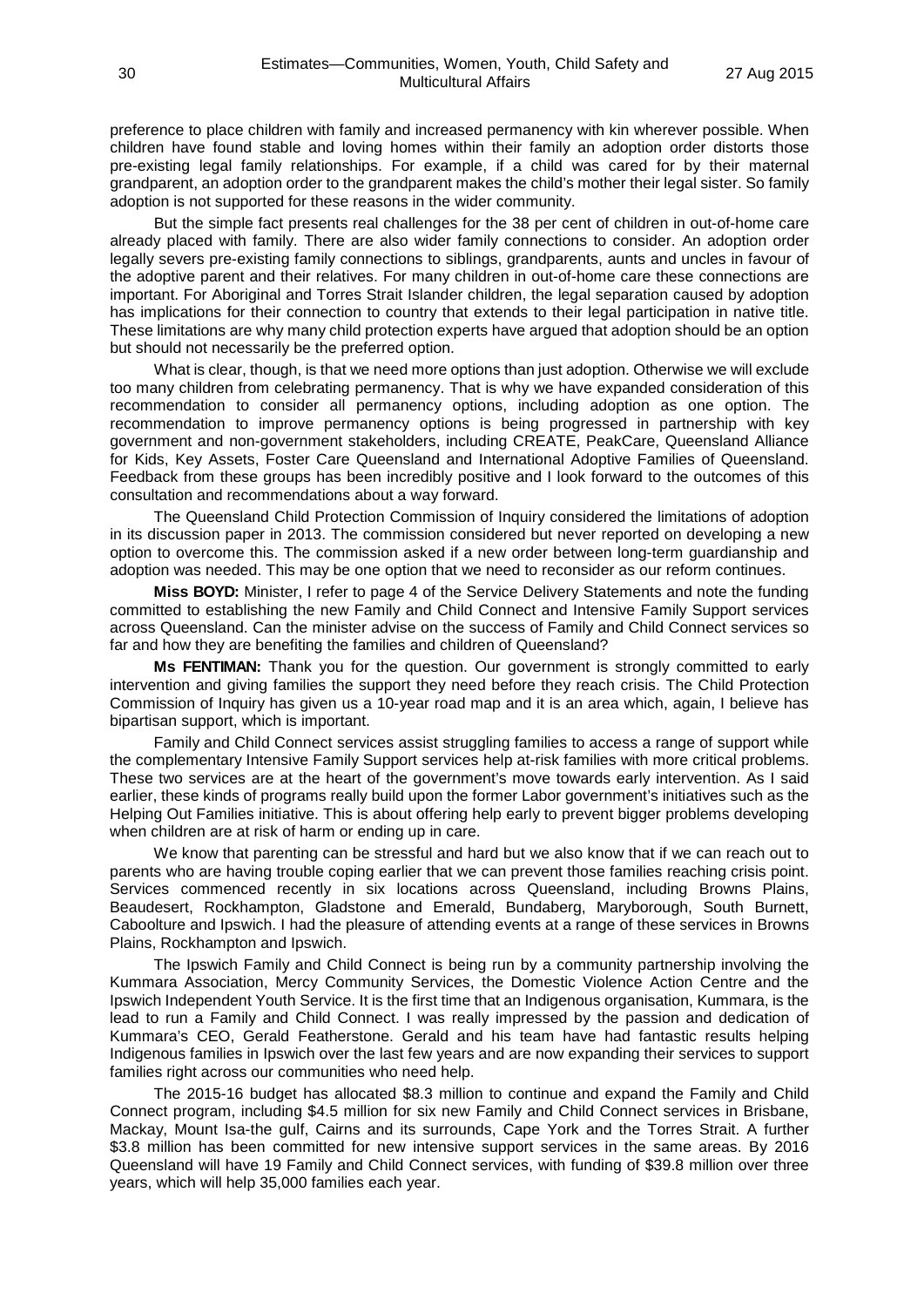Approximately 360 new jobs will be created by Family and Child Connect and intensive family support programs over the next three years. We want to give parents the skills so their families can stay safely together and thrive, and it is working well so far. From January to June 2015 nearly 2,800 families have been helped by Family and Child Connect. Teachers, health workers and police and members of the community who have concerns about a family that may be struggling to cope will all be able to refer them to Family and Child Connect for information, advice and referrals. And families or their relatives who need a bit more guidance or support to access local services can contact Family and Child Connect themselves.

**CHAIR:** Minister, I refer to page 2 of the SDS and note that the department's priorities include providing responsive and integrated services. Can you please advise what integrated services the department is prioritising with its partners in the early childhood education and care sector and how this work is supporting children and families?

**Ms FENTIMAN:** The Palaszczuk government values and supports our community services, especially when it is about protecting young children who have been affected by domestic violence, abuse or neglect. In early June the education minister, Kate Jones, and I announced over \$2.5 million towards a new statewide Intensive Early Childhood Development Support program to help families most in need as a collaboration between our two departments. The pilot program will fund service providers in Queensland's urban and regional areas to support local parents and children and provide early services matched to some of the problems that they may be facing. We want to support our local service providers to develop new evidence based programs that produce better outcomes for our most vulnerable children. This funding will enable community organisations to support the learning, social and emotional development of children affected by complex issues such as domestic violence, abuse or neglect.

When I was in Bundaberg in May with you, Madam Chair, I visited the Phoenix House Association, which runs the Bumblebees Therapeutic Preschool program for young children between the ages of three and five who have experienced domestic violence, abuse, neglect or are at risk of harm. I was appalled when they told me that the federal government had walked away from funding this vital service. The federal government's \$270 million in funding cuts to community programs across Australia included essential funding for Bundaberg's Phoenix House Association to run the Bumblebees preschool program. Services like the Bumblebees preschool are essential for our local communities to be able to protect our most vulnerable children.

Unlike the federal government, the Palaszczuk government values and supports increased investment in family support and domestic and family violence services, particularly those that provide vital facilities for young children who have been sexually abused, physically abused or are at risk of harm. That is why our government is giving \$396,000 over 18 months to Bundaberg's Phoenix House Association as part of the new statewide Intensive Early Childhood Development Support program. Madam Chair, I would like to acknowledge your work in advocating for this important community service. This new funding will allow Phoenix House Association to build on its existing Bumblebees Therapeutic Preschool program as well as examine the outcomes for families to help improve future program design and performance. I do really hope that the federal government changes its mind and joins the Palaszczuk government in supporting the vital work that Phoenix House does.

**Ms LEAHY:** Minister, I refer to page 8 and the \$4 million provided in 2015-16 to extend community support measures in drought declared areas. I will just advise you that my electorate is one of those drought declared areas—my entire electorate. Minister, what organisations will be eligible for this funding, how and when will this funding be distributed and what type of support is envisaged to be funded?

**Ms FENTIMAN:** I thank the member for the question and acknowledge how tough her constituents and many Queenslanders across the state are doing. It is an ongoing issue for so many Queenslanders. We know that local communities and their councils often know best about what is required to sustain them through the enduring circumstances. This government, the Queensland government, is listening and responding to what councils and communities are telling us.

Local communities are doing a wonderful job of rallying together to support each other in times of crisis. I acknowledge the important work on the ground that is being done by the Country Women's Association and other women's networks and volunteers. I recently met with Robyn McFarlane, the state president of the CWA, and she told me some of the heartbreaking stories of the families that they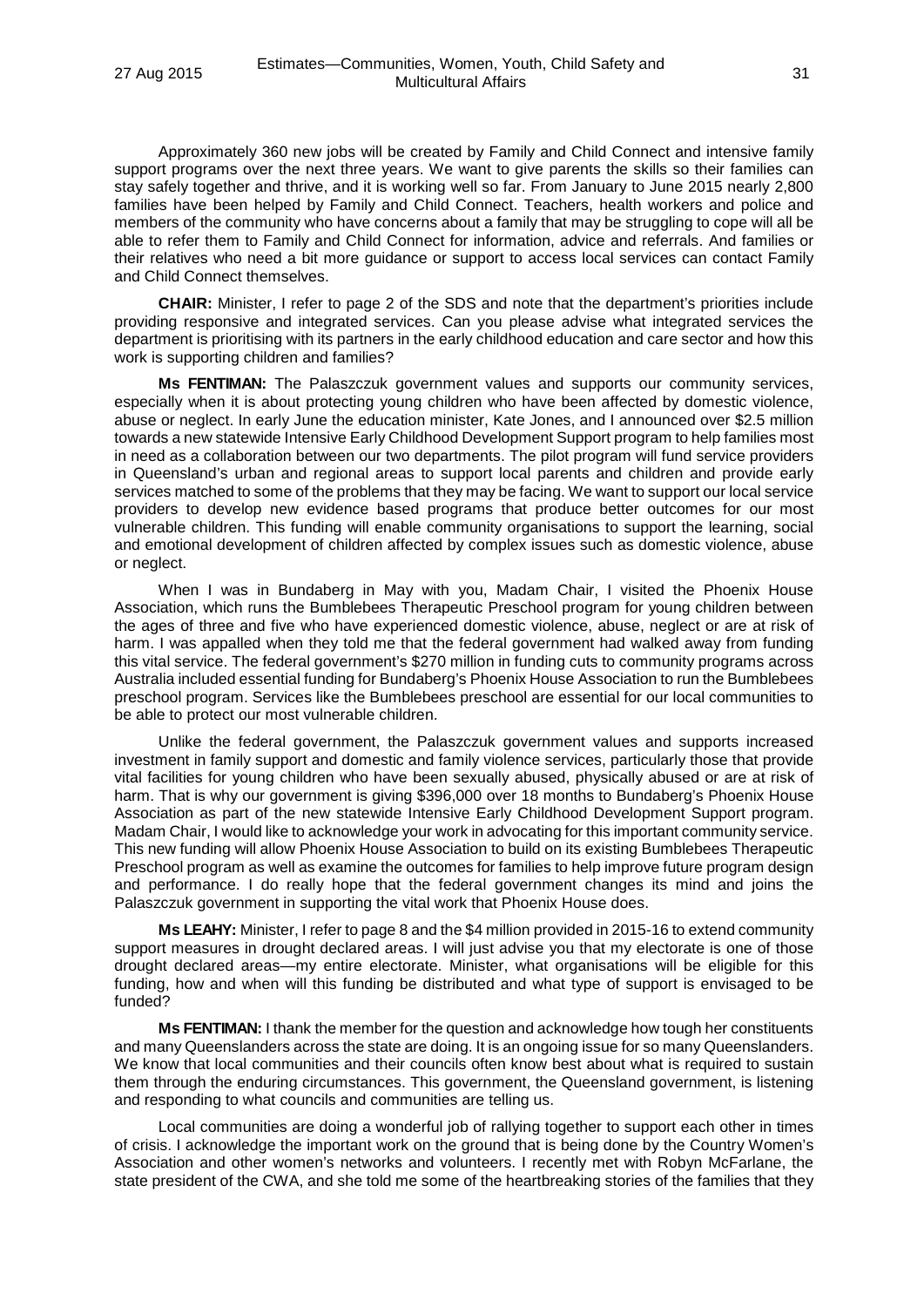are supporting. We know that these communities need additional assistance to get back on their feet and that is why the community support measures package that we are providing responds to the effects of drought in a number of ways. It includes funding for UnitingCare Community to provide direct telephone and face-to-face support and counselling to all community members across affected areas who seek help, as well as funding to a number of local councils and statewide support agencies to provide much needed support.

From travelling and listening to people in affected communities, such as Winton in the central west and Charleville in the state's south, the Queensland government has heard firsthand about the drought's debilitating effects and the hardship created financially and emotionally, with flow-on effects to family violence in some of the most extreme cases. Given the enduring nature of the drought and the long-term impact on affected communities, my department has also undertaken a review of the benefits achieved from the community support funding in previous years. Early review findings support continued funding for locally relevant events and activities as well as a greater emphasis on community planning and practical supports to enable communities and individuals to manage the short- and long-term effects of the drought. This high-level approach, working with the community, will be tailored to individual communities to deliver the targeted and sustainable support and responses in the 2015-16 year. Future measures are also likely to emphasise greater government and service provider collaboration to value-add and make sure that we are not duplicating services, and that may include consideration of, for example, a government champions approach for affected communities.

**Ms LEAHY:** Minister, drought waits for no-one, so when would you expect some of this \$4 million to be flowing through to councils and these other organisations?

**Ms FENTIMAN:** As I said, we want to work with the community to find community led projects. That review is now underway so we hope to be able to provide that funding to successful organisations very soon.

**Mr McEACHAN:** Page 8 of the Service Delivery Statement outlines \$10.6 million for women's health and sexual assault services, and I ask: what services are planned to be delivered in my electorate of Redlands?

**Ms FENTIMAN:** I thank the member for the question. I was very pleased earlier this year to see that WAVSS, the Working Against Violence Support Service, based in Logan, has now been successful in being able to deliver services in the Redlands because the Redlands has been without domestic violence and sexual assault services for some time. I was really pleased that the government recognised that this was a gap and an area that needed to be filled. As I have said, having worked with Linda-Ann and her team at WAVSS for many years through my involvement at the Centre Against Sexual Violence in Logan I know that the residents of Logan are in fantastic hands if they need to contact a support service for domestic and family violence.

I am pleased to confirm that the funding given to WAVSS to establish the service in the Redlands is \$732,000 per annum. That will deliver a regional domestic and family violence prevention service dedicated for the Redlands area. The south-east region is leading the development of a community engagement strategy to raise awareness and address domestic and family violence to ensure that our approaches, partnerships and engagement are developed and maintained at a community level, and I would welcome the member's involvement in our draft strategy to tackle domestic and family violence moving forward.

**Mrs SMITH:** Minister, I refer to the SDS page 8, the investment where you talk about the Queensland Multicultural Advisory Council. Minister, will this council take the place of the current peak body ECCQ? Are they being defunded?

#### **Ms FENTIMAN:** No.

**Mrs SMITH:** Minister, can you then expand on the role of the Multicultural Advisory Council and how it will be different to the current ECCQ?

**Ms FENTIMAN:** I thank the member for the question. ECCQ do a fantastic job as a peak organisation for our multicultural communities across Queensland. The advisory council advises the Minister for Multicultural Affairs. At the moment the interim advisory council advises me on draft legislation before it is introduced into the House. Once the bill is through parliament and we have that legislation and a policy and an action plan and a charter, the interim group will advise me on the implementation of the policy and action plan and provide high-level advice to me as the minister about some of the challenges facing our communities. In no way has it replaced the role of ECCQ.

**Mrs SMITH:** How will that be made up? What will be the make-up of this other advisory group instead of the peak body advisory group which will currently continue on?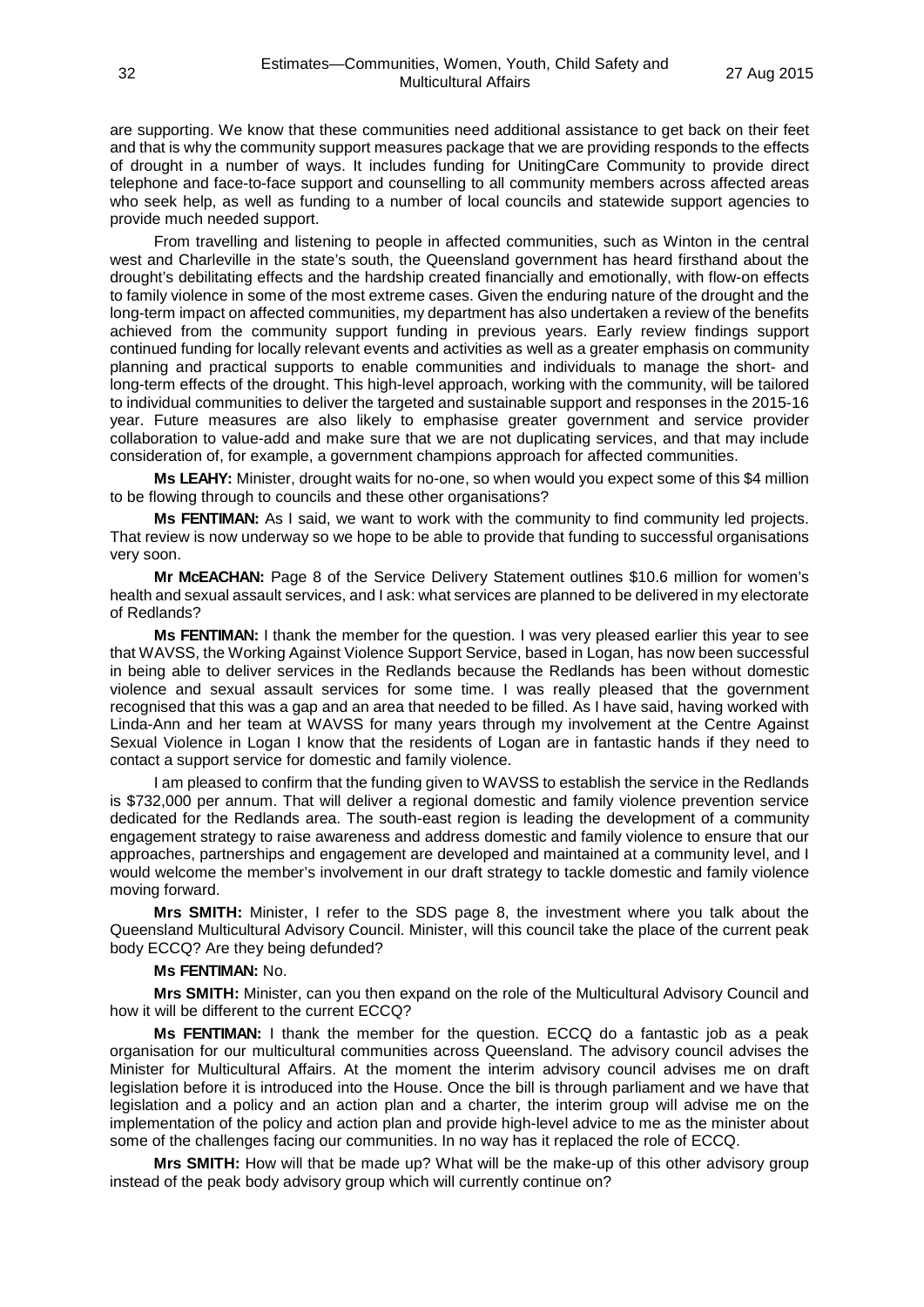**Ms FENTIMAN:** As outlined in our multicultural election commitments, the council will be made up of 12 members, including me as minister and chair, and it will be established under the new Multicultural Recognition Bill. Once it has been finalised, considered by parliament and enacted there will be an open nomination process for the membership of that committee.

**Mrs SMITH:** Minister, SDS page 8 talks about the recurrent funding of a million dollars to ensure ongoing support for multicultural celebrations, projects and diverse cultural events across Queensland. More than 100 multicultural events and projects are supported by this funding. What are you expecting that each of these events will look like, given they are going to get roughly \$10,000 per event?

**Ms FENTIMAN:** That is not quite right. We have just announced that there is an open process for organisations to apply for funding in this grants round and I believe they can apply for funding up to \$25,000. Groups apply for the funding for multicultural events and initiatives. It is a tender process, and those organisations who have submitted ideas for the best events or programs will be selected for that funding.

**Mrs SMITH:** Page 11 of the SDS details the discontinued measures, one of which is people participating in cultural diversity events who believe that the event enhanced their appreciation for that cultural diversity. If that is the case, how will you measure the effectiveness of that funding? At the end of the day, what are you expecting to achieve with these events? Couldn't that possibly leave it open to pork-barrelling?

**Ms FENTIMAN:** This was a service standard that has been discontinued, as outlined in the budget. The measure was introduced by the previous government seeking to determine if attendance at our multicultural events enhanced the attendee's appreciation of cultural diversity. The measure has been discontinued because people attending these events already have very high levels of cultural diversity appreciation; hence the result of 94.5 per cent. The measure is considered, therefore, to be more of a measure of satisfaction and enjoyment of attending the event rather than improving cultural diversity.

Discontinuing this measure is aligned with the conclusions made by the Queensland Audit Office in its report *Monitoring and reporting performance: report 18: 2013-14*. The QAO highlighted the overreliance of Queensland government departments on satisfaction measures acting as proxy indicators of service effectiveness. The QAO report concluded that all Queensland government departments would benefit by enhancing the measurement of non-financial performance through the development of direct measures of efficiency and effectiveness of the services, so we will be replacing that discontinued measure with some new measures in the next budget.

**Mrs SMITH:** That sounds very convoluted, but that is good—so long as you have new measures in there.

**Miss BOYD:** Point of order.

**Ms FENTIMAN:** I am sorry if it is a bit difficult.

**CHAIR:** One moment. What is your point of order?

**Miss BOYD:** My point of order actually goes to the commentary from the member for Mount Ommaney. This is not the first time that the member has expressed her opinion in relation to the answers from the minister and I seek your guidance on this matter.

**CHAIR:** Thank you, member for Pine Rivers. I believe that comment was argumentative under standing order 115(b).

**Mrs SMITH:** Thank you so much. Minister, I will probably just finish on a question in regard to Queensland Multicultural Week and all things multicultural. We had the awards ceremony on Saturday night and many events around the area. It was wonderful. I congratulate Yasmin Khan for all of her work at the Eidfest and her involvement there with her committee. It was terrific. It was great that she was actually one of the recipients of an award. On 5 September I see that Caboolture Multicultural Festival is being held for the 12th year. Minister, are you confident that the member for Pumicestone will behave appropriately given his recent reported shenanigans?

**Miss BOYD:** Point of order. Madam Chair, the member for Mount Ommaney is asking the member to express an opinion. I ask for your guidance on this matter.

**CHAIR:** Thank you. Could you please rephrase your question?

**Mrs SMITH:** Will the minister have the member for Pumicestone represent her at that particular event?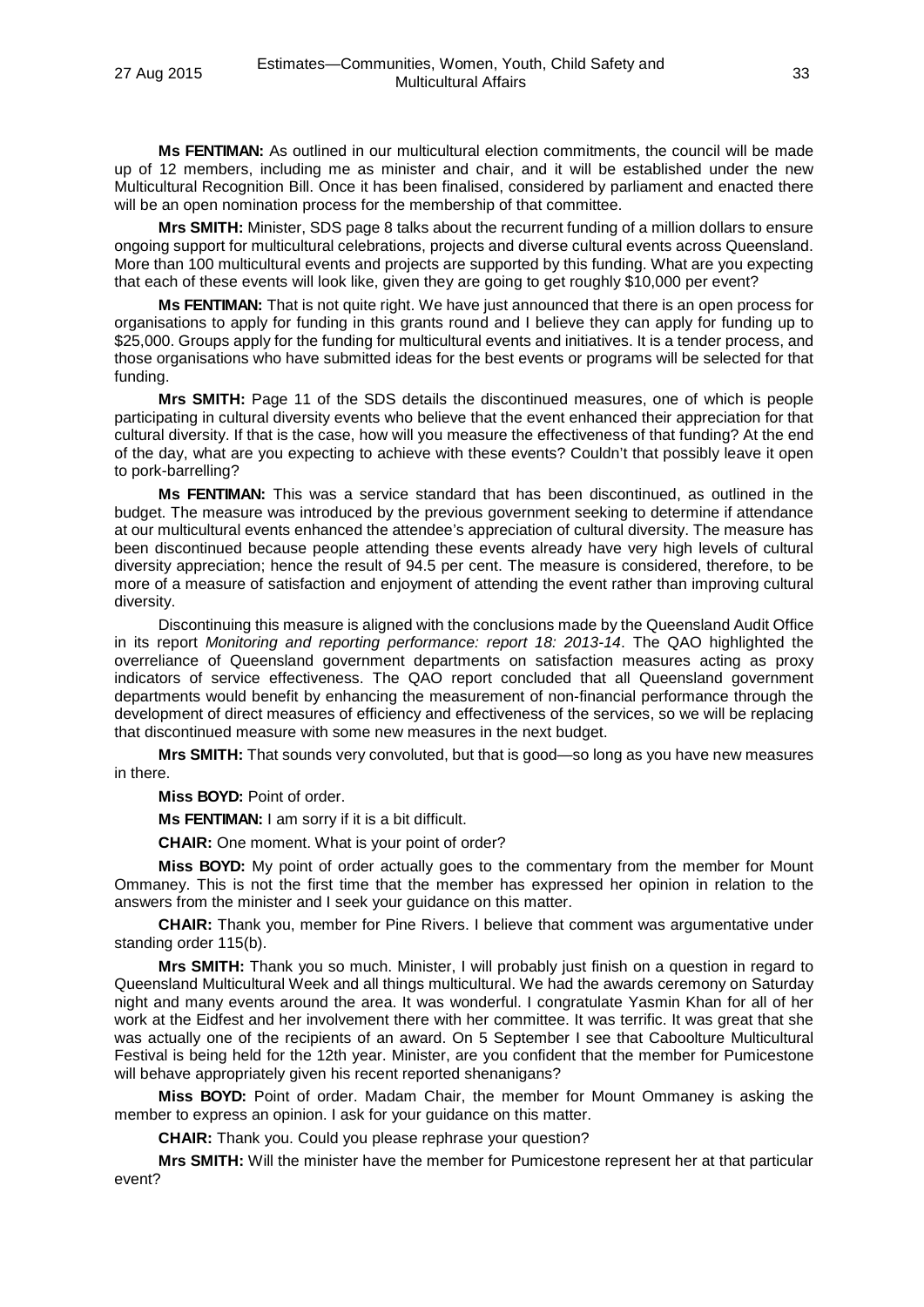**Ms FENTIMAN:** I am happy to answer the question, Madam Chair, although I am a little surprised at it, given we are here to talk about some of the challenges being faced by our multicultural communities. A recent report from the Australian Multicultural Council identifies managing Australia's diversity effectively as the main challenge to fostering and maintaining social cohesion into the future. I would have appreciated, perhaps, some questions about what this government is doing to promote social cohesion in our community, rather than who will be representing me at one of the many events that are being held across Queensland during Multicultural Week.

**Mrs SMITH:** And this is what you are doing at the moment; our policies. I have asked questions on that. Thank you, Minister, you have answered my questions.

**Ms FENTIMAN:** I am very pleased, again, to say that our government's policy for multicultural affairs is introducing legislation. For the first time in Queensland, we will have in law our commitment to our multicultural communities. We will be following Victoria, New South Wales and South Australia in putting our strong commitment to multicultural communities in legislation that—

**Mrs SMITH:** Has not been developed yet. Thank you.

**Ms FENTIMAN:**—the member for Mount Ommaney voted against in the last term of government.

**CHAIR:** Thank you, Minister. I will ask you both not to be argumentative, thank you. Do you have other questions, member for Mount Ommaney?

**Mrs SMITH:** No, thank you. I am fine.

**CHAIR:** I call the member for Aspley. We have time for you to ask one question.

**Ms DAVIS:** Thank you very much, Madam Chair. My question is to the director-general with respect to page 3 of the SDS and child protection reforms. Director-General, you are a member of the Child Protection Reform Leaders Group and the minister talked a bit today about the work of the reform leaders group. One of the opportunities for the reform leaders group is to determine whether any emergent issues are arising as a result of the implementation of the commission of inquiry into child protection. There are specific protocols around that, I understand, before that goes to Treasury. My simple question is: can the DG advise whether he is aware of any requests to Treasury to access the contingency funds?

**Mr Hogan:** I thank the member for the question. Indeed I can confirm that the reform leaders group is active in overseeing the implementation of the whole-of-government program of reform for child and family arising from the commission of inquiry into child protection. We are very active participants in the reform leaders group and, indeed, we have our own very robust governance arrangements in place to ensure that we are delivering not only the implementation of the actions that we have responsibility for but also that they are actually making the difference we want. I will reiterate the minister's answer to the same question earlier, which was that the contingency fund is actually controlled by Treasury and is a matter for the Treasurer.

**Ms DAVIS:** My question, DG, was: are you aware of any requests to access the contingency fund?

**Mr Hogan:** Again, I appreciate the member's interest in this, but those decisions are a matter for the CBRC. It is not a matter for me to comment on what has or has not been considered by the CBRC in this regard.

**Ms DAVIS:** I have my answer, thank you, DG.

**CHAIR:** Minister, page 9 refers to women on boards. We have seen the advertisements to recruit women, asking them to send in their CVs. What else will be done to encourage women's participation on boards and why is a target necessary?

**Ms FENTIMAN:** I thank the member for the question. It is something that I am very passionate about. I acknowledge the member for her continued commitment to gender equality. The Palaszczuk government's target of 50 per cent of women on all boards by 2020 is a key plank in a broad strategy to harness the hidden powerhouse of the Queensland economy, and that is women. The government has also set a target of 50 per cent female representation on Queensland government boards by 2020 and has agreed to a target of 50 per cent of all new appointees to Queensland government boards and bodies to be women. It seems obvious, but we actually did need to reinstate the government's commitment to this target after the LNP stepped away from it and ended the previous Labor government's women on boards strategy upon coming to government. Under the LNP's watch, the representation of women on Queensland government boards fell, after rising steadily over the previous term of government.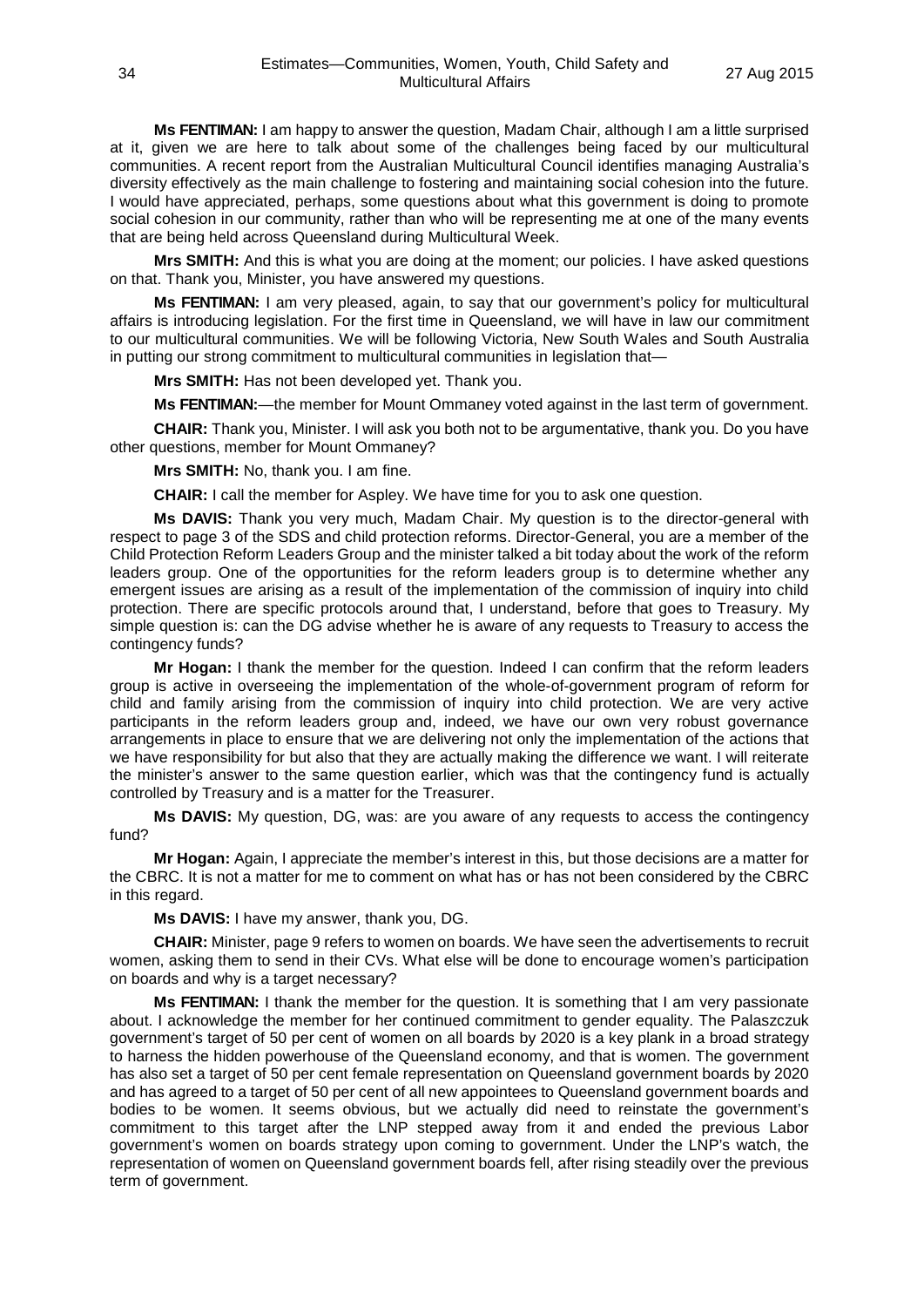Having more diversity on boards is good business sense and this is reflected in the bottom line of companies that have women around the top table. As I have said before, it is a disgrace that there are currently more men named Peter in the chair or CEO position in our top 200 listed companies than there are women. I believe that here in Queensland we can lead the way to be a strong voice for women in leadership roles across the workforce, while increasing productivity and also growing our economy. We are leading the way.

This government is committed to gender equality in all aspects of society to promote and protect women's rights, interests and wellbeing, to ensure women's full social and economic participation in society. There is no better demonstration of this than our cabinet, which is led by women and made up of more than half women, including a minister for women again, after it was deemed not important enough by the previous government. The LNP's current level of women's participation in the shadow cabinet reflects their attitudes towards targets and quotas. This attitude was best described by the member for Aspley herself who said, in her first speech—

I am not convinced of the merits of quotas because I think they can devalue and undermine the contribution of women...

Contrast that with Dame Quentin Bryce who said she believes affirmative action might be the only way to break the stranglehold of the old boys' network. She has stated—

I believe the old boys' network is a powerful one.

# And further—

#### No-one gives up power and privilege willingly, do they?

Targets and quotas force people to focus on the issue and not put it off for another day. The makeup of the Labor frontbench here in Queensland and in the federal parliament is evidence of that. These are all women of merit, dispelling the myth that you have to choose between merit and quotas. These targets will be part of a broader women's strategy being developed by the Office for Women that will look at ways to break down barriers, address gender inequality and drive a cultural change to ensure that there are more opportunities for women, both inside and outside government. We will engage with women across Queensland on key issues such as women's health and safety, economic security and jobs, the gender pay gap, superannuation, education and training, and, of course, the concerning issues of violence.

We are also ramping up the celebration of women's achievements next year, transforming International Women's Day into International Women's Week. In my first couple of weeks as minister, I had the great pleasure of participating in a range of International Women's Day events to celebrate just how far we have come and to collaborate on the work yet to be done. It was a shame I could not be joined by my opposition counterpart for women, because there is no shadow spokesperson for women.

In order to get all this work done, we are rebuilding the Office for Women after it too was significantly cut by the previous LNP government. We have re-established a dedicated Office for Women because the community expects that government will invest in supporting real engagement and development of strategy and policy that advances the opportunities for women and girls here in Queensland.

**Miss BOYD:** Minister, the Palaszczuk government has obviously prioritised taking action on domestic violence. We have seen the recent release of the government's response to the Bryce report. Can you please explain how this aligns with the development of a broader violence against women strategy, which is mentioned on page 2 of the SDS?

**Ms FENTIMAN:** Thank you for the question. I am privileged to be the Minister for Women at a time when government is ready to take a stand and address violence against women. While the Bryce report focused on domestic and family violence, we all know and I fully recognise that domestic and family violence and sexual violence come from the same place and are built from the same societal attitudes towards women and girls. I am determined to address violence against women in all its insidious forms. I was pleased to announce last week, with the Premier, that the government will develop, in consultation with the community, the Queensland Violence Against Women Action Plan in parallel with the Domestic and Family Violence Prevention Strategy.

It is important that we do this because Queensland has some catching up to do in this area. In recent years we have not met our obligations under the National Plan to Reduce Violence Against Women and their Children. We have been the only state without an implementation plan for meeting the targets of this national plan. It is totally unacceptable. The national plan focuses on preventing violence by raising awareness and building respectful relationships in the next generation. We already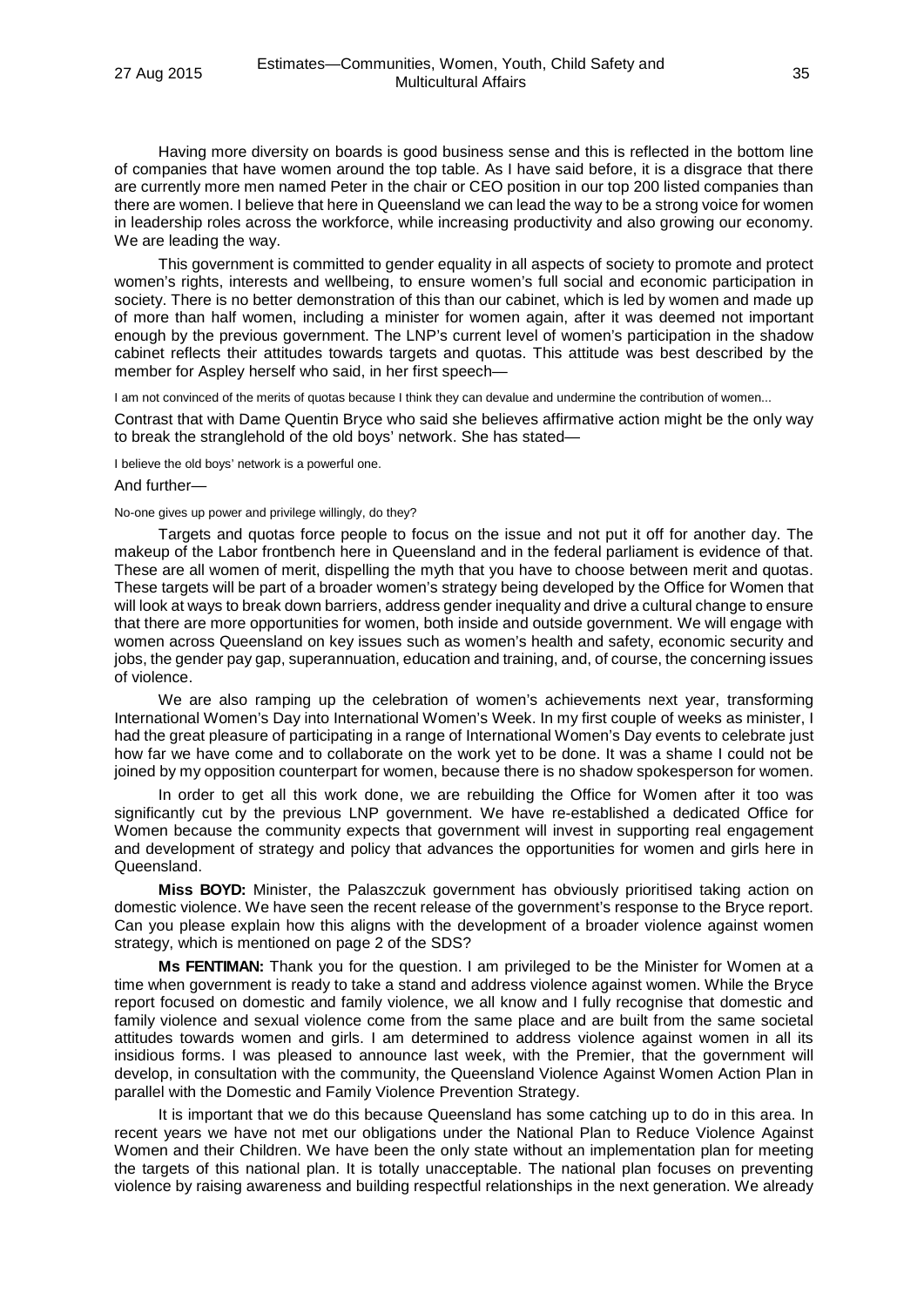provide more than \$6 million for 19 sexual assault services across Queensland, but we acknowledge there are gaps—gaps in services and gaps in policy. We will review the causes, forms and impacts of violence against women and develop a plan to focus all relevant government departments and our community partners on the prevention of violence against women and the provision of support to victims. We know that experiencing violence such as rape and sexual assault creates barriers to participation. Women need a range of services and support if they are to reach their potential and, sadly, nowhere is this more evident than in the area of violence against women. Its effects are pervasive across society and each and every one of us has a responsibility to do something about it.

We need to create real cultural change to eliminate damaging and harmful beliefs about women and girls. A recent research survey by Our Watch showed that one in six 12- to 24-year-old young Australians believe that women should know their place and one in three believe exerting control over someone is not a form of violence. More than one-quarter of young people believe that male verbal harassment and pressure for sex towards females are normal practices. I was absolutely horrified by this research. That is why the Queensland government has joined Our Watch and will help drive nationwide change in the culture, behaviours and attitudes that underpin and create violence against women and children. It is about time that we stepped up and challenged these attitudes, and make a safer and fairer Queensland for women and girls. It is the responsibility of the whole community and extends beyond just legislation and government programs. It has to be in our living rooms, our pubs, our parks, our streets and our schools. I look forward to collaborating with service providers and the broader community to develop and implement a plan to prevent violence against women and to working on behalf of Queensland women on actions in the national plan.

**CHAIR:** I refer to page 8 in the SDS. Minister, can you advise what you, as Minister for Youth, are doing to engage with our young Queenslanders?

**Ms FENTIMAN:** I thank the member for the question and congratulate her on her commitment to engaging with youth in her own community of Bundaberg. I was particularly excited to hear about the youth forum that you are planning, which focusses on education, training and employment opportunities for young people in your electorate.

Youth unemployment is a key priority of this government. Talking to young people about the issues they are facing and hearing their ideas about the solutions is vital. The Office for Youth in my department does a great job, despite the best efforts of the former LNP government, which ruthlessly cut the Office for Youth by 75 per cent, as well as cut funding to youth organisations and services. These actions scratch the surface of how indifferent the LNP is in terms of really engaging with the young people of Queensland.

Since coming into office, I have prioritised meeting with and hearing directly from young people about what they need to meet their goals and ambitions. The youth ambassador program was a program of the former LNP government that really provided limited opportunity for the Queensland government to engage with young people in a way that gives them a voice to inform and influence policy and programs relevant to them. I want to thank the six young people who participated in that program for their hard work and leadership. I congratulate Benjamin, Amiel, Justice, Jeremy, Alexander and Bridie on their commitment to the role of Queensland youth ambassador over the past 12 months. We want to continue engaging with young people like Benjamin and Bridie, but we also want to hear from a broader range of young people from across our whole state, including our most vulnerable youth. I have asked my department to look at exciting new ways we can support and empower young Queenslanders. The previous LNP government's Queensland Youth Strategy was developed with limited input from young people themselves. Unlike the former government, we will be inclusive and undertake statewide consultation with young people from all backgrounds to develop a strategy for young people in partnership with the real experts on youth issues, that is, young people themselves.

We will talk to young people across the state and work with them to design a shared vision for how young people, our community and all areas of government can work together to support young people to participate in Queensland's social, economic and cultural life. This presents an exciting opportunity to consider new and innovative ways of engaging young people. I am pleased to advise the committee that we will tender for and partner with an organisation with extensive experience in innovative engagement with young people. We will consult young Queenslanders, non-government and community service providers across Queensland to inform the government's new strategic direction for Queensland's young people. The Office for Youth is already well underway in scoping and planning this exciting project, and I look forward to making further announcements on this work in the near future. The former government had a \$15,000 youth ambassador program. In 2015-16 we are putting more than \$75,000 into an engagement with young Queenslanders across the state in a meaningful way.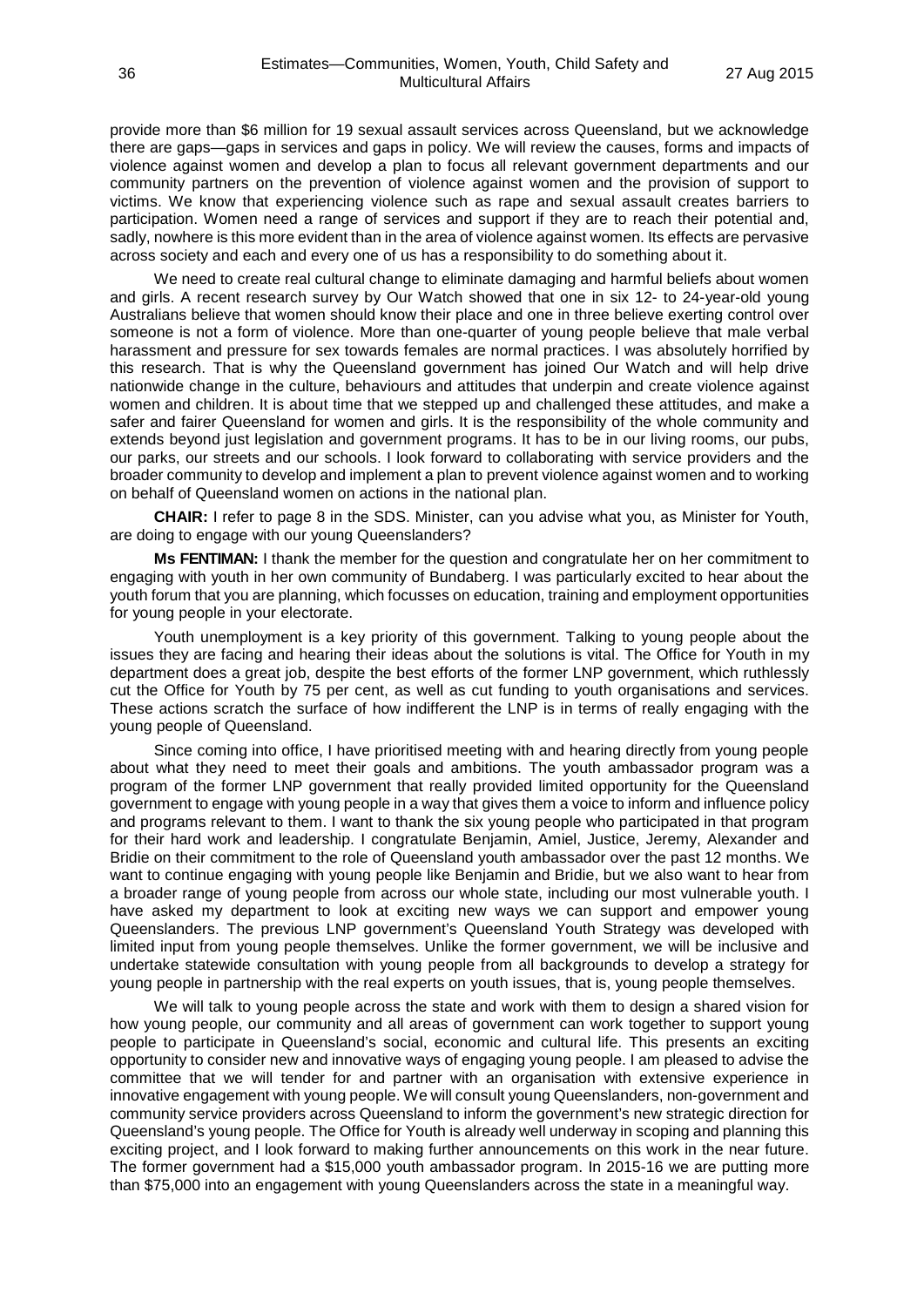**Ms DAVIS:** Minister, I refer to the answer to question on notice No. 2 in which you talk about a number of things but also about 225 full-time-equivalent positions in Child Safety being cut under the former LNP government. I have here an extract from *Hansard*, which I am happy to table, where the minister talks about 225 full-time front-line Child Safety staff being cut. Is the minister aware of anyone in her department or herself requesting a change to *Hansard* such that 'child safety officers' becomes 'Child Safety staff'? Is the minister aware that there is a significant difference between the two? How can we believe that the minister has any integrity if she cannot go back and retract what she knew was an error?

**CHAIR:** Before the minister answers that question, the member needs to seek leave to table the paper.

**Ms DAVIS:** I seek leave to table the paper.

**CHAIR:** Is leave granted? Leave is granted.

**Ms FENTIMAN:** The irony of the LNP asking about cuts to front-line staff! I changed the *Hansard* because I realised that I misspoke and, consistent with the Queensland Parliamentary Procedures Handbook, I corrected the remarks. It was an obvious error—from 'child safety officer', which has statutory obligations under the act, to 'Child Safety staff'. I did not seek to alter the point I was making. I am happy to make it again. With all respect to the member for Aspley, she was part of a government that told the Public Service that their jobs were safe, that they had nothing to fear—

**Ms DAVIS:** Excuse me, Chair –

**Ms FENTIMAN:**— and then in my department alone sacked 1,105 staff.

**CHAIR:** One moment, Minister. Member for Aspley, what is the point of order?

**Ms DAVIS:** My point of order is that I am simply seeking from the minister why she went to Hansard and had the record changed rather than coming into the parliament and retracting the statement. Why would the minister do that and not come back to deliver a ministerial statement to say, 'I am sorry, I made a mistake'? It seems very underhanded and very tricky, Minister.

**CHAIR:** One moment, member for Aspley. The minister is able to answer a question in whichever way she sees proper. I call the minister to continue answering the question.

**Ms FENTIMAN:** I am answering the question. I do know the difference between child safety officers, who have specific legislative obligations under the act, and Child Safety staff. That is why I amended *Hansard*. I misspoke. It is consistent with the Queensland Parliamentary Procedures Handbook and I did not seek to alter the point I was making—that is, under the former government's fiscal repair 225 staff from Child Safety were sacked after the LNP had told public servants they had nothing to fear. The member cannot change the fact that 225 positions were slashed. People whose jobs contributed directly or indirectly to child safety were cut on the member's watch, and that is just the Child Safety area. Another 140 full-time-equivalent positions were cut in Communities. It does not end there. Some 362 community organisations had their funding cut, \$60 million in grants across the department were slashed, and staff from the Office for Women and the Office for Youth were cut by 75 per cent. In 2014-15, as I have already said, the impact of fiscal repair on Child Safety was a \$73 million cut and in Community Services a \$63 million cut. I cannot understand why the member for Aspley is asking me questions about why Child Safety staff were cut under her watch.

**Ms DAVIS:** I am not, Minister. I am going to the point, of course, that you changed that record because you knew it was an error. It shows that you had no integrity at all.

**CHAIR:** Point of order. Thank you, member for Aspley. Under standing order 115(b), questions are not to contain arguments, inferences, imputations or hypothetical matters, so I rule that question out of order.

**Miss BOYD:** Page 15 of the SDS refers to capital funding of \$12.2 million over four years for upgrades to and maintenance of our state's vital neighbourhood centres. Can you advise why this is necessary?

**Ms FENTIMAN:** Neighbourhood centres are really the focal point for so many of our communities. They are front and centre in the delivery of community and family services such as counselling, parenting programs, free legal services, the distribution of emergency relief funds, accommodating visiting health services, and programs to assist people with financial advice. I acknowledge and thank all of the hardworking and dedicated staff and many volunteers who do such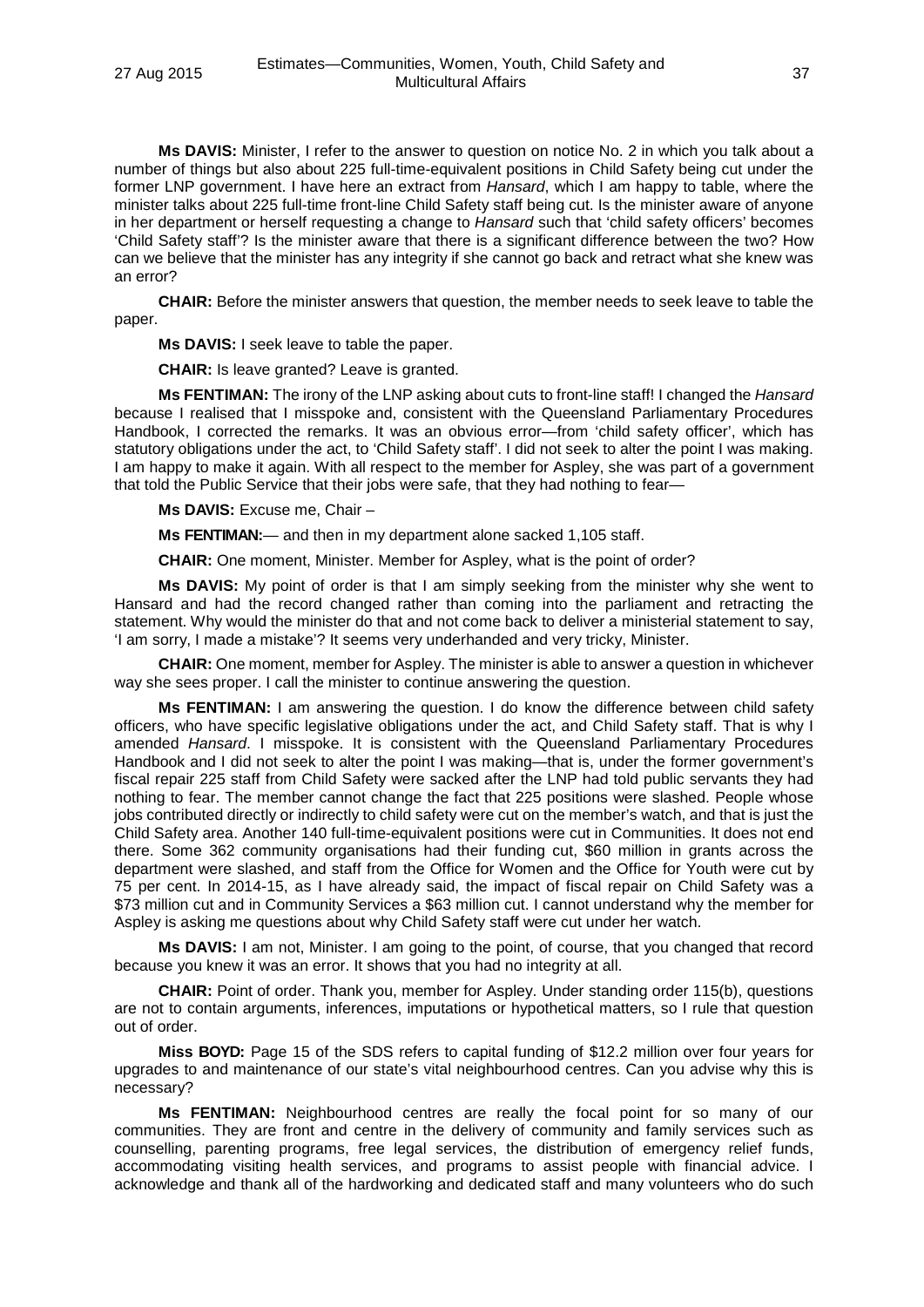important work in neighbourhood centres across Queensland. I have worked as a volunteer duty solicitor with the Beenleigh Neighbourhood Centre and know exactly the broad range of help it offers. I have seen firsthand how it helps support vulnerable people and their families.

When people are in a jam they turn to their neighbourhood centre for help. I understand that. In fact, I have been heartened by many in this area and across the community sector saying that they greatly value having a minister who understands what they do and why their work is so important. As Minister for Communities, it has also been my pleasure to visit many great neighbourhood centres across Queensland—from Mossman to Palm Beach, from Port Douglas to Nundah, from Mareeba to Logan East, from Townsville to Nerang—to learn more about their contributions to their local communities.

The Palaszczuk government is firmly committed to supporting our much needed and much loved neighbourhood centres. A total of \$12.2 million over four years will fund a new capital upgrade and replacement program for these community hubs in our towns and suburbs. I am happy to announce today that, commencing from 2015-16, 11 neighbourhood centres are prioritised for compliance and upgrade works over the next two years including Mackay, Murgon, Monto, Capalaba, Sherwood, Inala, West End, New Farm, Upper Mount Gravatt, Nerang and Palm Beach. Our neighbourhood centres need to be vibrant and welcoming, and we will work together with them to invest this funding in the smartest way possible. This funding is in addition to the almost \$14 million in operating funds provided to support over 100 neighbourhood centres around the state in this year's budget.

While we are supporting our neighbourhood centres Tony Abbott is showing services such as this the door. This is on top of the cuts made by the previous LNP state government. The previous LNP government's so-called fiscal repair efficiency dividend hurt our neighbourhood centres as did their abolition of the Neighbourhood Centre Capital Program.

The combination of cuts, neglect and disrespect by both levels of government is hitting our community centres hard. When I visit neighbourhood centres, I hear stories of staff cuts and of making ends meet by increasing volunteer hours and scaling back the programs they offer. Thanks to the LNP cuts, this is the impact on the ground, and it is being experienced right across Queensland. At last count, over \$900,000 was removed by Tony Abbott from local neighbourhood centres in Queensland. The Commonwealth has cut almost \$400,000 from local community organisations that provide services such as financial counselling and emergency support to people in the Darling Downs-Maranoa region. This includes cuts to the Granite Belt Neighbourhood Centre, run by the local community development services in Stanthorpe. The Palaszczuk government supports this service and others in the Southern Downs electorate, with more than \$370,000 to the community development services Care Goondiwindi Association and the Millmerran Community Support Service.

The Palaszczuk government will not turn its back on these communities. As we move forward with rebuilding the Queensland community services sector, as we advance initiatives such as drought assistance, Triple P parenting and other child and family reforms as well as community hubs, the Palaszczuk government is keen to partner with and rebuild our neighbourhood centres. As the director of QCOSS, Mark Henley, said in response to this year's budget, we are an engaged government and we have listened to the community. I am pleased that Queensland has a premier who knows the value of supporting communities right across Queensland at the grassroots level.

**Miss BOYD:** On page 9 of the SDS, reference is made to work to rebuild the community services sector including development of a jobs, skills and industry strategy. Can you give us more detail about this strategy and work being done to rebuild the community services sector?

**Ms FENTIMAN:** Community services are a lifeline for many Queenslanders. Under the previous LNP government, these vital organisations were under attack. More than \$360 million over four years was ripped out of the community sector by the previous government's first budget. As we heard today, vulnerable Queenslanders are still paying the cost of this fiscal repair. Under the last government, community organisations were gagged. They were unable to advocate for the people they serve. This is why upon entering government one of the first things we did was remove the no-advocacy clause from service agreements.

Over the past six months and since my appointment as Minister for Communities, I have met with many community organisations to discuss how the government can best support and improve the community sector. They have told me about the sense of relief throughout the sector that they are now working with a government that understands how important community services are to the people of Queensland.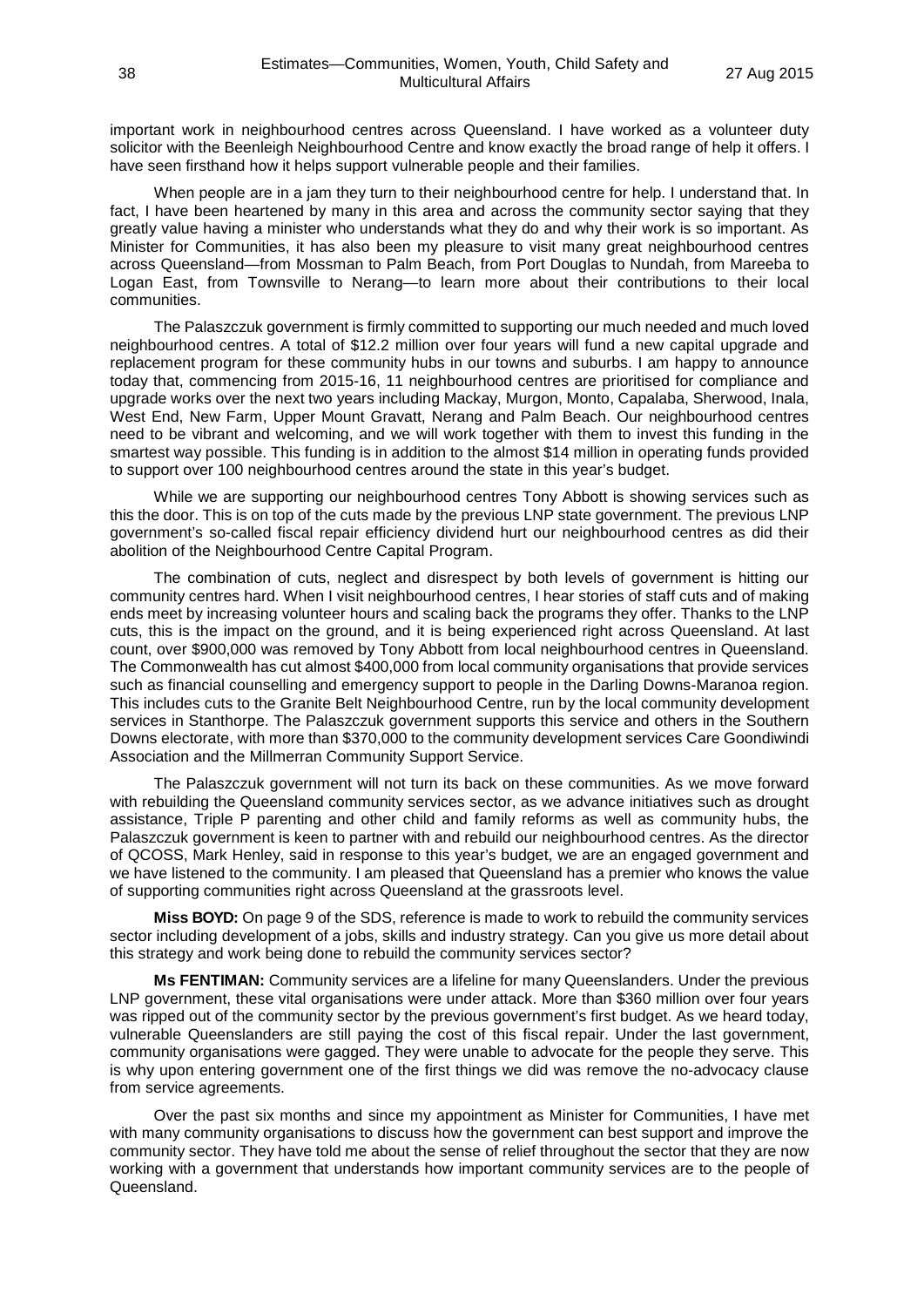The community services sector is a key economic driver of the Queensland economy, contributing more than \$5 billion annually. Queensland's health and community services sector is Queensland's largest employer, providing 12.4 per cent of all employment across the state. This is five times larger than the mining sector.

Demand for community services is increasing. Disability reforms alone are likely to require an additional 13,000 Queensland jobs over the next five years. That is why the Palaszczuk government is committed to rebuilding our community sector. We have established an Office for Community Sector and Industry to lead the department's participation in industry approaches to rebuild the community services industry. We are partnering with industry to develop a jobs, skills and industry strategy.

We are collaborating with a broad range of non-government organisations to improve services for Queenslanders and to build a community services industry that has long-term viability and sustainability. We have commenced five-year funding agreements to give greater certainty to non-government organisations. Micah Projects were delighted to sign a five-year contract to deliver much needed and ongoing services to people who identify as forgotten Australians or former child migrants.

I am committed to building the capacity of community organisations in regional Queensland to deliver services locally and provide much needed jobs to our smaller towns. The Palaszczuk government knows that employment is critical to improved outcomes for individuals and communities. That is why we are working with community organisations across Queensland to rebuild the community services industry and to deliver jobs for the future.

**CHAIR:** Thank you, Minister. Before we adjourn, I understand that you have an answer to the question from the member for Aspley that was taken on notice?

**Ms FENTIMAN:** The director-general has a response to the question taken on notice earlier.

**Mr Hogan:** In relation to the member's question about the number of child abuse and neglect notifications currently under investigation in Queensland and how many notification investigations had not yet commenced, the latest available verified data, for the year ending 31 March 2015, is that that year there were 22,471 notifications recorded. Of the 22,471 notifications, 20,364 had finalised investigations and 2,107 were not yet finalised at the end of the reporting period. Pleasingly, I note that 92.8 per cent of the notifications that required a 24-hour response were responded to within that time frame.

**Ms FENTIMAN:** If I could just offer my thanks before we adjourn. I would like to thank you, Chair, and everyone for the robust discussion this morning. Thank you, Chair, for doing a wonderful job. I thank the deputy chair, Mark McArdle, and other members. I thank the parliamentary staff who have worked tirelessly over the past couple of weeks. I thank my director-general, Michael Hogan, and the chief financial officer, Arthur O'Brien. I also thank the department staff behind me who I know have to continue this afternoon. Thank you all for all of your hard work. I thank my office staff, in particular my chief-of-staff, Cynthia Kennedy; my senior advisers, Shane Bevis, Alana Tibbetts, Grace Williams and Alex Burnell; and all of my office staff. I look forward to continuing this important work together.

**CHAIR:** Thank you, Minister. The time allocated for the consideration of the proposed expenditure of the portfolio of the Minister for Communities, Women and Youth, Minister for Child Safety and Minister for Multicultural Affairs has expired. On behalf of the committee, Minister, I thank you, the director-general and officials for your attendance. The transcript of this session of the hearing will be available on the Hansard page of the parliament's website within two hours. The committee will now adjourn for lunch for one hour before resuming at 2 pm. The committee will then examine the proposed expenditure for the areas of responsibility of the Minister for Disability Services, Minister for Seniors and Minister Assisting the Premier on North Queensland.

# **Proceedings suspended from 1.01 pm to 2.00 pm**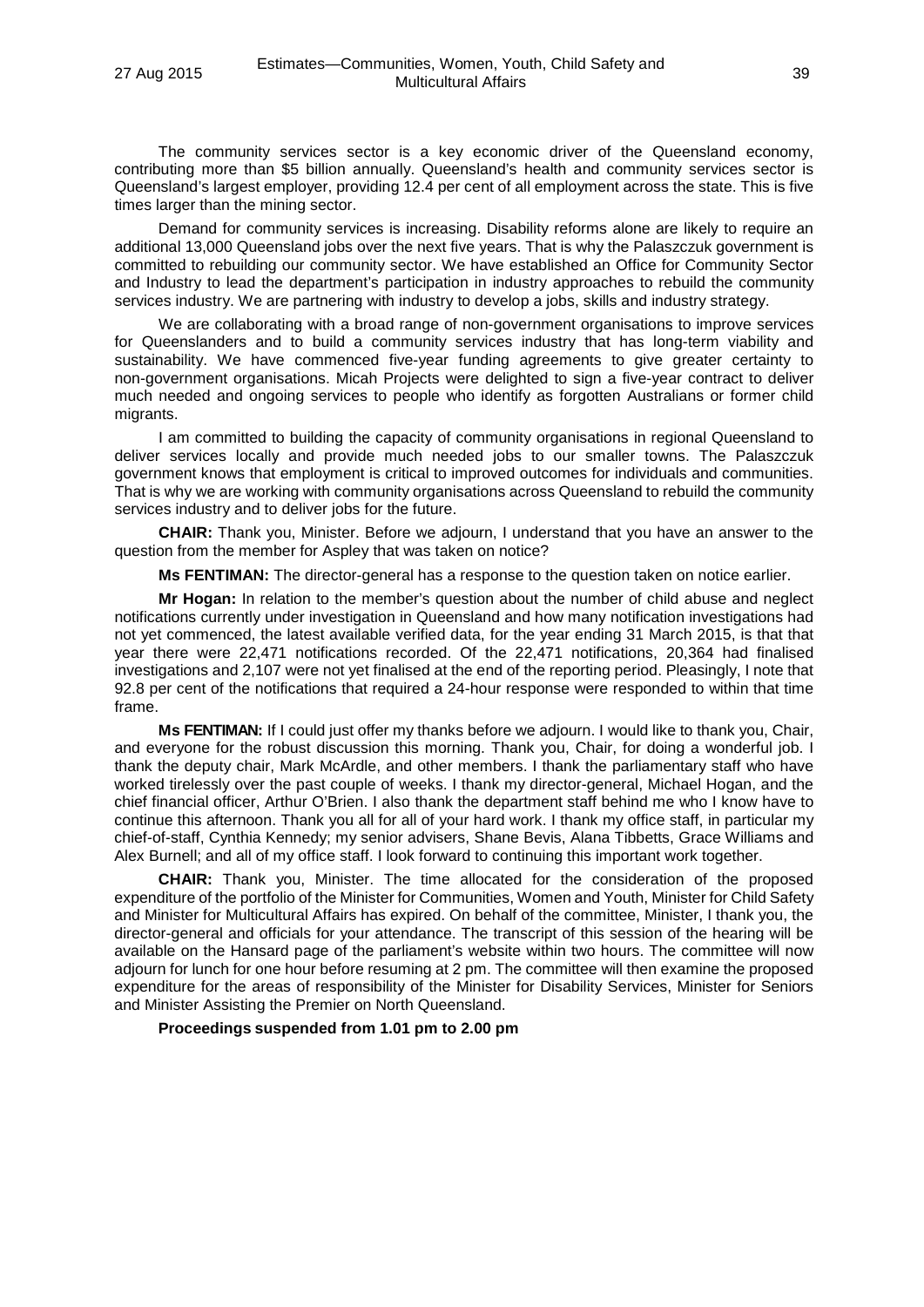# **ESTIMATES—COMMUNITIES, DISABILITY SERVICES AND DOMESTIC AND FAMILY VIOLENCE PREVENTION COMMITTEE—DISABILITY SERVICES, SENIORS AND ASSISTING THE PREMIER ON NORTH QUEENSLAND**

# **In Attendance**

Hon. CJ O'Rourke, Minister for Disability Services, Minister for Seniors and Minister Assisting the Premier on North Queensland

Ms C Whitton, Chief of Staff

**Department of Communities, Child Safety and Disability Services**

Mr M Hogan, Director-General

Mr A O'Brien, Chief Finance Officer, Corporate and Executive Services

### **Department of the Premier and Cabinet**

Mr D Stewart, Director-General

**[CHAIR:](http://www.parliament.qld.gov.au/docs/find.aspx?id=0Mba20150827_135957)** Good afternoon. The estimates hearing for the Communities, Disability Services and Domestic and Family Violence Prevention Committee is now resumed. I am Leanne Donaldson, the member for Bundaberg and chair of the committee. Mr Mark McArdle, the member for Caloundra, is the deputy chair. The other committee members are: Miss Nikki Boyd MP, member for Pine Rivers; Ms Ann Leahy MP, member for Warrego; Mr Matt McEachan MP, member for Redlands; and Mr Rob Pyne MP, member for Cairns. The committee has resolved that non-committee members be given leave to attend and ask questions during the hearing. I would like to welcome Ms Tracy Davis, member for Aspley.

\_\_\_\_\_\_\_\_\_\_\_\_\_\_\_

The committee has resolved that the whole of the proceedings of the committee may be broadcast in line with the conditions for broadcasters and guidelines for camera operators which are available from one of the parliamentary attendants in the room. I remind those present today that these proceedings are similar to parliament and subject to the standing orders and rules of the parliament. I remind members of the public that under the standing orders the public may be admitted to or excluded from the hearing at the discretion of the committee.

It is important that questions and answers remain relevant and succinct. The same rules for questions that apply in parliament apply here. I refer to standing orders 112 and 115. Therefore, questions should be brief and relate to one issue and should not contain lengthy or subjective preambles or argument or opinion.

I intend to guide proceedings this afternoon so that relevant issues can be explored without imposing artificial time limits and to ensure that there is adequate opportunity to address questions from government and non-government members of the committee. Where necessary I will remind ministers, directors-general, CEOs and their advisers that their answer to a question should be finalised so that other issues can be examined.

Before we commence, I ask that mobile phones be either switched off or switched to silent mode. Also, I remind you that food and drink is not permitted in the chamber.

The committee will now examine the proposed expenditure contained in the Appropriation Bill 2015 for the areas of responsibility administered by the Minister for Disability Services, Minister for Seniors and Minister Assisting the Premier on North Queensland. The committee will suspend proceedings for afternoon tea at 3.45 pm.

On behalf of the committee, I welcome the minister, the director-general and officials of the Department of Communities, Child Safety and Disability Services; our Auslan interpreters—Mr Mike Webb and Ms Maree Madden; and members of the public. For the benefit of Hansard, I ask officials to identify themselves the first time they answer a question referred to them by the minister or the director-general.

I now declare the proposed expenditure for the areas of responsibility administered by the Minister for Disability Services, Minister for Seniors and Minister Assisting the Premier on North Queensland open for examination. The question before the committee is—

That the proposed expenditure be agreed to.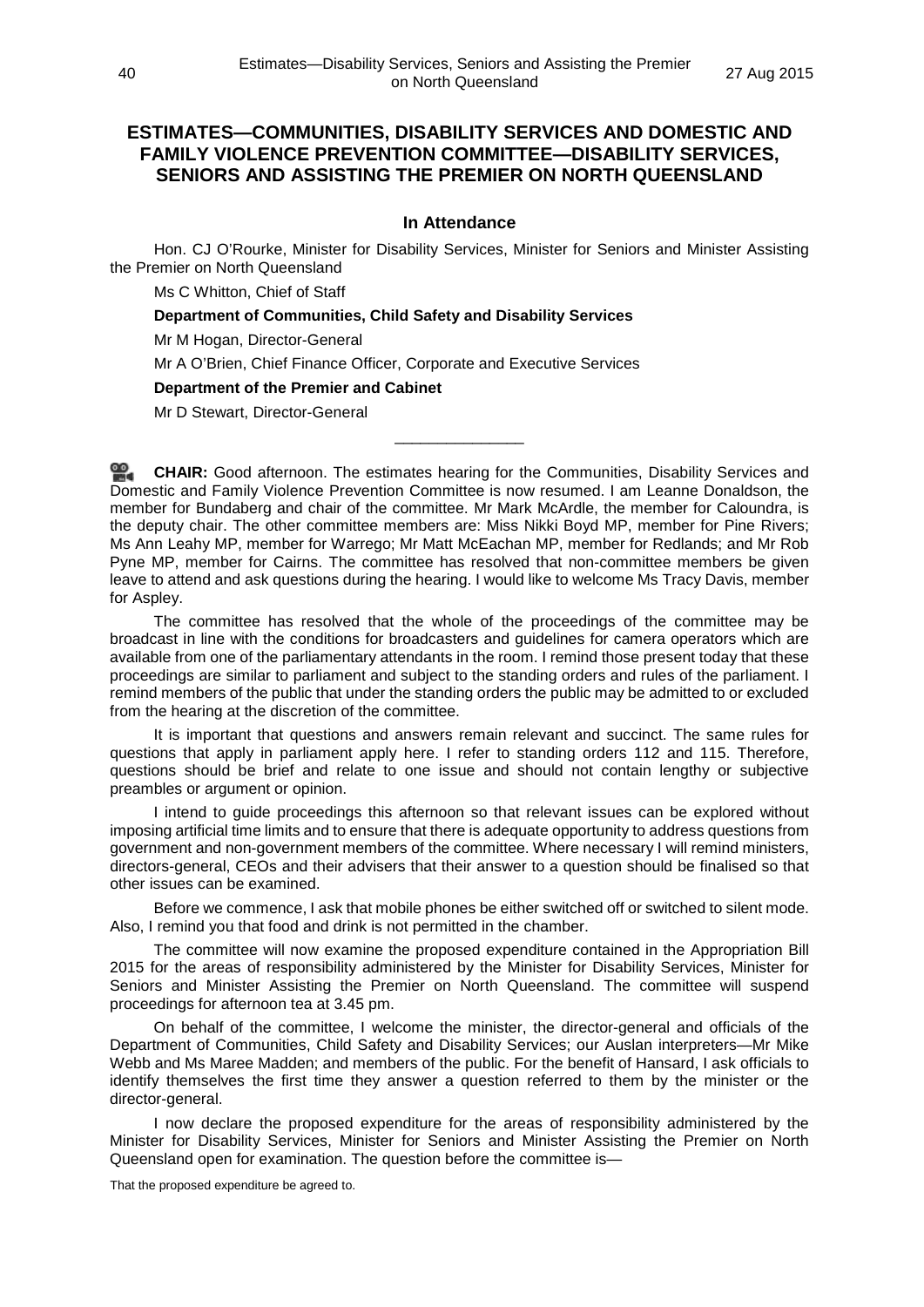Minister, would you care to make a brief opening statement? The committee has resolved that you may make an opening statement of up to five minutes.

**Mrs O'ROURKE:** Thank you, Madam Chair. Firstly, I would like to acknowledge the traditional owners of the land upon which we meet today and pay my respects to their elders both past and present. Good afternoon, members of the committee, officers of my department and the Department of the Premier and Cabinet, and welcome to the Auslan interpreters from Deaf Services Queensland. For me, this afternoon is a great opportunity to talk to the committee and also interested members of the public about my portfolio responsibilities in the context of the Palaszczuk Labor government's first budget, a budget for the people of Queensland.

For people with disability, this budget offers this government's unwavering commitment in two ways: the first is to continue to deliver quality services to Queenslanders with disability, their families and carers. Unfortunately, Disability Services growth in Queensland over the past three years decreased considerably, from a compound annual growth rate of 15.1 per cent under Labor governments between 1998-99 and 2011-12 to just 3.9 per cent under the previous LNP government. It is the passion and commitment of both the government and non-government sector workforce that has managed to bring people with disability in Queensland the dignity and opportunity into their life during this difficult time. I am pleased that this budget offers an increased Disability Services budget for 2015-16 of \$1.57 billion, a 5.58 per cent funding increase.

The second commitment that this budget gives to the disability services sector is to the successful rollout of the National Disability Insurance Scheme in Queensland. In 2015-16 the budget commits an additional \$30 million as part of the \$868 million the state has allocated to the NDIS, bringing our investment to date to \$155 million. Additionally, the budget commits to significant NDIS readiness activities and the state's funding of an early NDIS launch site. However, a smooth transition to the NDIS needs to have both state and Commonwealth governments on board. I would like to take this opportunity to thank my department for the tireless work that they have undertaken with the Commonwealth and the NDIA to make sure that Queensland is NDIS ready. I am happy to report to the committee that Queensland has done absolutely everything asked of it for both the launch and the full rollout, and from where we sit we are ready to go.

For Queensland's seniors, this budget helps rebuild the Office for Seniors and makes sure seniors have a voice at the cabinet table. What this has translated into is a budget that shows commitment to real measures that address cost-of-living issues, including key issues like housing options and utilities, as well as ensuring that our seniors can take an active role in our community. For seniors, this comes as a welcome relief after the previous government's cuts to the Office for Seniors and the slashing of important concessions by the Abbott LNP government.

The third area of my portfolio that I am also delighted to talk about is my role as Minister Assisting the Premier on North Queensland. These responsibilities give me an opportunity to work closely with the Premier and my cabinet colleagues to deliver on our government's commitment in North Queensland. The commitment of creating North Queensland jobs, growing the economy, providing quality health and education for the north, ensuring our communities are safe and secure, and protecting our environment are front and centre of my discussions and interactions with stakeholders in the north and at the centre of my discussions with my cabinet colleagues. My ministerial charter letter details my priorities to include consulting with stakeholders, identifying infrastructure priorities and improvements to service delivery, and to assist in building resilience to North Queensland communities to natural disasters.

In conclusion, I am looking forward to a respectful and professional conversation about all three of my portfolios with the committee today and sharing how this Palaszczuk government's budget is a budget for the people, a budget for Queenslanders with disability, Queensland seniors and people of North Queensland.

**CHAIR:** I call the member for Caloundra.

**Mr McARDLE:** My question is to the director-general. Director-General, in relation to this estimates hearing today, did you or your department receive any instructions as to what questions the minister would or would not answer at any time?

**Mr Hogan:** The answer is no.

**Mr McARDLE:** Minister, are you aware of any instructions in relation to what questions you would answer or not answer today?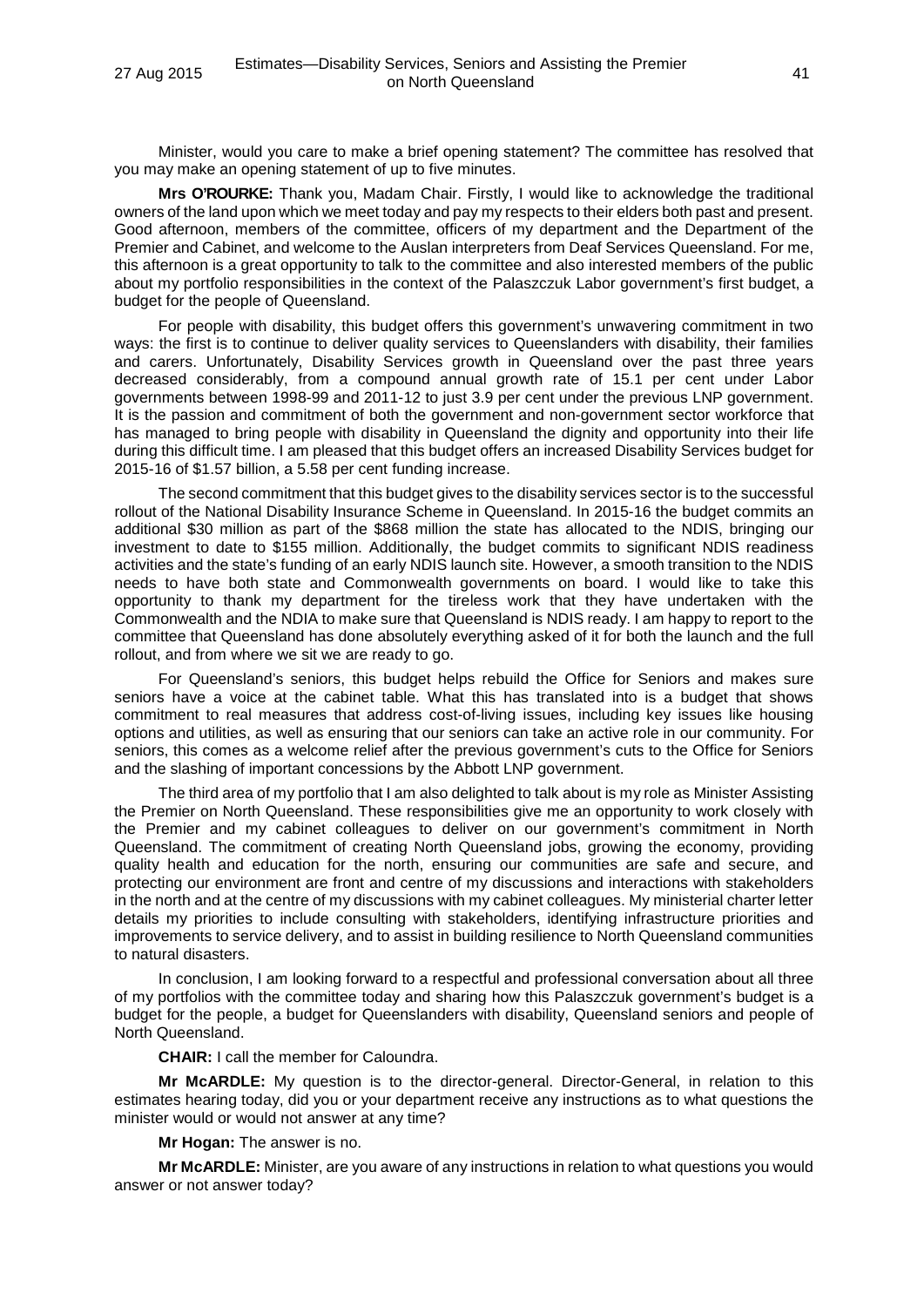**Mrs O'ROURKE:** Again, I will say no.

**Mr McARDLE:** Madam Chair, I move that the committee move into closed session to seek publication of certain documentation.

**Ms LEAHY:** I second that motion.

**Mr McARDLE:** I ask for the Clerk to be in attendance as well.

**CHAIR:** I will now adjourn proceedings until we recommence.

**Proceedings suspended from 2.10 pm to 2.36 pm**

**[CHAIR:](http://www.parliament.qld.gov.au/docs/find.aspx?id=0Mba20150827_135957)** The motion in relation to the publication of documents has been resolved in the negative under the Parliament of Queensland Act 2001.

**Mr McARDLE:** Madam Chair, I ask that you publish the vote count in regard to the motion.

**CHAIR:** Thank you, member for Caloundra. We are happy to do that.

**Mr McARDLE:** Publicly, Madam Chair.

**CHAIR:** The vote was in the negative—three votes all.

**Mr McARDLE:** It was in the positive three votes—three votes positive and three votes negative.

**CHAIR:** So the motion was defeated.

**Mr McARDLE:** Obviously.

**CHAIR:** Would you like to move to your next question?

**Mr McARDLE:** I am fine.

**CHAIR:** Do any other non-government members have a question?

**Ms DAVIS:** Thank you, Madam Chair. Can I start by also welcoming the Auslan interpreters. It is fantastic to have them here so that everyone can access the estimates process. I appreciate the work they are doing and I look forward to people benefiting from them being here. I hope they get a lot out of this estimates process. Minister, we will start with an easy question. I refer to page 6 of the SDS which refers to disability service plans. Minister, how many agencies have not published their annual DSP reports?

**Mrs O'ROURKE:** I thank the member for the question. I am very happy to talk about disabilities. We know of the importance of supporting people with disabilities, families and carers alike. I will take that question on notice if I can, please.

**Ms DAVIS:** Is your department up to date?

**Mrs O'ROURKE:** For details on the departmental side of things, I will refer the question to my director-general.

**Mr Hogan:** As the minister said, we will take that on notice and come back to the committee.

**Ms DAVIS:** Director-General, are you advising that you do not know whether your department's DSP is up to date?

**Miss BOYD:** I raise a point of order, Madam Chair. The director-general has said that he will take the question on notice. I believe that he has answered the question, and I ask for your guidance.

**CHAIR:** The minister may take the question on notice. Are you happy to do that?

**Mrs O'ROURKE:** Yes.

**CHAIR:** The committee has resolved that 12 noon on Monday, 31 August is the deadline for responses to questions taken on notice.

**Ms DAVIS:** With respect to the disability service plans, given that there is reference to them in a number of questions on notice and through the budget papers, I am confused and would like to know why the minister would not check on something that is so important as we lead into the NDIS where we have whole of government and there are many agencies which are responsible for delivering on the transition to the NDIS. One would hope that the DSPs, which, as I said, are featured in a number of areas, should be up to date so that all agencies are doing what they need to be doing. My next question—

**CHAIR:** Member for Aspley, the minister has already answered the question. She has resolved to take it on notice so can we move on to the next question, please.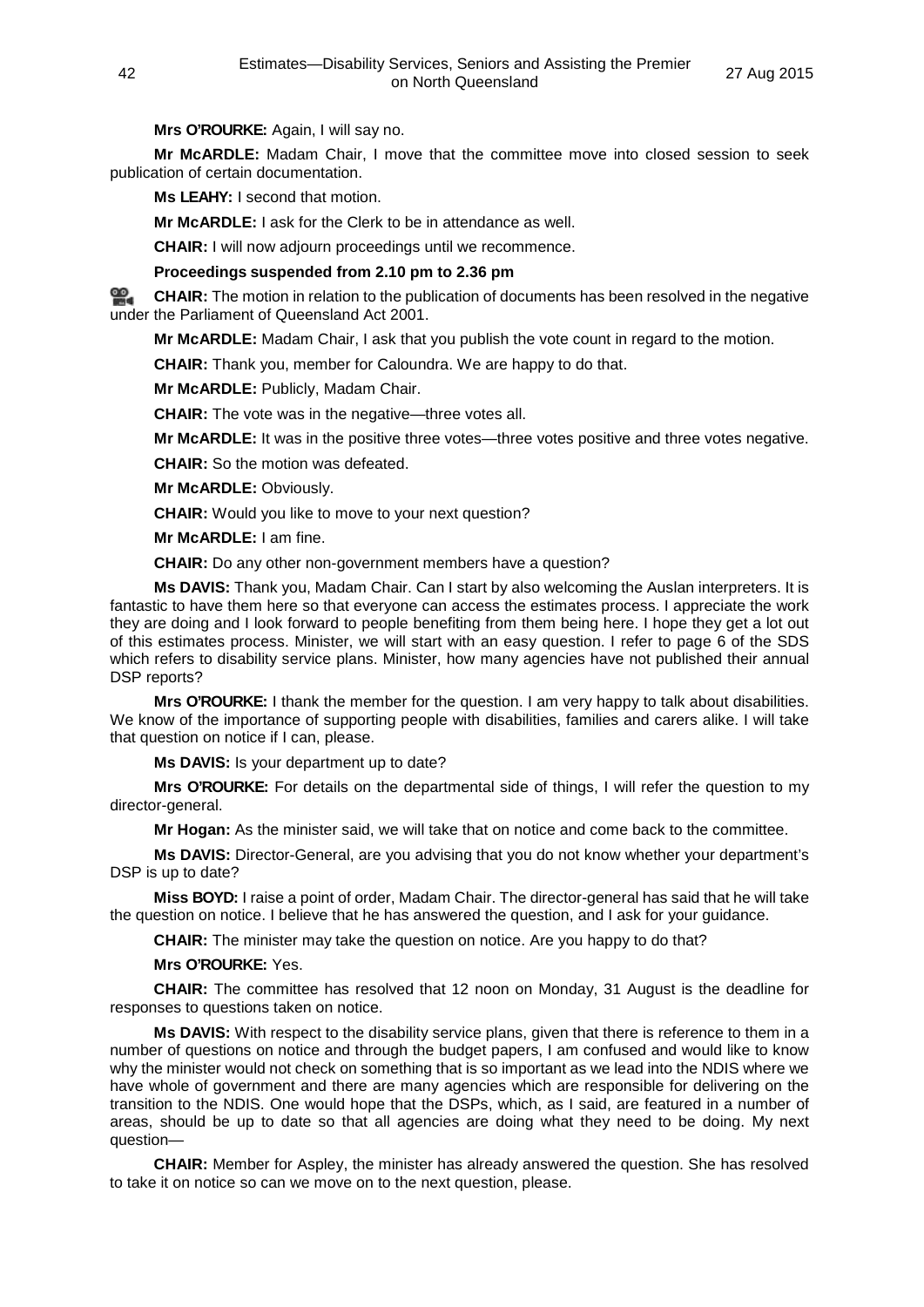**Ms DAVIS:** Thank you, Madam Chair. I refer to page 29 of the SDS, the infrastructure program. Can the minister explain the \$2.2 million reduction in the Disability Services infrastructure program?

**Mrs O'ROURKE:** I thank the member for the question. As I said earlier, I am absolutely delighted to have the opportunity to talk about disabilities and what that means for people with disabilities. With reference to the infrastructure, my department's capital program funds the construction, purchase, modification and upgrade of properties throughout Queensland. These properties support organisations to deliver disability services, community care services, including accommodation for people with disability, respite and day services.

This is a rolling program, and the priority in 2015-16 and coming years is to finalise longstanding projects. In 2014-15 the department expended \$17.745 million on capital works. In Disability Services, capital works funding for 2014-15 was \$11.457 million, of which \$4.567 million was expended. This financial year my department has a total capital works budget of \$29.403 million, and projects proposed for this year include \$5.390 million to complete the construction of Disability Services specialised accommodation at Woombye and Wacol. The new facilities at Woombye and Wacol are not providing additional places but are to be used to better support existing clients. Some \$3.101 million will continue the upgrades of Disability Services facilities including \$701,000 for general upgrades and \$2.400 million for Building Code of Australia compliance upgrades. I refer to the director-general for further detail on that.

**Mr Hogan:** In addition to the minister's response to your question, I am pleased to advise that in the 2015-16 budget the department has also moved unallocated equity funding into capital grants to assist organisations prepare for the National Disability Insurance Scheme and to boost accommodation provided through non-government organisations.

**Ms DAVIS:** Thank you very much, Director-General. I am pleased to see that a number of initiatives that were LNP initiatives, including Your Life Your Choice and the Elderly Parent Carer Innovation Trial, have been mentioned in question on notice No. 12, which refers to page 7 of the SDS and which talks about the number of Queenslanders accessing disability support services. I also noted in question on notice No. 12 a reference to the AEIOU Foundation. I am sure the member for Bundaberg is very pleased to have AEIOU in her electorate. I have had the great pleasure of visiting a number of their services including the one in Bundaberg, and I know the great work that they do. Your response notes that the department is assisting AEIOU, which is terrific, but there is no budget allocation for it. I want to confirm that the AEIOU services that were delivered before 1 February this year retain the same number of places as they do now.

**Mrs O'ROURKE:** In 2005 the then Labor government commenced the autism early intervention initiative. We started the intervention because we understood how important early intervention is. Speaking from my previous experience in early childhood, I also understand how important early intervention is. There are 376 children accessing these supports today. The initiative continues to deliver specialist supports for zero- to six-year-olds across the state. As I have said, I know that early intervention for children with autism is incredibly important. It enables them to have an opportunity to engage in social interaction, build independence and focus on learning outcomes. Early intervention supports young children with autism to access specialist early intervention services including speech therapy, occupational therapy and behavioural support. As a proud Queenslander, I know that most of the innovative services for children with autism and a strong network of services are across Queensland.

Unfortunately, from 2012-15, as the number of people with autism requiring disability supports grew, disability services budgets were slashed. Under the previous Labor government, the annual growth in disability services funding averaged over 15 per cent and, shockingly, it dropped to just 3.9 per cent over the past three years. We need to make sure that funding for disability services goes where it is needed. That is why in March I was pleased to announce the funding of \$100,000 for children with autism in Bundaberg and surrounding areas and to allow AEIOU to offer more places within its funding in the Gold Coast area.

In 2015-16 the government will provide over \$5.67 million to Autism Queensland and the AEIOU Foundation Ltd to deliver specialist early intervention services for zero to six-year-olds with autism across Queensland. This funding will assist children to access the important supports that I mentioned earlier. This year more than 233 service providers will support people with autism across Queensland. I will also say that I had the pleasure of visiting an AEIOU centre and I was very pleased to see the service provided there and the children who were receiving the support.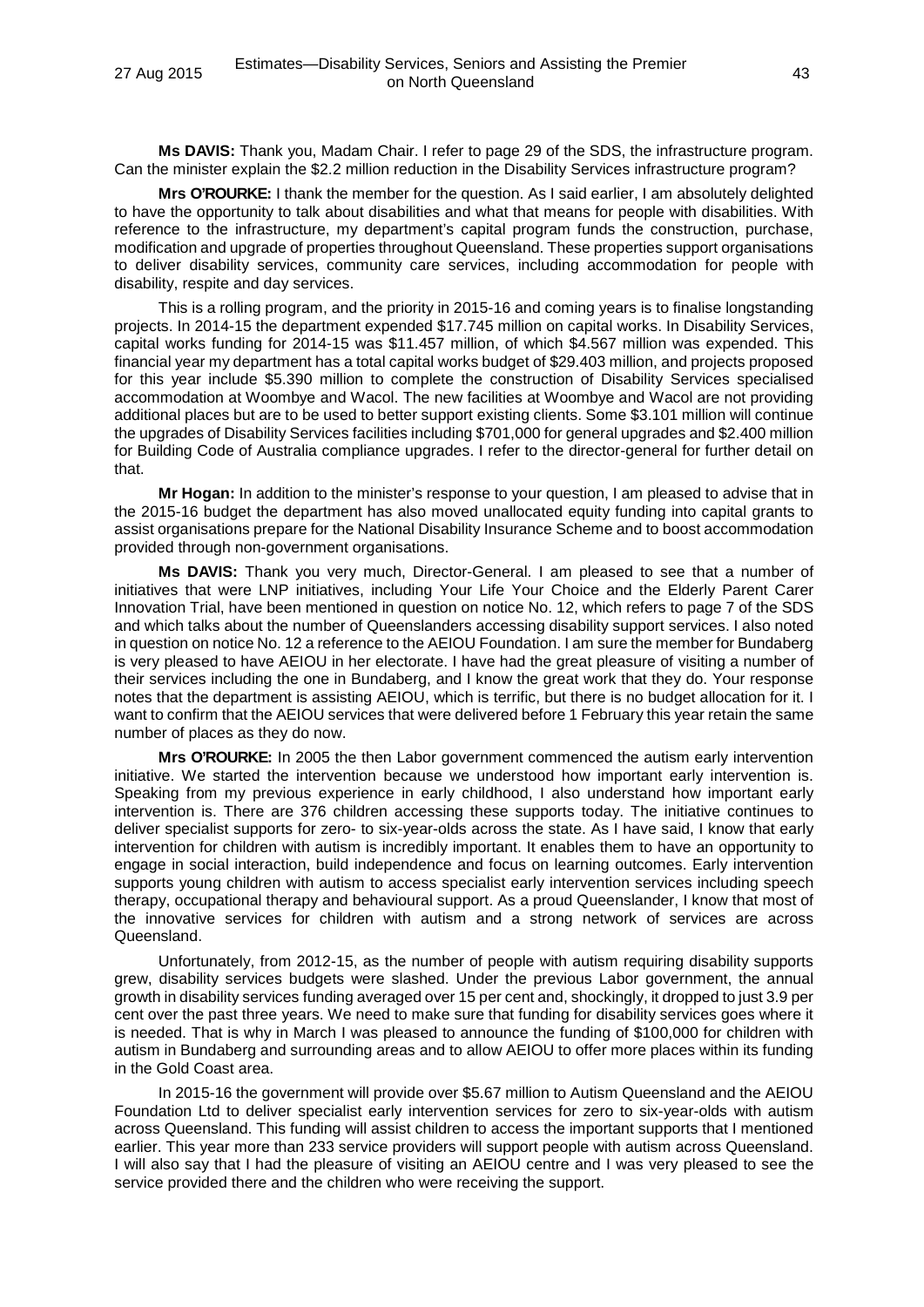**CHAIR:** Before we move to the next question, I would like to welcome Mr Andrew Cripps MP, member for Hinchinbrook. You may continue, member for Aspley.

**Ms DAVIS:** That was wonderful, Minister, and I agree that we know there are increasing numbers of young people presenting with autism and it is a challenge to be able to provide quality services across the state in order to support them, particularly across the regions. So thank you for your response but my question was this: can the minister advise whether any placements that were existing prior to 1 February this year have changed? I will give you an example because clearly I did not ask the question so you could understand it. In Bundaberg, there were X places for children under the previous government. My question is whether there are still the same number of placements so that children can access services. If you have put more funding to AEIOU on the Gold Coast, I am sure that will benefit very well. I am just asking whether existing placements still remain as they were prior to 1 February. That is all I am asking.

**Miss BOYD:** Madam Chair, on a point of order under standing order 115, I ask for your guidance around hypothetical matters.

**Ms DAVIS:** This is not hypothetical at all. I am simply asking the minister to confirm that the placements that were funded in the last budget across Queensland remain the same in those areas that the service is being delivered. It is a simple question and it is a yes or no answer. However you answer it, Minister, I will ask the next question.

**Mrs O'ROURKE:** So the \$100,000 was an additional \$100,000 for additional places. I will refer further detail to my director-general.

#### **Ms DAVIS:** Thank you.

**Mr Hogan:** Thank you, Minister, and I thank the member for the question. As the minister has indicated, the additional \$100,000 that the minister announced in March for Bundaberg was indeed to provide additional places for families with children with autism, and the funding for AEIOU continued. As we do with many providers, we continue to negotiate the number of places and where they are best applied by those services, and there was no funding cut to AEIOU.

**Ms DAVIS:** Thank you, Director-General. I did not ask if there was a funding cut. What I was asking was the number of placements—

**CHAIR:** Thank you, member for Aspley. Both the minister and the director-general have answered the questions and they can answer that question in any way they see proper.

**Ms DAVIS:** By not answering the question.

**CHAIR:** Can you please move on to the next question.

**Ms DAVIS:** Thank you very much for that, Chair. I would like now to move on to Accommodation Support and Respite Services. The minister referenced that in question on notice No. 12, in that she mentioned that retaining government provided services will provide certainty to clients. Minister, can you provide the current budget for government provided AS&RS?

**Mrs O'ROURKE:** I thank the member for Aspley for the question. The Palaszczuk government went to the election with a commitment to AS&RS clients and staff and we are keeping that commitment. Unlike the previous minister, since becoming minister, I have visited AS&RS houses and met with residents and their families, and I have also had the opportunity to speak directly with AS&RS workers to understand the great job that they do. This government will continue to provide high-quality accommodation support and respite services to Queenslanders with a disability who have high and complex needs. My department will be registered as a provider with the NDIA, and existing clients with a disability in their families will be able to continue to choose AS&RS services as their provider under the NDIS.

I visited Aitkenvale and Mount Louisa AS&RS locations and in all honesty the pride that was displayed not only by the staff but also by the residents in those homes was really quite heartening. It is only when you actually have the opportunity to meet the staff and the residents of Accommodation Support and Respite Services that it really sinks in that this policy is more than just about dollars and cents; it is about the people who live in those homes and the place that people with a complex disability can feel safe and supported. Unlike the previous LNP government, the Palaszczuk government values the work that the dedicated AS&RS staff do and we will give people with a disability certainty and the ability to choose their provider. The amount that you are referring to is \$126 million on page 6 of the SDS.

**Ms DAVIS:** Thank you very much for that, Minister. Can the minister advise whether there has been any progress in terms of the NDIA setting the price points around accommodation support?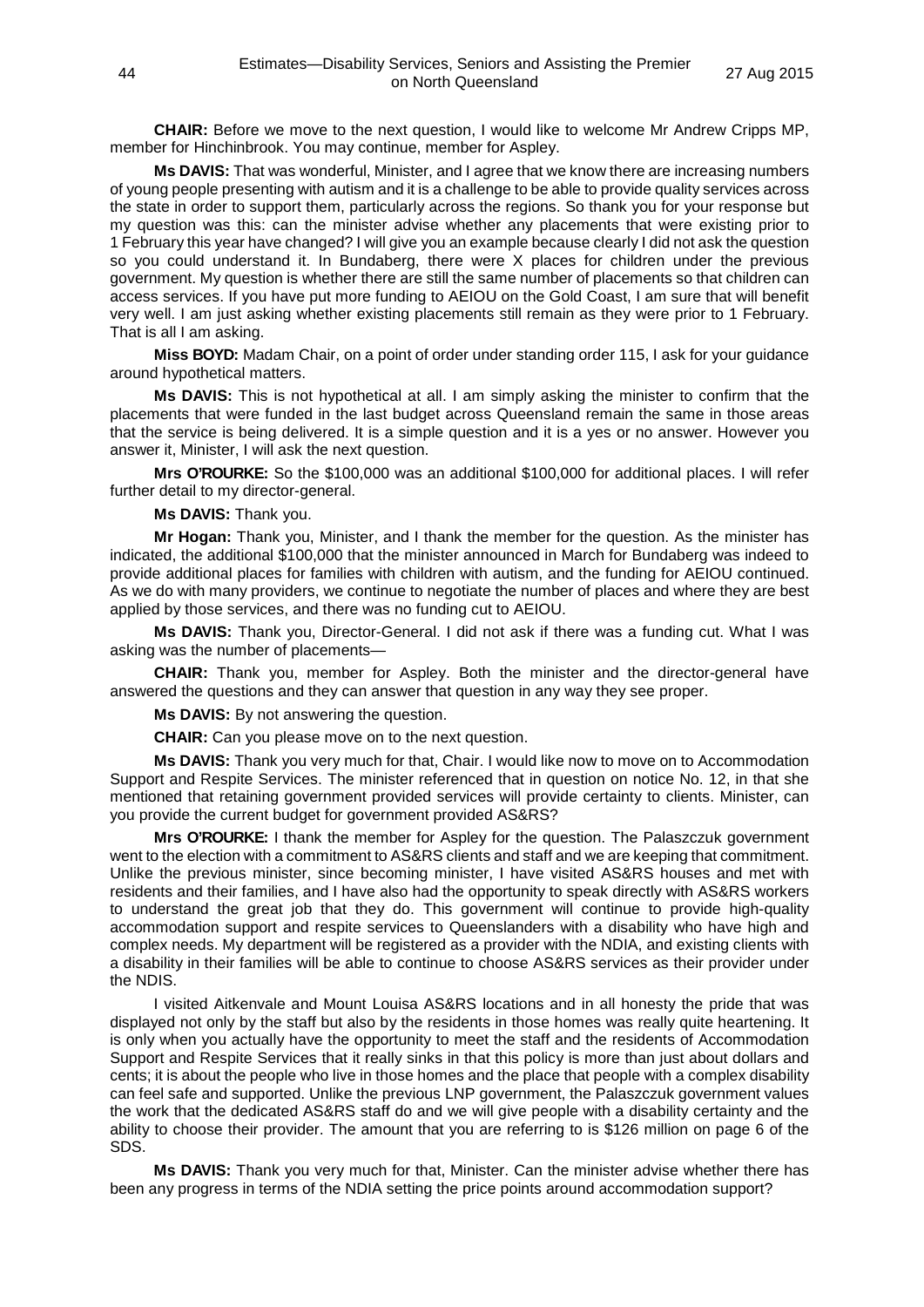**Mrs O'ROURKE:** I thank the member for the question. With regard to discussions around pricing, I do know that that is quite a conversation that is being had out in the community at the moment and it is a conversation that I have had with service providers. It is something that is in negotiations at the moment. I have been advised it will be finalised throughout the process of the negotiations around the bilateral agreement. We will have further information once that is fully completed and signed.

**Ms DAVIS:** Minister, thank you for that. So given that you have indicated you are going to be a registered provider of accommodation support and respite services—is it both arms of the service?

#### **Mrs O'ROURKE:** Yes.

**Ms DAVIS:** I would have thought you would have been very interested to understand what the price point is for accommodation support and respite. As the minister is aware, participants in the scheme will be assessed and provided with a support package of care and, depending on that assessment, there is a price point for a whole range of services that are delivered, including accommodation support. So given that you are moving down the path of becoming a registered provider—and that is your choice as government of the day—I would have thought that would have been extremely important because there is going to be a gap between what the NDIA is going to provide the clients who are in government provided services—

**CHAIR:** I remind the member for Aspley that under standing order 112 the member may ask a question not make a speech.

**Ms DAVIS:** Thank you for your guidance, Chair. Minister, are there any projections that the department has provided you about the increased cost to provide government AS&RS services, say, in the next 10 years?

**Mrs O'ROURKE:** As I was saying, the importance behind Accommodation Support and Respite Services was the commitment that we made to the staff and also families and people with a disability. Over the past three years, they have been living with a lot of anguish and concern about whether or not they would have the opportunity to choose. My department has started detailed planning to support AS&RS, particularly with the transition to the NDIS environment. This has included a major review of the current processes and procedures that will be there to support the department to become a provider of services in the NDIS environment. Workshops have been held with regional staff to focus on future planning and preparedness as a service provider under the NDIS. These have been very well received by the AS&RS staff.

As I said, my department will be registering itself as a provider with the National Disability Insurance Agency and we will continue to prepare our valued AS&RS staff to operate within the NDIS market. Preparation does include preparing the staff through focus sessions to provide them with a platform to voice their ideas and thoughts and additionally to continue providing the service with certainty to people with a disability and their families.

The priority here obviously is to continue to provide choice and control for people with a disability. In addition, it is also a priority to ensure that our highly skilled staff have certainty for their future employment. My department is working through various models and approaches to provide this service and support for clients, especially those with complex needs, in the best possible way. The awake shift in the current award recognises the high-support care and safety needs of most of our clients. As vacancies arise, we will prioritise entries for new clients who require that level of support.

As I said before, registering the department as a service provider with the National Disability Insurance Agency will provide and ensure the right services for clients, given their needs. Also as I said before, the cost side of things will be determined through the bilateral agreement negotiations.

**Ms DAVIS:** Thank you, Minister. So is it your expectation that in finalising the bilateral agreement those participants who are currently in government provided accommodation support and respite services will receive a higher package because the cost to deliver the service will be higher than the price point will be for clients? The reason I say this, Minister, is I agree with you—we need to have choice and control for clients but we need to ensure that the government, in providing a service, is competitive and provides a level of care that is reflective not only of the needs but also of what support packages the clients will require. Minister, what is your department doing to ensure that the clients who are presently housed and supported in government provided accommodation support and respite services will receive adequate funding so that their needs can be met at the higher price point of government provided services?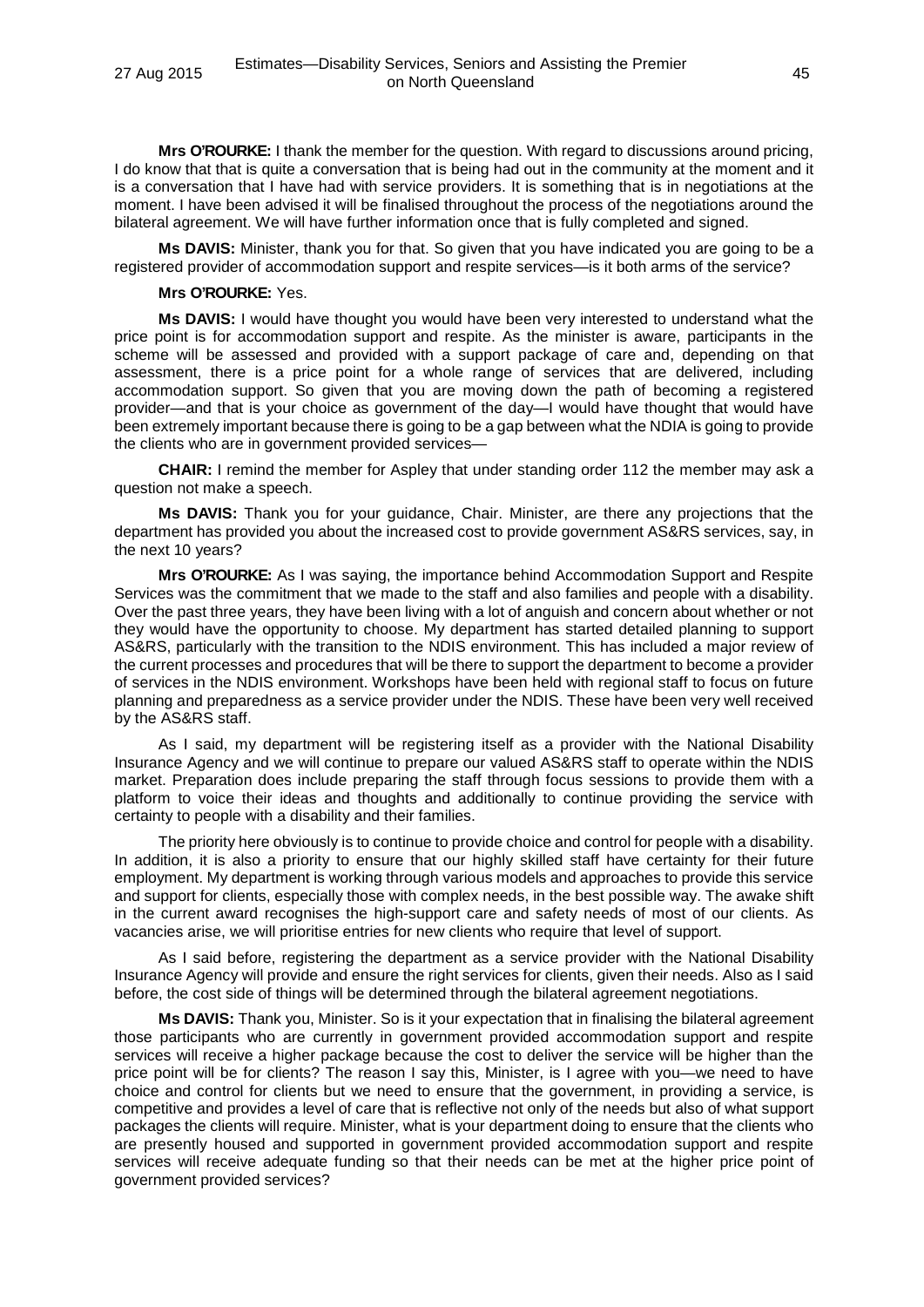**Mrs O'ROURKE:** As I have said, until the bilateral agreement and final scheme price is finalised between the Queensland and Australian governments, it is not possible at this stage to fully quantify the cost involved in the AS&RS operating as an NDIS provider with the NDIA. We are still currently working on those figures. When that is finalised and when the bilateral agreement is signed off, that information will be provided.

**Ms DAVIS:** Minister, is it the intent that when that figure is negotiated that is the price that government will charge to deliver the services?

**CHAIR:** Point of order, member for Aspley, under standing order 115(b). I think your question is talking about hypothetical matters. Could you please rephrase the question or move on to the next question.

**Ms DAVIS:** Thank you very much for your guidance, Madam Chair. Minister, will the state government pick up the tab? Is that the intent, because the cost to deliver your service exceeds significantly the current market rate?

**Mrs O'ROURKE:** As I have said prior, until the bilateral agreement is signed off, work between the Queensland and Australian governments continues. At this point in time it is not possible to provide you with an answer on fully quantified costs.

**Ms DAVIS:** But surely you must be doing some modelling. Surely there must be some modelling.

**Miss BOYD:** Point of order, the minister has answered the question already, Madam Chair. I ask for your guidance on this.

**CHAIR:** Thank you, member for Pine Rivers. I think we will move on to the next question, thank you.

**Ms DAVIS:** Thank you very much, Madam Chair. While we are talking about the bilateral agreement, let's start to flesh that out a bit. In a number of her responses to questions on notice the minister said that the bilateral is going quite well but there is one thing holding out. Minister, what have you been doing to really nut out and get this bilateral agreement signed?

**Mrs O'ROURKE:** I thank the member for the question. I am pleased to have the opportunity to talk about the work that is being done with regard to the lead-up to the NDIS, with the NDIS being a legacy of the former Labor federal government. Unfortunately, particularly in Queensland, we are in a situation where the previous government was basically dragged kicking and screaming to sign the heads of agreement with the Australian government to make the NDIS a reality for approximately 97,000 Queenslanders. Since becoming minister I have spoken to a number of people who attended rallies begging the Newman government to sign up so that Queenslanders with disability would have a better life.

The Palaszczuk government is committed to doing what we can to have a smooth transition from the state disability service system as it is to a national system under the National Disability Insurance Scheme. The previous government chose not to have an NDIS trial, making Queensland the only state or territory in Australia not to have a trial, leaving us without the opportunity to test the implementation before full rollout and meaning that Queenslanders missed out on tens of millions of dollars of extra funding from the Commonwealth. The Palaszczuk government went to the election with a commitment to have an early launch of the NDIS in Queensland. We are keen to test the NDIS in a Queensland setting because we know in Queensland we have a very different geographic makeup and demographic features. For this reason, we would like to have the early launch in an area where people with disability have high support needs as well as an area that considers the uniqueness of Queensland. We have honoured our part of the plan by providing \$1.9 million in the budget for the launch. At this point in time we are still waiting for the Australian government to approve the launch and provide \$2.7 million in funding to make the launch a reality.

The Palaszczuk government also made a commitment to the departmentally delivered Accommodation Support and Respite Services clients and we are keeping that commitment. By contrast, the Palaszczuk government will continue to provide the high-quality Accommodation Support and Respite Services for Queenslanders with disability who have high and complex needs. I am also committed to continuing to engage across a variety of forums. First and foremost as Minister for Disability Services, I regularly engage with people with disabilities, their families and carers about their views, concerns and opinions. The Queensland Disability Advisory Council, the Queensland NDIS Transition Advisory Group and the peak and representative bodies are key channels for me to obtain independent advice on regional, state and national disability and related matters. I will continue to engage with these key stakeholders as we move towards the implementation of the NDIS.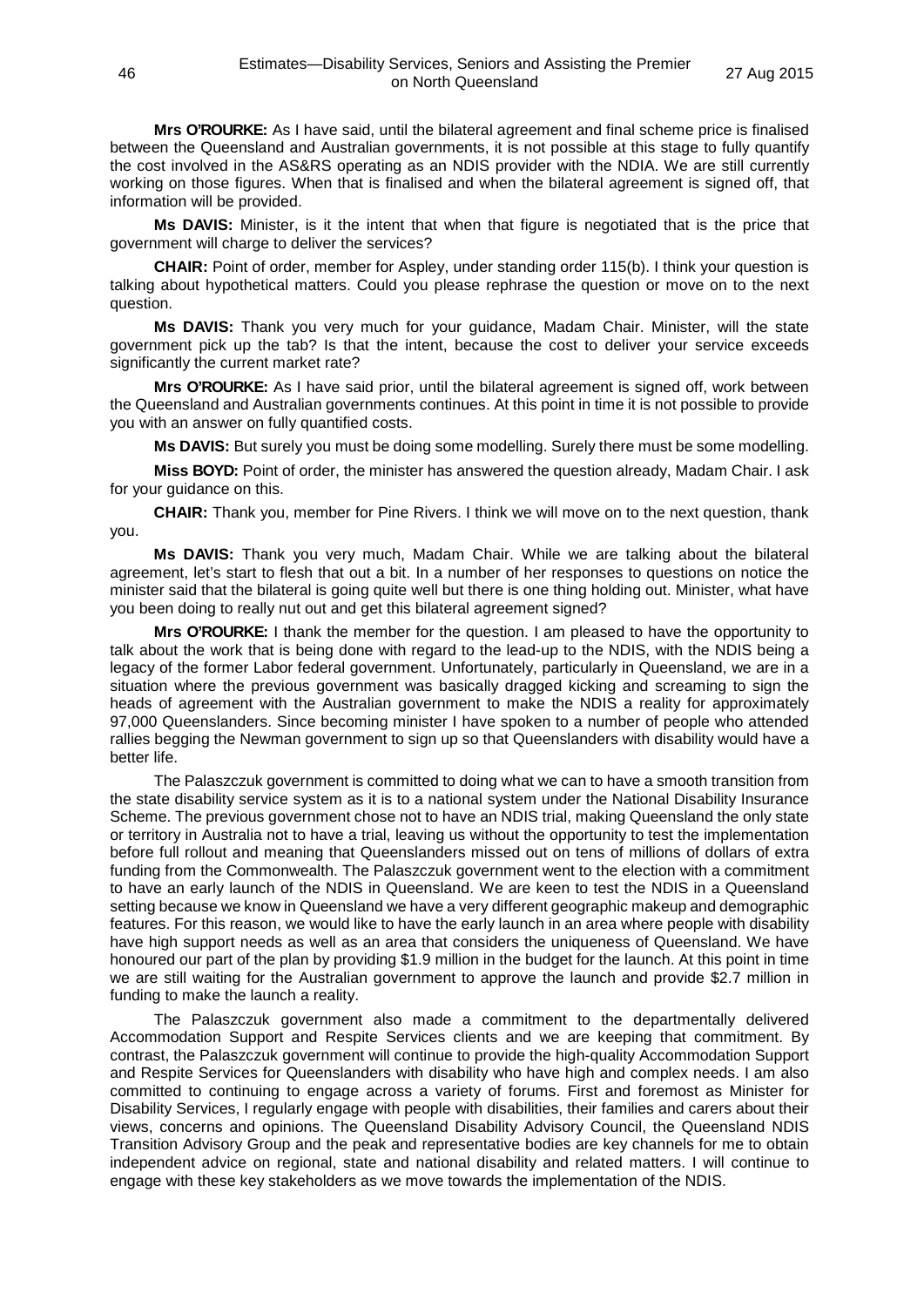Regrettably, Tony Abbott and his assistant minister, Mitch Fifield, are playing politics with the NDIS and holding Queenslanders to ransom. To make the NDIS rollout in Queensland a reality, the Queensland government and Australian government need to have a bilateral agreement in place—the details of the how, when and where the NDIS will be rolled out in Queensland over three years from July 2016. But Mr Abbott is holding out on Queensland and will not commit to giving us our full and fair share of the DisabilityCare Australia Fund. This is despite the fact that Queenslanders have been paying into that fund through an increased Medicare levy since July 2014. Instead, the Prime Minister wants to ration our share. What this means is that in the first year of rollout we will be able to take in approximately only 13,000 people of the 97,000 people with disability, leaving the final year with approximately 62,000 people required to enter the scheme. We are not asking for anything more than our fair share, but Mr Abbott is putting our transition to the NDIS in jeopardy. By not telling us whether or not we will have our fair share, Mr Abbott is making people with disability wait too long to find out when and where they will have the opportunity to enter the scheme.

Officers in my department have done absolutely everything they can to get the bilateral agreement to a stage where both the state and the Commonwealth can sign off on the agreement and give people that certainty. However, I am disappointed to inform the committee that earlier this year, when my office met with the former minister, she refused 'to advocate for Queensland' to the federal government to get Queensland its full and fair share of funds. We are keen to advise Queenslanders with disability, their families and carers, providers and staff about who, when, where and how the NDIS will roll out over three years from July 2016. I can reassure the committee that I am and will continue to advocate for Queenslanders. I have had a number of conversations with Assistant Minister Fifield and the Premier has also spoken to the Prime Minister. Basically, now the ball is in Tony Abbott's court.

**Ms DAVIS:** Can I just seek some clarification there? Minister, did you say that I would not advocate for Queensland's fair share of funding? I am sorry, I missed it. Could you clarify what you said?

**Mrs O'ROURKE:** It was a conversation you had with my staff when you met with my staff earlier this year.

**Ms DAVIS:** May I address that please, Chair? If the minister is going to raise private conversations, I am happy to share what happened in that conversation. The minister was not there to brief me and what was asked of me, Minister—

**Miss BOYD:** Point of order.

**Ms DAVIS:** No, I am being asked—

**CHAIR:** Order, thank you.

**Miss BOYD:** I raise a point of order under relevance, Madam Chair.

**Ms DAVIS:** The relevance is that the minister has made a statement that is factually incorrect. The minister was not at the meeting. I did not for one moment suggest that I would not support bilateral negotiations. What I asked for was the opportunity to sit at the table so that I could understand where Queensland was at so that I might then be able to advocate. Minister, that was not forthcoming from your office and I ask you to retract what you said because it is factually incorrect.

**CHAIR:** I think the member has made her point so we might just move on to the next question. I would like to now call the member for Pine Rivers.

**Miss BOYD:** Thank you, Madam Chair. I refer—

**Mr McARDLE:** I wish to clarify one point. Is the member for Aspley seeking a withdrawal?

**Ms DAVIS:** I would like the minister to withdraw.

**Mr McEACHAN:** It is personally offensive.

**CHAIR:** Minister, will you withdraw?

**Mrs O'ROURKE:** I retract.

**Ms DAVIS:** Thank you.

**Miss BOYD:** Minister, I refer you to page 1 of the SDS. Can you advise the committee how, as a new minister, you manage your three separate and complex portfolios of North Queensland, Disability Services and Seniors?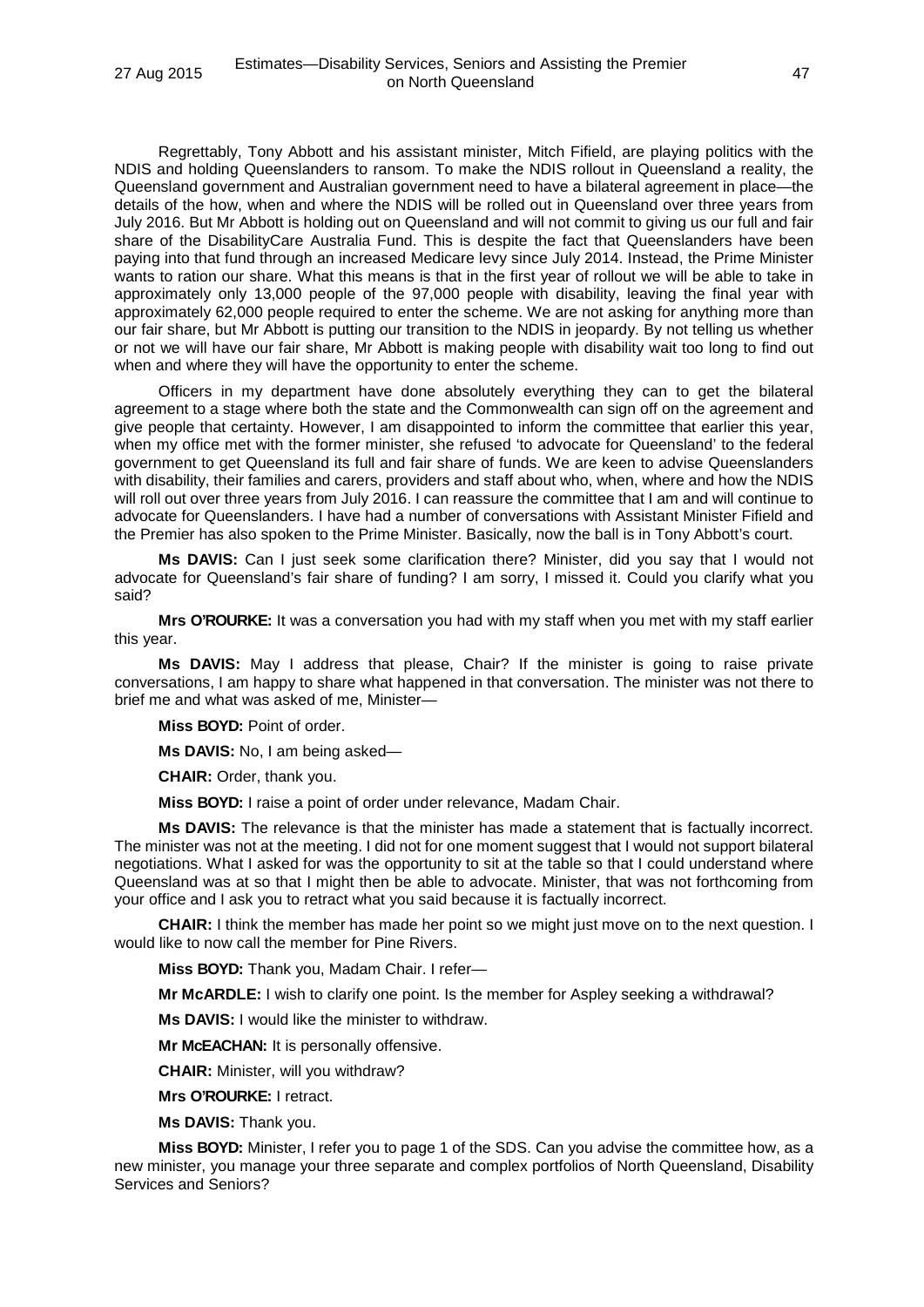**Mrs O'ROURKE:** I thank the member for Pine Rivers for the question. I take the responsibility that comes with my three portfolio areas very seriously. I am pleased to be working hard every day to deliver for North Queenslanders, for people with disability and for Queensland seniors.

We promised to be an open and accountable government that consults with stakeholders, and that is exactly what we are doing. Every day I meet with stakeholders from across my three portfolio areas. I also meet with constituents from my electorate to discuss a range of local issues. When I made the decision to run for the seat of Mundingburra I knew that I would have a big job ahead of me but I was definitely up for the challenge right from day one.

As with any other minister, I balance my time between my ministerial and electorate responsibilities, including travelling between my Brisbane and Townsville offices and throughout Queensland. It is important to note that I am not doing it alone. I do have the support of my staff, my department and the Department of the Premier and Cabinet. I also work closely with my cabinet colleagues on any matters relating to their portfolios. After all, I am not here to do their job for them.

As I said in my opening remarks, my charter letter details my North Queensland priorities as consulting with stakeholders, identifying infrastructure priorities and improvements to service delivery, and assisting in building resilience of North Queensland communities to natural disasters. I am pleased to say that I am already achieving results in each of my three portfolio areas.

In North Queensland I was delighted to have the opportunity to reopen the government's North Queensland office after it was closed by the LNP and commence a series of economic business round tables with business leaders and investors. For people with disability, I am happy to have delivered an increased Disability Services budget for 2015-16 of \$1.547 billion including \$1.9 million for an early NDIS launch. In relation to Seniors, we are holding a seniors summit as we speak which will feed into our overarching seniors strategy, something which was well and truly missing after three years under the LNP. I love my job. I am committed to working hard to get the best outcomes for North Queenslanders, for people with disability and for seniors.

**Mr PYNE:** I refer to page 1 of the SDS and ask the Minister Assisting the Premier on North Queensland: how many North Queensland businesses and non-government organisations have you met with in the six months since you became minister in February 2015?

**Mrs O'ROURKE:** I thank the member for Cairns for the question. Can I say that with six members of parliament—three in Cairns and three in Townsville, including two ministers—the north is very well represented by the Palaszczuk government. As Minister Assisting the Premier on North Queensland, I am incredibly proud to be an advocate for the north. This does involve meeting with a range of stakeholders in North Queensland including businesses, non-government organisations and government representatives.

We are a government that is committed to being open and transparent. My ministerial diary is published every month on the cabinet website, and this includes meetings I have had with North Queensland stakeholders. I will give you a glimpse of some of the people I have been meeting with as Minister Assisting the Premier on North Queensland and they include: the Queensland Music Festival; the Property Council of Australia; the Cardwell District Community Futures Forum; the North Queensland Cowboys and National Rugby League; the Regional Development Australia Townsville and North West Queensland; Consult Australia; Rio Tinto; the Cassowary Coast Regional Council; the Tully Support Centre; CQU Townsville; Commerce North West; the Mount Isa to Townsville Economic Development Zone; James Cook University; North Queensland Transport Trades & Mining; North Queensland arts; Suncorp Insurance; Townsville Enterprise Ltd; Australian Institute of Marine Science; Aurizon; the regional economic development subcommittee; MMG Century; Townsville Cross Cultural Police Liaison Unit; the Townsville Hospital; North Queensland employment; Canegrowers; Ergon; Queensland Investment Corporation; the Port of Townsville; the Townsville private mental health clinic; the Ayr library; the Townsville City Council; the Mount Isa Regional Council; the Charters Towers Regional Council; and the Local Government Association of Queensland. I have also had the opportunity to meet with some of the mayors at the LGAQ Indigenous leaders forum. Obviously, these meetings do not include meetings that I have had with disability or seniors organisations.

**CHAIR:** Minister, I refer to page 1 of the SDS and the expansion of the Abbot Point coal terminal and ask the minister what the government is doing to balance economic development and jobs in North Queensland with ensuring that our environment is protected?

**Mrs O'ROURKE:** I thank the member for the question. As the member and others on the committee have heard the Premier, my ministerial colleagues and I say many times, we are committed to working with business and investors to identify economic opportunities and create jobs in northern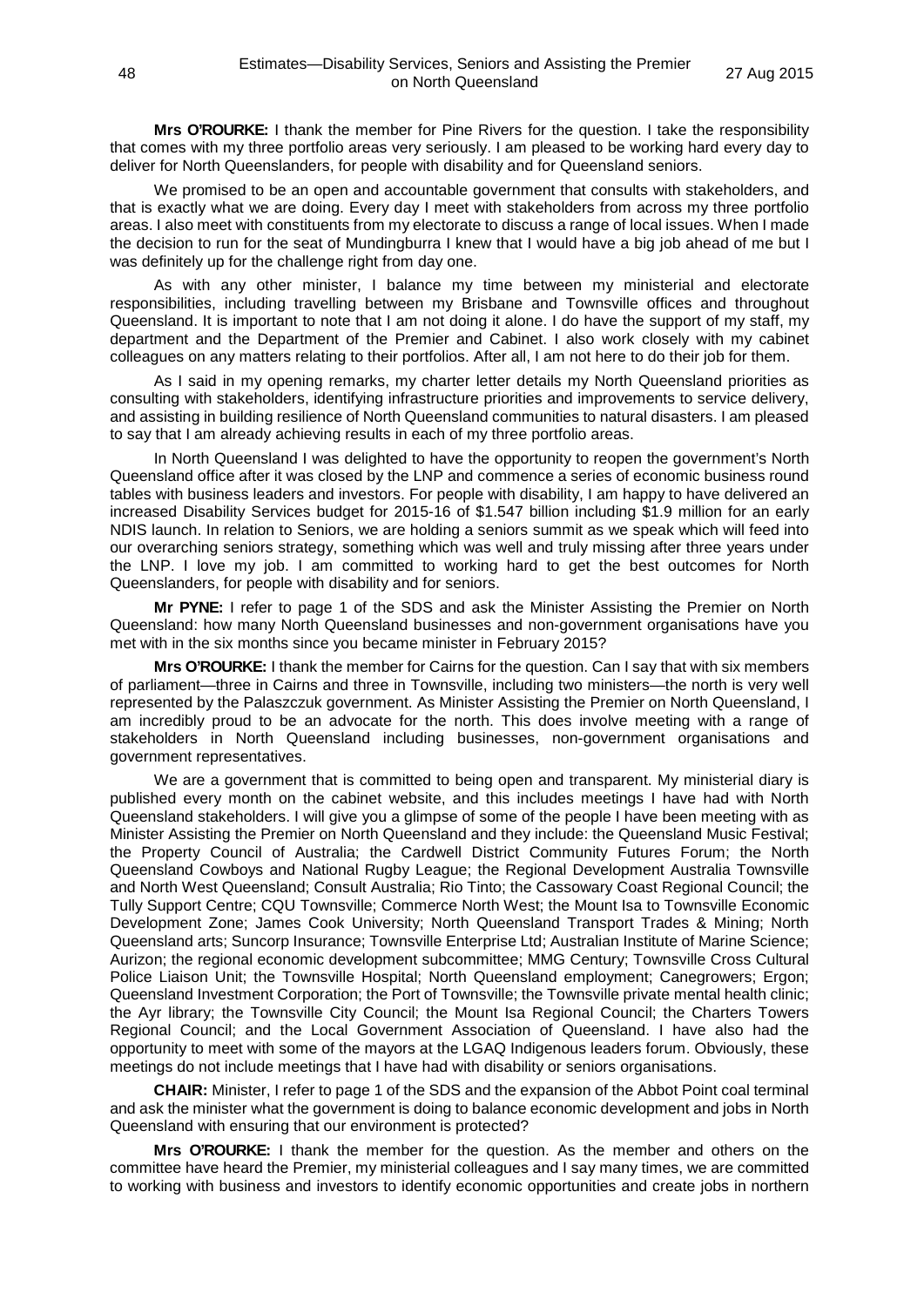Queensland. This government fully supports opening up the Galilee Basin. A number of mine proponents are in the basin, and we are working with all of them to progress the projects. The Abbot Point terminal development is important to Queensland's economic future, and that is why this government is dedicated to ensuring that it progresses in a transparent and environmentally responsible manner. We recently announced an agreement with Adani and GVK Hancock to progress a responsible and sustainable proposal for the expansion of the Abbot Point coal terminal.

This agreement will see the dredge spoil placed on the industrial site known as T2 next to the existing coal terminal. We all know that the Great Barrier Reef is one of the great natural wonders of the world and it is our job as a government to ensure that we protect it. That is why since winning government we have taken strong and decisive action to protect the reef. Part of that action was to end the dumping of dredge spoil on the reef. No dredged material from Abbot Point will be dumped in the Great Barrier Reef or the Caley Valley wetlands. The expansion of the port involves dredging just 61 hectares of the nearly 35 million hectares that make up the Great Barrier Reef Marine World Heritage area. The construction and dredging work will generate up to 155 jobs for about six months, with most of this workforce expected to be sourced locally.

The Australian government has determined that an environmental impact statement will be used to assess the project, and the Palaszczuk government welcomes this decision. The draft EIS was publicly released by my colleague the Minister for State Development and Minister for Natural Resources and Mines, Dr Anthony Lynham, on 20 August 2015. There will be at least 20 business days for public consultation. Once the final documentation has been received from the proponent, the Australian government minister has 40 business days to make an approval decision. Given the steps and time frames, a decision is likely within the second half of 2015.

The Palaszczuk government is committed to a balanced approach to protecting the environment and delivering vital infrastructure for Queensland's economic future. The agreement reached between Adani and GVK earlier this year reflects this commitment and will pave the way for the responsible and sustainable development of the Galilee Basin and Abbot Point. Under the agreement there will be no dumping of capital dredge spoil in the Great Barrier Reef and no dumping on the nationally significant Caley Valley wetlands. It will rather be dumped on the site known as T2. This is how we will balance the objective of saving the reef with that of continuing to grow our coal exports through projects like the opening up of the Galilee Basin.

**Miss BOYD:** Can the minister advise what funding is in place to assist people with a disability who are living in hospitals and health facilities?

**Mrs O'ROURKE:** I thank the member for Pine Rivers for the question. This government believes that people with disability deserve to live in their communities. People with disability with high and complex physical support needs face a chronic shortage of accessible accommodation and constrained resources for disability support which have limited their choices. This is why some people are unable to be discharged from hospital when their treatment is complete and why some people have remained in health facilities long term. People with disability in hospital may also be at risk of entering aged-care facilities if the support and accommodation that they need is not available. There are some Queensland hospital and health services that operate facilities that have historically provided long-term supported accommodation for people with disability who have high and complex needs. For example, Birribi in Rockhampton and the Halwyn Centre in Brisbane. Unfortunately, there are still approximately 240 people with disability across Queensland who are unable to be discharged from hospital or who are living in facilities like I just mentioned.

This government is committed to supporting people with disability, their families and carers. That is why I am pleased to say that our budget provides funding through a number of avenues to support the transition of people with disability with high and complex needs to the community. In 2015-16 we will: provide an additional \$2 million to support 20 people to move out of public health facilities; provide \$6 million in capital grants for non-government organisations to build suitable housing so that younger people with disability can move out of public health facilities and residential aged-care services; contribute funding of \$700,000 towards new accommodation to enable 10 people with high physical support needs to move from Casuarina Lodge and the Jacana Centre; allocate \$3.2 million to support up to 27 people with spinal cord injury to return home with necessary support arrangements in place; and work closely with Queensland hospital and health services to ensure people living in public health facilities are supported to transition to the National Disability Insurance Scheme.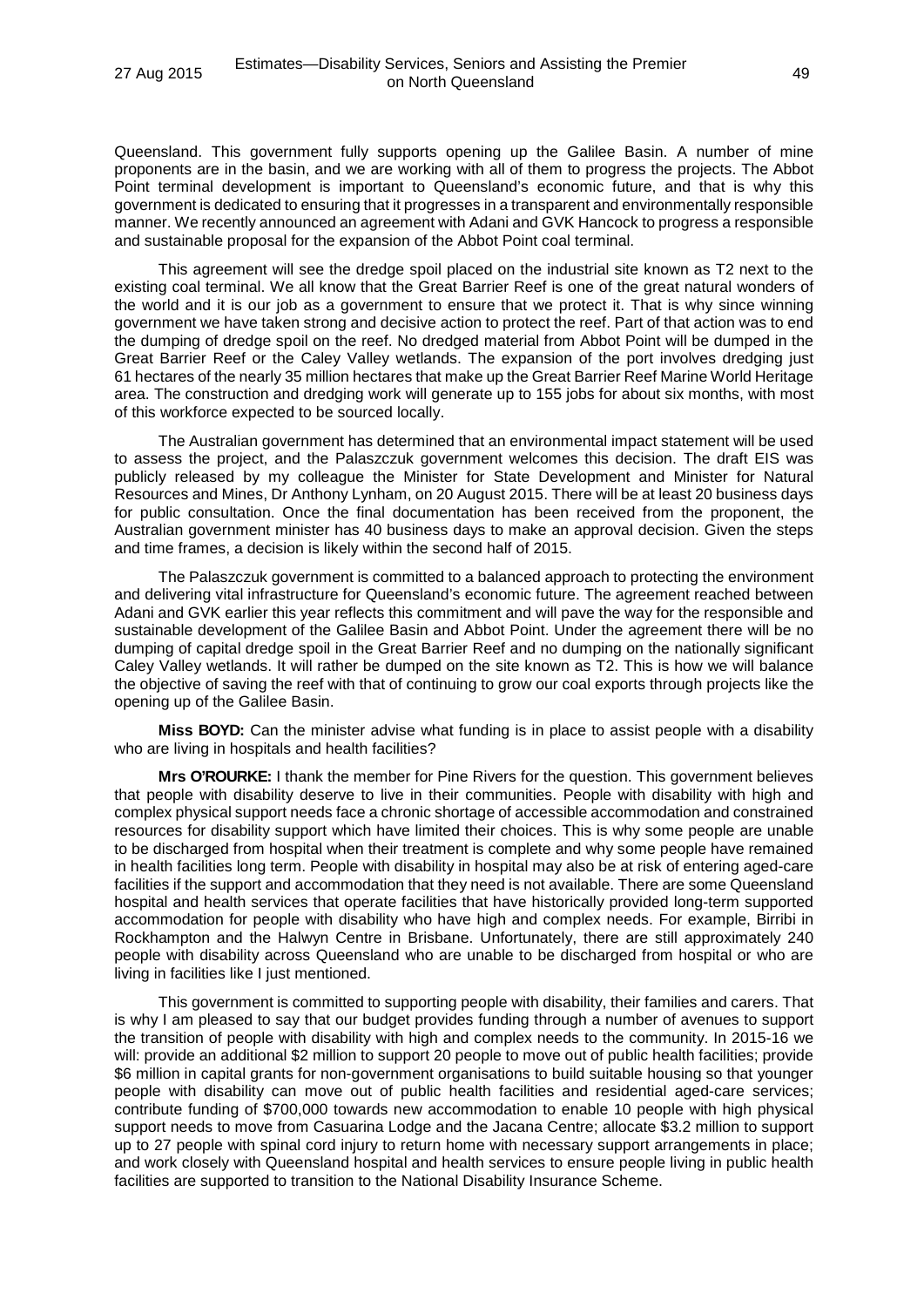The Queensland government will transfer funding of current services for people who will move from the NDIS to the NDIA, and the NDIS will enable all eligible people to receive the disability support they need when they need it. The shortage of housing options will still be a critical issue. Unfortunately, as I have regularly spoken about in the House, and also as outlined in question on notice No. 4, despite the Productivity Commission forecasting that there would be up to \$700 million per year of Commonwealth NDIS funding available to leverage investment and stimulate the construction of disability housing options across Australia, the Abbott government refuses to provide clear advice on the delivery of housing options for people with disability.

I conclude by saying that this government is a government that is committed to supporting people with disability, their families and carers. We are picking up the pieces and putting disability services back on track in the lead-up to the NDIS after the previous LNP government sacked public servants and slashed funding.

**Mr PYNE:** How is the department ensuring that disability service workers in Queensland are using best practice when working with people with a disability who have high and complex behaviour issues?

**Mrs O'ROURKE:** I thank the member for Cairns for the question. I have been fortunate enough to meet with disability services workers both from the department and the non-government sector who work every day with people with disability who have high and complex needs which may include behavioural issues. It is apparent that these incredible Queenslanders find the work both highly challenging and rewarding, and I believe it is essential that these workers are equipped with the resources they need, including world-leading professional development. I believe that the best way we can support workers is to make sure they have the resources and the skills to get the best outcomes for their clients in a safe environment.

My department's Centre of Excellence for Clinical Innovation and Behaviour Support plays a lead role in making sure our disability workers are leaders in the field. After 18 months of uncertainty and angst, it took a change of government to give certainty to some of our most vulnerable clients—people with high and complex needs. We made a commitment to AS&RS staff and their families that we would not privatise services and that we were keeping our commitment. The previous LNP government and current LNP Abbott government show a lack of care for Queenslanders with disability, with Mr Abbott playing politics with Queenslanders and not committing to allowing us access to our full and fair share of the Disability Care Australia Fund—a fund that, as I have previously said, we have been paying into since July 2014.

I will not do that to Queensland. I will continue to advocate and fight for Queenslanders to get what is rightfully ours. The centre of excellence supports the disability sector, including workers, through its specialist training and support for the disability sector. This includes providing cutting-edge research and practice education relating to issues that impact people with disability, especially people with high and complex needs. The centre has developed a reporting system to record the use of restrictive practices at the individual client level and is currently working collaboratively with the sector to implement this system. The evidence gained through the legislatively based reporting requirement has the potential to reduce the use of restrictive practice and improve the quality of life for some of Queensland's most vulnerable clients.

I am pleased to advise that in every region of the state the centre of excellence delivered multiple courses that addressed eight separate issues themed around positive behaviour support and meeting the requirements of the legislation. These courses were in addition to the workshops tailored to address emerging sector needs with the explicit aim of building sector capability. These events were attended by 647 people and delivered as cost neutral to the sector. In addition, the centre of excellence delivered the Disability Support Workers Conference in Brisbane in partnership with Multicap and the Cerebral Palsy League for over 180 support workers.

The important work of the centre of excellence will continue to grow in this coming year, with the continuation of complex cases as well as continuing to build the sector's capability and deliver more events and activities. The first and very exciting event will be hosting the Delivering Clinical Governance—Practice and Research Symposium in September 2015. This is an internationally renowned event and will attract the world's brightest and most innovative minds in the area. Secondly, the centre is developing a Graduate Certificate in Positive Behaviour Support, which is an accredited program to be delivered through the University of Queensland in 2016. This work will position Queensland disability workers to be among the best in the world.

I conclude by thanking all disability service workers whose passion and commitment helps improve the lives of people with disability.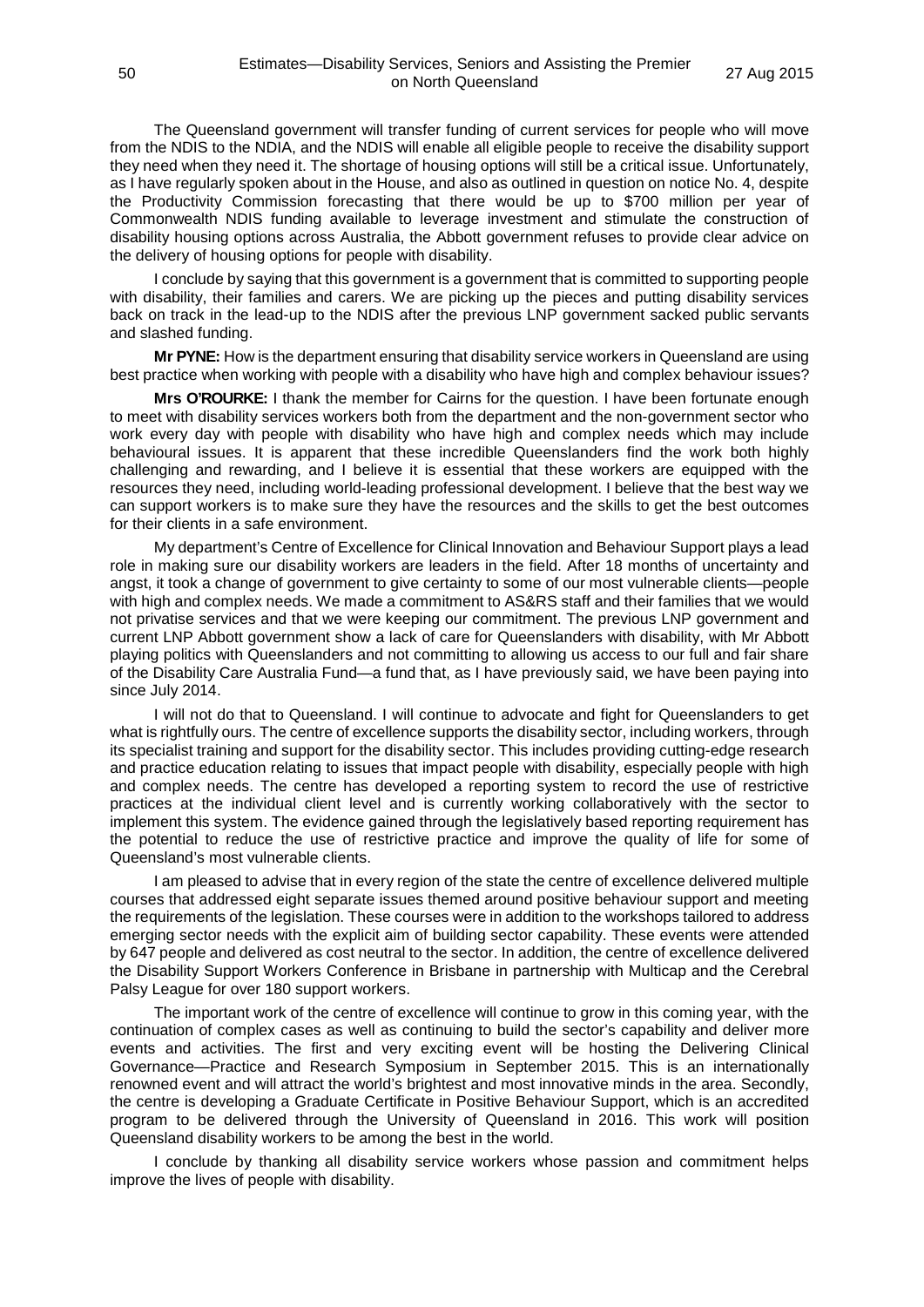**Mr PYNE:** Minister, I have met with families in my electorate of Cairns who rely on respite funding. Can the minister explain what her department is doing to provide respite to assist carers and families of people with a disability?

**Mrs O'ROURKE:** I again thank the member for Cairns for the question. I am sure what the member is hearing is what I hear when I meet with families: that respite services can strengthen the family's ability to deliver the care that they need to provide for their family member with disability. I am happy to inform the member for Cairns that this budget has targeted assistance to carers and families of people with disability.

From a carer's perspective, respite might mean a night of uninterrupted sleep once a week. It might mean that they get to have a break for a weekend and the opportunity to just spend some time as a family. It might mean that for just a couple of hours a day they can do something just for themselves. Respite does come in all shapes and sizes. It may be centre based, providing a person with disability with daily supports and community activities, or it could be home based. My department provides in-home respite, centre based respite, community access support, host family respite, vacation programs and emergency respite.

Unfortunately, the previous government had no regard for people with disability, their carers or families when they slashed disability services funding under the guise of fiscal repair and when they made the decision to privatise the department's Accommodation Support and Respite Services—or AS&RS, as I refer to it. I have visited some of the department's AS&RS houses, I have met with residents and their families and I have spoken with the incredible staff, and the respite offered to families through this service is incredibly appreciated. The Palaszczuk government made a commitment to these AS&RS clients and staff and we are keeping that commitment. I am happy to be providing certainty to those staff and the families of an estimated 440 adults and children with intellectual disability who rely on AS&RS by keeping our election commitment to keep AS&RS services running by my department.

The 2015-16 budget provides for investment in respite which includes \$81.745 million to non-government disability service providers to deliver respite services, \$23.268 million for centre based day care, and \$21.5 million for home based respite care through Community Care providers. Community Care funds low-intensity support services for people under 65 or for Indigenous Queenslanders under 50 with disability, health or mental health conditions who need basic support to remain living independently in their home and participating in their community. Services include home care, social support, respite, transport, meals, home maintenance and modification, centre based day care, allied health care and case management. In conclusion, I want to reassure the committee that as Queensland transitions to the NDIS all respite users will be provided with detailed information about their current respite services so they are well prepared.

**CHAIR:** Minister, I refer to page 10 of the SDS and ask you to expand on the services currently being provided to Queensland Seniors Card holders.

**Mrs O'ROURKE:** After they had been ignored for three years by the previous government, I am pleased to be the voice of older Queenslanders to the cabinet. This government highly values the contribution that older Queenslanders make to our community, and in this budget we have recognised the diverse needs of older Queenslanders and provided \$7.67 million towards senior support programs and services.

I am pleased to advise the committee that, as at 30 June 2015, 519,913 seniors held a Seniors Card, which enables eligible seniors to access government concessions and a wide range of business discounts; 143,136 seniors held a Seniors Card +go, which provides the same benefits as a Seniors Card with the added function of a go card; and 94,809 seniors held a Seniors Business Discount Card, which enables holders to access offers and discounts at more than 6,600 business outlets. To assist Queensland seniors to access discounts, a Seniors Business Discount Directory has been developed and the online directory can be used to search for Queensland discounts by card type, location or discount category. Queensland seniors can also use their Queensland Seniors Card to access discounts and special offers on goods and services from businesses in other states. Each Australian state and territory has their own Seniors Card scheme and some have reciprocal arrangements in place for seniors to use their Queensland Seniors Card in other states.

To strengthen the Queensland Seniors Card scheme, the department will release some enhancements in September 2015 which will focus on improvements to the business interface and the addition of special short-term offers. A second phase of enhancements will occur in December 2015 which will include Google Maps to identify business locations.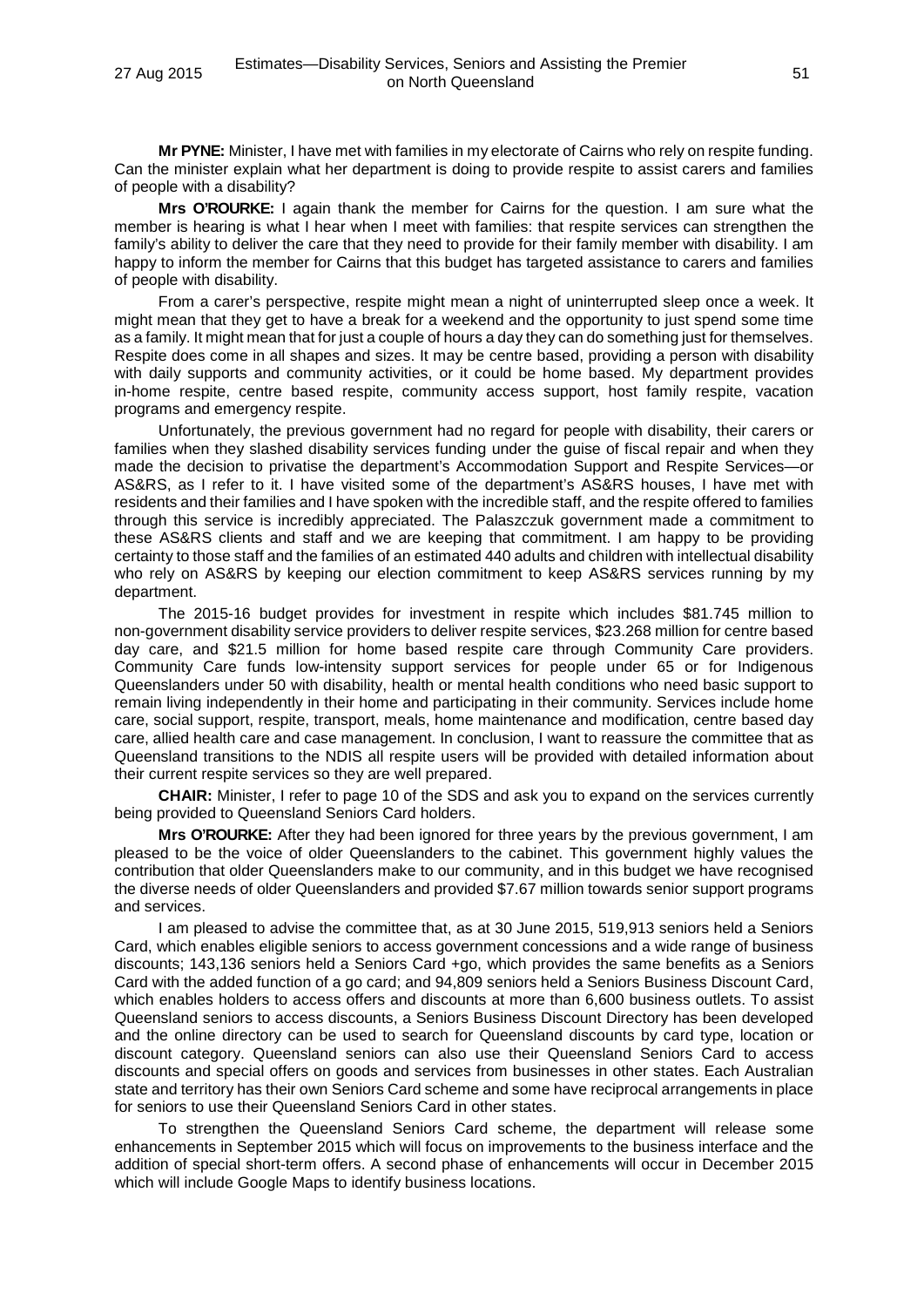In addition to the Seniors Card, we will be reviewing how we provide information to Queensland seniors. One of the commitments we made during the election and on coming into government was to create the one-stop shop for seniors. My department will be undertaking an expanded coordination role to work across government to ensure that information about all services essential to seniors is accessible at one central point. The suite of initiatives connected to the one-stop shop for seniors will be introduced in a phased approach, with the initial phase incorporating a review of all government information and services for seniors to ensure information is available online in December 2015. I can assure the committee that the Palaszczuk government is working hard to ease the cost-of-living pressures for Queensland seniors and, unlike the previous LNP government, we are committed to looking after older Queenslanders rather than completely overlooking them.

**Ms DAVIS:** Minister, we might just talk about the early launch, which is referred to on page 6 on the SDS and in your response to question on notice No. 8. You have spoken about an allocated \$1.9 million for 12 months. If I understand, that will be delivered by the NDIA along with \$2.7 million; is that correct?

**Mrs O'ROURKE:** The commitment of \$1.9 million was a state government budget commitment.

**Ms DAVIS:** Yes, but the NDIA will be running the trial?

#### **Mrs O'ROURKE:** Yes.

**Ms DAVIS:** The language was a bit oblique in your response, but there is \$2.7 million coming from the NDIA or from the federal government; is that correct? So it would be 1.9 plus 2.7?

**Mrs O'ROURKE:** The request has been for 2.7 from the Commonwealth, but to date we are yet to hear back from them.

**Ms DAVIS:** Have you had any indication at all?

**Mrs O'ROURKE:** Not at this stage.

**Ms DAVIS:** Not at officer level?

**Mrs O'ROURKE:** We have had a lot discussions. I have not been advised that we have had confirmation of the 2.7 being committed at this stage.

**Ms DAVIS:** Great. Minister, given you requested \$2.7 million and you are popping in 1.9, that gives us \$4.6 million in total. I note that you expect to transition up to 600 people to the NDIS through the launch. Given that the average annualised package for a participant in the NDIS is around \$38,000—and a quick calculation of this is about \$7,500—for these high-needs clients that I understand are going to be targeted to transition across, is \$7,000 per client enough?

**Mrs O'ROURKE:** Having an early launch for the NDIS involves four phases. The first phase involves the Queensland government and the NDIA logistic and operational preparation on the ground. The second phase is when participant and sector readiness activities intensify so that participants have the knowledge they need around eligibility and the sector can put a local plan into place. The third phase progressively involves individual planning, preparation and planned development with around 1,600 participants. People with disability will work with NDIA planners to plan their reasonable and necessary supports. The final phase is participants receiving their funds, and that will be where there will be progressively up to 600 participants receiving reasonable and necessary support under the NDIS between April and June 2016. I am sorry I cannot give you more information about the launch, about where it will be. Until Mr Abbott approves the launch our hands are tied. But I can assure all of the committee that I will continue to fight for Queensland and the Queensland government is committed to investing in the early launch. The calculation of package costs for participants is based on average package costs of approximately \$35,000 per annum, and that was what was tested in the trials.

**Ms DAVIS:** Thank you, Minister. Just to clarify, the \$1.9 million in the first 12 months and the \$2.7 million that you have requested is not for packages?

**Mrs O'ROURKE:** For a more detailed response to that, I will hand over to the director-general.

**Mr Hogan:** Thank you, Minister. As the member is clearly interested in the explanation around the early launch, as the minister has outlined it will take place in four phases with a view to the NDIA commencing their work with potential participants in early 2016, if we get confirmation soon from the Australian government, with a view to people moving into reasonable and necessary packages funded through the NDIA progressively from April, May and June. So the annualised average package cost is as has been tested and trialled in the other jurisdictions, so of course if they are commencing in the last quarter of this financial year it will not be for a full year until that full package cost is expended.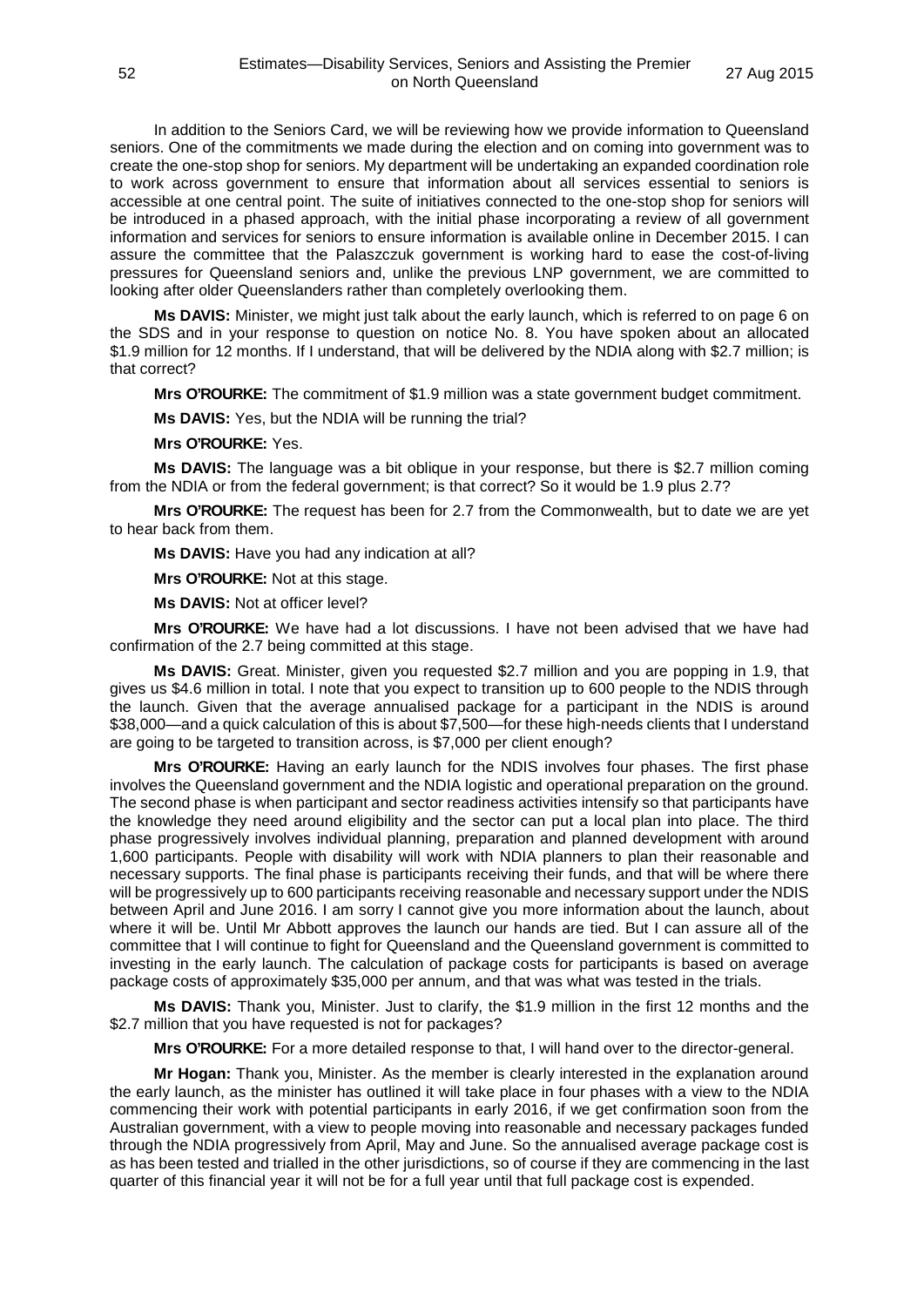**Ms DAVIS:** So we are talking about one-quarter of the annualised cost. That is what the costings have been based on, Director-General?

**Mr Hogan:** That is correct. If I could just clarify, it is up to one-quarter depending on when people enter into the scheme over April, May and June and of course depending on the number of clients that come in at different levels and at which point.

**Ms DAVIS:** Thank you. Minister, you have mentioned that the expected profile of the participants is high-needs clients and the annualised package will sit under that. That will be lower, so there will be more money required in order to provide the reasonable and necessary supports. Are you targeting particular cohorts? You have indicated that you cannot announce the trial until you have made an arrangement, but you have mentioned you are going to go for the complex needs clients, so their package is surely going to be higher than the average. In terms of the amount of money that you have allocated, are you confident that is enough to move up to 600 people with high and complex needs?

**CHAIR:** Member for Aspley, your question is seeking an expression of opinion. Can you rephrase your question, please.

**Ms DAVIS:** Certainly. Minister, this is very important. It is something that you have been out talking about in terms of the launch. You have indicated numbers. Today you have indicated the cohort. Can you guarantee that those that enter the launch phase will receive the reasonable and necessary supports? I did not come up with the cohort. I did not come up with the figure, so I think it is fair, Chair, to ask the minister whether that is going to be sufficient money.

**Mrs O'ROURKE:** First if I can clarify, I have not indicated that the trial would only be to people with high and complex needs and obviously at this point in time I cannot discuss what cohort would be in the early launch side of things. At officer level, model and costing has been discussed and there is in-principle agreement at this stage.

**Ms DAVIS:** Thank you, Minister. My question, then, is: of the 600 people that you hope to transition, will these people likely already have a package or part package through your department?

**Mrs O'ROURKE:** As I said, I cannot disclose the cohort that we have been talking about, but we will probably be looking at there being a mixture of existing and new clients with that figure of up to 600 people.

**Ms DAVIS:** Minister, I am pleased that 600 people are likely to get access. Could you please advise whether these individuals, in the absence of a signed bilateral agreement, will receive recurrent funding, given that the \$1.9 million is only for 12 months?

**Mrs O'ROURKE:** Yes, I can.

**Ms DAVIS:** Thank you.

**CHAIR:** We have a few more minutes, so I do not know if you have a further question given the minister's brief answer. You may have one more question before the break.

**Ms DAVIS:** I do not know that my next ones are quick-answer questions, Chair.

**CHAIR:** That is okay. We might break a little early then. The committee will now adjourn for afternoon tea. The hearing will resume at 4.15 pm with the continuation of the examination of the portfolio of the Minister for Disability Services, Minister for Seniors and Minister Assisting the Premier on North Queensland.

# **Proceedings suspended from 3.44 pm to 4.14 pm**

**[CHAIR:](http://www.parliament.qld.gov.au/docs/find.aspx?id=0Mba20150827_161345)** Welcome back, Minister and officials. The committee will now continue its examination of the portfolio of the Minister for Disability Services, Minister for Seniors and Minister Assisting the Premier on North Queensland. Before the break there was a question taken on notice and I understand, Minister, that there is a response available?

**Mrs O'ROURKE:** Yes, the director-general has a response to that question.

**Mr Hogan:** Thank you, Minister. Thank you, Chair. Can I just refer back to the question from the member in relation to how many agencies have not yet published their disability service plans and is the department up to date with its reporting. I am pleased to advise the committee that all agencies, including my department, have completed their disability service plans and actions are ongoing as required under the Disability Services Act 2006.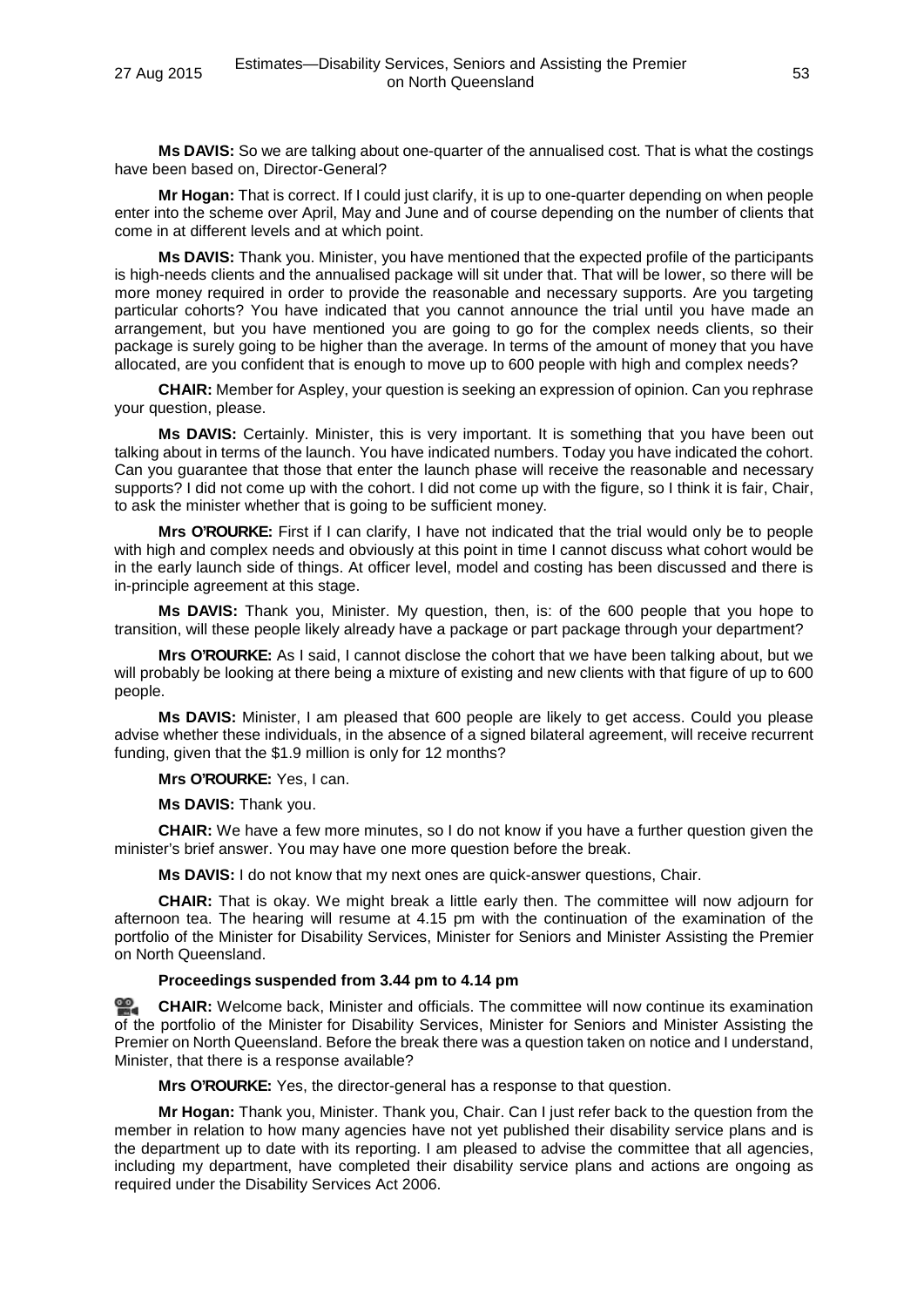I am advised that all Queensland government departmental disability service plans are published on their websites. My department's disability service plan 2014-16 outlines the actions that we will take to deliver on the priorities of the *Queensland disability plan 2014-19: enabling choices and opportunities*, as do other departmental disability service plans. That indeed also built on the previous Queensland plan, which was titled *Absolutely everybody: enabling Queenslanders with a disability 2011-2014.* Absolutely everybody and then the Queensland Disability Plan and disability service plans also contribute to Queensland's commitments under the National Disability Strategy 2010-20. Queensland government departments will continue to publish their yearly report on achievements under their disability service plans on their websites and whole-of-government reports will be prepared, as has been indicated, in 2016 and 2019.

In addition, all agencies that are impacted by the implementation of the National Disability Insurance Scheme have prepared agency transition plans for the NDIS. That process is coordinated through my department. I chair the Queensland NDIS reform leaders group and we regularly meet to engage on the readiness of every agency that is impacted in relation to their planning and their own agency plans for the NDIS.

I can indicate to the committee that each agency has played an active role in whole-of-government preparations for the NDIS. They have contributed to our contributions to the national Integrated Market, Sector and Workforce Strategy. They have contributed to the advice in relation to the bilateral agreement under negotiation and they have also contributed to the very detailed operational plan that the government will enter into with the NDIA once the bilateral agreement is finalised.

**CHAIR:** Thank you director-general. I call the member for Aspley.

**Ms DAVIS:** Thank you very much, Madam Chair. Minister, I refer to your earlier reference to your ministerial charter letter, of which I have a copy here. Under the portfolio's priority statement it talks about integrity and accountability. I ask: Minister, in your time as a minister of the Crown, have you repaid any of the thousands of dollars you received in the lead-up to the election from lowly paid and hardworking United Voice members such as cleaners, waitresses and childcare workers?

**Miss BOYD:** Point of order.

**Ms DAVIS:** With regard to the payments of your salary by United Voice.

**CHAIR:** Point of order, member for Aspley. Can you explain under standing order 181(g) how your question is relevant to our consideration of the budget estimates?

**Ms DAVIS:** Thank you very much, Madam Chair. I am referring to the ministerial charter letter that the minister was happy to refer to during this estimates hearing, but I would seek your guidance on the matter. A question regarding Abbot Point was allowed to be asked of the minister and Abbot Point does not appear in any of the budget documents.

**Mr McARDLE:** I have a point of order as well, Madam Chair. The minister in her opening statement did refer to her letter of engagement signed by the Premier and but she also referred to her ministerial diary that had been published and ran through a number of organisations or bodies that she had met. On 16 April this year she met with the secretary for United Voice. The minister herself has put into question the content of both the letter of engagement with the Premier and the content of her ministerial diary by her own admission. In my opinion, it is therefore fair for a member of this committee to ask the minister questions in relation to both of those matters because she herself has raised them as part of her opening statement and in answer to a question she took from a committee member.

**CHAIR:** Yes. I am ruling that question out of order as it does not relate to the Appropriation Bill that we are examining.

**Mr McARDLE:** Madam Chair, can I ask you to explain the background as to why the question, given the minister's statements and reference to both the letter and her diary, is now out of order? If the minister can refer to the content of those documents to substantiate her basis for being a minister, why can those documents not be the basis for questions by this side of the committee?

**CHAIR:** Under standing order 207, member for Caloundra, are you dissenting from my ruling?

**Mr McARDLE:** You have not made a ruling yet.

**CHAIR:** I am ruling the question out of order.

**Mr McARDLE:** This is simply—

**CHAIR:** So that is my ruling—that the question is out of order.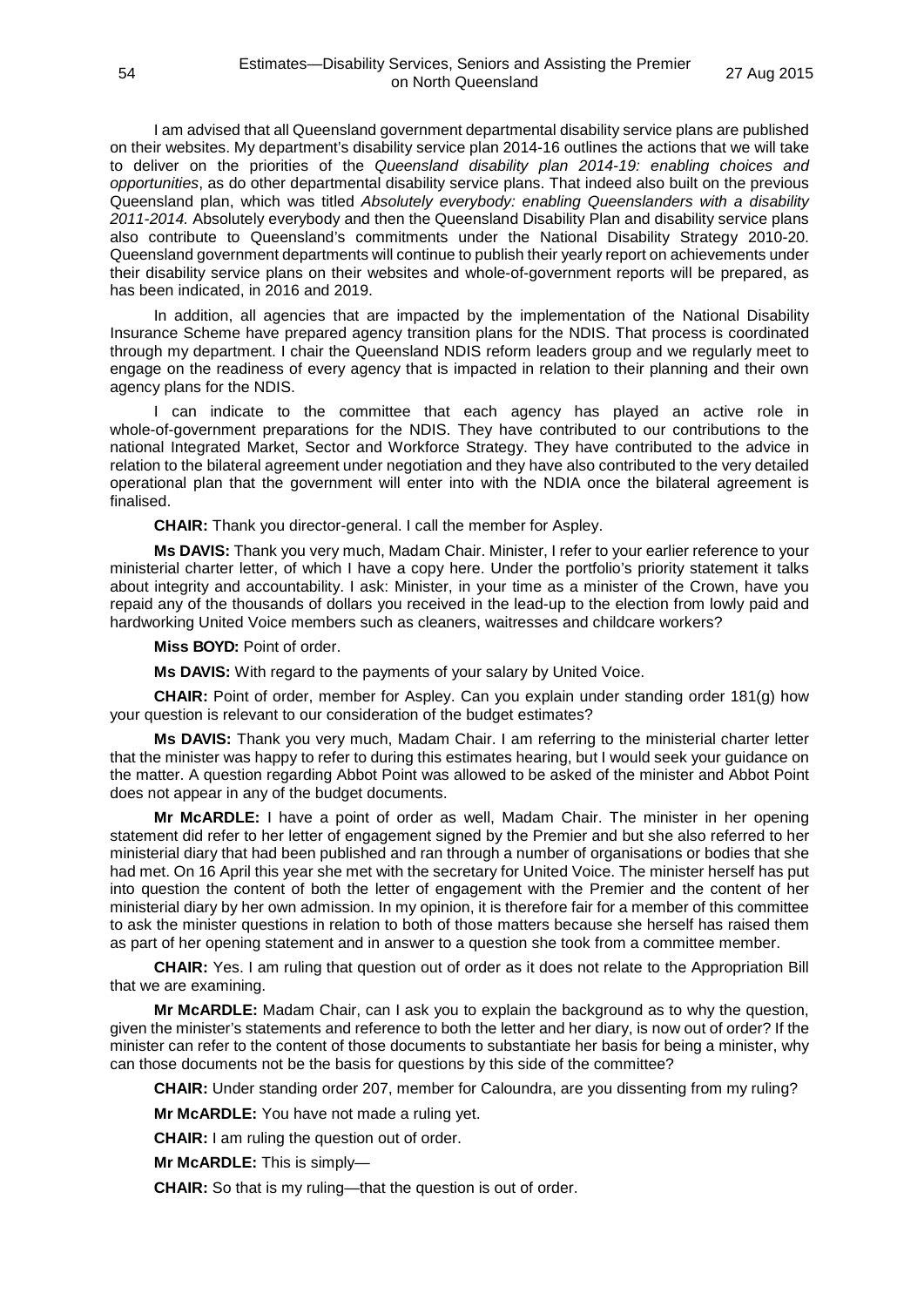**Mr McARDLE:** This is simply another protection racket. Yet again, the Labor Party protection racket is now rolling on.

**CHAIR:** Is the member dissenting from my ruling?

**Mr McARDLE:** Yet again, it keeps moving forward and forward.

**CHAIR:** Is the member dissenting from my ruling?

**Mr McARDLE:** No, I am just making the observation.

**CHAIR:** I would just like to remind members that under standing order 181(g) questions must be relevant to the Appropriation Bill being considered. Member for Aspley, do you have another question?

**Ms DAVIS:** Thank you very much, Madam Chair. Minister, at the National Disability Services conference earlier in the year you made a presentation. At that presentation you indicated that you would be seeking to help disability care workers, or people in the sector, get higher wages. You talked about your work in child care and the work that you had done in that space. My question is: what have you done to progress that promise to those many hundreds of people in that room?

**Mrs O'ROURKE:** I thank the member for Aspley for the question. This government, the Palaszczuk government, is 100 per cent committed to ensuring that the disability staff in the sector are valued and acknowledged for the great work that they do. An exciting aspect of the introduction of the National Disability Insurance Scheme is that it will contribute to approximately 13,000 new jobs in the sector and this is just in disability services alone. Once the scheme is fully implemented by June 2019, these jobs will include support workers, allied health professionals, support coordinators, managers, administrators, local area coordinators, planners and assessors.

Unlike the previous LNP government, which put forward a jobs plan for more politicians, my department has developed a comprehensive work strategy for Queenslanders, which has been funded in this year's budget. This strategy, as part of our Jobs Now, Jobs for the Future agenda will focus on workforce intelligence, leadership, workforce skills and connecting Queenslanders to the approximately 13,000 jobs that will be generated out of the NDIS by attracting people to the disability sector. As I have stated earlier today, the Abbott government is playing politics with regard to Queenslanders' accessing their full and fair share of the DisabilityCare Australia Fund that we have been paying into for over 12 months; instead, wanting to ration our share. This is critically impacting on our workforce planning and causing great uncertainty across the sector. Supporting people with a disability is a very important role. At the moment their actions speak louder than words and they will continue to put the NDIS in Queensland in jeopardy.

Unfortunately, there have been ongoing delays with regard to the Abbott government releasing the funds due to this delay and the need for immediate work to be done. Just last week I met with the Community Services Industry Alliance, National Disability Services Queensland, the Workforce Council and QCOSS, who make up the sector consortium of disability peak bodies leading the strategy in Queensland. The consortium is ready to hit go to ensure that the extra 13,000 skilled workers that we will need for full implementation are available and trained. The Queensland government is committed to working in collaboration with the NGO sector to ensure that Queensland has the workforce capability and capacity required to achieve full implementation of the NDIS by July 2019 and beyond.

I have already hosted industry forums with local disability, employment and training providers to talk about Queensland's workforce needs, local solutions and NDIS opportunities for local businesses. These forums, NDIS: Creating jobs for Rockhampton and NDIS: Creating jobs for Brisbane South, have been very useful starting points for local stakeholders to start coming together to work through the local issues, concerns and opportunities. At its core the workforce strategy identifies that there must be local solutions for local needs. A key factor to the success of this workforce strategy is local place based leadership roles that bring together local intelligence around workforce supplying capability. Key stakeholder groups will collaborate to develop a comprehensive plan to meet the local workforce challenges. That is why this government will invest in the sector to enable them to lead important work.

This government's Working Queensland plan has been developed and will be implemented in partnership with the newly established Jobs Queensland. This will make Queensland's vocational education and training sector the strongest and most productive in Australia. If I can just finish with two key messages: while there are many components needed to address the issue, the opportunities ahead for job development are really exciting for Queensland and I want to clearly state that no Queensland public servant will be left without a job.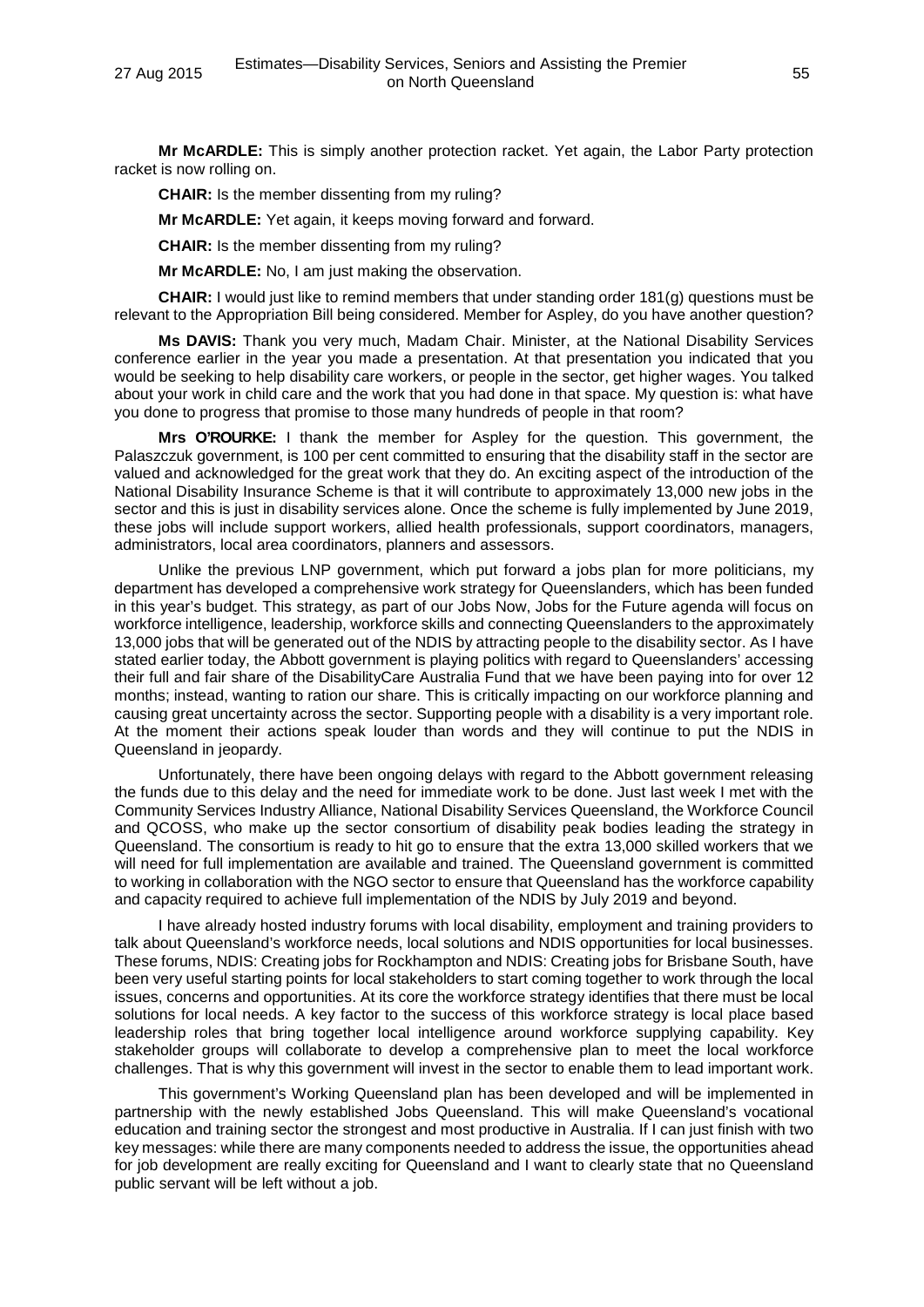**CHAIR:** I call on the member for Pine Rivers.

**Miss BOYD:** I refer to page 8 of the SDS and I ask the minister to outline what is being done to support seniors in my electorate of Pine Rivers?

**Mrs O'ROURKE:** I thank the member for Pine Rivers for her question. I know the member for Pine Rivers is a keen advocate for older Queenslanders. It is great to have someone who is absolutely committed on our team. I am sure the constituents of Pine Rivers are also pleased to have you on board. As Minister for Seniors, I am committed to implementing the Queensland government's election commitments that will assist Queensland seniors across the state. I will be working with older people in Queensland to develop a seniors strategy—something we have not had since 2012. That process, as I said earlier today, started today with the seniors summit that is currently underway at the State Library.

Our seniors, who make up almost 10 per cent of the population in Pine Rivers, have a wealth of experience. So it is important to recognise them and the significant contribution they make as volunteers, employees, community leaders, carers, grandparents and also generational advocates. This government values our seniors and I have been privileged to meet with many seniors and seniors organisations since becoming minister.

In Pine Rivers, seniors have recently enjoyed a number of Seniors Week events, supported by my department, including a community event to assist individuals and families to learn about the recent changes to the aged-care funding and also information sessions with local service providers, Deception Bay Active 60 and Better Incorporated and Encircle Ltd. The Older People's Action Program has commenced to help build on their capacity to deliver quality services to older people.

In 2015-16, the Palaszczuk government will support and recognise older Queenslanders through a range of key services, building on the achievements of the previous Labor governments and that includes \$2.55 million for Seniors Legal and Support Services across Queensland; \$1.469 million for the Older People's Action Program, delivered by 20 services across Queensland to strengthen personal and community connectedness of people over 60; \$1.456 million for the 60 and Better Program, delivered by 23 services across Queensland; \$189,865 for older men's groups; \$334,924 for the Seniors Enquiry Line—a statewide information and referral service; \$504,233 for the Elder Abuse Prevention Unit to coordinate a statewide telephone helpline; \$98,491 for the Older Women's Network; \$799,985 for the Time For Grandparents program; and \$269,615 to the Council on the Ageing Queensland to engage with the community to build the capacity of services to deliver program improvements and to run Seniors Week.

In 2015-16 the Queensland government is also supporting and recognising older Queenslanders with a range of events and campaigns including Grandparents Day in October 2015 and World Elder Abuse Awareness Day in June 2016. We also supported a number of events held across the state for Seniors Week last week. During Seniors Week I had the opportunity to attend many events across the state that recognised the valuable contribution of older Queenslanders. The Queensland government's vision is for older people to lead healthy and productive lives whether in work or volunteering or in retirement, with access to a range of lifestyle opportunities and care and support appropriate to their needs. As Minister for Seniors I want to ensure the needs of seniors are being met and I am committed to providing seniors with the support they need.

**Mr PYNE:** Can the minister detail how this government is assisting Queensland seniors to meet cost-of-living pressures?

**Mrs O'ROURKE:** I thank the member for Cairns for the question. This government understands the impact of cost-of-living pressures on older Queenslanders. I am honoured to be the Palaszczuk government's Minister for Seniors and I am committed to implementing the Queensland government commitments to contribute to the improved provision of information about relevant services and increase the social and economic participation and connectedness of older Queenslanders. We know that seniors enrich our communities with their wide range of experience and achievements and they are very often involved at a local level. After they spent three years being invisible under the previous government, I am here to show Queenslanders that this government is committed to listening and to caring for them. It is important that we show them how much we value their contribution, unlike the previous LNP government, which made savage cuts of 63 per cent to the Office for Seniors, attempted to cut pensioner concessions and allowed the cost of utilities such as electricity to skyrocket by an average of 43 per cent.

The Palaszczuk government committed \$56 million in the 2015-16 state budget to reverse the cuts made by the federal LNP government. Some \$2 million in funding will also go towards rebuilding the Office for Seniors after it was cut by the former government, establishing a one-stop shop for seniors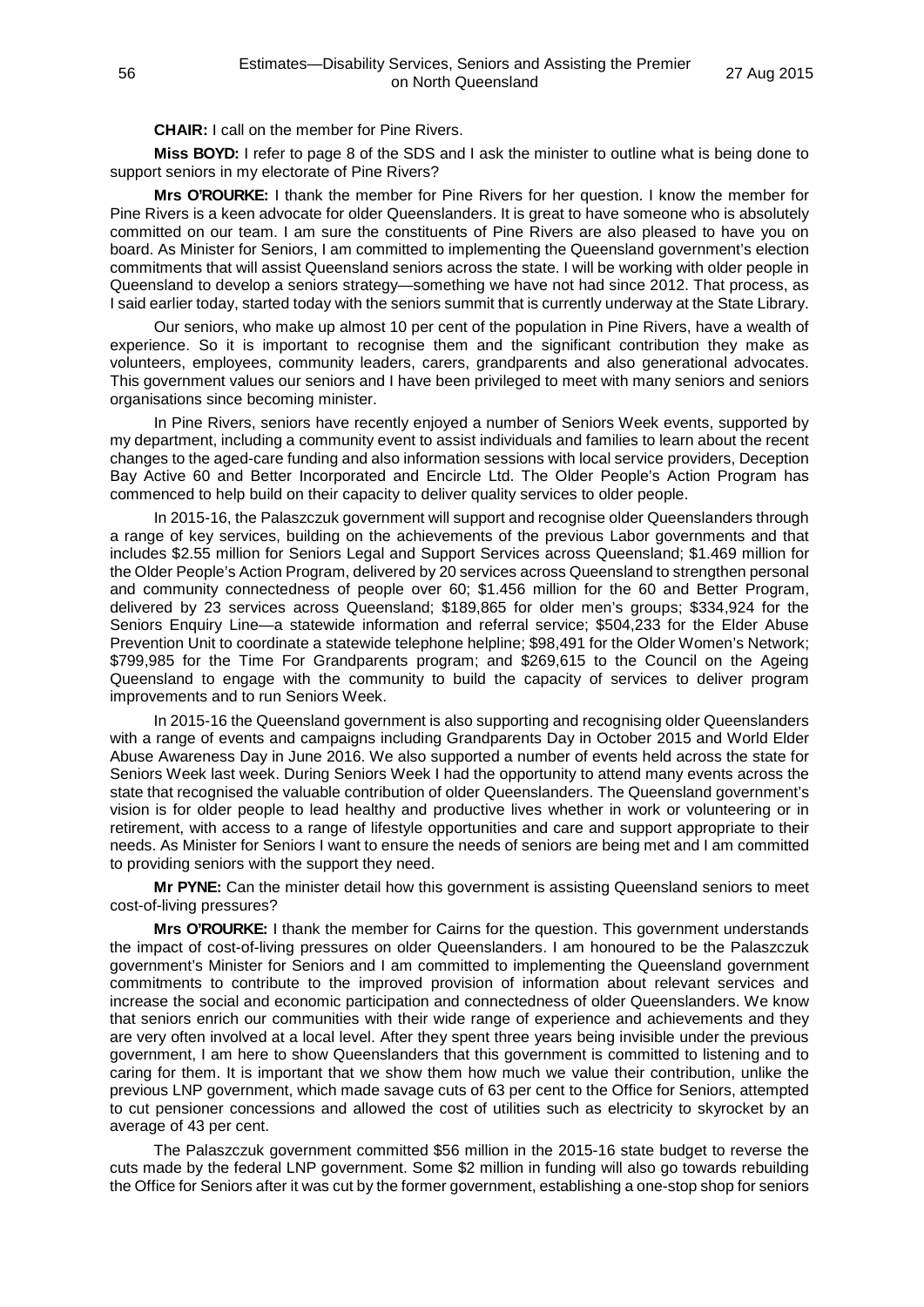and establishing the Advisory Taskforce on Residential Transition for Ageing Queenslanders. We value the significant contributions seniors make in our community which is why we are investing in important initiatives to support them.

In 2015-16 my department will administer \$242.9 million in concessions to assist pensioners, seniors and veterans with cost-of-living expenses. This includes funding for the Electricity Rebate Scheme, Electricity Life Support Concession Scheme, Reticulated Natural Gas Rebate Scheme, Medical Cooling and Heating Electricity Concession Scheme, Home Energy Emergency Assistance Scheme, SEQ Pensioner Water Subsidy scheme and the Pensioner Rate Subsidy Scheme. The Seniors Card scheme, which I mentioned earlier to the member for Bundaberg, also enables eligible seniors to access government concessions and a wide range of business discounts to help reduce the cost of living. As I have said before, this government will invest in Queensland's seniors so that their wealth of knowledge and expertise continues to be valued. We will not sell our seniors out.

**Mr PYNE:** Minister, I have met with a number of parents and carers in Cairns who are concerned about how they will make a seamless transition to the NDIS. Can you advise the committee how this budget is addressing this priority?

**Mrs O'ROURKE:** I am truly honoured and humbled to appear before the committee as Minister for Disability Services during this extremely exciting time with the monumental level of change that is taking place with the rollout of the NDIS in Queensland from July next year. You have probably heard me say before that the NDIS is the most significant social welfare reform since Labor Prime Minister Gough Whitlam established Medicare in 1975. Nationally, investment in the NDIS will total more than \$22 billion by 2019-20. For Queenslanders, as I said before, this will mean an additional 13,000 jobs by 2019. In answer to your question, there are three key areas that I will speak to that I think are pivotal to a seamless transition: the bilateral agreement, participant and sector readiness and the development of the workforce to meet the demands for the jobs that will be generated.

In relation to the bilateral agreement, to make the NDIS rollout in Queensland a reality, the Queensland government and Australian government must have a bilateral agreement in place that details how the NDIS will be rolled out in Queensland over three years from July 2016, including locations, timing and funding. To ensure the smooth transition this government has been on the front foot working with the Australian government and the National Disability Insurance Agency to negotiate and finalise the bilateral agreement between Queensland and the Commonwealth. Senior departmental officers have regularly met face to face and via teleconference and telepresence with the Australian government throughout the past 12 months to negotiate the terms of the bilateral agreement. Officers in my department have done everything they possibly can to get the bilateral agreement to a stage where both the state and the Australian government can sign off on the agreement and give people certainty. However, the key issue of how the funding will be distributed is an area that is unresolved.

This government is fighting for Queensland to receive its fair share of the Medicare levy while the Australian government wants to ration the funds. Under this approach we will not receive our fair share until the third and final year of the rollout. I want the committee to understand what this means and why I am fighting for our fair share. I have said this before but, just to reiterate, it will mean that approximately 13,000 participants out of 97,000 will be the ones that will enter in the first year. We will then be able to take in only about 18,000 in the second year, leaving a staggering 62,000 people with disability to enter in the final year. As we have been contributing to the Medicare levy since July 2014, I will be perplexed if we do not have full and fair access to our share of the NDIS levy that will enable us to ensure we have smooth transition to the scheme. Unfortunately, despite numerous attempts by the Premier, the Treasurer and me to talk to the Prime Minister, the Treasurer and Assistant Minister Fifield in Canberra, we have been met with deafening silence. Mr Abbott is holding out on Queenslanders, but I can assure the committee that the Palaszczuk government will fight for what is fair and what is right for Queenslanders with disability.

The second area where significant preparations are occurring for the transition is in the preparedness work on the ground for both participants and organisations, whether they be not-for-profit or for-profit businesses. Workshops attended by more than 4½ thousand people, seminars, one-on-one meetings and other activities are giving people with disability, their family and carers the right information to help them understand what the NDIS will mean for them. Considerable preparedness activity with the sector, including work to help small, rural and remote and discrete Aboriginal and Torres Strait Islander communities develop local approaches is gaining momentum. In this year's budget we have allocated \$6.6 million to fund preparedness activities for all stakeholders. Additionally, an extra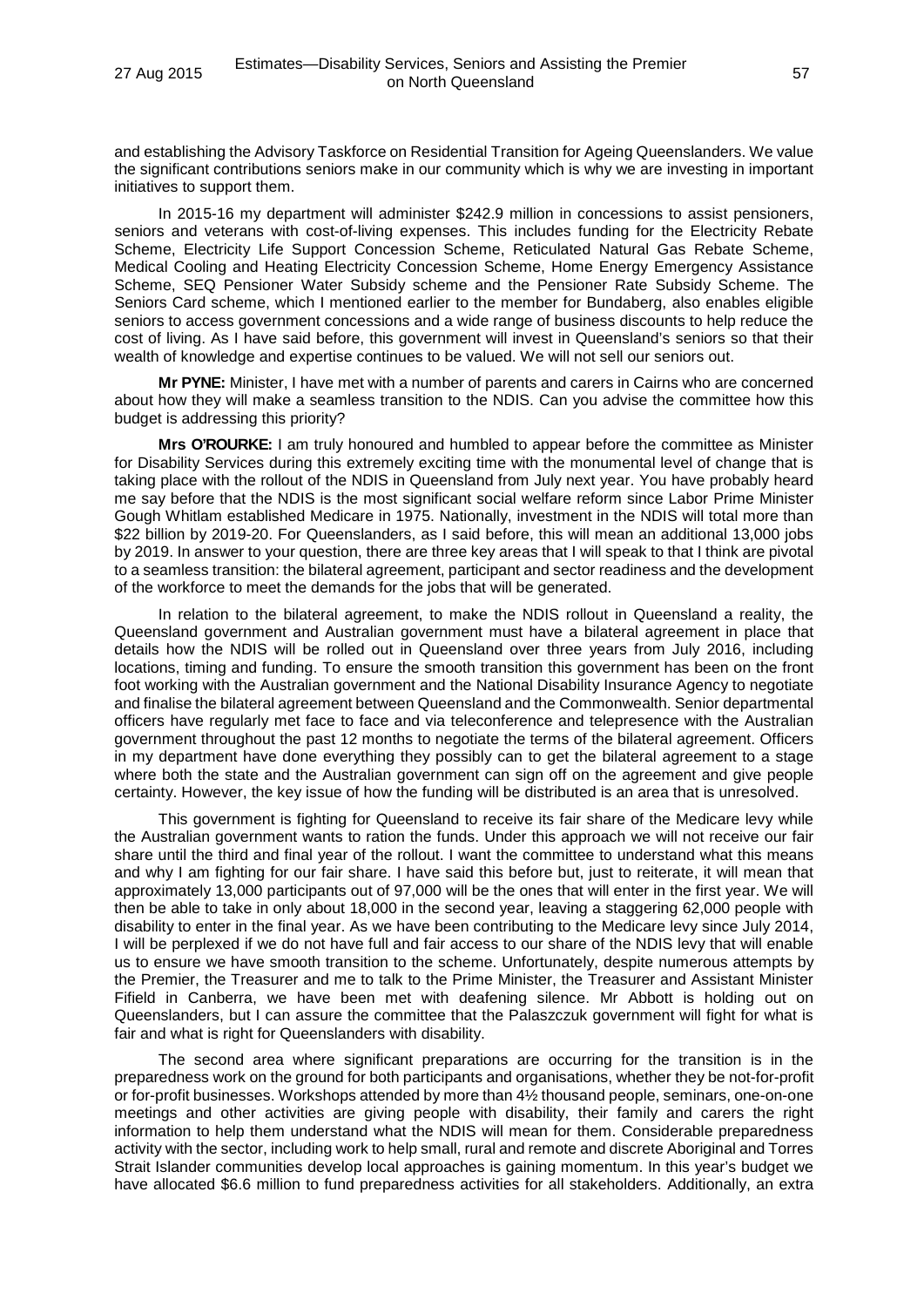\$283,379 has been allocated to National Disability Services Queensland to work with small to medium disability and community care service provider boards, management teams and organisational leaders to build their capacity to transition to the NDIS. To help organisations we have also developed a range of tools that will assist them to understand their business and to respond to consumer demand in the NDIS.

The final area of preparedness I want to alert the committee to is around workforce capacity building. The Queensland government is committed to working in collaboration with the NGO sector to ensure Queensland has the workforce capability and capacity required to achieve full implementation of the NDIS by July 2019 and beyond. The Australian government has allocated over \$57 million nationally in 2015-16 and 2016-17 from its sector development fund. In part, this funding will assist the disability sector workforce to transition to the NDIS, but, in what is becoming an all-too-familiar story, I am pushing for Queensland's fair share and the Commonwealth is sitting on its hands, silent. However, the need is for the immediate work to be done on building the sector's capacity.

In response to immediate action, my department has played a key role in the development of a comprehensive workforce strategy for Queensland. The Queensland NDIS workforce strategy sits under and is aligned to the overarching NDIA national market sector and workforce strategy, and from the outset it was clear that the Queensland strategy could not be a plan or strategy that was forced onto the non-government sector. What this strategy represents is a collaboration between my department, other government agencies and the sector to enable the workforce supply to match the consumer driven demand for services that will generate 13,000 more jobs and build a sustainable NDIS workforce for the future.

Just last week I met with the Community Services Industry Alliance—National Disability Services Queensland, Workforce Council and QCOSS—who make up the sector consortium of disability peak bodies leading the strategy in Queensland. The consortium is ready to hit `go' on its sector plan to ensure the extra 13,000 skilled workers we will need for full implementation are available. As I have said before, I have hosted industry forums and the key factor to the success of this workforce strategy is the local place based leadership roles. Through this government's Working Queensland plan this strategy has been developed and will be implemented in partnership with the newly established Jobs Queensland, and this will make Queensland's vocational education and training sector the strongest and most productive in Australia.

**Mr CRIPPS:** Minister, can you explain to this committee what you are actually responsible for as the Minister Assisting the Premier on North Queensland?

**Mrs O'ROURKE:** I would love to explain my role as Minister Assisting the Premier on North Queensland.

**Mr CRIPPS:** What you are responsible for.

**Mrs O'ROURKE:** As I said, I would love to explain my role as Minister Assisting the Premier on North Queensland.

**Mr CRIPPS:** That was not my question. My question is: what are you responsible for in your role as Minister Assisting the Premier on North Queensland?

**Miss BOYD:** Point of order. The member for Hinchinbrook is interjecting and not allowing the minister to answer the question. I ask for your guidance on this, Madam Chair.

**CHAIR:** Member for Hinchinbrook, can you allow the minister to answer your question.

**Mr CRIPPS:** Is it appropriate for the minister to redefine my question in answering it?

**CHAIR:** Can you allow the minister to answer the question and then if you have any follow-up questions to her you may put them.

**Mrs O'ROURKE:** Defining my role as Minister Assisting the Premier on North Queensland I think will highlight what my responsibilities are, so if I am allowed to continue.

### **Mr CRIPPS:** Hurry up.

**Mrs O'ROURKE:** A key part of my role as Minister Assisting the Premier on North Queensland is, as I stated in my opening statement, to explore economic development and infrastructure priorities with a view to improving economic growth and employment outcomes, including leveraging opportunities presented by the Australian government's *White Paper on Developing Northern Australia*. The Palaszczuk government is committed to listening to business leaders about regional development in Northern Queensland and to achieve this I am undertaking extensive engagement with individuals, business leaders, peak body stakeholders and local government leaders in the region.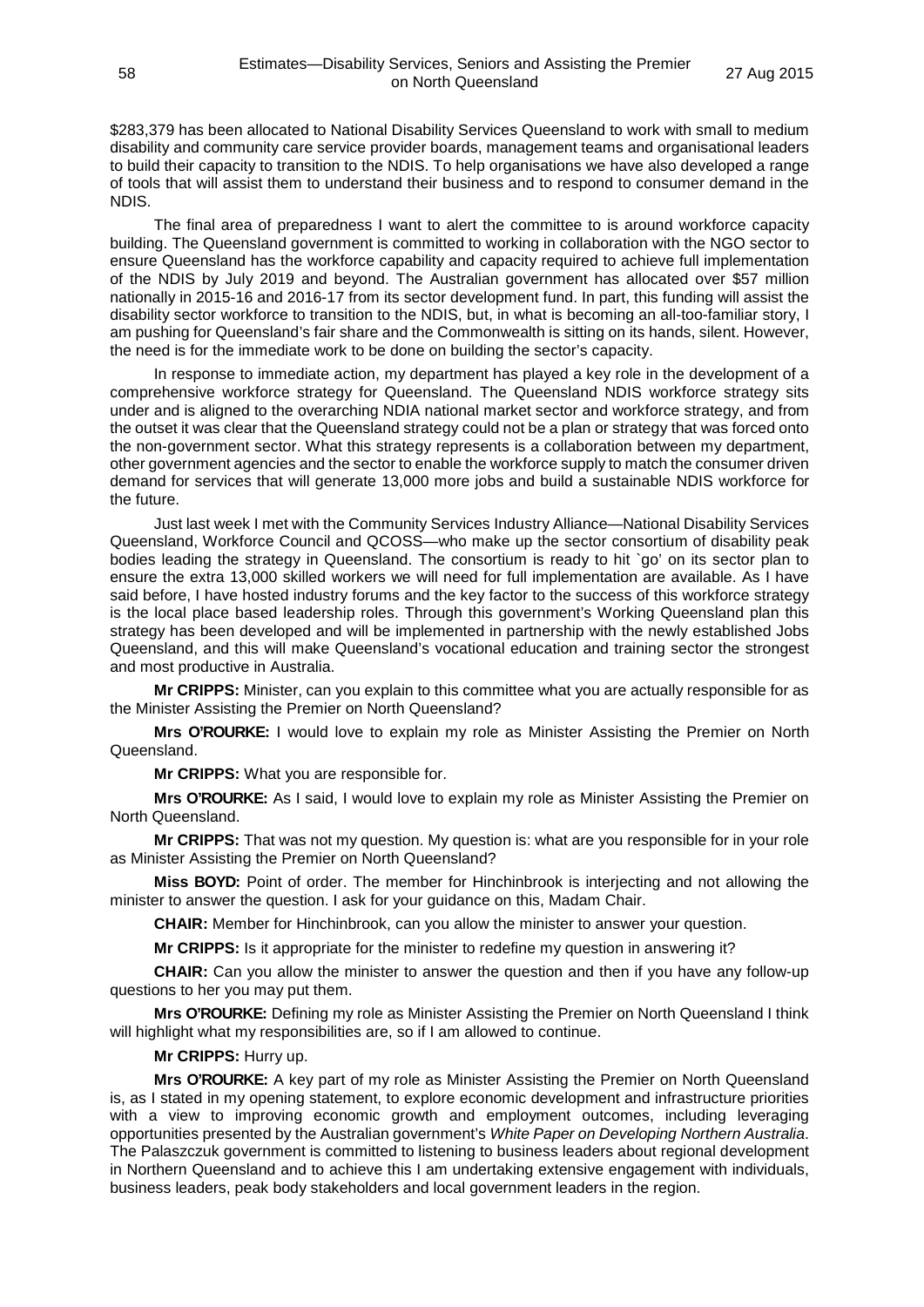To deliver outcomes from this engagement, I take to the cabinet each week key issues relating to North Queensland, and recent communication between the Premier and the Prime Minister on the Northern Australia white paper reflects those concerns. A key component of the engagement also includes five business economic round tables, which I have already started holding: the first held in Cairns, the second in Townsville and we will continue with ones in Mackay and Mount Isa, and the final one in Brisbane for those interested in investing in the north. Among other things, the round tables will discuss how North Queensland businesses can take advantage of the opportunities presented by the Northern Australia white paper and will demonstrate that the Palaszczuk government has listened. As part of those round tables, I will actually be identifying and championing five priority projects identified from the round tables to promote North Queensland development. On top of that, with the Premier I will be championing the North Queensland Economic Summit to be held in Cairns on 4 to 6 November this year to showcase to investors that the region and the state are open for business. In addition, I will be working with the Premier in engaging Northern Queensland local governments on opportunities for Queensland arising from the Australian government's white paper at a Townsville forum in early October.

**Mr CRIPPS:** Minister, this is the Service Delivery Statement for your portfolio. The words 'North Queensland' appear in your ministerial title on page 1 of the SDS, where you are listed as the responsible minister. The words 'North Queensland' do not appear in the following 29 pages of the SDS. Minister, you have just given an answer. Why are the things that you are supposedly responsible for as the Minister Assisting the Premier on North Queensland not described in anyway in the SDS for your portfolio, apart from your ministerial title?

**Mrs O'ROURKE:** As I said, my role is Minister Assisting the Premier on North Queensland. My role is to actually engage with stakeholders to, as I said, identify infrastructure priorities, engage with stakeholders—everything that I listed in my opening statement. My job is not to actually do the job of another minister. There are dedicated ministers across all portfolios with whom I work very closely on a weekly basis. I engage with businesses and key stakeholders across the north to identify and understand issues that are directly impacting their communities and take that information back to cabinet. I also have a role when North Queensland issues are identified around the cabinet table to ensure that North Queensland has a voice.

**Mr CRIPPS:** As I said, Minister, none of that appears in your SDS. How is this committee and the parliament as a whole, as part of the estimates process, able to scrutinise your performance as far as your responsibilities are concerned in relation to being the Minister Assisting the Premier on North Queensland when there are no service areas associated with that role, when there are no service area objectives listed in your SDS, when there are no service area descriptions listed in your SDS and when there are no service measures in your SDS? Is this an acceptable level of transparency and accountability in terms of your role as Minister Assisting the Premier on North Queensland?

**Mrs O'ROURKE:** I refer to page 6 of the SDS of the Department of Premier and Cabinet. It states, 'the Minister Assisting the Premier on North Queensland, including establishing the DPC North Queensland Office in Townsville'.

**Mr CRIPPS:** Good. I was just about to get to that matter. That is not in your SDS as the Minister Assisting the Premier on North Queensland; it is in the SDS of the Department of the Premier and Cabinet. Those estimates hearings were held not last Tuesday but the Tuesday before and you were not present at that time. Is there a particular reason you were not present, because you are listed as a responsible minister under the SDS for the Department of the Premier and Cabinet?

**Mrs O'ROURKE:** The SDS that is my budgetary responsibility is actually the Department of Communities, Child Safety and Disability Services.

**Mr CRIPPS:** Yes, but you are listed as a responsible minister in the Department of the Premier and Cabinet SDS. If you are unaware of that it is on page 1 of the SDS for the Department of the Premier and Cabinet. Actually, I think the member for Cairns may have mentioned that in the introduction to one of his questions.

**CHAIR:** Member for Hinchinbrook, that was a statement. What is your actual question?

**Mr CRIPPS:** I am trying to ascertain, Madam Chair, what the minister's responsibilities are and how we can scrutinise her role as the Minister Assisting the Premier on North Queensland when there are no service measures, there are no service area objectives and there are no service area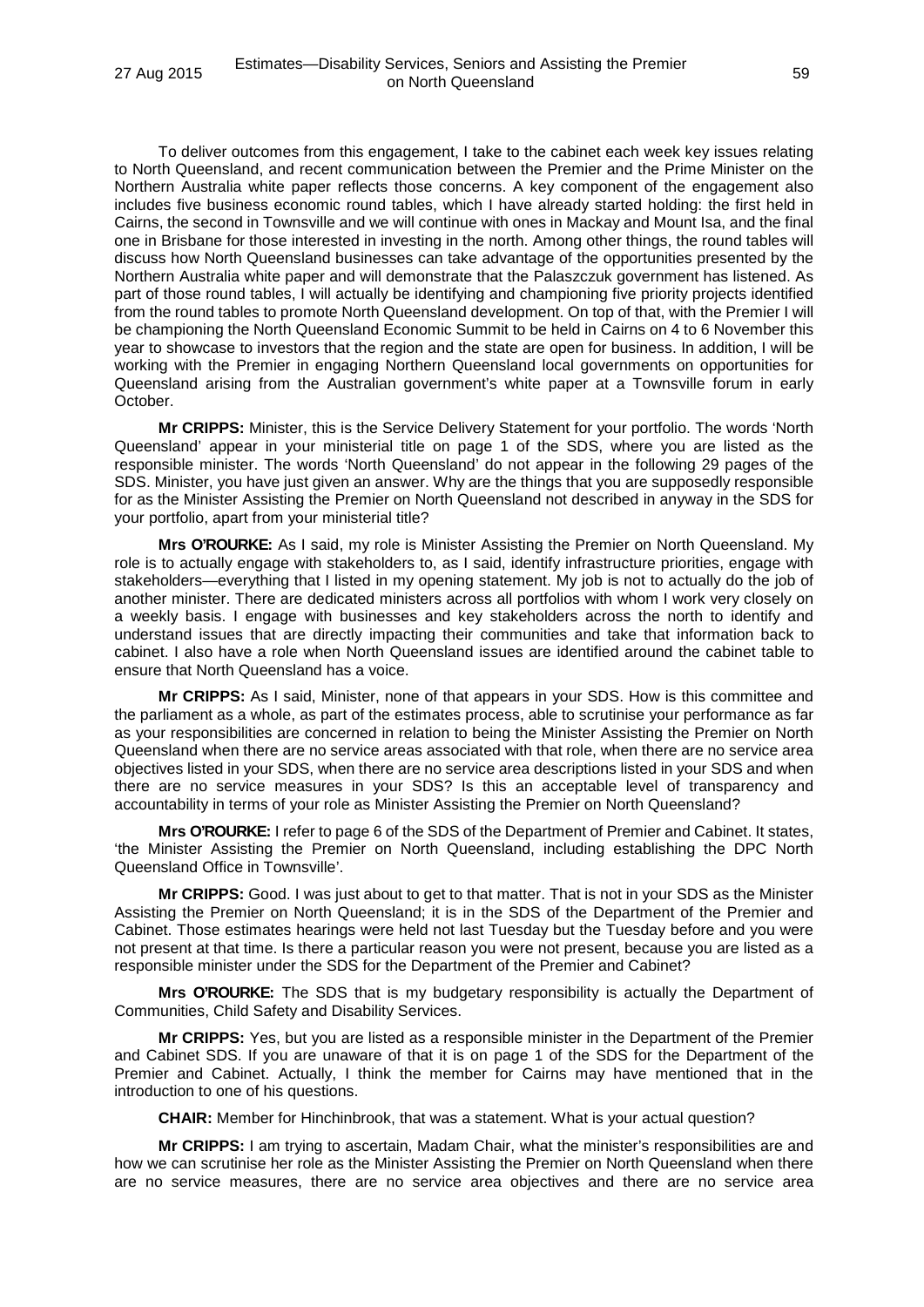descriptions in the SDS. All other ministers for their responsibilities have service measures. All other ministers for their areas of responsibility have service area objectives and descriptions. This does not exist for this minister in respect of her responsibilities as the Minister Assisting the Premier on North Queensland.

**Miss BOYD:** Point of order. The member for Hinchinbrook still has not posed a question.

**Mr CRIPPS:** I did and it was not answered.

**CHAIR:** Could you repeat your question, please?

**Mr CRIPPS:** I certainly can. Not to have any of these things in your SDS, Minister, is this an acceptable level of transparency and accountability in terms of the parliament, in a budget estimates process, being able to hold you to account in that role?

**CHAIR:** Before you answer: member for Hinchinbrook, your question is seeking an opinion and you cannot seek an expression of opinion, so could you please rephrase your question?

**Mr CRIPPS:** What is the level of transparency and accountability that is established by the absence of any of these measures in your SDS?

**Mrs O'ROURKE:** As I have said, my Service Delivery Statements responsibilities lie with the Minister for Disability Services and Seniors in the Department of Communities, Child Safety and Disability Services. In my role as Minister Assisting the Premier on North Queensland, North Queensland is in the DPC SDS six times: on page 1, page 6 twice, page 17, page 20 and page 26. My charter letter actually outlines exactly what my responsibilities are.

**Mr CRIPPS:** You did not turn up to those budget hearings the Tuesday before last when you would have been able to be scrutinised as part of the estimates process—

**CHAIR:** Member for Hinchinbrook, you are again making statements. Can you please ask a question?

**Mr CRIPPS:** It is a statement of fact that the minister was not at a portfolio estimates hearing for an SDS in which she is listed as a responsible minister. Nevertheless, we will move on because I do not appear to be making much headway with the minister in that regard. Since you mentioned your charter letter and your responsibilities for matters in your charter letter, one of those responsibilities is engaging with the federal government on employment and developing opportunities arising from the Northern Australia white paper. In fact, you touched on this in one of your answers earlier today. Can you outline to the committee what engagement you have had specifically with the federal government about this issue and what progress you have made to date?

**Mrs O'ROURKE:** I thank the member for the question. The Queensland government, as I have said before, is committed to developing North Queensland and that is why we have reopened the North Queensland office, which was closed by the previous government. I would like to say, as a North Queenslander, I do actually really enjoy this part of my portfolio because it enables me to engage with people across the north regions. The Australian government released its white paper on developing the north on 18 June and we are working with industry and investors to make sure that Queensland maximises its benefits. I have been advised we are awaiting the public release of the \$5 billion Northern Australia Infrastructure Facility guidelines by the federal government before we can progress projects with the private sector to maximise opportunities for Queensland. Unfortunately, despite releasing the white paper over two months ago, the federal Treasurer has not publicly released any detail about the eligibility criteria for the concessional loan scheme. However, I can say that the Queensland Treasury officials have been working closely with the Commonwealth Treasury officials on the principles and objectives of the loan scheme. The Queensland Treasurer has also written to his federal counterpart to progress the eligibility criteria and flag potential projects, including the Townsville Eastern Access Rail Corridor and Nullinga Dam.

Of concern for Queensland is that the \$800 million of the infrastructure funding in the Northern Australia white paper was raided by Queensland's allocation under the Asset Recycling Initiative and this funding is now spread across Western Australia, Northern Territory and Queensland, despite more than two-thirds of Northern Australia's population residing in Queensland. The federal government has also agreed to special one-off infrastructure funding of \$499 million for Western Australia. It is unfair for the federal LNP government to be punishing Queenslanders by withholding infrastructure funding because they refuse to support the record \$37 billion sell-off of our government owned assets.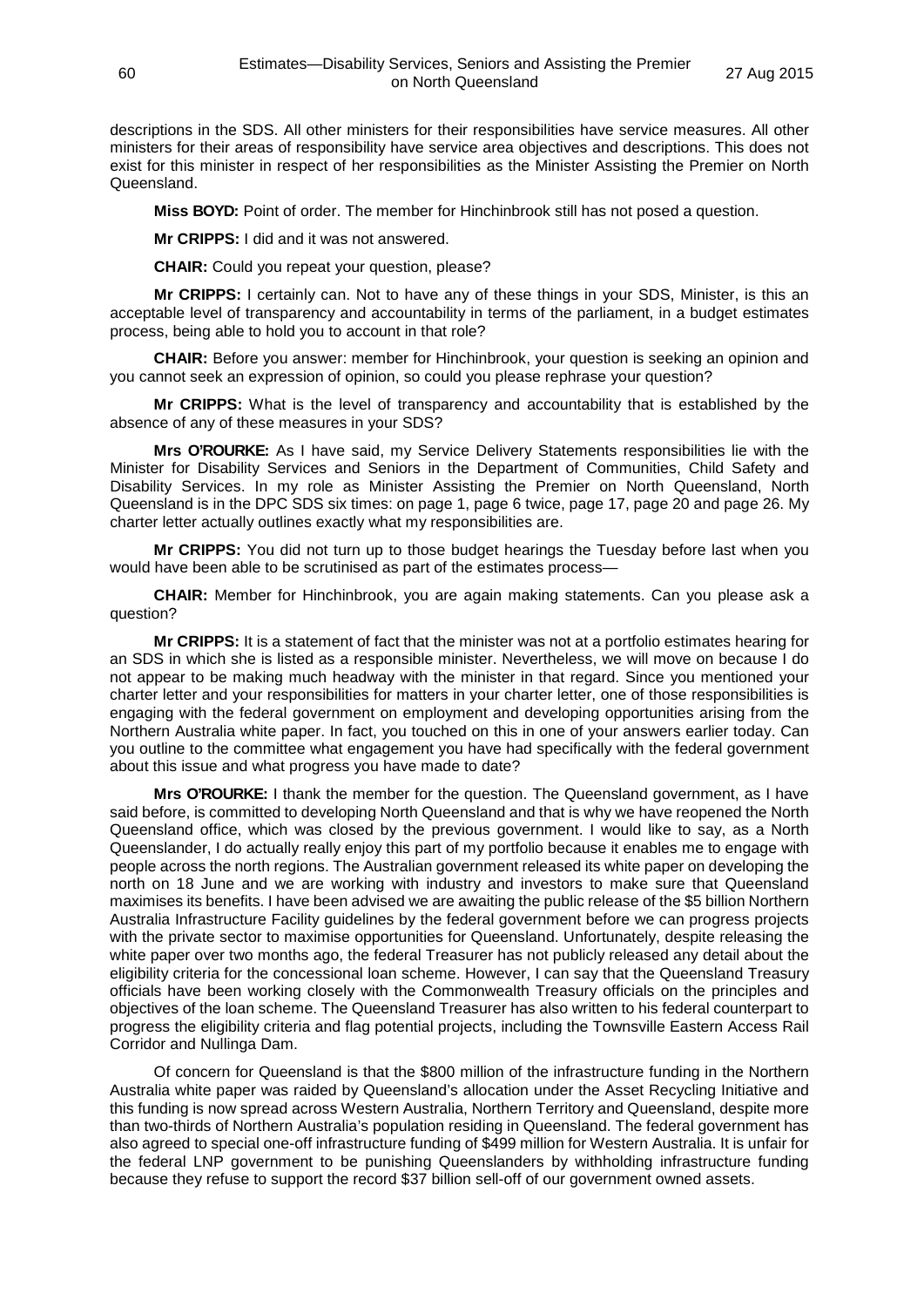**Mr CRIPPS:** Madam Chair, is that an opinion that the minister is offering in reply? Are opinions allowed in answers, but not in questions?

**CHAIR:** Minister, can you stay with answering the question and being relevant, thank you?

**Mrs O'ROURKE:** An issue that has come up at the first two of the five economic round tables that I have held so far, when we have had the discussions, is about water resources. Water security is obviously a key aspect of economic development in the north and that is why it is important that we are able to work with the Australian government to make sure that this issue is addressed through the white paper. For that reason, the funding of up to \$5 million for a detailed examination of the economic feasibility of Nullinga Dam is a welcome inclusion. As the Minister Assisting the Premier on North Queensland, I work closely with the Premier and the newly re-established North Queensland office of the Department of the Premier and Cabinet, and the government is listening.

In my role of Minister Assisting the Premier on North Queensland I am committed to meeting with business leaders and local government leaders throughout North Queensland. I am doing that through the five economic round tables to identify economic growth opportunities and job creation. As I said, we will have the Queensland Economic Summit in Cairns in November. This will give us the opportunity to actually showcase North Queensland and what it has to offer and to demonstrate to investors that we are open for business. We are committed to growing North Queensland. We cannot do it on our own, though. We need to work in partnership with business and investors and the Australian government. Therefore, as Minister Assisting the Premier on North Queensland I am calling on the Prime Minister to do the right thing by North Queensland.

**Mr CRIPPS:** Minister, while your SDS does not have anything in it about North Queensland, North Queensland is mentioned in the Capital Statement where, on pages 14 and 15, it talks about how the Palaszczuk government is going to try to leverage funding out of the Abbott government's Northern Australia infrastructure fund, and you just mentioned that in your previous answer. Does the Palaszczuk government have any ideas of its own about developing North Queensland and what are they?

**Mrs O'ROURKE:** As I have said, one of the roles I play in my position as Minister Assisting the Premier on North Queensland is to hold the five economic round tables across North Queensland. It is from those round tables that we are actually working and consulting with business leaders and the community on areas of interest or concern in their communities. It is from those round tables that we will feed back into the state infrastructure plan that will be released later this year.

**Mr CRIPPS:** One of those initiatives that you are pursuing as Minister Assisting the Premier on North Queensland is to convene those five round tables that you have already mentioned, in Cairns, Townsville, Mackay, Mount Isa and Brisbane, to discuss these economic development opportunities. Minister, how do you justify convening one of these round tables in Brisbane when those round tables will be involved in the future of economic development in North Queensland?

**Mrs O'ROURKE:** As I stated in an earlier response to a question, we will be holding one of those round tables in Brisbane, specifically identifying investors who are interested in investing in the north. Investing in the north, obviously, will contribute to economic development and job creation.

**Mr CRIPPS:** And investors were not able to meet in any destination in North Queensland itself?

**Mrs O'ROURKE:** As I have already also said, being part of the Palaszczuk government is being committed to listening to all Queenslanders, not just Queenslanders in North Queensland; it is Queensland as an entire state.

**Mr CRIPPS:** But these round tables are specifically about the future of economic development in North Queensland. The investors were not able to travel to North Queensland for the purpose of discussing investment in North Queensland?

**Miss BOYD:** Point of order. The minister has already answered the question. I ask for the chair's direction on this.

**Mr CRIPPS:** I do not think that is up to you. I think that is up to me.

**CHAIR:** Excuse me. Member for Hinchinbrook, you are being a bit argumentative. Can you please move on and ask your next question?

**Mr CRIPPS:** Minister, you mentioned before that you are participating in discussions with the Australian government about the Queensland government's involvement with the Northern Australia infrastructure fund. In fact, on page 15 of the Capital Statement, there is a statement by the government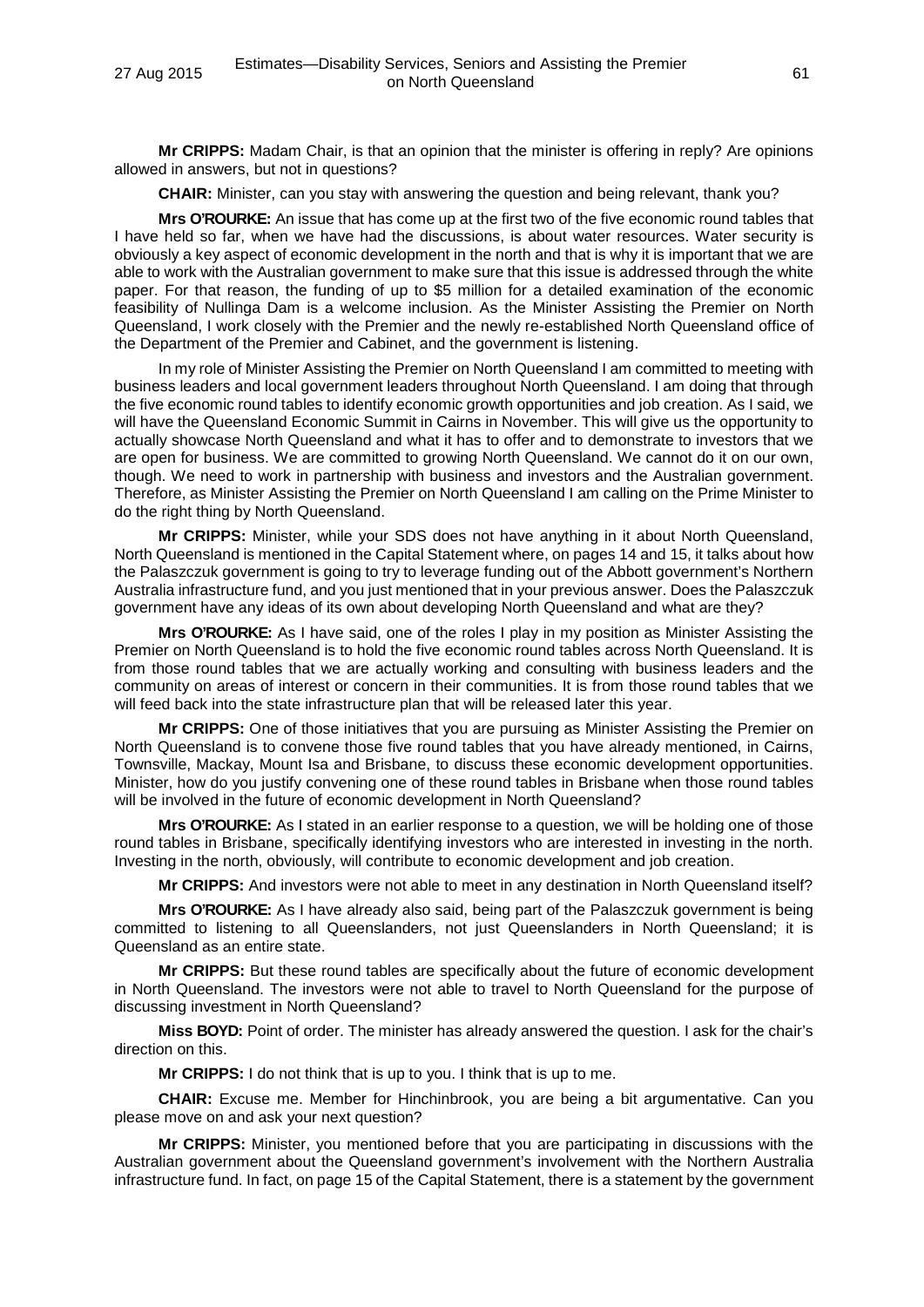that the participation of the Queensland government remains the subject of discussions with the Australian government at this time. I think you outlined that in your previous contribution. What are the terms that the Palaszczuk government has put to the Australian government regarding its participation in projects under the Northern Australia infrastructure fund?

**Mrs O'ROURKE:** The Queensland government is working closely with the Australian government to progress the \$5 billion Northern Australia Infrastructure Facility scheme. We want to see as many Queensland projects as possible funded from this scheme. As most of the Northern Australian population resides here, there is the greatest potential for job-creating economic growth. The scheme will support investment in economic infrastructure in Northern Australia by providing concessional loan terms such as a longer repayment period or reduced interest rate. I am working hard to ensure that the Northern Australia Infrastructure Facility will be an important enabler for critical infrastructure investment in North Queensland.

As the Northern Australia Infrastructure Facility is a Commonwealth initiative, the eligibility criteria for the scheme is set by the Australian Treasurer. I am told that the detailed criteria will soon be released publicly for consultation. I note that our respective treasuries are in touch on this. The Queensland government will partner with the Australian government to deliver aspects of the scheme, for example assisting in the facilitation and assessment of projects. The Commonwealth has budgeted for the scheme to commence on 1 July 2016, with the Australian Treasury now accepting expressions of interest.

While this is a positive initiative for future investments, I and the Premier still are very disappointed about the \$100 million in infrastructure funding raided from Queensland. This funding obviously spread across the three areas and not just in Queensland. The federal government has also, as I said before, agreed to the Western Australia one-off payment. But for specific issues on this matter, I would refer the question to the Treasurer.

**Mr CRIPPS:** Why? Your charter letter says that you are responsible for engagement on behalf of the Queensland government with the Commonwealth government in relation to opportunities under the Northern Australia infrastructure fund—the white paper in fact. Why would you have to refer that to the Treasurer?

**Mrs O'ROURKE:** I would refer that to the Treasurer with regard to detail around the financial side of things.

**Mr CRIPPS:** But I did not ask about the financial side of things; I asked about the terms that the Palaszczuk government has put to the Australian government regarding the Queensland government's participation in projects under the Northern Australia infrastructure fund.

**Mrs O'ROURKE:** Once again, I refer to the Treasurer as the Treasurer is leading negotiations around this particular issue.

**Mr CRIPPS:** So is it fair to say that you are not responsible for engagement with the Commonwealth government in relation to opportunities under the Northern Australia white paper?

**Miss BOYD:** Chair, I raise a point of order. Ministers may answer questions as they see fit. I ask you to make a determination on whether the minister has answered the question.

**CHAIR:** The minister is here to answer questions about her portfolio area. The minister has already objected to questions about areas outside her areas of responsibility. As the minister said, questions about financial responsibility should be directed to the Treasurer. Can you ask your next question, please.

**Mrs O'ROURKE:** I am also more than happy to refer further matters to the DPC director-general.

**Mr CRIPPS:** I am sorry, could you repeat that?

**Mrs O'ROURKE:** I am also more than happy to refer any other details around that issue to the DPC director-general.

**Mr CRIPPS:** I see. That would be Mr Stewart, and Mr Stewart is attending today's estimates process, despite the fact that he would not be on the list of statutory officers or people who would be eligible for examination. He is on the list? Very good. Would Mr Stewart like to come forward and tell us all about who is responsible. I am inviting you up, Mr Stewart. Can you shed any light on who is responsible for leading the engagement with the Commonwealth government in relation to opportunities that may present themselves under the Northern Australia white paper? The charter letter of the Minister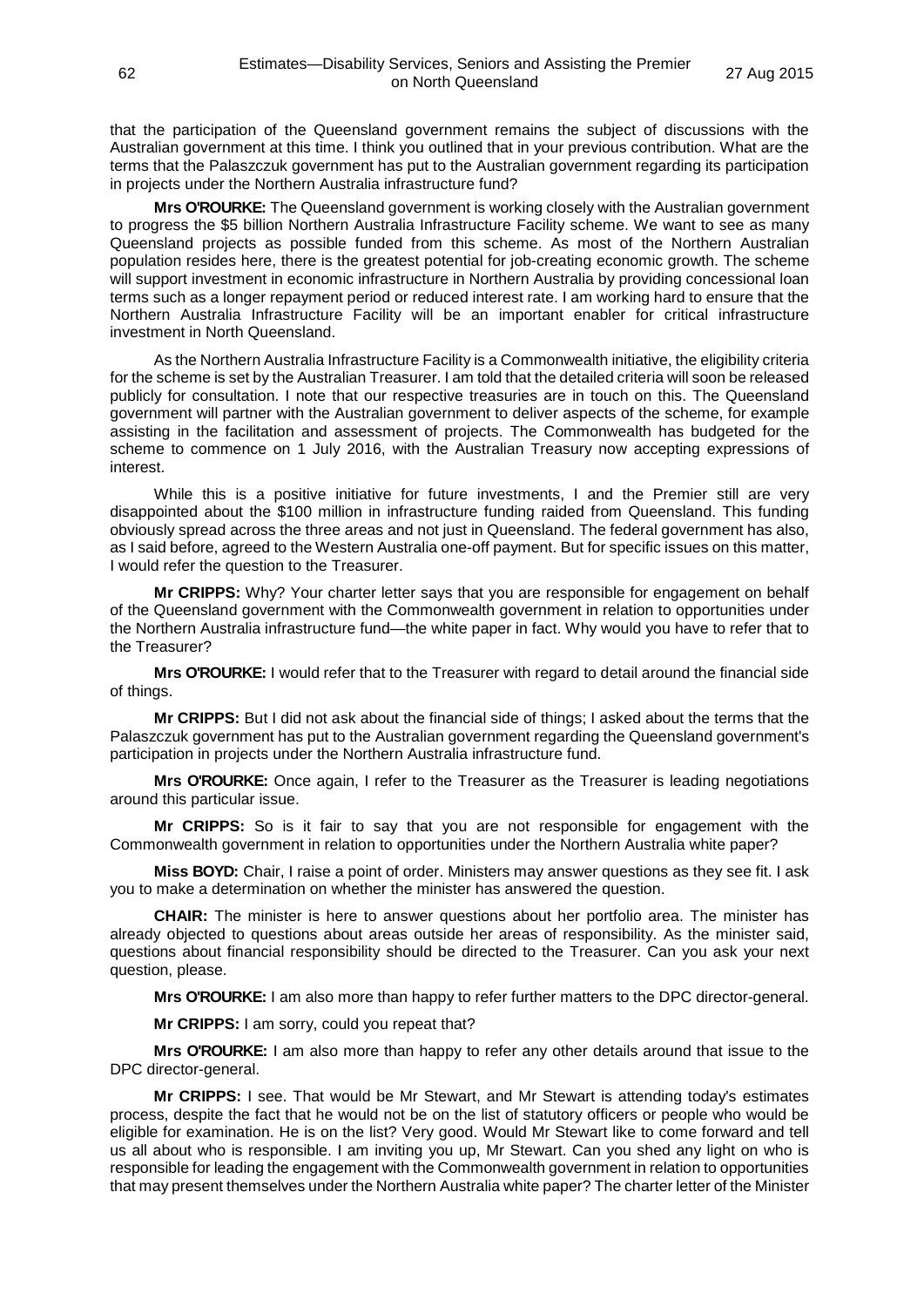Assisting the Premier on North Queensland says that the minister is, but the minister appears to be reluctant to answer my question. For your benefit, the question specifically is: what terms are the Palaszczuk government putting to the Commonwealth government about its participation in projects under the Northern Australia infrastructure fund?

**Mr Stewart:** Thank you for the question. I think the minister has addressed that. As far as the fund goes, Treasury is leading those discussions. We really are waiting to see how the terms are developing. In relation to the other infrastructure initiatives, there is certainly a cooperative process happening. We are talking about initiatives and looking at opportunities, whether it is in the land transport network, water infrastructure or other infrastructure, under that white paper. Of course, where we usually start with our discussions with the Australian government, particularly in areas of road infrastructure, is that it is funded 100 per cent. That is certainly a position that we have put forward. I have spoken to the federal secretary for transport and infrastructure, Mike Mrdak, and, of course, we have started talking about how we work up these proposals and their costing. In my discussions with him we have put our proposals clearly. I believe that we will probably get to more of a percentage that we normally see in the delivery of infrastructure, whether that is 80/20 on the national network or whether it is 50/50 as it is sometimes in the regional areas. There are guidelines under those other schemes, particularly for National Highway funding, but we are trying to get a better deal for Queensland so we get a fair and bigger share of that available funding for rolling out infrastructure. There is a very good process happening at officer level. As the minister said, the fund itself is being led by Treasury, but we also have an interdepartmental committee of the major agencies looking at rolling out those projects as part of the white paper.

**Miss BOYD:** Minister, you have identified the priority of working with the Commonwealth government and the NDIA to implement an NDIS launch site. Can you advise the committee how this budget is addressing this priority?

**Mrs O'ROURKE:** The Palaszczuk government, true to its election commitment, has announced in the 2015-16 state budget the funding of \$1.9 million for the early launch of the NDIS. The launch forms part of the \$1.47 billion 2015-16 Disability Services budget, an increase of \$82 million on the previous financial year. This government believes that establishing an early NDIS launch in Queensland was a key election commitment for this government after Queenslanders missed out on the opportunity for a trial under the previous government.

I cannot overstate that the NDIS is the biggest social reform since Medicare. It will change the lives of people with disability and create up to 13,000 jobs in the state's disability sector. It is essential that Queenslanders are ready for this transition. An early launch will allow us to test the rollout process and to see how the scheme will operate in Queensland. The launch will give us vital information about how we can transition to full NDIS across the rest of the state from 1 July 2016.

To ensure a smooth transition to the NDIS, this government has been on the front foot working with the Commonwealth government to negotiate and finalise the bilateral agreement between Queensland and the Commonwealth. We have also involved the National Disability Insurance Agency where necessary. The best preparedness activity would have been to have the NDIS trial site in Queensland. Every state and territory except Queensland had it. Other state leaders, most from the conservative side of politics, recognised the opportunity an NDIS trial provided to ensure the full rollout of the scheme went as efficiently as possible.

When the federal government announced \$1 billion in 2012 for the NDIS, every other state and territory made people with disability a priority and allocated their share to the trial. Sadly, the previous government did not make people with disability a priority and Queensland missed the boat. That is why we in opposition made the election commitment to establish a launch for the NDIS and why I am now working with the department to keep that commitment.

This government believes that the establishment of a launch to test the process for participants in a Queensland context will ensure a more streamlined and effective transition into the NDIS. Our commitment is to an inclusive Queensland where all people are participants in all aspects of community life. As I mentioned, we committed the \$1.9 million as Queensland's contribution to this early launch. Our launch will not be a trial site like the other states; it will be an early launch of the NDIS in Queensland ahead of the start of the scheme on 1 July 2016. The launch will allow us to test the scheme in a Queensland setting. That will involve testing the process for approximately 1,600 people, with up to 600 of those receiving their approved packages before 1 July 2016.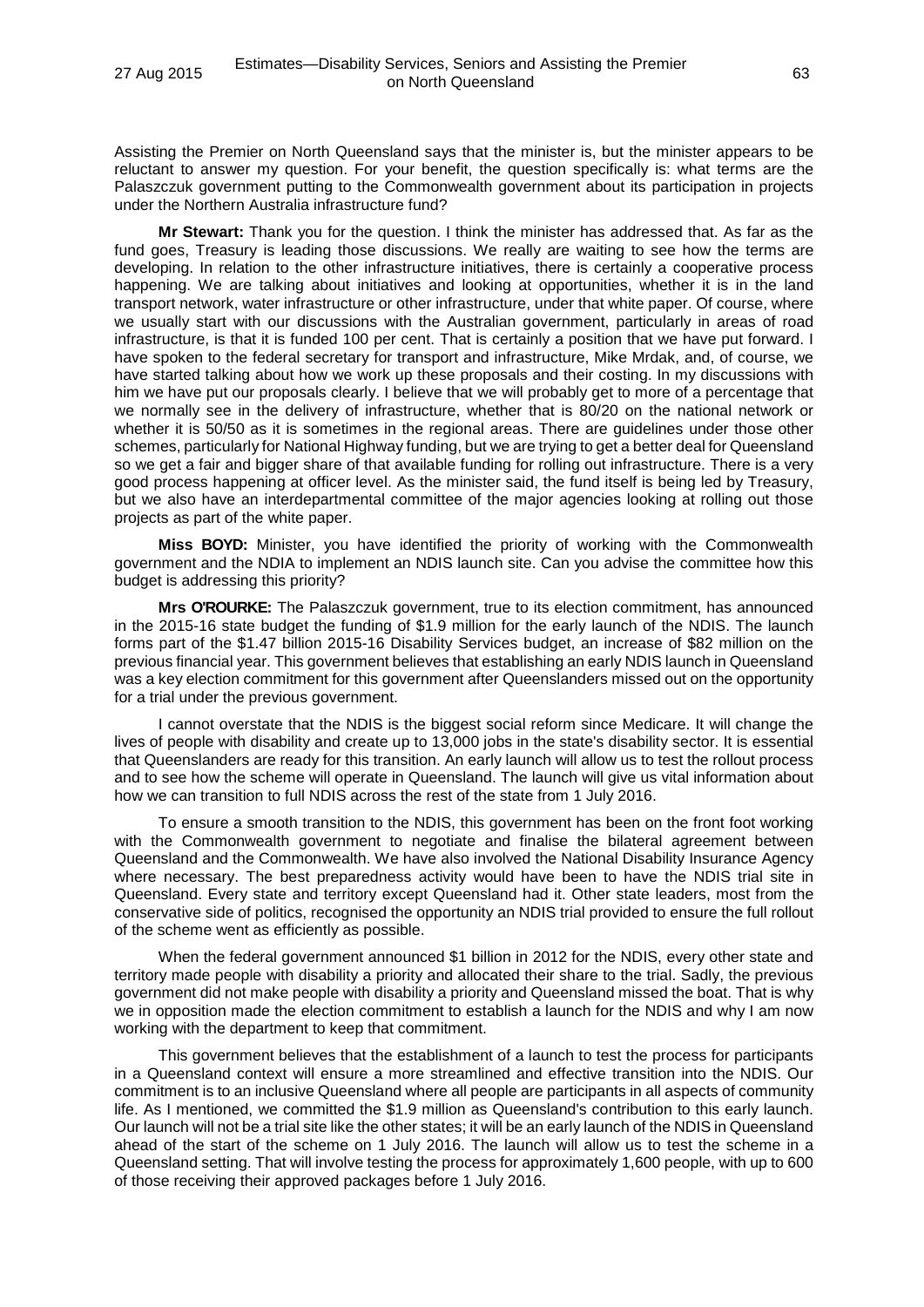I am sorry that I cannot provide information about the launch or about where it will be. Although we are ready to go, we are still waiting for Mr Abbott to step up for people in Queensland and approve the launch here in Queensland. I can assure the committee that I will continue to advocate for Queenslanders.

**Miss BOYD:** With the NDIS taking over responsibility for disability services, how is your department providing certainty for its Disability Services staff?

**Mrs O'ROURKE:** The past three years of the LNP government was a time of great uncertainty for public servants. The Palaszczuk government is committed to employment security and to providing support and choice to our staff as well as to our clients. Unlike the previous LNP government with its agenda of job destruction, we have a commitment to job creation through our Jobs Now, Jobs for the Future agenda. As the NDIS is rolled out we are determined to work in partnership with staff, service providers, universities, training bodies and unions to enable a workforce supply to meet demand, including for staff in my department.

One of this government's election commitments was to ensure that Disability Services staff working in Accommodation Support and Respite Services have the opportunity to continue in their current role under existing conditions. True to our word, we have stopped the forced transition from my department of Accommodation Support and Respite Services clients with high and complex needs and enabled the department to continue providing high-quality services.

As Queensland transitions to the NDIS, I can assure the committee that my department is working hard with the affected staff to get their ideas and concerns and to be an active part of the solution and create certainty for their future. There are approximately 3,000 staff in my department who are impacted by the NDIS in one way or another, including approximately 1,600 AS&RS staff, approximately 530 clinical services staff, just under 60 local area coordinators, 280 other regional staff, and 160 policy and program central staff. I remind the committee that, under the previous LNP government, these 3,000 staff were uncertain whether they would retain their jobs.

I am happy to inform the committee that the Queensland Public Service Commission has developed a consistent approach to managing government staff affected by the NDIS, including how staff will be supported, in accordance with the government's employment security policy. Under this approach, all government agencies, including my department, are preparing their own workforce plans to ensure government is ready to manage the workforce through the change and transition to the NDIS.

This government is working closely with the National Disability Insurance Agency and the Australian government Public Service authorities to ensure opportunities for staff working on programs in the scope of the NDIS to be employed by the NDIA. Through a first-offer-of-employment process, no public servant will be left without a job. We are making sure that we provide certainty to Disability Services staff, and to do this we have developed a Queensland NDIS workforce strategy in collaboration with key sector and government stakeholders, are currently undertaking a review to determine the best solution for clinical services staff and will provide government with options for consideration in September this year. We are looking to facilitate employment opportunities through the workforce schedule in our bilateral agreement and reinstated 28 FTEs in Accommodation Support and Respite Services.

This year my department will also register as a provider with the National Disability Insurance Agency and this will ensure that the staff of Accommodation Support and Respite Services can be certain of their future and continue in their current roles under existing conditions. I would like to reinforce that, while there are many components needed to address this issue, the opportunities ahead for job development are really exciting for Queensland. This government is committed to jobs for Queenslanders. I finish by reiterating the commitment that during this process no public servant will be left without a job.

**Miss BOYD:** Thank you, Minister. That is quite a reassuring response. Given the nature of disability funding will completely change into block funding that is individualised under the NDIS, can you advise what steps your department is going to take to make sure that both organisations and clients are prepared to move away from the block funding model?

**Mrs O'ROURKE:** I thank the member for Pine Rivers. Work to individualise funding has been underway in Queensland for a number of years. The self-directed support pilot was initiated by the former Labor government in 2009. The objective of this pilot was community inclusion and empowerment of service users to make their own choices about their support which is also known as self-direction. Broader work in relation to a self-directed framework was also commenced under the Labor government in late 2011 and was informed by the pilot. This work led to the development of the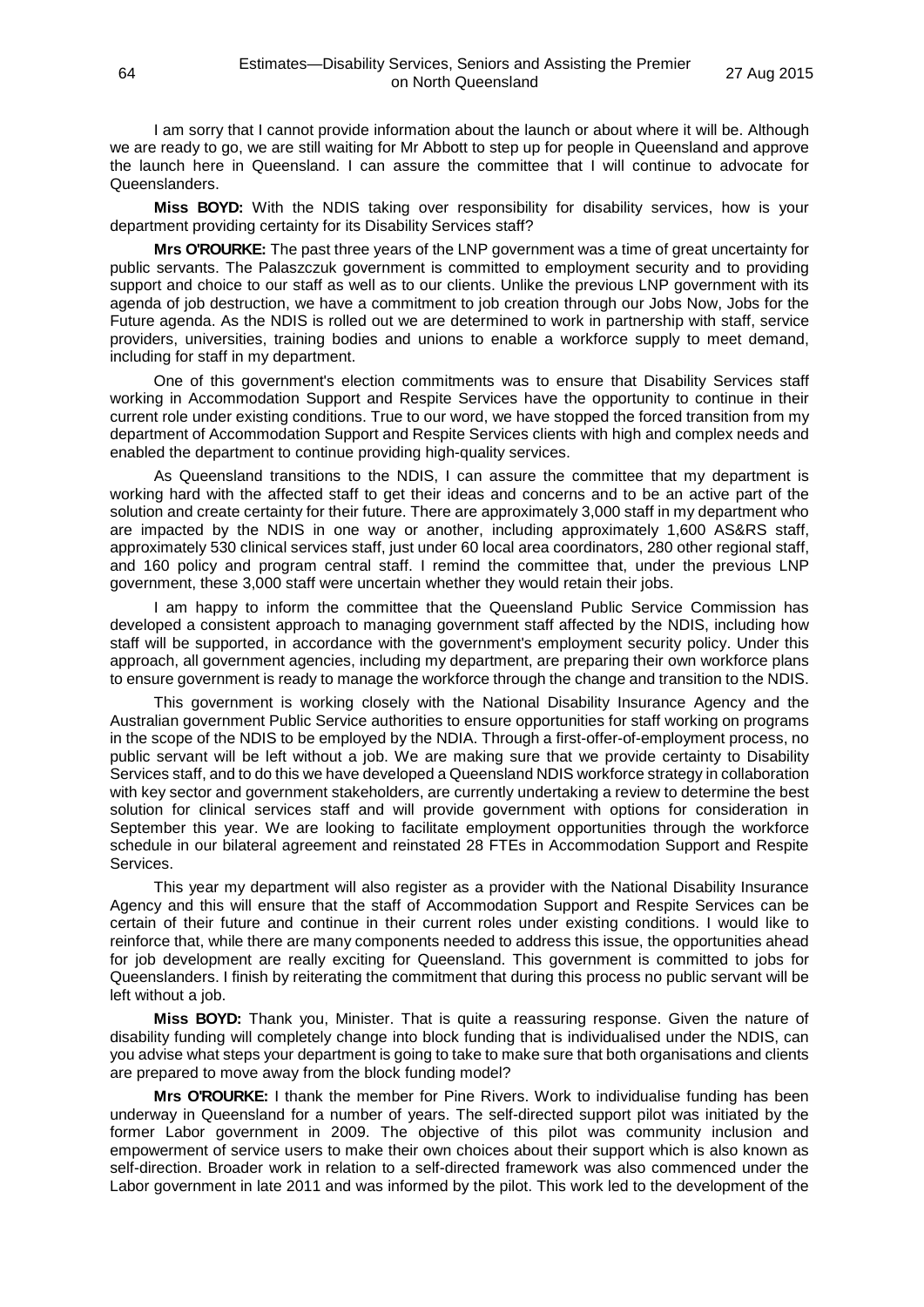Your Life Your Choice framework for how self-directed support now operates in Queensland. Self-directed support is a funding approach that enables people with disability and their families to have greater choice and control over the disability services they receive. It is a key part of preparing Queenslanders for the NDIS.

The department is continuing to support people with disability and their families to move to Your Life Your Choice as it prepares them for the transition to the NDIS. Support includes informing people with disability and their families about Your Life Your Choice and the options available and developing strategies to help Your Life Your Choice participants to transition to the NDIS. As Queensland transitions to the NDIS, my department is doing a lot of work across the state to prepare organisations, clients, their families and carers. This government understands the enormity of change that the NDIS will bring. That is why we have provided funding in this budget of \$6.6 million for participant and other readiness activities across the state.

In 2015-16 the department will continue to fund nine non-government organisations to deliver NDIS participant preparedness activities across the state to people with disability and their families. I have met with representatives from Parent to Parent, one of the organisations funded to provide these activities. I have to say I was particularly impressed with the support that this organisation provides in schools and the workshops that they deliver to Indigenous communities. I am pleased to announce that the organisations funded to deliver the participant readiness activities, including Parent to Parent, have had their funding extended to 30 June 2016, and Parent to Parent will be funded \$333,000 to continue this important initiative.

In this budget we have also allocated \$283,379 to National Disability Services Queensland, as Queensland's peak body for non-government disability service providers, to assist providers prepare for the NDIS. National Disability Services Queensland will work with small to medium disability and community care service providers, boards, management teams and organisation leaders to build their capacity to transition to the NDIS. Tools and resources are also available to support service providers, people with disability, their families and carers through the department's website. The department is also working with block funded organisations to collect accurate information about the services that they deliver. This will help people with disability in organisations to prepare for the NDIS.

For people with disability, knowing the supports they receive may help them to think about the supports they might need to achieve their goals. For block funded organisations, having information about the services they deliver, how much and to whom will help them to understand their current business model and plan for their transition to an individualised model. Block grants do not need to be broken into individual grants as part of this process. However, should an organisation wish to do this, a range of resources and information is available to assist them.

We will continue to work with the National Disability Insurance Agency to finalise a joint operational plan to enable Queensland's smooth and seamless transition to the NDIS. We are ready. We are just waiting for the Abbott government to come to the party and provide Queensland with its full and fair access to the Medicare levy, something we have been paying into for over 12 months.

**CHAIR:** I call the member for Hinchinbrook.

**Mr CRIPPS:** Minister, one of your responsibilities under your charter letter is to identify opportunities for improved service delivery in North Queensland. Last week the Attorney-General shut down the boot camp trial in North Queensland. Answer to question on notice No. 546 shows that the rate of unlawful entries in the Townsville police district has increased by about six per cent between February and July this year compared to the same period last year. Given this increase, do you have confidence in the police minister and does she have an alternative strategy to tackle youth crime in Townsville?

**CHAIR:** Member for Hinchinbrook, under standing order 115(c), you are asking the minister for her opinion. Can you please rephrase your question?

**Mr CRIPPS:** Certainly, Madam Chair. What is the alternative strategy of the police minister to tackle youth crime in Townsville and do you have confidence in the police minister in this regard?

**Mrs O'ROURKE:** The Queensland Police Service is working hard to provide safer communities in North Queensland. Police in Cairns, Mount Isa and Townsville continue to tailor police operations to address local issues. These police districts face a number of challenges, particularly in relation to recidivist youth offending. This includes an overrepresentation of Indigenous youth in the criminal justice system as a result of continued offending and recidivism, particularly in relation to property crime.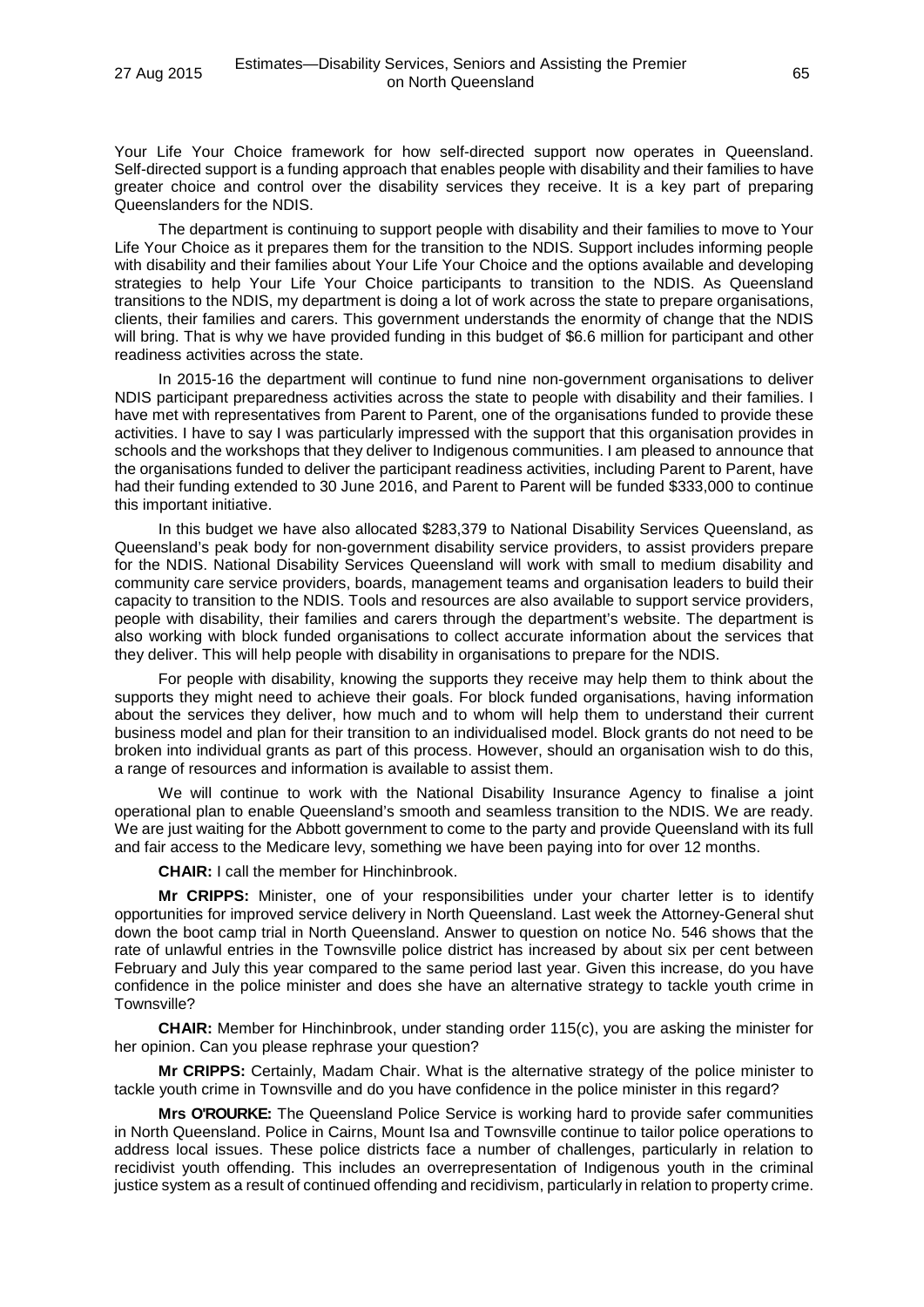In the QPS and across government, considerable effort is being expended to tackle these challenges. For example, the QPS is coordinating with the proactive and early intervention strategy of Project Booyah in Cairns and Townsville for at-risk youth. The project aims to upskill our youth and encourage them to make good choices, to take responsibility and to plan for the future so they can have positive opportunities and less interactions with the criminal justice system.

In relation to Townsville, considerable success has been achieved in the Townsville district in reducing crime, particularly as it applies to property crime offences. The Townsville Rapid Action and Patrols commenced operation in Townsville on 28 November 2014 and has a focus on youth crime, particularly as it applies to property crime offences. This unit supplements and supports the policing effort in Townsville.

**Mr CRIPPS:** That would seem to be in contradiction to the answer the police minister gave to question on notice No. 546, which says that, during the period February to July this year, unlawful entries in the Townsville police district increased by six per cent. Is the Minister for Police correct in her answer to that question on notice or is the material that you have presented to the estimates committee correct in relation to unlawful entries?

**Mrs O'ROURKE:** I have given an answer on advice that I have received. I would have to refer the matter further to the police minister.

**Mr CRIPPS:** Minister, you have avoided the question that I asked about whether or not you have confidence in the Minister for Police. The Minister for Police is the architect of the response to this increase in unlawful entries in the Townsville police district. Do you have confidence in the police minister?

**Mrs O'ROURKE:** As I understand it, this issue has been referred to the Ethics Committee through the Speaker which is the appropriate course of action for the matter to be dealt with, and I do not intend to make any additional comment. The Attorney-General stated in her hearing that members will appreciate that there are parliamentary processes to be followed and those processes should be allowed to be conducted, just as the LNP did when the former minister for communities, child safety and disability services was referred to the Ethics Committee for allegedly misleading the parliament. There is a correct process which is now being undertaken, and the minister should be given the opportunity to continue her work while that matter is considered. That is the last I will say on that matter.

**Mr CRIPPS:** Minister, one of your responsibilities under your charter letter is to engage with stakeholders and to implement the priorities of the Palaszczuk government in North Queensland. One of those priorities, of course, is the 1 am lockout initiative and the 3 am closure of licensed venues. Minister, yesterday the Cairns City Council passed a motion opposing the Palaszczuk government's 1 am lockout and 3 am closure of licensed venues and specifically in its motion requested that the Palaszczuk government maintain the former LNP government's Safe Night Out Strategy. What engagement have you had with the hospitality and tourism stakeholders in North Queensland about the Palaszczuk government's lockout and closure policy and, in view of the opposition from the community, do you support the Palaszczuk government's policy?

**Mrs O'ROURKE:** Firstly, I will say that the Queensland government is committed to tackling alcohol fuelled violence. We will introduce a 1 am lockout, stop the service of alcohol at 3 am and ban the sale of high alcohol content drinks including shots after midnight. Venues with an existing 5 am closing licence will still be able to trade in entertainment, food and non-alcohol drinks through to closing time. Evidence from Newcastle and Sydney shows that these measures to reduce violent crime. A long-term evaluation of Newcastle also shows that the night-time economy continues to thrive. The government is committed to evaluating these new policies after they have been implemented.

We will be continuing to increase inspections by liquor licensing officers, particularly during peak times, and are continuing increased resources of \$6.555 million for nine liquor inspectors, three special investigators, one legal officer and continuing the mystery shopper initiatives. The results are strong consequences for troublemakers and improved safety for patrons and staff. Lockout was not actually mentioned in the economic round tables that I held in either Cairns or Townsville, and tourism organisations were actually in attendance at both of those round tables.

**Mr CRIPPS:** It seems to be generating quite a lot of commentary in the community though and, indeed, so much that the Cairns City Council yesterday specifically passed a motion opposing the introduction of the Palaszczuk government's 1 am lockout and 3 am closure, but it is full steam ahead regardless of the feedback that is being obviously expressed in the communities affected?

**Mrs O'ROURKE:** This was an election commitment that we went to the election with.